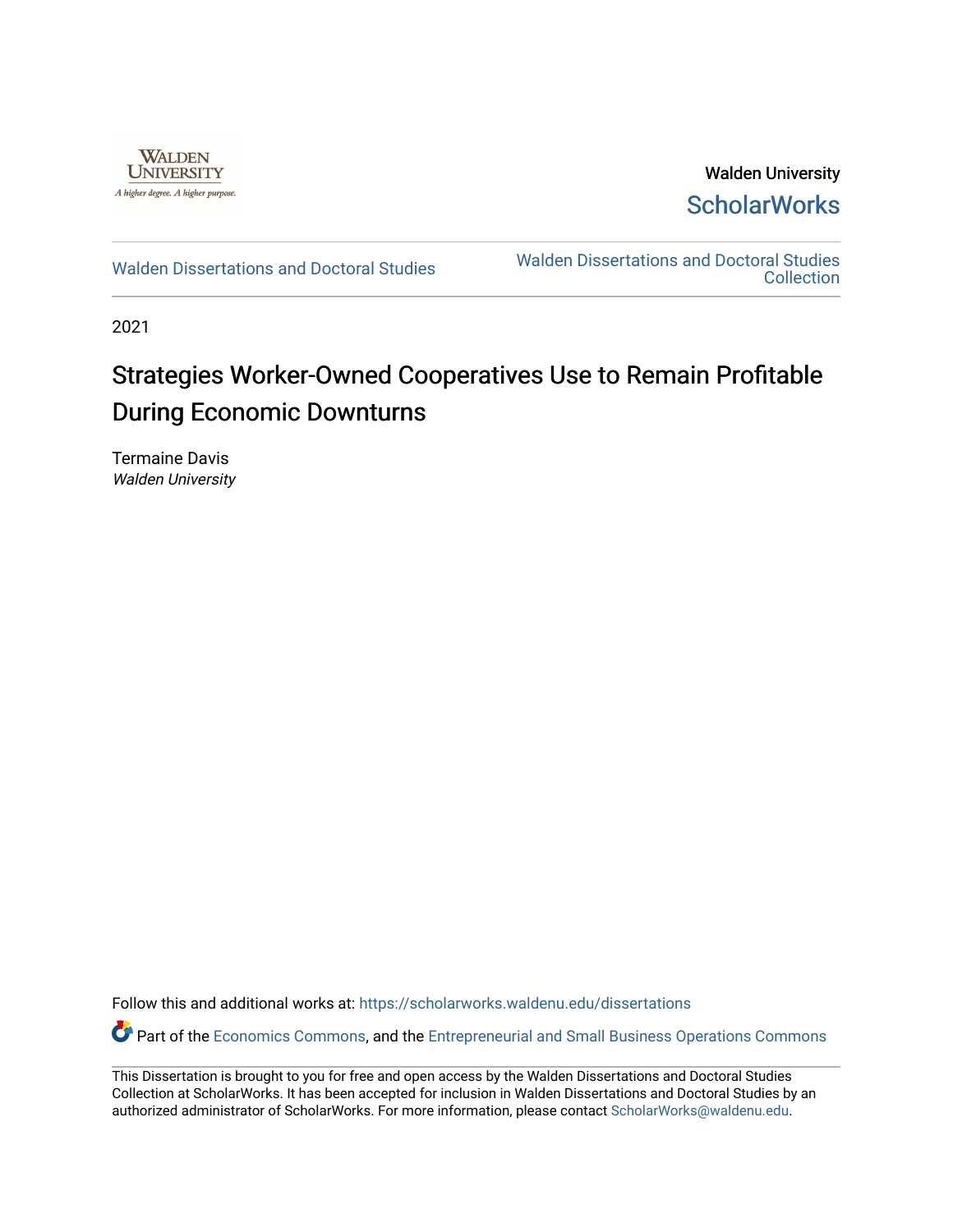# Walden University

College of Management and Technology

This is to certify that the doctoral study by

Termaine Davis

has been found to be complete and satisfactory in all respects, and that any and all revisions required by the review committee have been made.

# Review Committee

Dr. Dorothy Hanson, Committee Chairperson, Doctor of Business Administration Faculty

Dr. Jaime Klein, Committee Member, Doctor of Business Administration Faculty

Dr. Richard Johnson, University Reviewer, Doctor of Business Administration Faculty

Chief Academic Officer and Provost Sue Subocz, Ph.D.

> Walden University 2021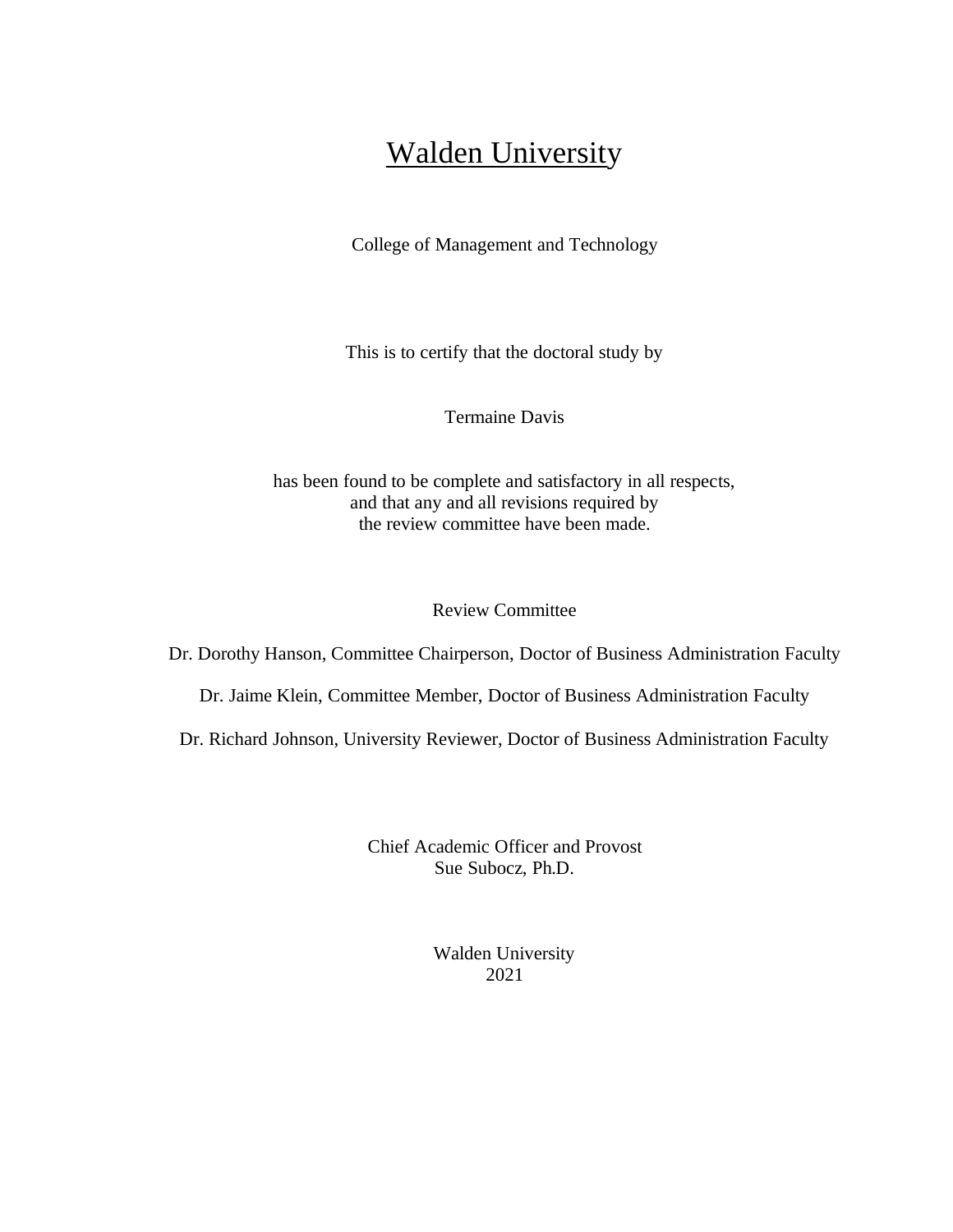# Abstract

Strategies Worker-Owned Cooperatives Use to Remain Profitable During Economic

Downturns

by

Termaine Davis

MS, Columbia Southern University, 2016

BS, Columbia Southern University, 2013

Doctoral Study Submitted in Partial Fulfillment

of the Requirements for the Degree of

Doctor of Business Administration

Walden University

March 2021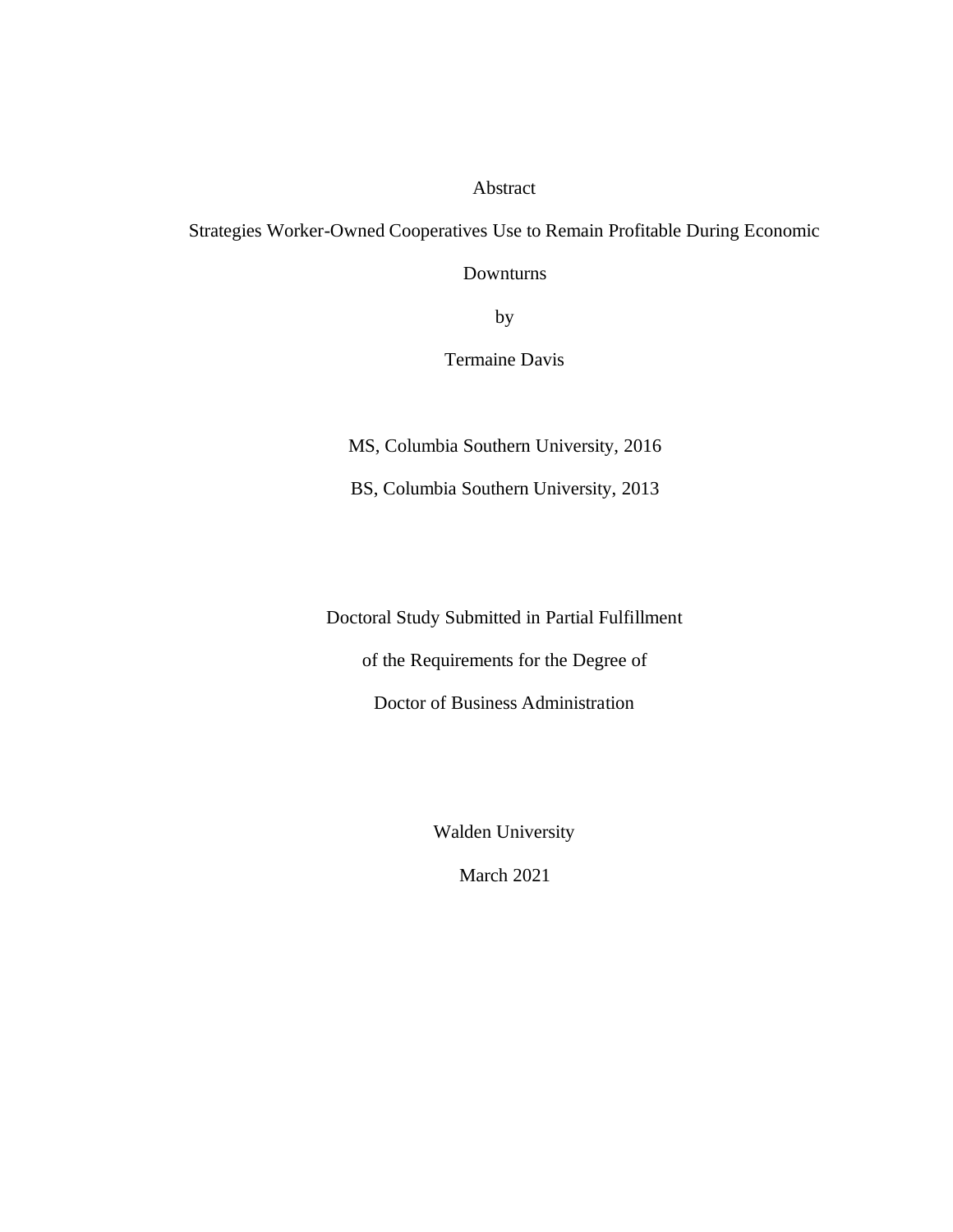# Abstract

New managers of worker-owned cooperatives who fail to adapt to changing conditions can threaten the organization's viability. Some new managers of worker-owned cooperatives may lack the strategies they need to maintain consistent employment levels during economic downturns. Grounded in the expected utility theory, the purpose of this qualitative multiple case study was to explore the strategies used by managers of workerowned cooperatives to maintain consistent employment levels during sustained periods of low revenue. Participants comprised seven managers of worker-owned cooperatives with a minimum of 5 years' experience in the Midwest of the United States managing cooperatives during sustained periods of low revenue. Data were collected from semistructured interviews, journaling notes, and business documents from participants. Thematic analysis identified three key themes: two-way communication, adjustment of employee compensation and hours, and sharing member duties. A recommendation for action is that managers implement an open and honest communication strategy regarding cooperative management without bias. Implications for positive social change include the potential of assisting economic stability and job creation for communities across the United States.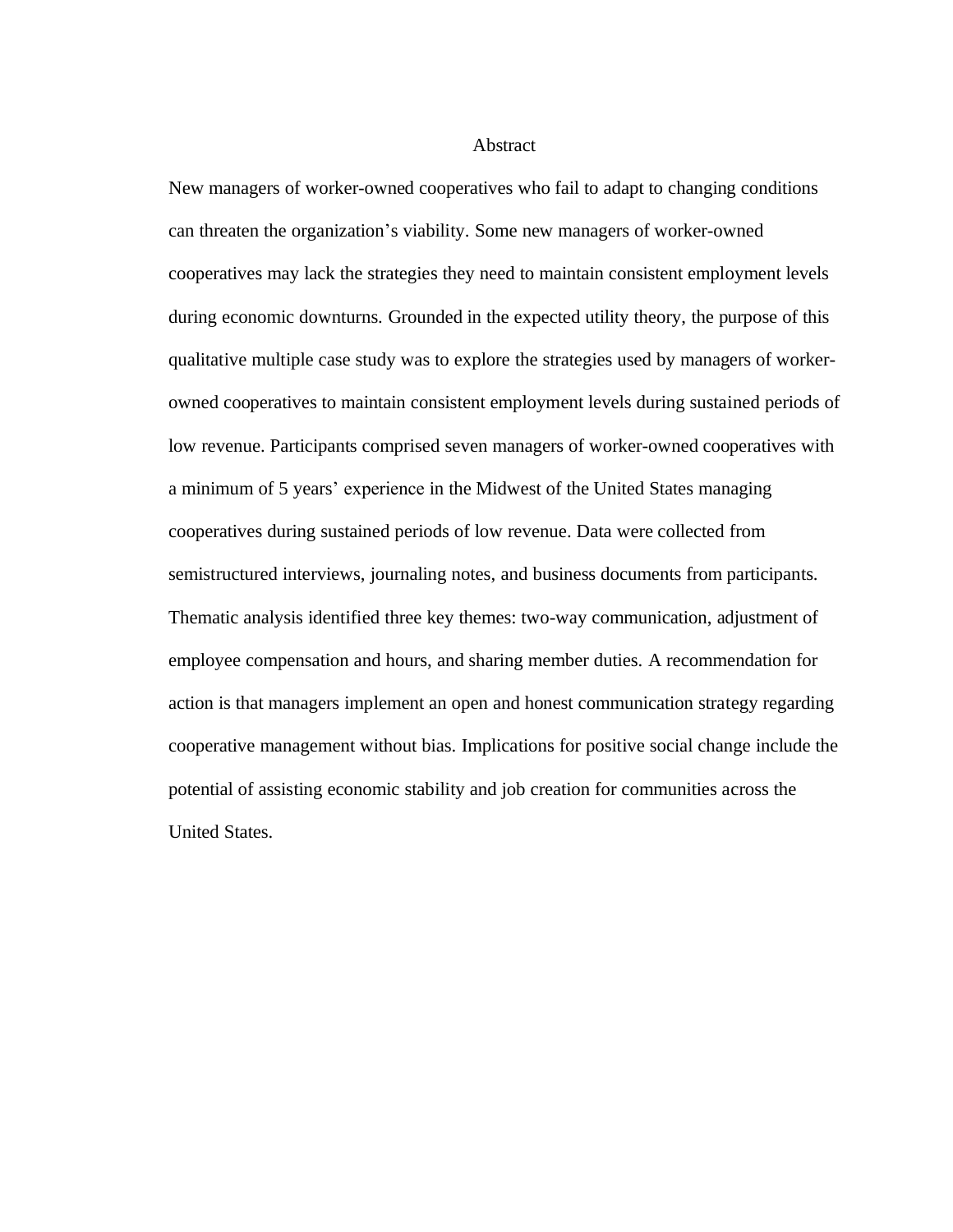# Strategies Worker-Owned Cooperatives Use to Remain Profitable During Economic

Downturns

by

Termaine Davis

MS, Columbia Southern University, 2016

BS, Columbia Southern University, 2013

Doctoral Study Submitted in Partial Fulfillment

of the Requirements for the Degree of

Doctor of Business Administration

Walden University

March 2021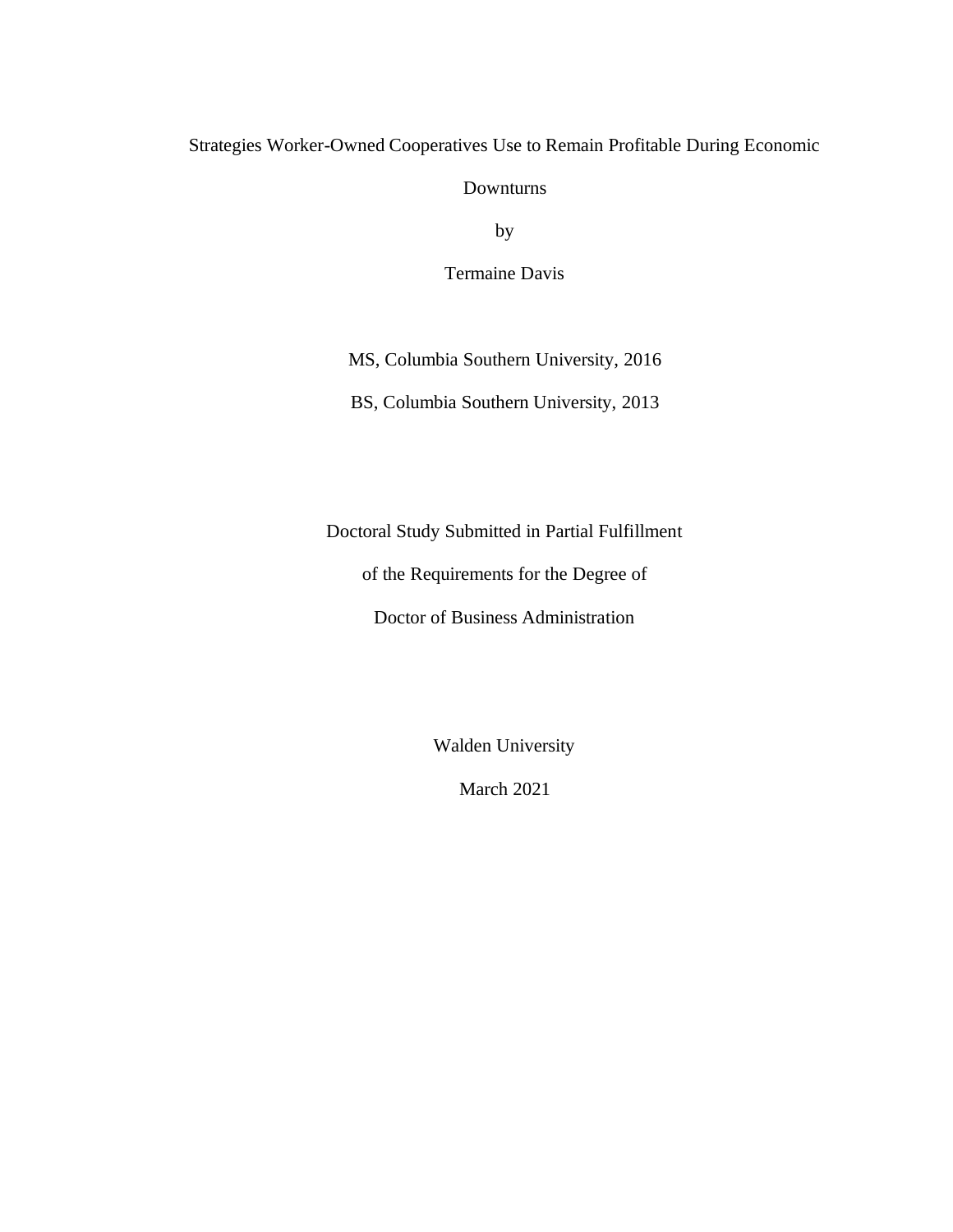# Dedication

I dedicate this doctoral study to my wife, Jasmine Davis, the woman who taught me how to love, walked alongside me in all my ventures, supported me, motivated me, and tolerated me throughout my failures and successes across the globe without complaints. I could not have attempted this daunting task without you. To my only child, Prince Aiden Davis, thank you for the laughs and your understanding, patience, and support during my journey.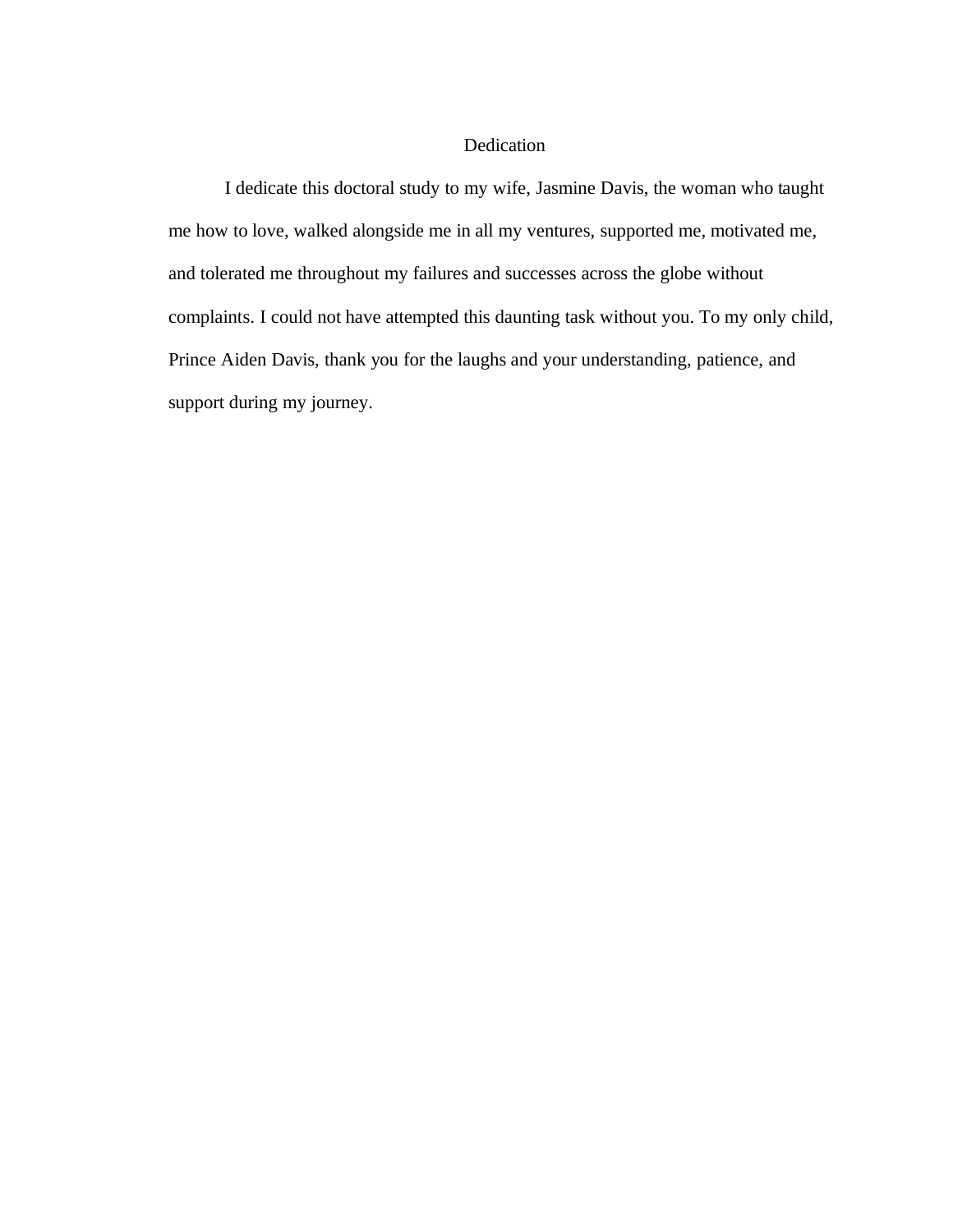# Acknowledgments

I graciously acknowledge and thank my chair, Dr. Dorothy Hanson, for her patience, guidance, and motivation. This doctoral study would have been multitudes more difficult without her suggestions, feedback, and vigor throughout this research. I must also thank my second committee member, Dr. Jaime Klein, for giving sound advice at my first residency, which stuck with me and helped guide me throughout this journey. I would also like to thank my university research reviewer, Richard Johnson, for helping me early on in my program and getting me through the final steps. Special thanks to my wife for walking along this path and for her professional opinions and suggestions that single-handedly pulled me across the finish line.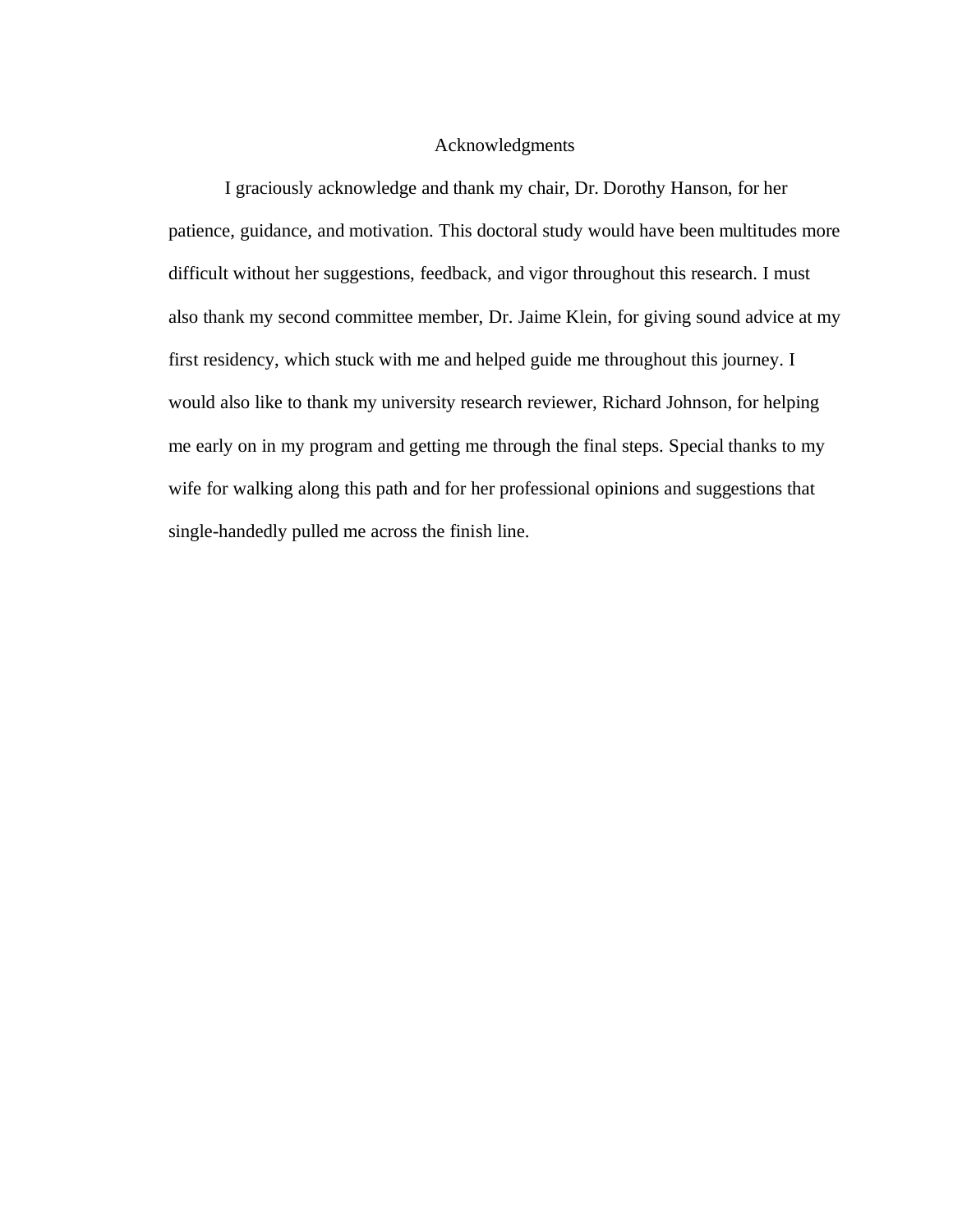# Table of Contents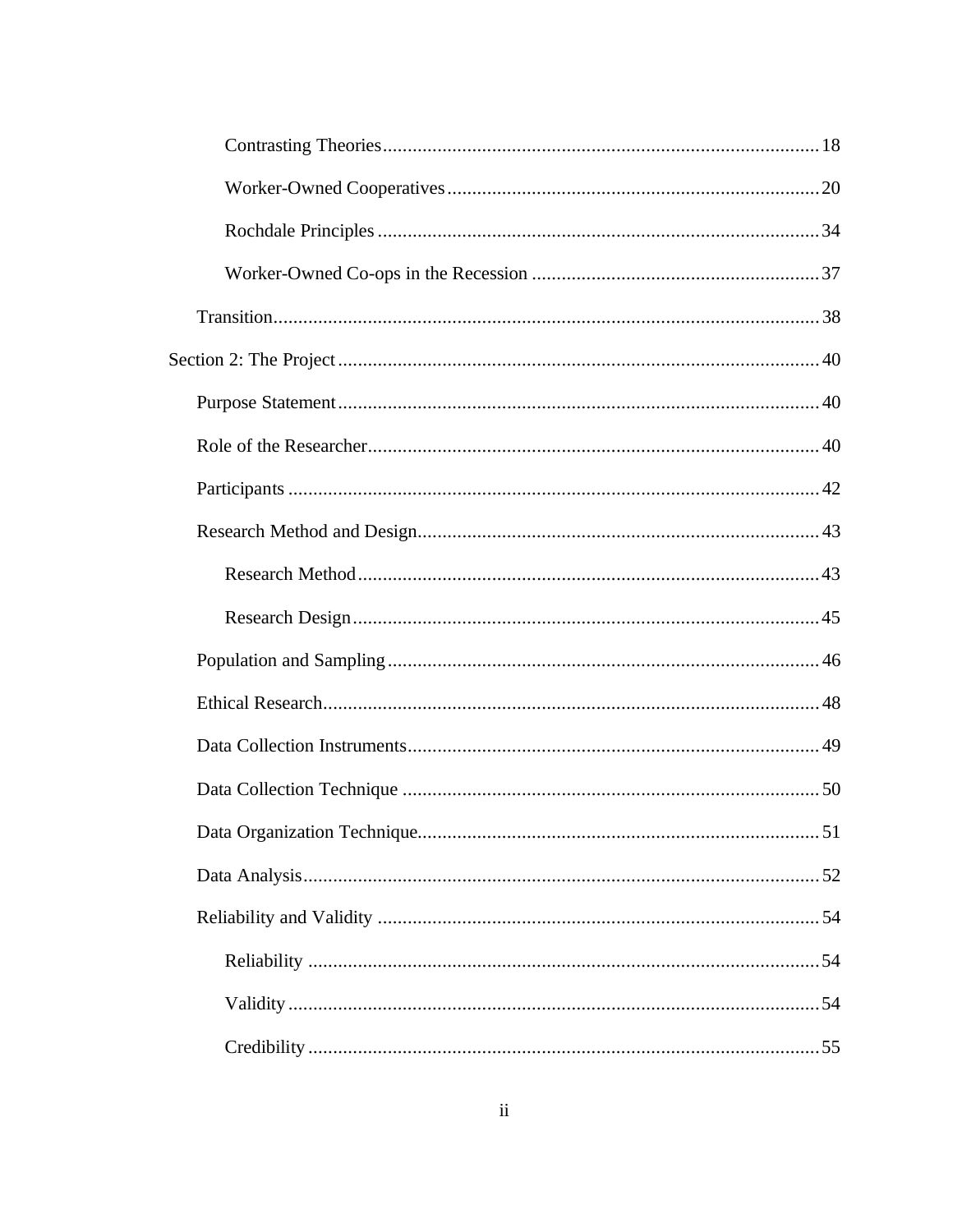| Section 3: Application to Professional Practice and Implications for Change58 |  |
|-------------------------------------------------------------------------------|--|
|                                                                               |  |
|                                                                               |  |
|                                                                               |  |
|                                                                               |  |
|                                                                               |  |
|                                                                               |  |
|                                                                               |  |
|                                                                               |  |
|                                                                               |  |
|                                                                               |  |
|                                                                               |  |
|                                                                               |  |
|                                                                               |  |
|                                                                               |  |
|                                                                               |  |
|                                                                               |  |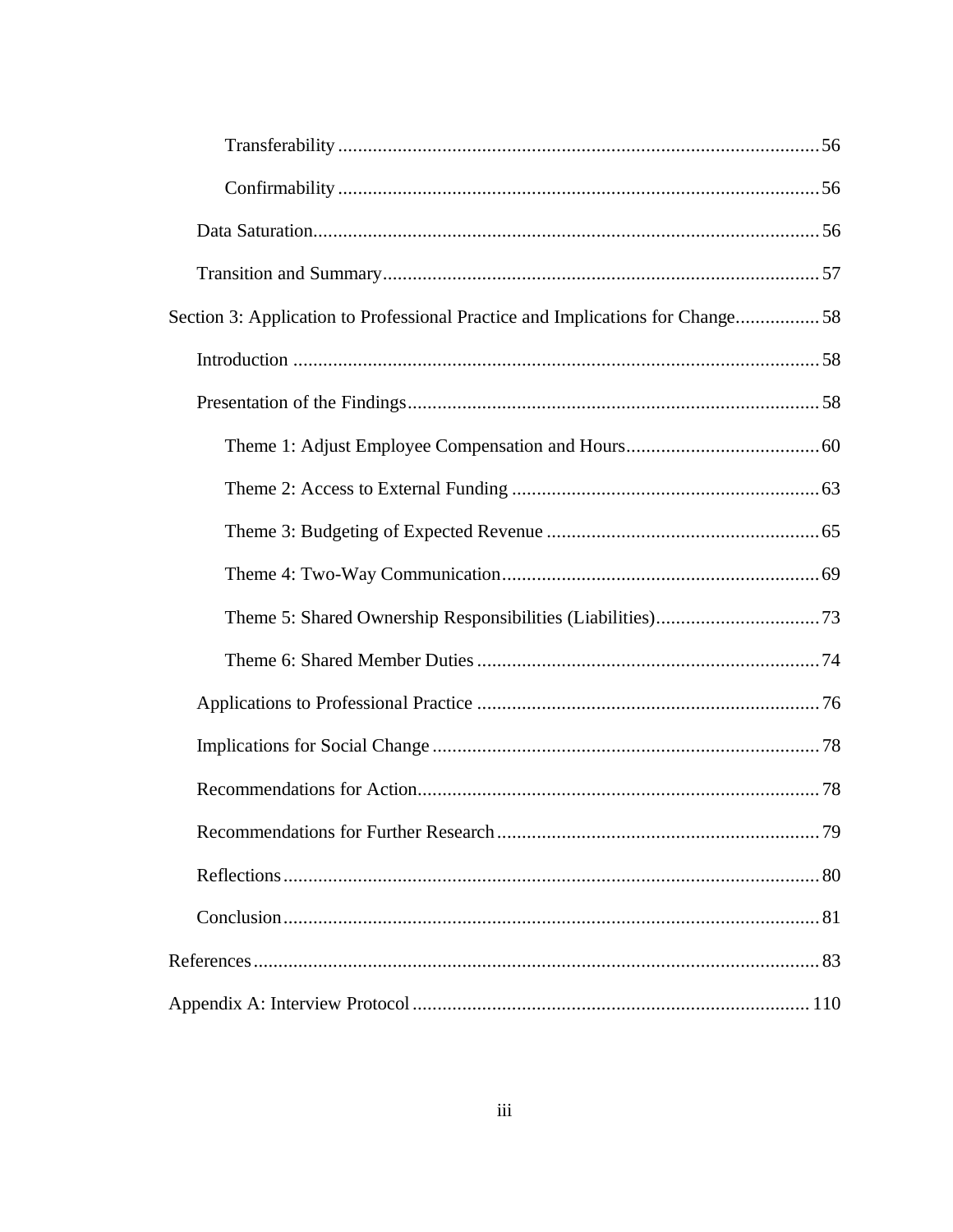# List of Tables

<span id="page-10-0"></span>

|--|--|--|--|--|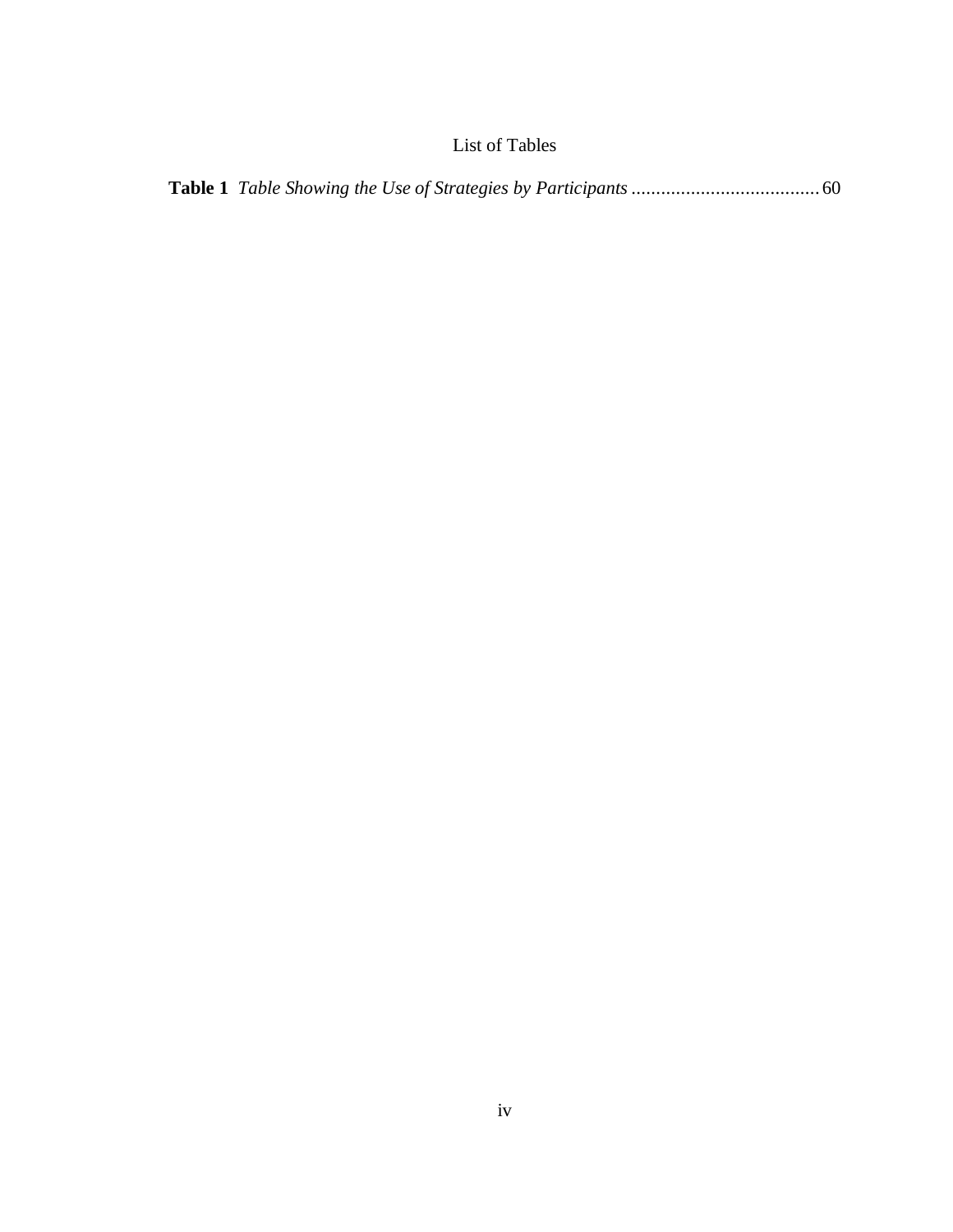## Section 1: Foundation of the Study

<span id="page-11-0"></span>Worker-owned cooperatives are critical components for developing communities, empowering individuals, and building wealth. Typically viewed as a source to assist in organizing economic activity, worker-owned cooperatives share profits among workerowners and maintain the objective of liberating members from conventional managerial authority (Audebrand, 2017). Cooperative members who have control over employment and most of the rights to business returns signify the democracy of worker-owned cooperatives (Puusa et al., 2016). The findings from this study may help improve the chances for managers of worker-owned cooperatives to identify and implement efficient strategies for maintaining consistent employment levels during sustained periods of low revenue.

#### **Background of the Problem**

<span id="page-11-1"></span>In the United States, worker-owned cooperatives have become an emerging source of opportunity for many groups of communities. Worker-owned cooperatives in the United States generate nearly 650 billion dollars in annual revenue (Batt, 2018; National Cooperative Business Association Cooperative League of the United States [NCBA CLUSA]; NCBA CLUSA, 2017). Also, cooperatives employ two million people in the private workforce (Batt, 2018; NCBA CLUSA, 2017). Furthermore, cooperatives have accounted for over 75 billion dollars in wages in 2016 (Ji, 2016). Worker-owned cooperatives are more ethnically and gender diverse than profit-seeking businesses (Cooperation Texas, 2015; Ji, 2016). Worker-owned cooperative failures occur for many reasons, but researchers have suggested that inexperienced managers are one of the top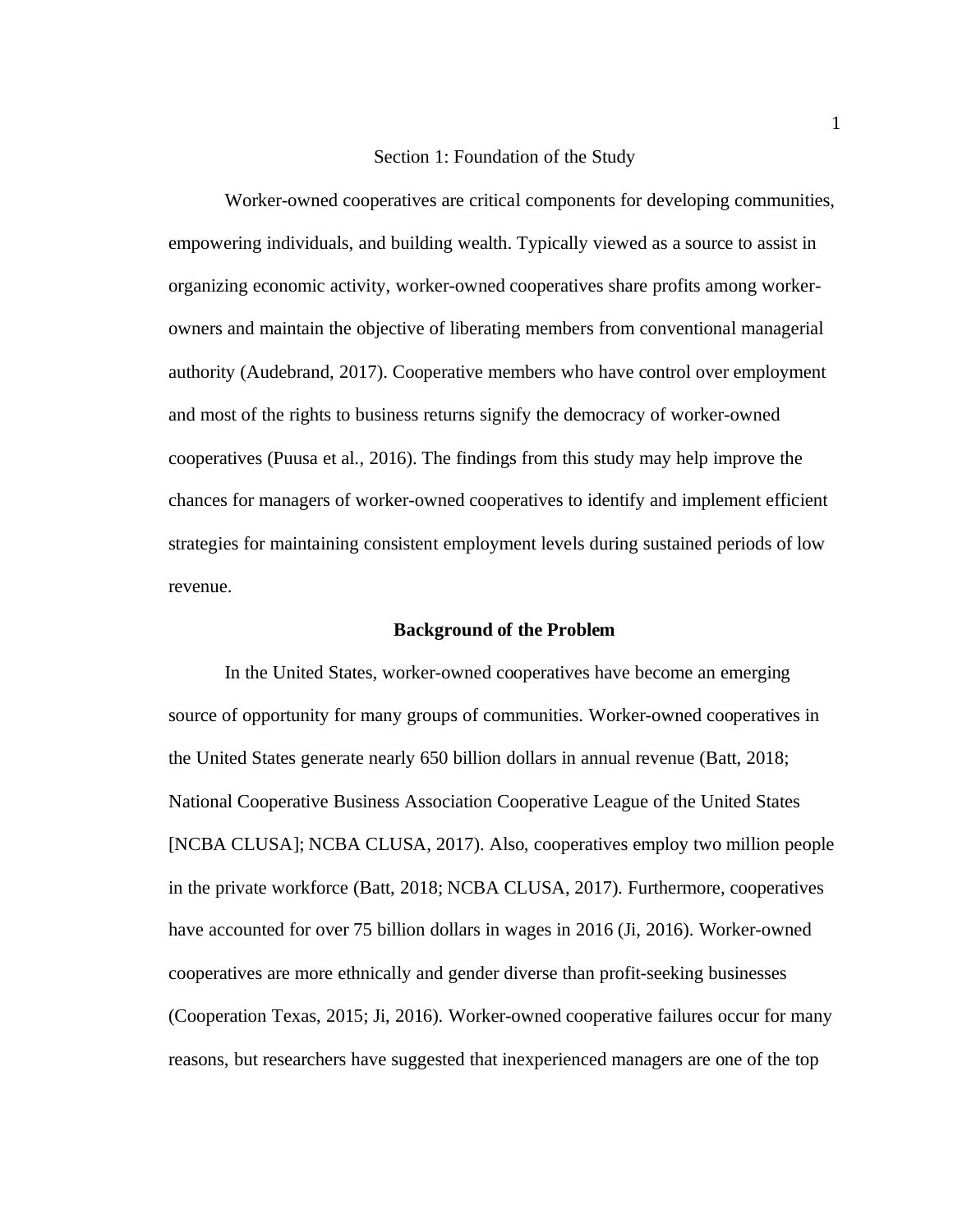reasons and that a direct correlation exists between experience and organizational performance (Calderón et al., 2017). Experienced managers of worker-owned cooperatives who understand employee-retainment strategies could help their employeeowners retain employment during sustained periods of low revenue (Calderón et al., 2017). The results of this study could enhance business practices by presenting new managers of worker-owned cooperatives with useful information they can use to maintain consistent employment levels during sustained periods of low revenue.

#### **Problem Statement**

<span id="page-12-0"></span>Managers of worker-owned cooperative businesses often refuse to lay off workers during sustained periods of low revenue (Kennelly & Odekon, 2016). Managers of worker-owned cooperatives retain 45% more employees than traditional firms during sustained periods of low revenue (Kurtulus  $&$  Kruse, 2017). The general business problem is that inexperienced managers of worker-owned cooperatives face a significant risk of dissolution when seeking to retain workers during sustained periods of low revenue (Kennelly & Odekon, 2016). The specific business problem is that some inexperienced managers of worker-owned cooperatives lack strategies to maintain consistent employment levels during sustained periods of low revenue.

#### **Purpose Statement**

<span id="page-12-1"></span>The purpose of this qualitative multiple case study was to explore strategies that experienced managers of worker-owned cooperatives use to maintain consistent employment levels during sustained periods of low revenue. The specific target population for this study consisted of seven managers from successful worker-owned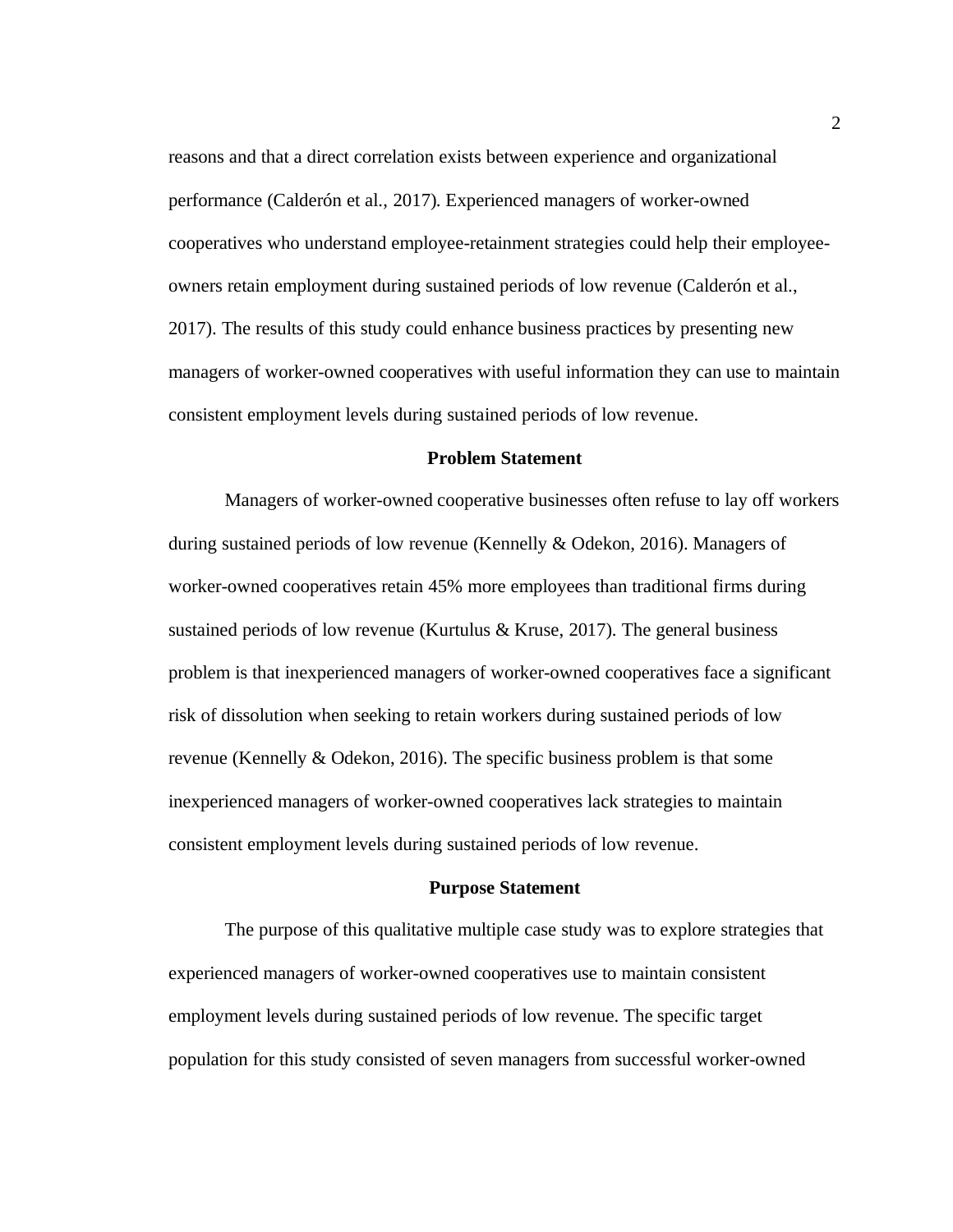cooperatives in the Midwest, who have maintained consistent employment levels during sustained periods of low revenue. An implication for positive social change is the potential to increase worker-owned cooperatives' economic sustainability and ability to maintain employment during sustained periods of low revenue. Further implications for positive social change include increasing worker-owner job security, which could lead to keeping community members employed, creating new jobs for community members, and reducing unemployment levels.

## **Nature of the Study**

<span id="page-13-0"></span>There are three research methodologies: qualitative, quantitative, and mixedmethods (Levitt et al., 2018; Yin, 2018). I used a qualitative research method for this study. The qualitative method was appropriate for this study because I sought to gain an in-depth understanding from managers of worker-owned cooperatives of their strategies for maintaining consistent employment levels during sustained periods of low revenue. Researchers use the quantitative method to either test hypotheses about variables' relationships or groups' differences to develop conclusions (Marshall & Rossman, 2016; Yin, 2018). Because my study did not rely on statistical models or variables and I was not examining relationships among data sets, the quantitative method was not appropriate for my study. Researchers use the mixed-methods approach to combine a mixture of both the quantitative and qualitative methodologies (Yin, 2018). A mixed-methods approach was not suitable for this study because, to address my study's purpose, I only needed to use the qualitative method.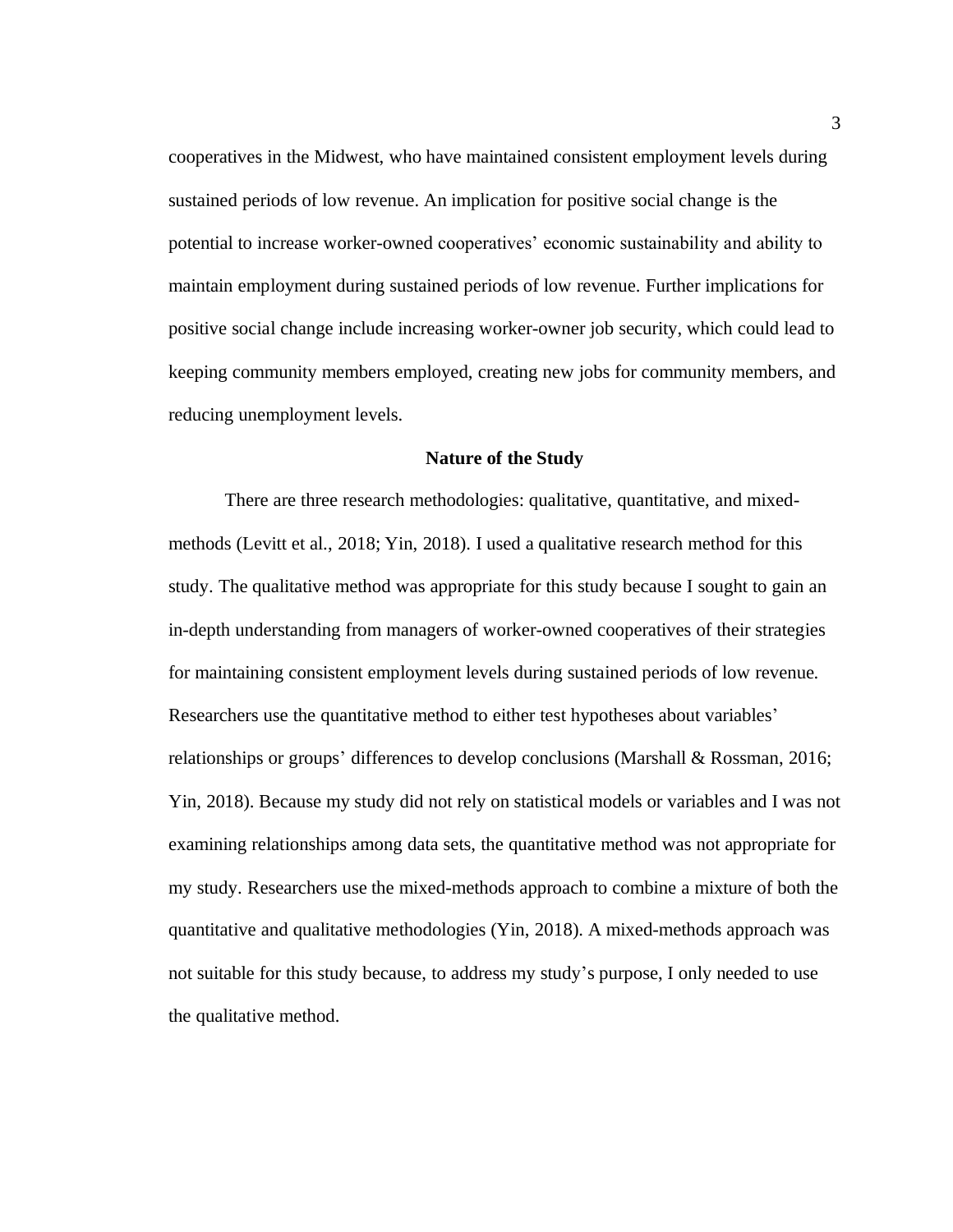I used a qualitative multiple case study design for this research. I used the multiple case study design to help me enhance and validate the results of the case study by using multiple cases. Using a multiple case study design can help a researcher support and enhance the results of a case study (Yin, 2018). Researchers use a single case study design when they are only studying one single case to understand a phenomenon (Yin, 2018). The single case study design was not the best fit for this study because a multiple case study would garner a wider span of data than a single case study. Researchers use a phenomenological design when they explore the meaning of participants' lived experiences regarding a certain event or a phenomenon (Hancock & Algozzine, 2016). Therefore, the phenomenological design did not align with the purpose of my study because I was not exploring the personal meanings of development and implementation strategies that leaders of worker-owned cooperatives use. An ethnographic design is for researchers to investigate social groups' cultures to analyze their beliefs, values, and attitudes, which form their behaviors and interactions (Hancock & Algozzine, 2016). An ethnographic design was not appropriate for this study because I did not investigate social groups' cultures to analyze their beliefs, values, or attitudes.

### **Research Question**

<span id="page-14-0"></span>What strategies do managers of worker-owned cooperatives use to maintain consistent employment levels during sustained periods of low revenue?

#### **Interview Questions**

<span id="page-14-1"></span>1. What strategies do you use to maintain consistent employment levels during sustained periods of low revenue?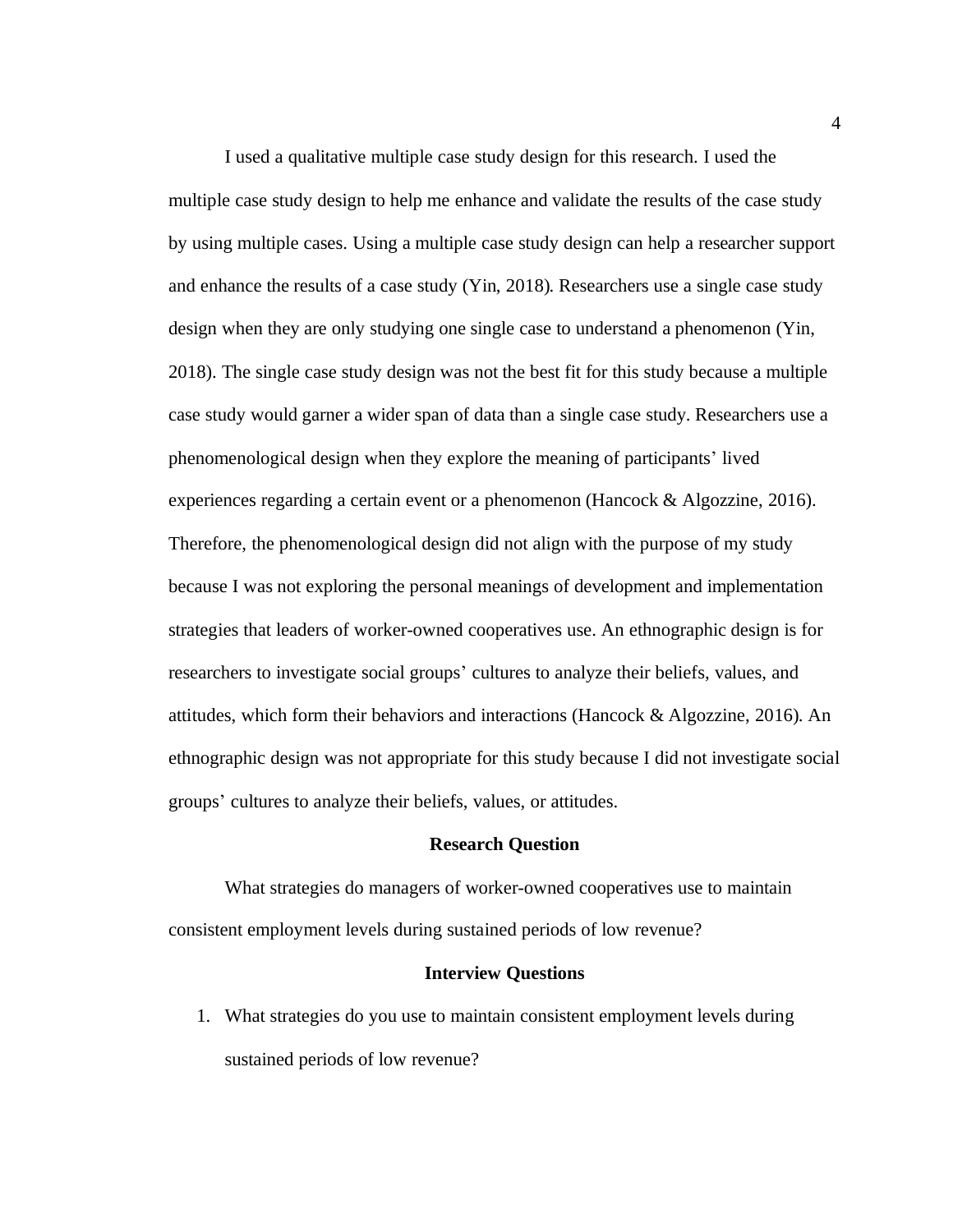- 2. What circumstances did you identify in your cooperative that led you to determine when it was time to use a strategy?
- 3. What processes did you put in place that helped your cooperative implement your strategies to remain viable during previous sustained periods of low revenue?
- 4. Based on your experiences, how did your strategies and processes enable your organization to maintain normal employment levels while keeping your liabilities current?
- 5. What additional information or comments can you add for my understanding of your strategies for maintaining consistent employment levels during sustained periods of low revenue?

#### **Conceptual Framework**

<span id="page-15-0"></span>The conceptual framework for this study was the expected utility theory (EUT). John von Neumann and Oskar Morgenstern developed EUT in 1944. Von Neumann and Morgenstern developed EUT as a tool to analyze decision making under risk (Schilirò, 2017; von Neumann & Morgenstern, 1944). Under EUT, decision makers choose between uncertain prospects through the comparison of expected utility values (Friedman & Savage, 1948).

Managers of worker-owned cooperative organizations have two options to remain viable during sustained periods of low revenue. These options consist of ensuring employee retention and increasing revenue or reducing costs. New worker-owned cooperatives may experience the risk of dissolution when managers attempt to maintain stable employment levels while reducing costs during sustained periods of low revenue.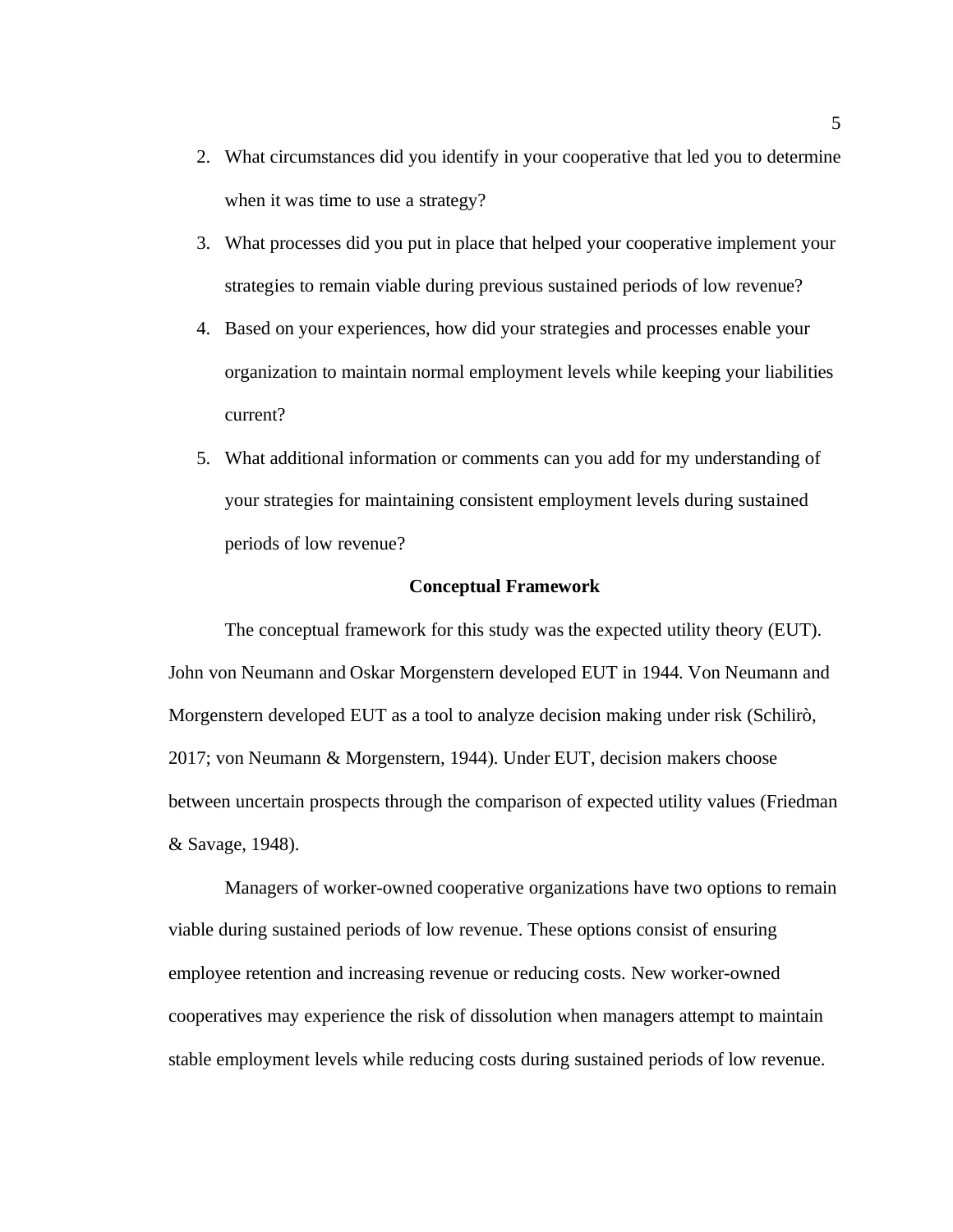EUT is a conceptual framework that can apply to the cooperative business model because addressing the uncertainty of business revenue during economic decline can force managers of cooperative businesses to consider alternate means for cutting costs (Ruhnka & Young, 1991). EUT could apply to my study because managers of cooperative businesses must make important decisions that weigh reducing labor costs against maintaining employment levels during sustained periods of low revenue.

#### **Operational Definitions**

<span id="page-16-0"></span>*Asset locks:* A collective fund that is nondivisible and nonappropriable by individual members used to ensure the retained assets for the organization are not spent on private benefits (Navarra, 2016).

*Concentrated ownership:* When a group of owners controls a majority stake in an organization (O'Boyle et al., 2016).

*Consumer cooperatives:* Firms collectively owned by their customers (Fanasch & Frick, 2018).

*Cooperatives:* Organizations with innovative elements that allow owners to work within their communities with flexible schedules and contribute to family and community unity and community recognition (Vazquez, 2017).

*Economic downturn:* A business cycle contraction that results in a general slowdown in economic activity (Lucky & Minai, 2017).

*Fiduciary duty:* The duty of an individual or a firm in a position of trust to act in the interest of another party with the expertise and competence of a reasonable and judicious person (Grierson, 2018).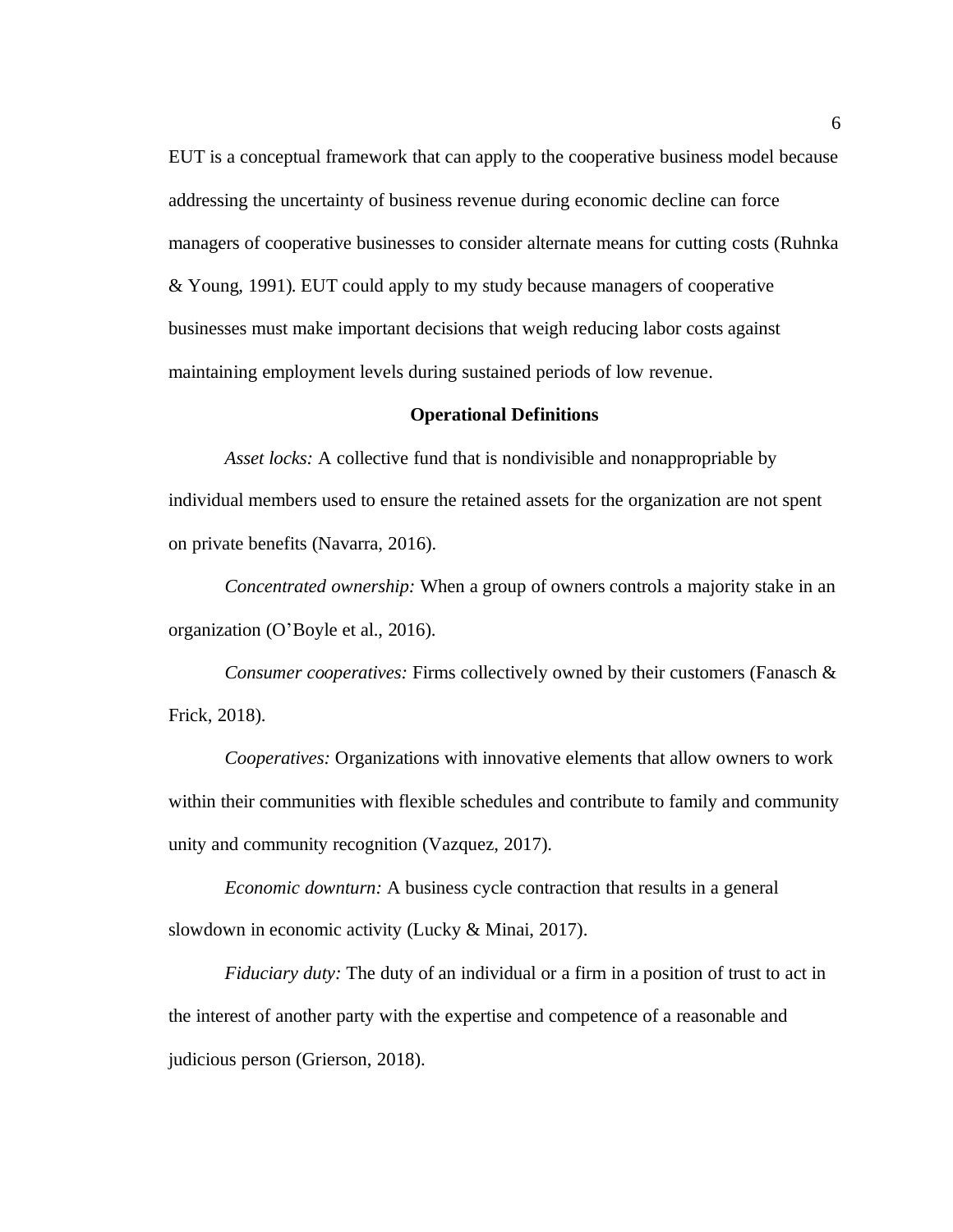*Rochdale principles:* A set of value bond rules for the operation of cooperatives (Altman, 2017).

## **Assumptions, Limitations, and Delimitations**

<span id="page-17-0"></span>There are sets of assumptions, limitations, and delimitations in all studies. The purpose of these facets of a study is to enlighten readers on the factors that may influence the study results. This section includes the assumptions, limitations, and delimitations that are a part of my research.

# <span id="page-17-1"></span>**Assumptions**

Assumptions are phenomena over which researchers have no control (Yin, 2018) and are conceptual tools that should not take precedence over a researcher's beliefs (Marshall & Rossman, 2016). My first assumption was that the participants of this study would not possess any hidden motives that encouraged them to take part in this research. My next assumption was that the participants of this study would answer the interview questions truthfully and in full detail. My final assumption was that the participants would have a sincere interest in participating in the research.

#### <span id="page-17-2"></span>**Limitations**

Limitations are constraints that go beyond the control of researchers and could impact the results of a study (Marshall & Rossman, 2016). Limitations are related to the reliability and validity of qualitative research as they could create bias and impact the overall efficacy of the study (Marshall & Rossman, 2016). One limitation of this study was that the research only targeted a small portion sample in the Midwest. The answers participants provided may not apply to all worker-owned cooperatives. The geographical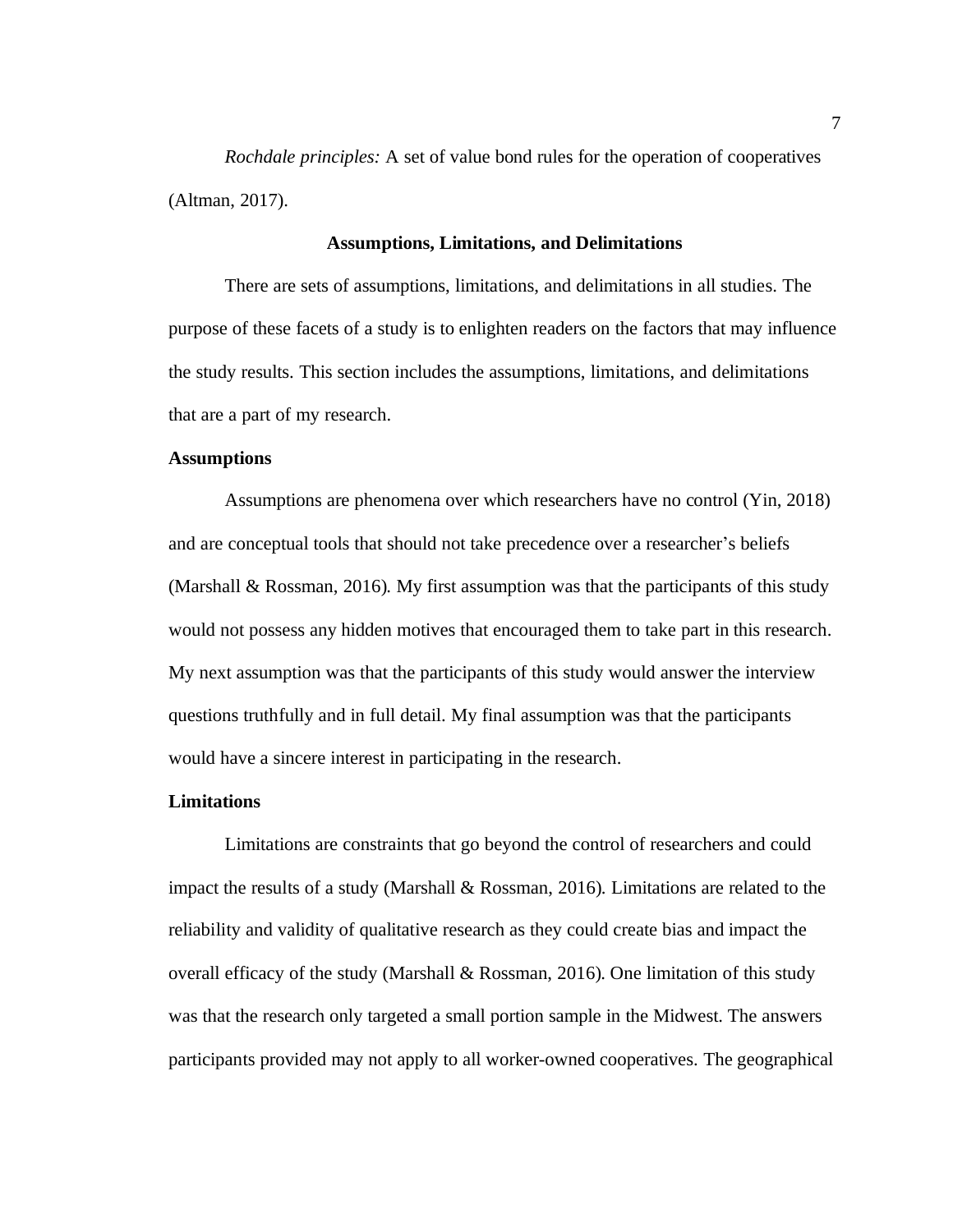location of the study was a limitation as the data gathered from managers of workerowned cooperatives in the Midwest could be different from the data from worker-owned cooperatives in other locations in the United States. Another limitation is that participants may have a personal bias when answering the interview questions.

## <span id="page-18-0"></span>**Delimitations**

Delimitations are the issues of a researcher's influence in regulating the scope and identifying the boundaries of the research (Yin, 2018). Further, delimitations are the characteristics that stem from the limitations in the scope of the study and are a result of the choices a researcher makes (Marshall  $\&$  Rossman, 2016). The delimitations of this study included only interviewing managers of worker-owned cooperatives who have maintained employment levels during sustained periods of low revenue. Cooperatives, in general, may be able to garner valuable data that can help answer the research question. The other delimitation included participation in the study within the geographical area of the Midwest. Expanding the study further outside of the Midwest could have provided more data.

#### **Significance of the Study**

<span id="page-18-1"></span>This study could be of value to the practice of business because I explored what strategies managers of worker-owned cooperatives use to maintain consistent employment levels during sustained periods of low revenue in the Midwest. The data from this study might educate new managers of worker-owned cooperatives in developing successful business strategies. Additionally, the findings from this study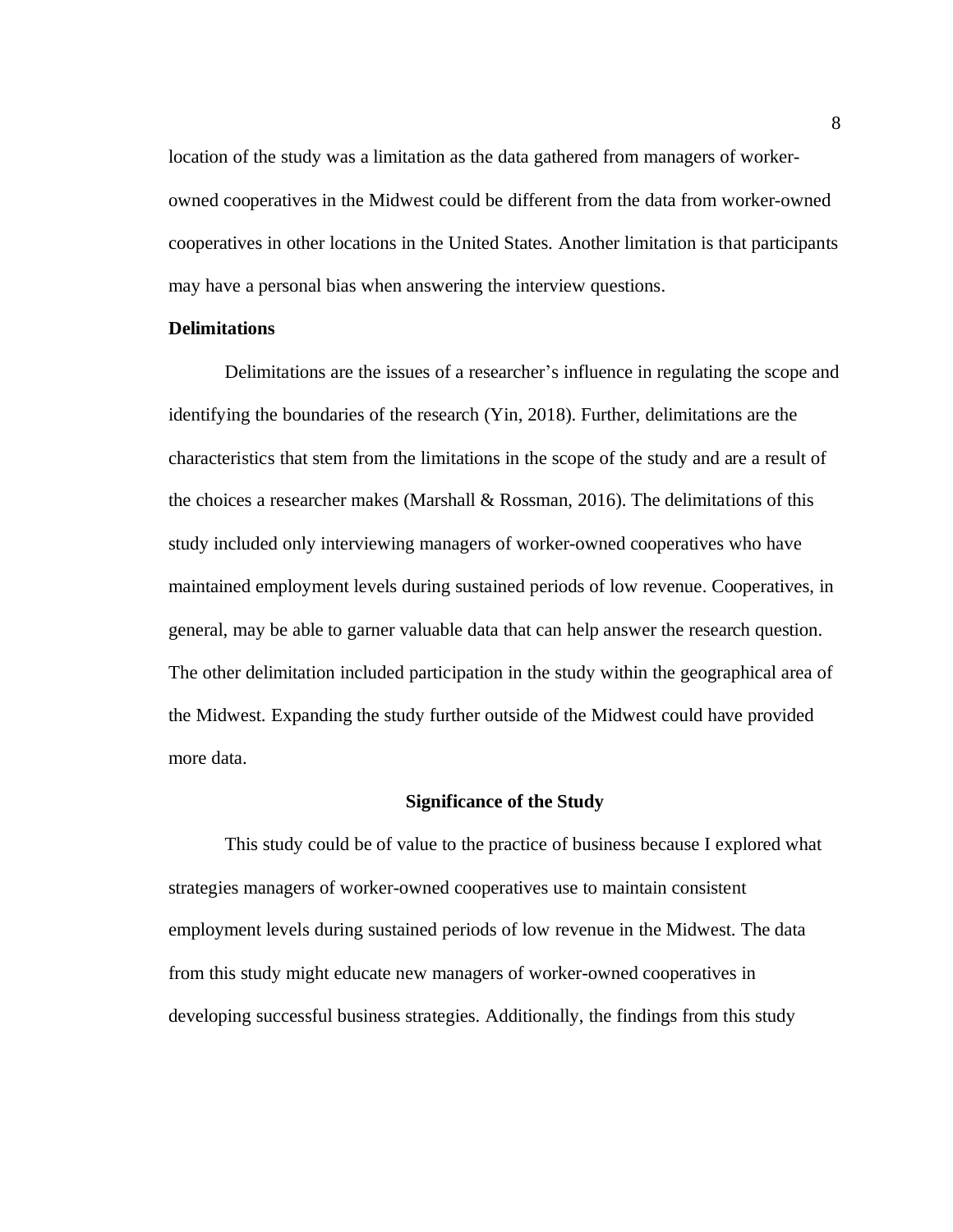could lead to a positive impact on social change in various communities in the Midwest by offering solutions that could increase job security.

## <span id="page-19-0"></span>**Contribution to Business Practice**

I explored strategies that could help new managers of worker-owned cooperatives maintain employment levels during sustained periods of low revenue. The study could be of value to the practice of business because I focused on strategies that new managers of worker-owned cooperatives can use to maintain employment levels during sustained periods of low revenue. The prevention of layoffs within a community can also maintain employment levels.

# <span id="page-19-1"></span>**Implications for Social Change**

Positive social change is grounded in the elimination of restrictions that prevent or hinder progress within a community (Haugh & Talwar, 2016). Implications for positive social change for cooperative business managers include providing support and strategies to stimulate and shape communities that are productive and beneficial for community members. Furthermore, the implications for social change can lead to creating new jobs for community members and decreasing unemployment levels during sustained periods of low revenue. Cooperative business managers could also engage in charitable ventures for the betterment of their local communities. Charitable ventures could include fundraising for new programs and activities for individuals and group members. These ventures are beneficial as they help encourage groups of people to work as teams and grow closer as a community.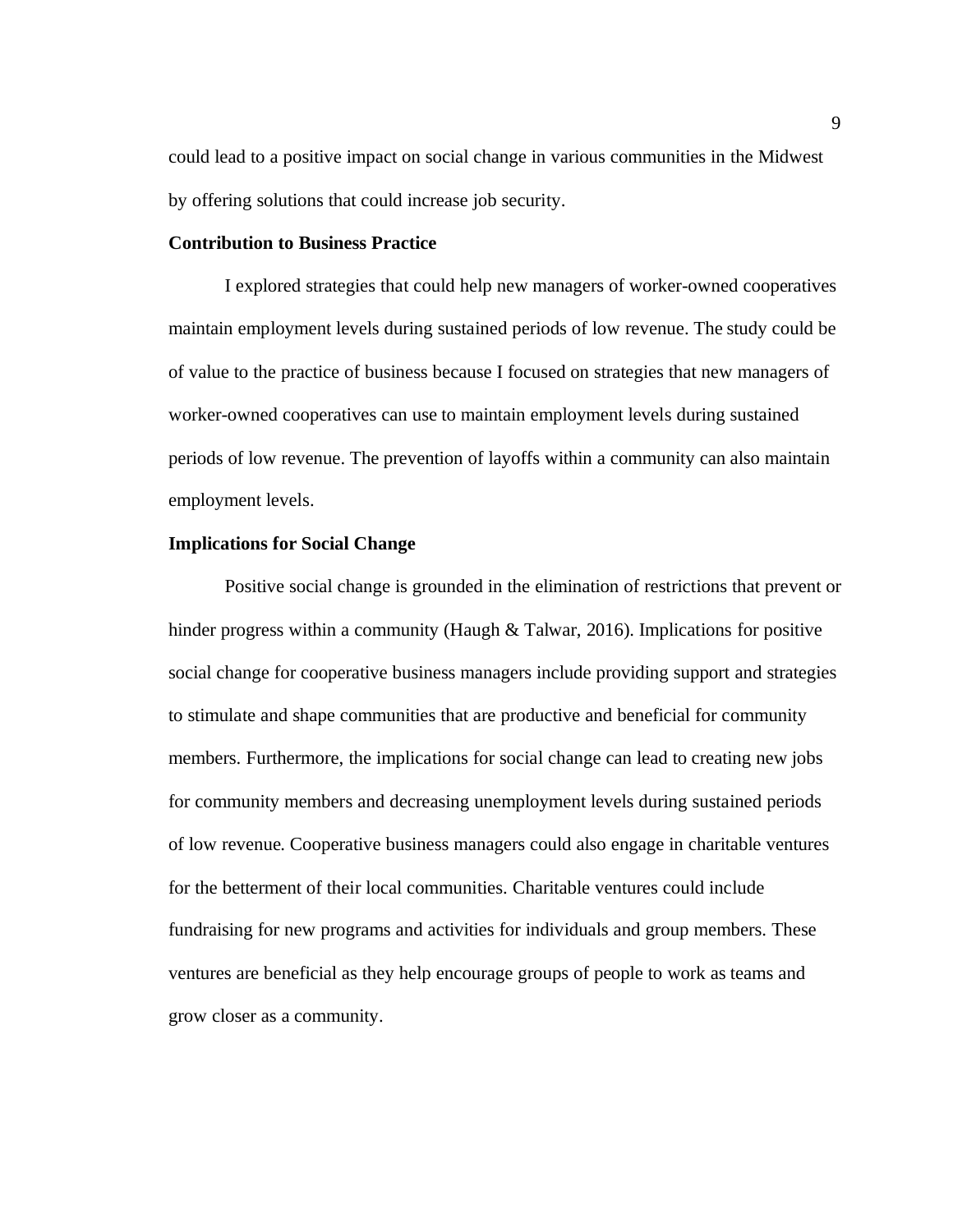#### **A Review of the Professional and Academic Literature**

<span id="page-20-0"></span>The purpose of this qualitative study was to explore the strategies that managers of worker-owned cooperatives use to maintain consistent employment levels during sustained periods of low revenue in the Midwest. This literature review contains analyses from several academic sources pertinent to the purpose of the research. The selection of sources was critical to the validity of this study. The resources included a variety of scholarly, peer-reviewed journals, government websites, and books.

The organization of this review will begin with an expansion of the EUT conceptual framework, which is the framework chosen for the research. I also provide an overview of a selection of conceptual frameworks that support the EUT. Furthermore, I discuss areas and issues about managers of worker-owned cooperatives, strategies for managers of worker-owned cooperatives, worker layoffs during sustained periods of low revenue, and maintaining consistent employment levels during sustained periods of low revenue.

I accessed multiple databases through the Walden University Library. Through the Walden University Library, I gathered sources from the ABI/INFORM, Business Source Complete, and Academic Search Complete databases. I also accessed a variety of articles through Google Scholar. Some of the search terms used to gather the sources were *work-owned cooperatives, cooperative employee retention, cooperatives remaining viable, worker-owned firm risks, worker-owned firm layoffs, retaining employees, cooperatives, maintaining employment levels in cooperatives, worker-owned cooperative*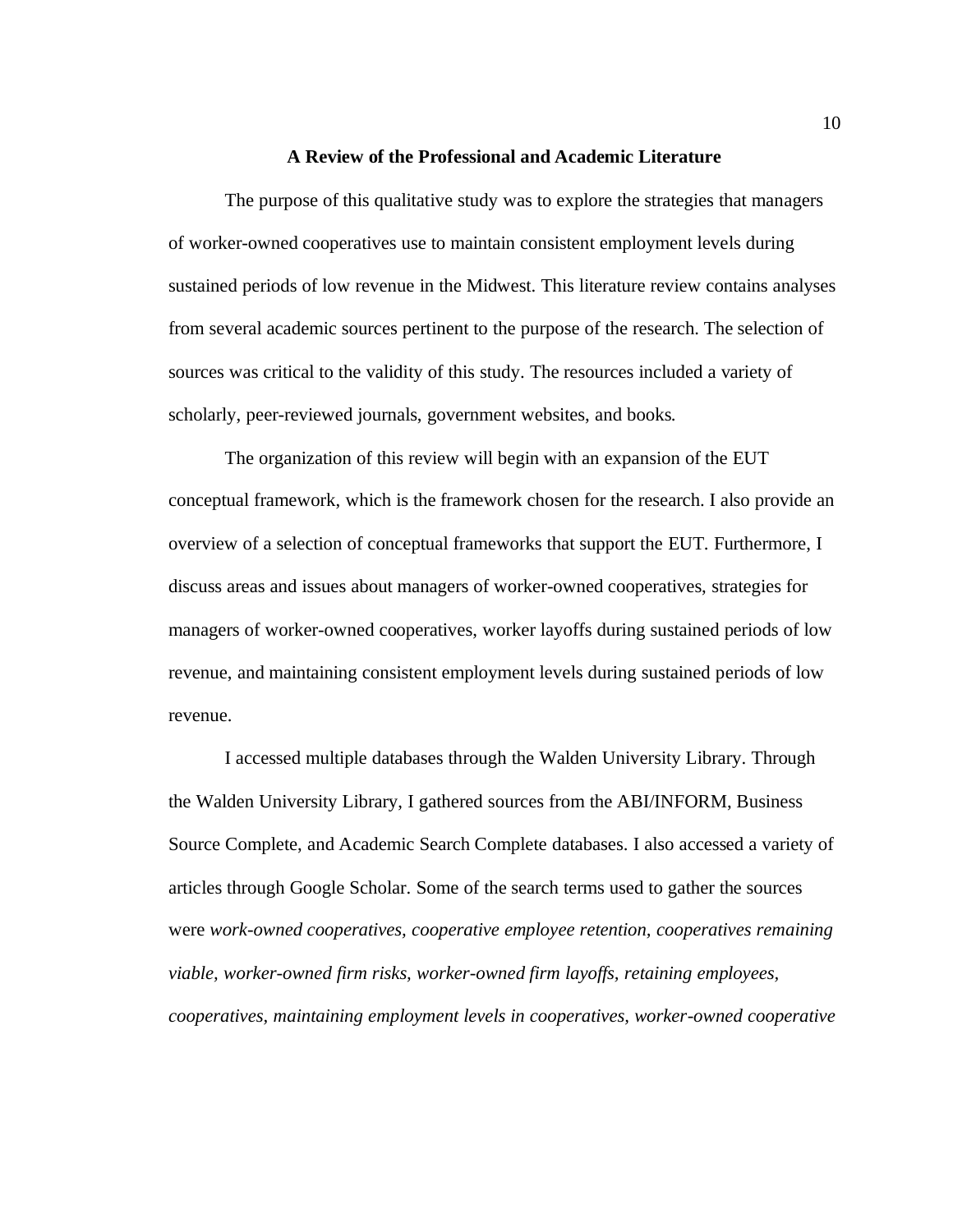*advantages and disadvantages, worker-owned cooperative pros and cons,* and *recessions for labor-managed firms.*

The total number of references used for this study was 205. These references included 19 books, one government source, four dissertations, and 183 journal articles. Out of the 205 references, 183 (89%) of them are peer-reviewed, and 185 (90%) have publication dates ranging from 2016 to 2020. The literature review contains 95 sources. Out of the 95 sources, 89 (94%) are peer-reviewed articles, and 83 (87%) have publication dates ranging from 2016 to 2020.

#### <span id="page-21-0"></span>**Application to the Applied Business Problem**

For this case study, I sought to explore the strategies that managers of workerowned cooperatives use to maintain consistent employment levels during sustained periods of low revenue. The target population for this study comprised of seven managers of worker-owned cooperatives in the Midwest, who have maintained consistent employment levels during sustained periods of low revenue. To fully understand the business problem, a qualitative method alongside a multiple case study design was necessary to help obtain the findings for this research. Using the qualitative method allowed me to conduct semistructured, open-ended interviews with managers of workerowned cooperatives to gain a thorough understanding of their experiences. I reviewed relevant literature for an in-depth exploration of worker-owned cooperatives and decision making from a business perspective. I ensured triangulation of the data through memberchecking and examining business documents.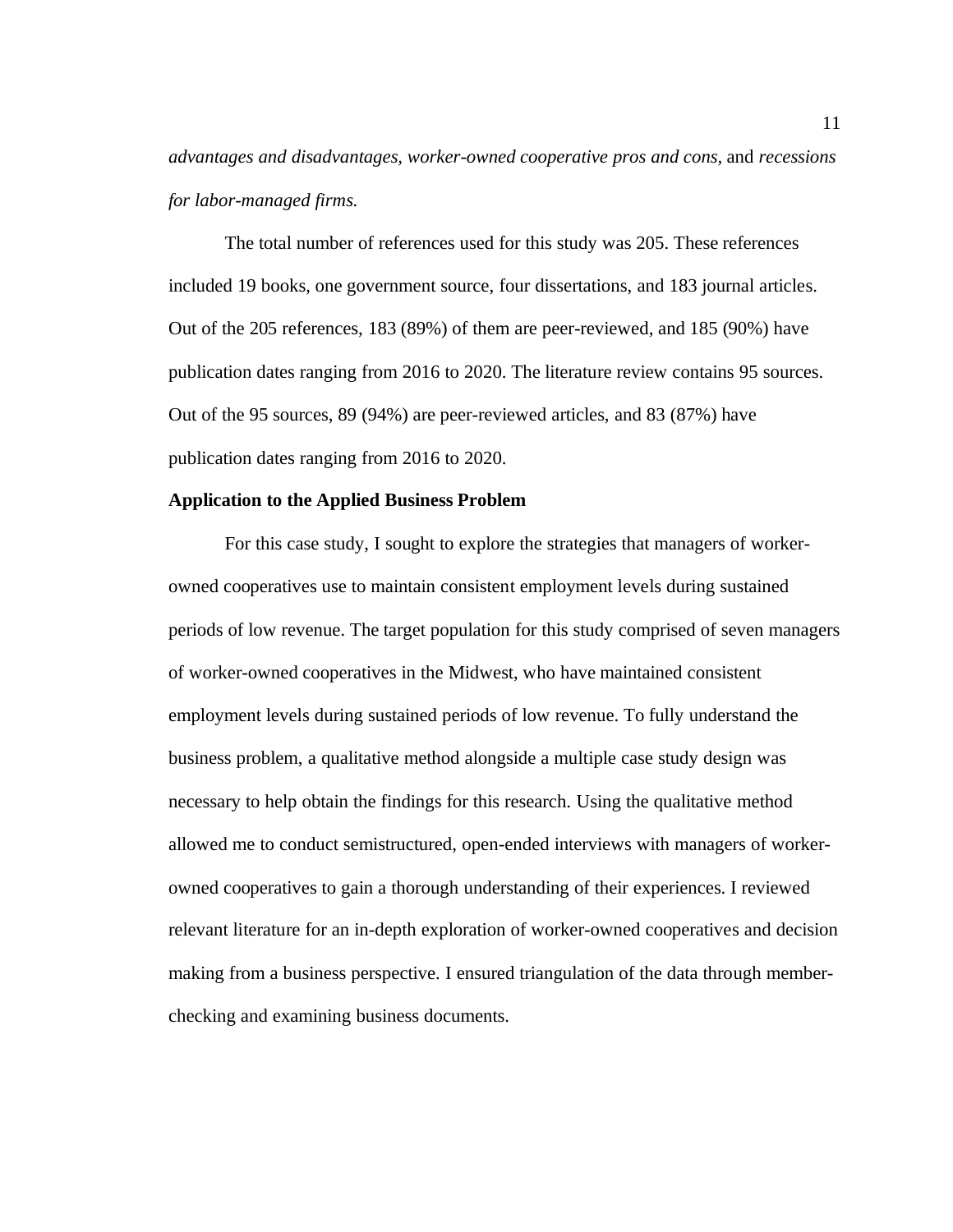The findings from this study may assist new managers of worker-owned cooperatives in determining what strategies would be appropriate and effective for their firm in terms of maintaining employees during economic downturns rather than laying off employees. Should these managers select the most appropriate strategies to mitigate or end this issue, the managers could obtain the skills they need to improve their overall employee retention strategies. The findings from this study could also help to increase cooperative productivity further.

# <span id="page-22-0"></span>**Expected Utility Theory**

EUT is a normative decision-making theory and a psychological approach to decision making. The purpose of EUT is to help identify how people make decisions under uncertainty (Friedman & Savage, 1948). One assumption of EUT is that the decision maker has total authority over the results of their decisions (Groeneveld et al., 2017). Steele and Stefansson (2015) agreed with Groeneveld et al.'s (2017) assumption and detailed the ideology of EUT of decision makers' preexisting awareness of the consequences from the decisions they make; decision makers often made logical choices more often. EUT is especially significant concerning the choices of decision makers involving possible risks (Groeneveld et al., 2017; Moscati, 2016). EUT also stems from the assumption that decision makers are thinking with a rational, logical, and systematic mindset, which Steele and Steffanson asserted may not always be the case. Managers of worker-owned cooperatives typically make decisions under times of uncertainty. Their decisions must result in their cooperatives remaining viable during sustained periods of low revenue. Out of the two options of remaining viable, managers could choose between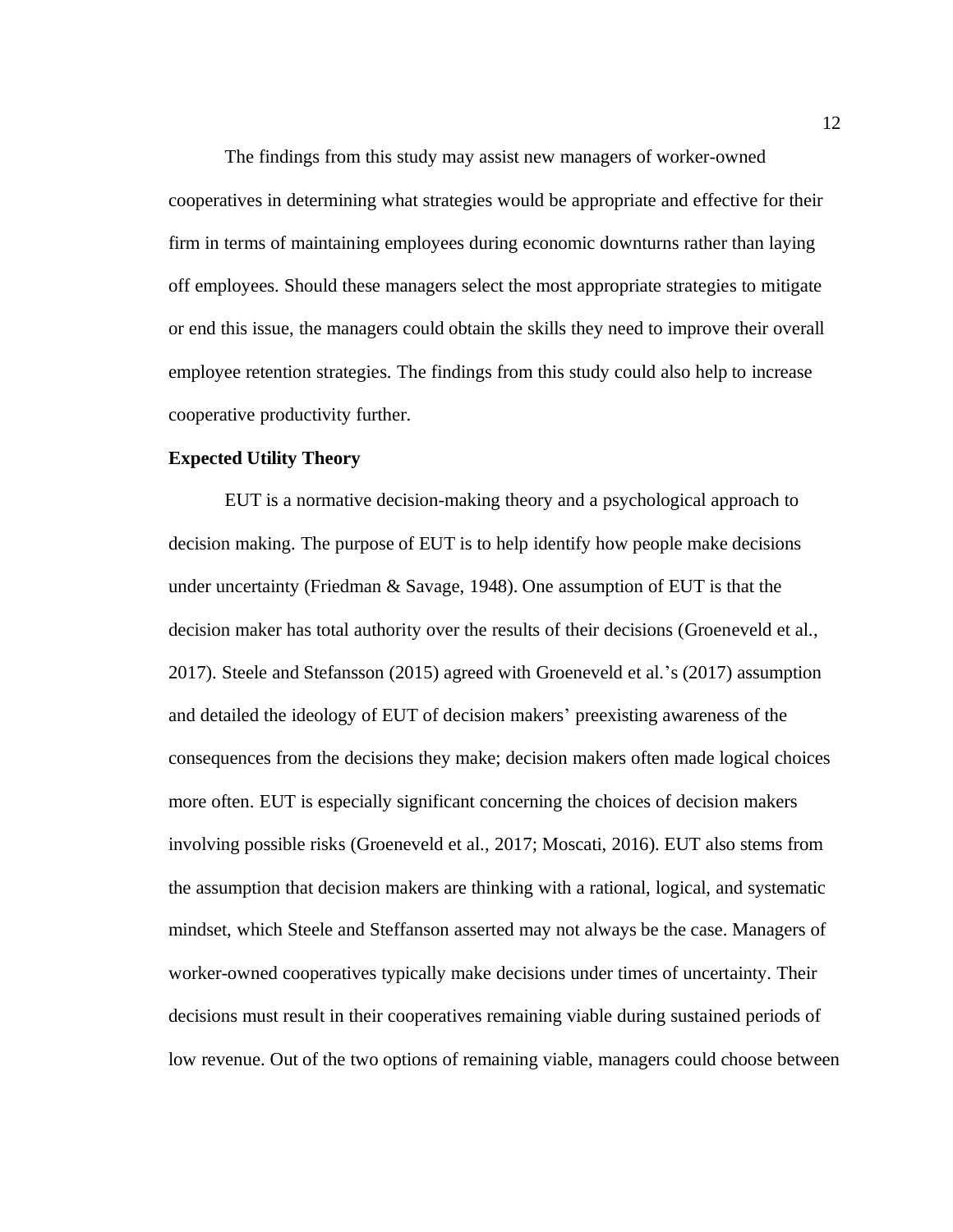ensuring employee retention and increasing revenue or reducing costs while still not entirely being aware of the outcomes of their decisions.

## *EUT Risks*

Regarding new managers of worker-owned cooperatives, risk can be inevitable when seeking to maintain employees or reducing costs while trying to remain viable. Buchak's (2017) *risk function* represents the willingness to trade the possibility of something good for the risks of something negative. The risk function became the riskweighted expected utility, which is somewhat of a subdevelopment of the expected utility (Steele & Stefansson, 2015). Savage (1954) and Steele and Stefansson (2015) further concurred that when deciding between two options with significant risks, the decision maker should ignore the states of the world where both options will show the same results. Additionally, Steele and Steffanson stated that regardless of the risks in situations of uncertainty, it is best to choose the options with the highest desirability and value. In all, the choice of the risks taken in decisions can help to determine beliefs and preferences under circumstances of uncertainty.

#### *Probability Weighting*

Probability weighting is one of the primary areas part of EUT. Linde and Vis (2017) referenced much of Kahneman and Tversky's (1979) works when discussing EUT and probability weighting. Probability weighting is one of the deviations from EUT and prospect theory and implies that people are overly sensitive to ensuring a for-certain outcome whether the probabilities are small or large (Gerber & Rohde, 2018; Kahneman & Tversky, 1979; Linde & Vis, 2017). Probability weighting further contributes to the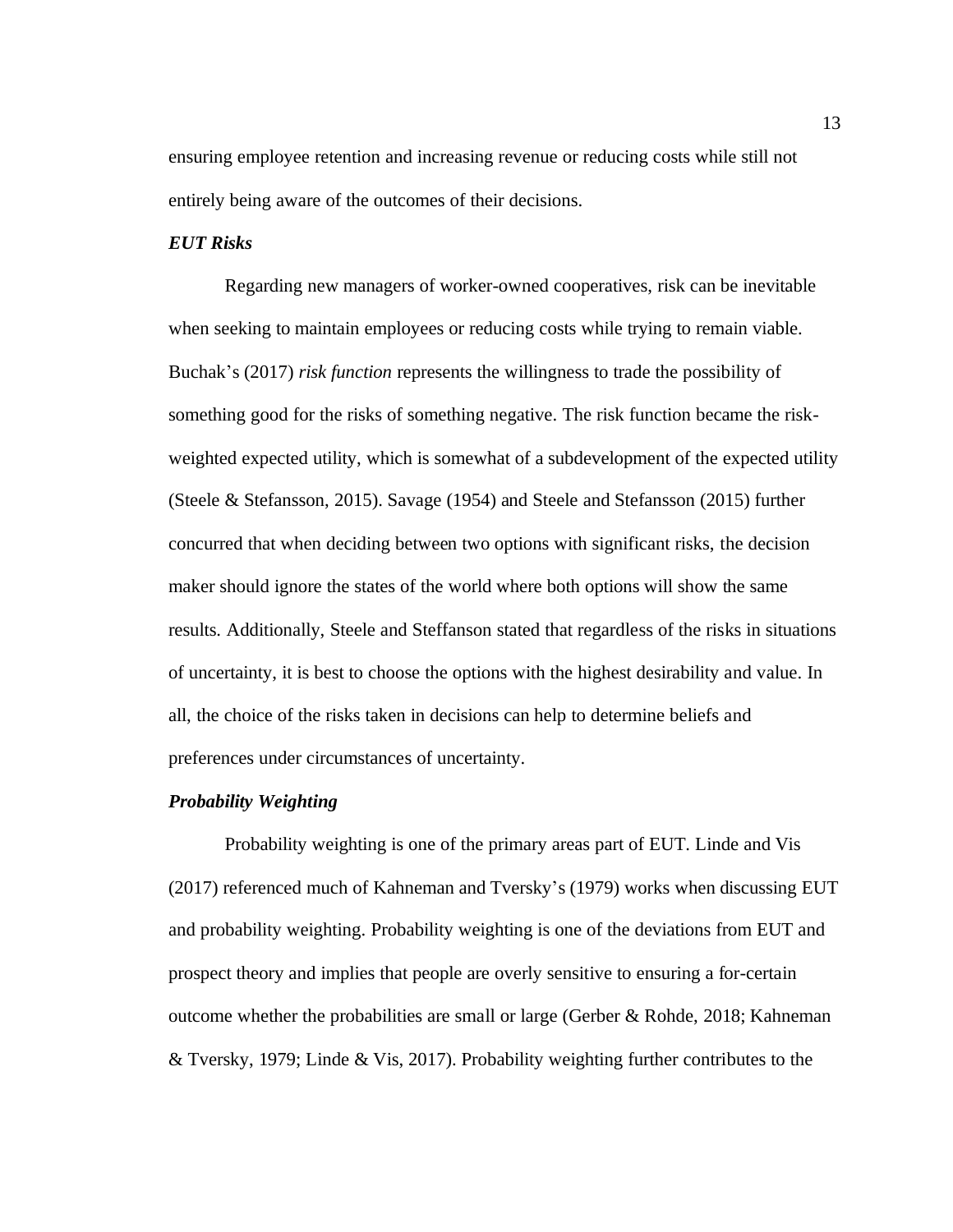behavior of people avoiding risk involving gains but embracing risks involving losses, also known as the *reflection effect*, another element of EUT.

# *Reflection Effect*

The reflection effect also stems from EUT and prospect theory. The reflection effect is the individuals' risk attitude being under the influence of outcomes framed as gains or losses (Kahneman & Tversky, 1979; Lind & Vis, 2017). Probabilities are typically underweighted, and the likelihood of a good outcome receives too little weight, in turn making the risk for gains not so appealing (de Castro et al., 2016; Linde & Vis, 2017). Bad outcome probabilities are underweighted as well, making the risk for gains look more appealing than not.

## <span id="page-24-0"></span>**Supporting Theories**

This section of the literature review will consist of a selection of additional theories that support the chosen theory for this study, EUT. The supporting alternative theories are general decision theory, resource-based view (RBV) theory, and contingency theory. Each of these supporting theories has many similarities to EUT. I did not select these supporting theories as the primary theory because they were missing crucial factors that were significant to the purpose of the study.

## *General Decision Theory*

Decision making is an implied aspect of planning and problem solving. For worker-owned cooperatives, decision theory could be a foundation for understanding the complexity of the management and strategy aspects of the business. General decision theory is a traditional paradigm for making rational decisions under uncertainty and is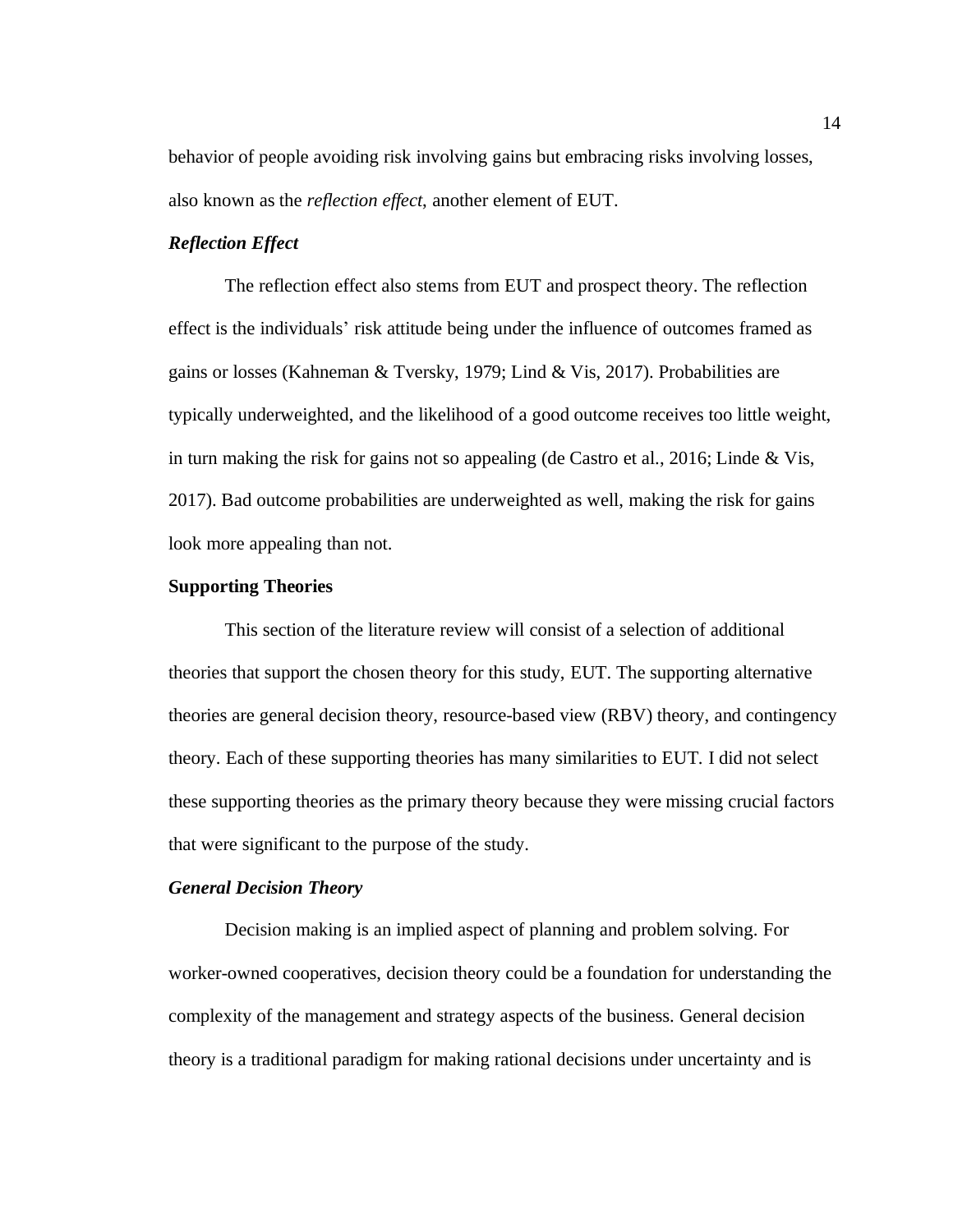concerned with goal-directed behavior with the availability of options (Ortega, 2018; Savage, 1954). Furthermore, general decision theory involves analyzing individual behaviors when facing nonstrategic uncertainty of nature (Savage, 1954; Steel & Stefansson, 2015). Usually, decision makers must choose between options based on which one has the most high-valued impact (Elbert  $\&$  Seikowsky, 2017). Such decisions are further determined by the beliefs and desires of a person while logically leading to satisfying the circumstance at hand. The need for general decision theory is necessary to expunge limitations, including the use of numerical techniques that oppose the actuality of flawed information, the use of probability measures, and the missing components from the reliability of real information relevant to decisions (Aliev et al., 2016). In all, decision theory could provide a foundation to comprehend the complexity of developing effective strategies maintaining consistent employment levels cooperative managers used during sustained periods of low revenue.

#### *Resource-Based View Theory*

A supporting theory, RBV theory, was of consideration for this study. RBV emphasizes the significance of firm resources and their capacity for influencing firm sustainability, growth, and success (Barney, 1991; Pee & Kankanhalli, 2016; Wernerfelt, 1984). Additionally, due to the necessity of resources for the formation and growth of new firms, RBV is a commonly accepted theory used in strategic management practices (Formentini & Taticchi, 2016). For growth and sustainability, management must assess resources available within their cooperative for the practical application of strategies to allow them to maintain consistent employment levels in their operations.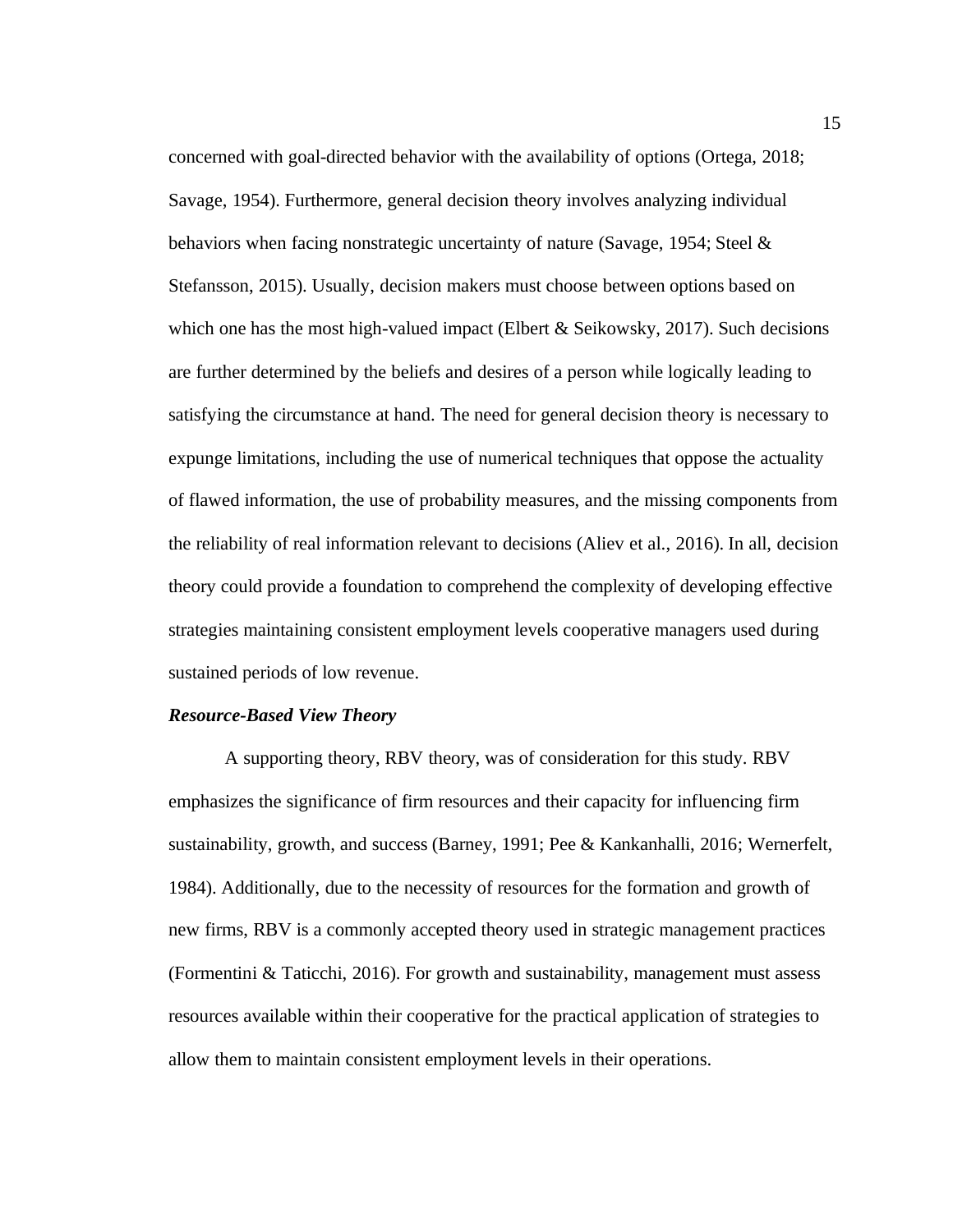**RBV Founding Influence: Penrose**. RBV stemmed from previous works and had an extended history of theoretical development before it was officially named and defined. After the emergence of RBV in the 1980s, the theory had become a prominent exposition of constant, firm performance dissimilarities in strategic management (Barney, 1991; Kellermanns et al., 2016). A strong influence of the foundation of RBV theory derived from the seminal work of Penrose (1959). Penrose asserted that human resources are necessary for firm growth, which requires the recruitment and development of leading human resources (Penrose, 1959; Teece et al., 1997). Scholars of literature believed Penrose's work had many limitations in the identification of isolating mechanisms. To refute the claims of limitations previous scholarly works regarding Penrose's contributions, Teece et al. (1997) and Kor et al. (2016) argued that Penrose had a significant impact on identifying isolating mechanisms in a variety of areas. Kor et al. defined the areas that Penrose specified. In the form of a theory, Penrose combined the factors of effective management for firm resources, productive opportunities, and diversification strategy for the process of firm growth. The different uses of resources can lead managers of worker-owned cooperatives toward more effective and sustainable business practices.

**RBV Founding Influence: Teece**. Dynamic capabilities (DCs) are one of Teece et al.'s (1997) contributions to the RBV theory literature. DCs allow business leaders to develop, deploy, and protect the assets that support sustainable and robust business performance (Teece et al., 1997; Tikas & Akhilesh, 2017). Balashova and Gromova (2016) identified the DCs of firms as critical elements in strategic organizational renewal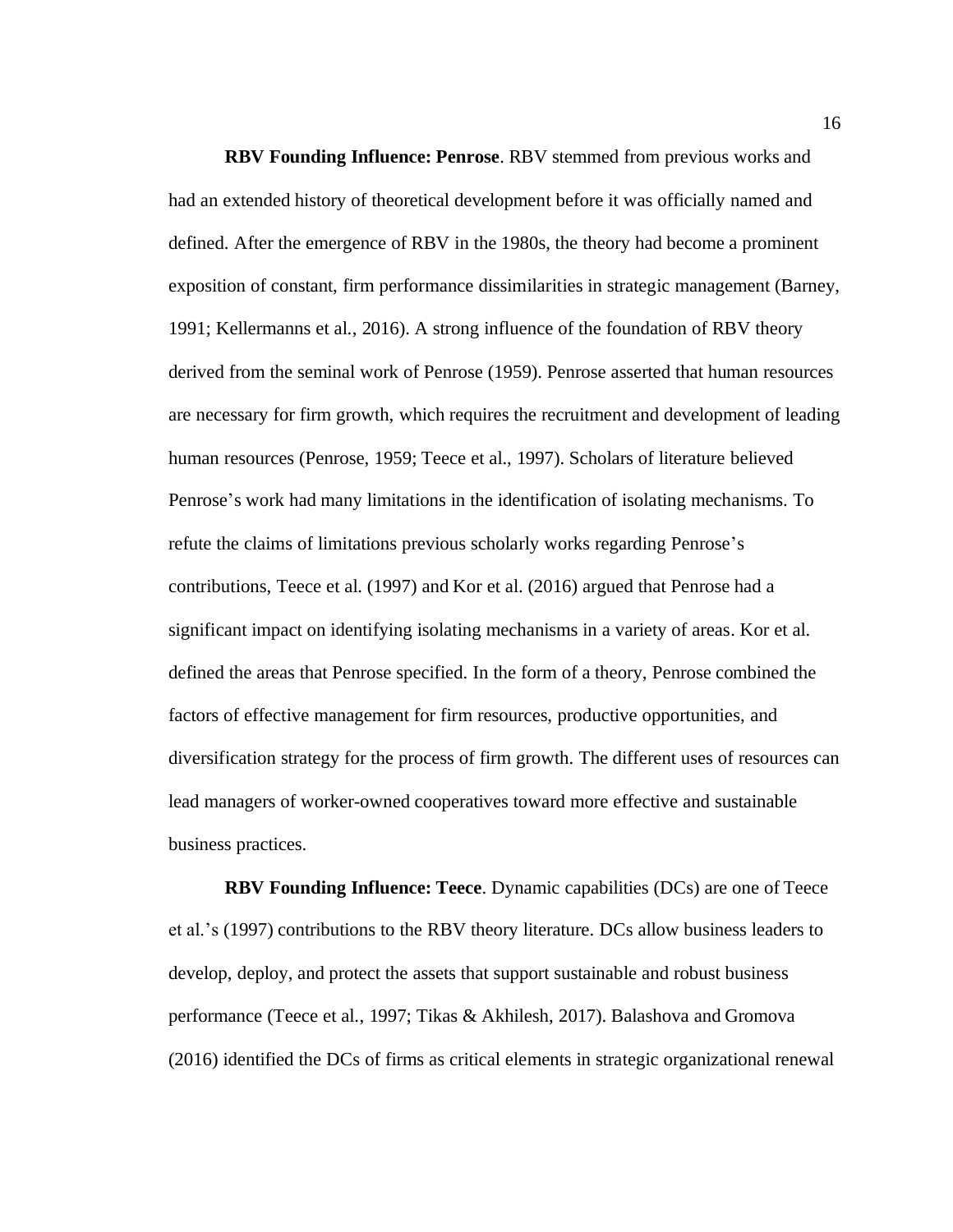and obtaining a competitive advantage. Helal's (2018) research identified three categories of DCs: dynamic integration, dynamic learning, and dynamic reconfiguration. Helal further contributed to Teece et al.'s work by exploring the role of DCs in the RBV theory. Helal applied RBV theory in their work to focus on the effect of DCs for the enhancement of firm performance, through the mediation of valuable, rare, inimitable, and nonsubstitutable resources (VRIN). RBV showed that obtaining VRIN resources can result in higher firm performance and lead to the enhanced development of DCs.

**RBV Founding Influence: Wernerfelt**. Although Penrose (1959) and Teece (1997) made significant contributions to the development of RBV theory, Wernerfelt (1984) coined the RBV theory. To detail his contribution to RBV theory, Wernerfelt formed a theory of competitive advantage based on the resources a firm gains access to for the implementation of product market strategies (Barney, 1991; Hitt et al., 2016). The objective of Wernerfelt's research was to investigate the benefit of analyzing firms based on their resources as well as to explore the economic tools for analyzing a firm's resource position. Moreover, Wernerfelt's work aligns with Barney's (1991) view that the RBV attributes of capabilities and resources are a pivotal forerunner to the development of firm strategies. Resources symbolize the endowment of a firm's strengths and weaknesses (Wernerfelt, 1984). Employees and funds, two of the primary resources that provide the basis of this study, are contributions to a worker-owned cooperative's strengths or weaknesses.

**RBV Founding Influence: Barney**. Barney (1991) made significant contributions to RBV theory by publishing the seminal works for RBV theory. Barney's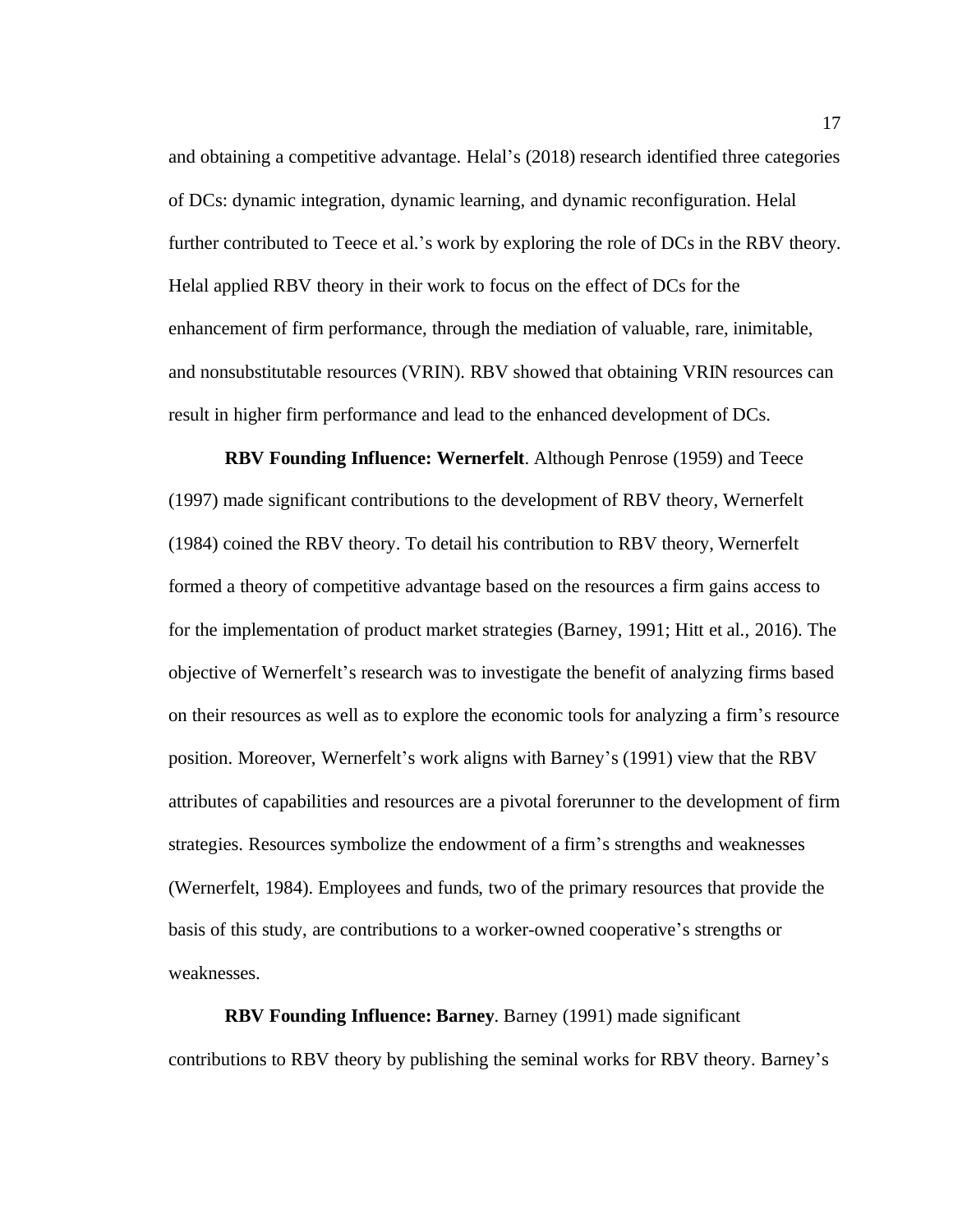work stems from the works of previous literature from scholars such as Penrose (1959) and Wernerfelt (1984). Through his work, Barney detailed that the RBV of competitive advantage inspects the connection between a firm's characteristics as well as performance. With the use of RBV, firms can produce competitive advantage by obtaining or forming resources that are uncommon, valuable, almost irreplaceable, and difficult to emulate (Barney, 1991; Finch et al., 2016). Additionally, firms that have control over better strategic resources will have a higher chance of gaining a competitive advantage than firms that have limited access to strategic resources.

#### <span id="page-28-0"></span>**Contrasting Theories**

While seeking to identify the most appropriate choice of framework for a phenomenon, researchers explore a wide variety of frameworks before they choose one for their study. The EUT was the choice for this study. The contrasting theories were not fit for this study due to missing elements and contradictions to the EUT framework. In the following section, I have highlighted the prospect theory, the sustainability development theory, and the path-goal theory of leadership to their purpose and their elements in contrast to that of the EUT.

#### *Prospect Theory*

The prospect theory is an alternative theory of the EUT. While prospect theory is another form of decision theory, it is a model used in decision making under the circumstances of uncertain outcomes. The prospect theory combines ideas from psychology, economics, and mathematics into the model of decision making (Lewandowski, 2017). Researchers typically use the prospect theory for quantitative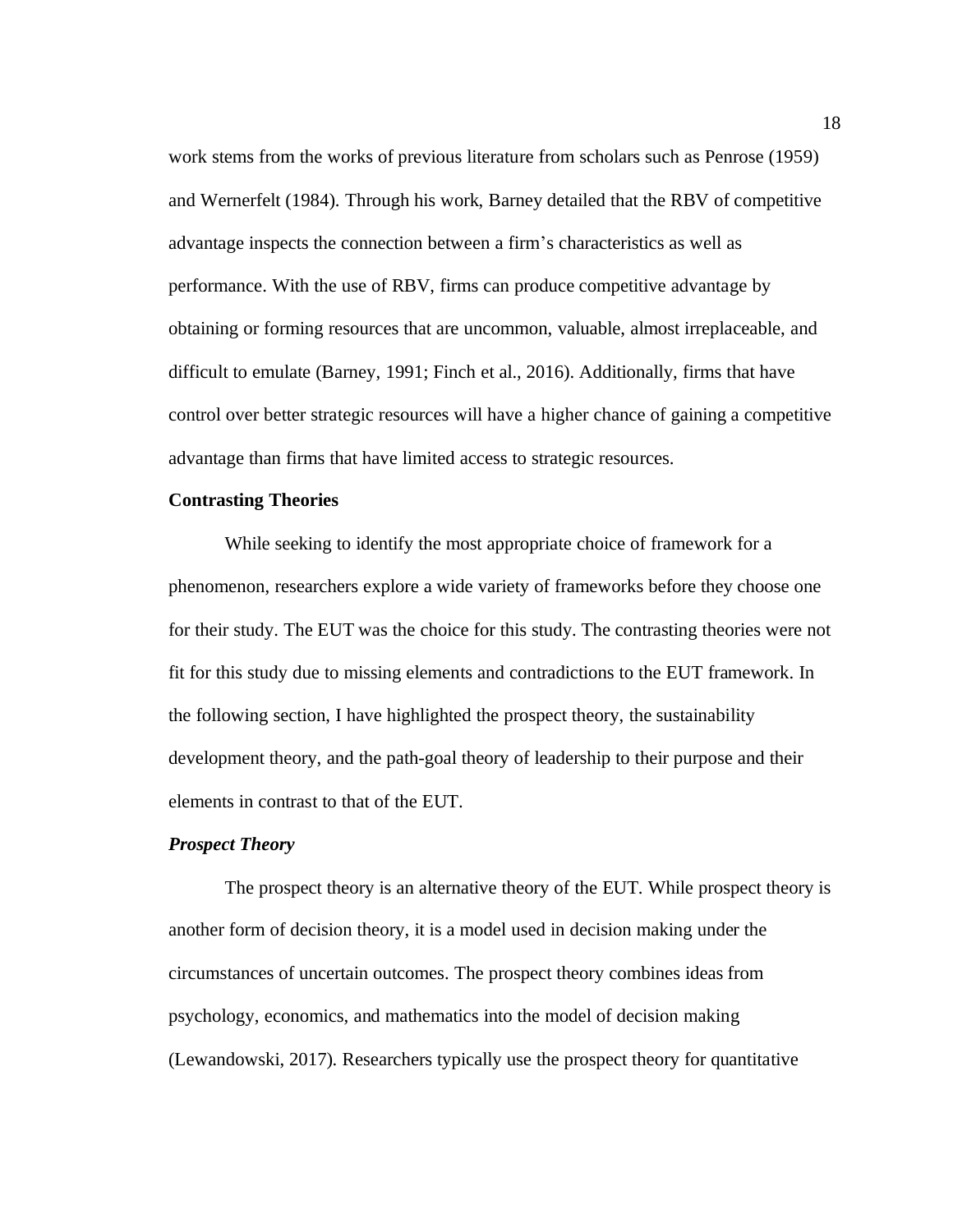studies, which is the method Kahneman and Tversky (1979) used to build their research. The primary difference between prospect theory and EUT is loss aversion, which is a vital element of the prospect theory (Kahneman & Tversky, 1979). Wang et al. (2016) referenced Kahneman and Tversky's work when defining loss aversion as an occurrence that captures the psychological effects of losses compared to gains. Loss aversion captures the psychological impact of losses to those of gains (Wang et al., 2016). To contribute to Wang et al.'s definition of loss aversion, Barberis et al. (2016) defined the representation factor of the prospect theory, where the decision maker forms a mental representation of the risk along with the gains and losses of the risk. Ultimately, the prospect theory was not chosen for this study because gains and losses are not the primary focus of this research.

#### *Sustainability Development Theory*

The sustainability development theory is a contrasting conceptual framework that was not appropriate for the premise of this study. The sustainability development theory describes development that satisfies the needs of the current generation without compromising the ability to meet the needs of future generations (World Commission on Environment and Development [WCED]; WCED,1987). An additional concept of Brundtland's sustainability development theory incorporates the concepts of sustainable business, sustainable development, and sustainable, transformative business (Painter-Morland et al., 2017; Rauter et al., 2017). While implementing sustainability models in any business is an essential factor of success, the sustainability development theory was not the conceptual framework choice because the purpose of this study is to explore the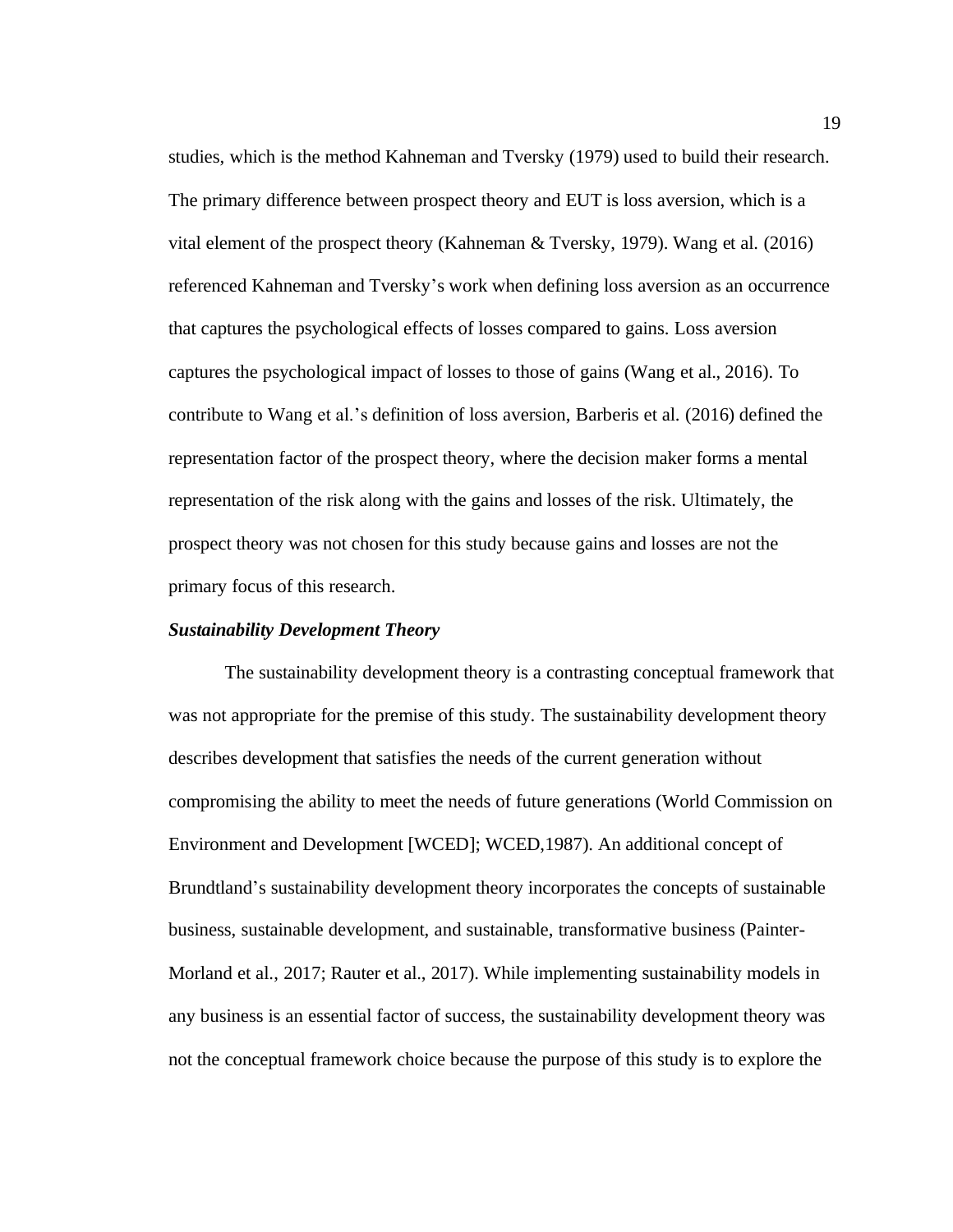strategies that managers of worker-owned cooperatives use to maintain consistent employment levels during sustained periods of low revenue.

Sustainable development means to implement business strategies for different reasons. Geissdoerfer et al.'s (2017) work included research on the Brundtland Commission (WCED, 1987), from which Geissdoerfer et al. identified sustainable development as development that meets the needs of the current generation without compromising the future generation's ability to meet their own needs. Furthermore, sustainable development is a type of economic growth and includes changes technologically and institutionally as well. Geissdoerfer et al. addressed the sustainability issues that severely impact society and the economy. As a measure to combat these issues, sustainable growth could become economically feasible once achieving the proper combination of environmentally effective methods. Sustainable development can overall improve citizen's quality of life and provide for the wellbeing of their community's economic, social, environmental, and cultural aspects for an extended time.

#### <span id="page-30-0"></span>**Worker-Owned Cooperatives**

Worker-owned cooperatives are an alternative to traditional and hierarchical firms that empower worker-owners to make decisions and control everyday operations. Worker-owned cooperatives are for-profit businesses that allow employees to garner wealth and build assets by having an ownership stake in the cooperative (Roberts, 2017). Due to the ownership of stakes, employee training and information sharing within the cooperative are high-priority among cooperative members because they expect to partake and engage in the cooperative's existence, decision-making processes, as well as their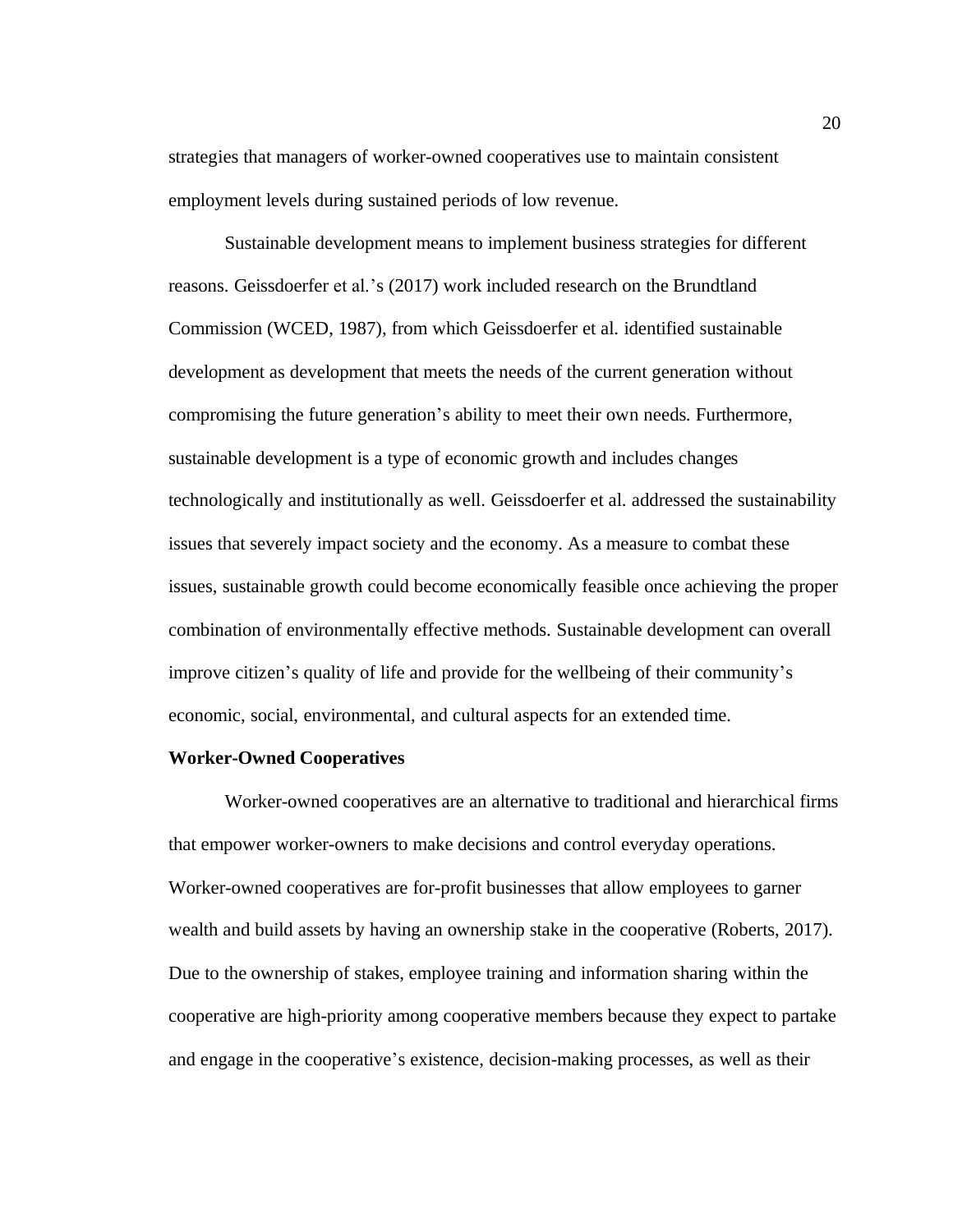designated role in the cooperative (Fernández-Guadaño & López-Millán, 2018; Tortia, 2018). Moreover, worker-owned cooperative managers hold dual objectives, and they prioritize employment and income for each employee (Gillies, 2016; Puusa et al., 2016). Cooperative members also aim to create and sustain jobs for all other members to improve their quality of life, dignify human work, allow workers' democratic selfmanagement, and to promote community effective local development (Audebrand, 2017; Wanjare, 2017). Members who support their cooperatives financially through investments and utilizing the services available to them assist in keeping the cooperative operations sustainable. Overall, according to Audebrand (2017) and their research on the International Cooperative Alliance (ICA; 2012), managers of worker-owned cooperatives must reach the target of satisfying everyday economic, social, and cultural needs and goals throughout the firm for the betterment of the cooperative. It is a part of these manager's obligation to help reach these goals because they are a part of firms that share mutual joint-ownership and mutual benefits.

Managers of worker-owned cooperatives seek to improve equality within the workplace among worker-owners and in contributions. Managers also seek to decrease organizational hierarchy (Hoffman, 2016; Puusa et al., 2016). According to Matthew (2017), there are multiple forms of cooperatives, including worker-owned cooperatives. In the United States, worker-owned cooperatives continue to grow, and there is an estimated amount of 350 worker-owned cooperatives that employ over 7,000 people with over 367 million dollars in revenue (Matthew, 2017). With the continued growth of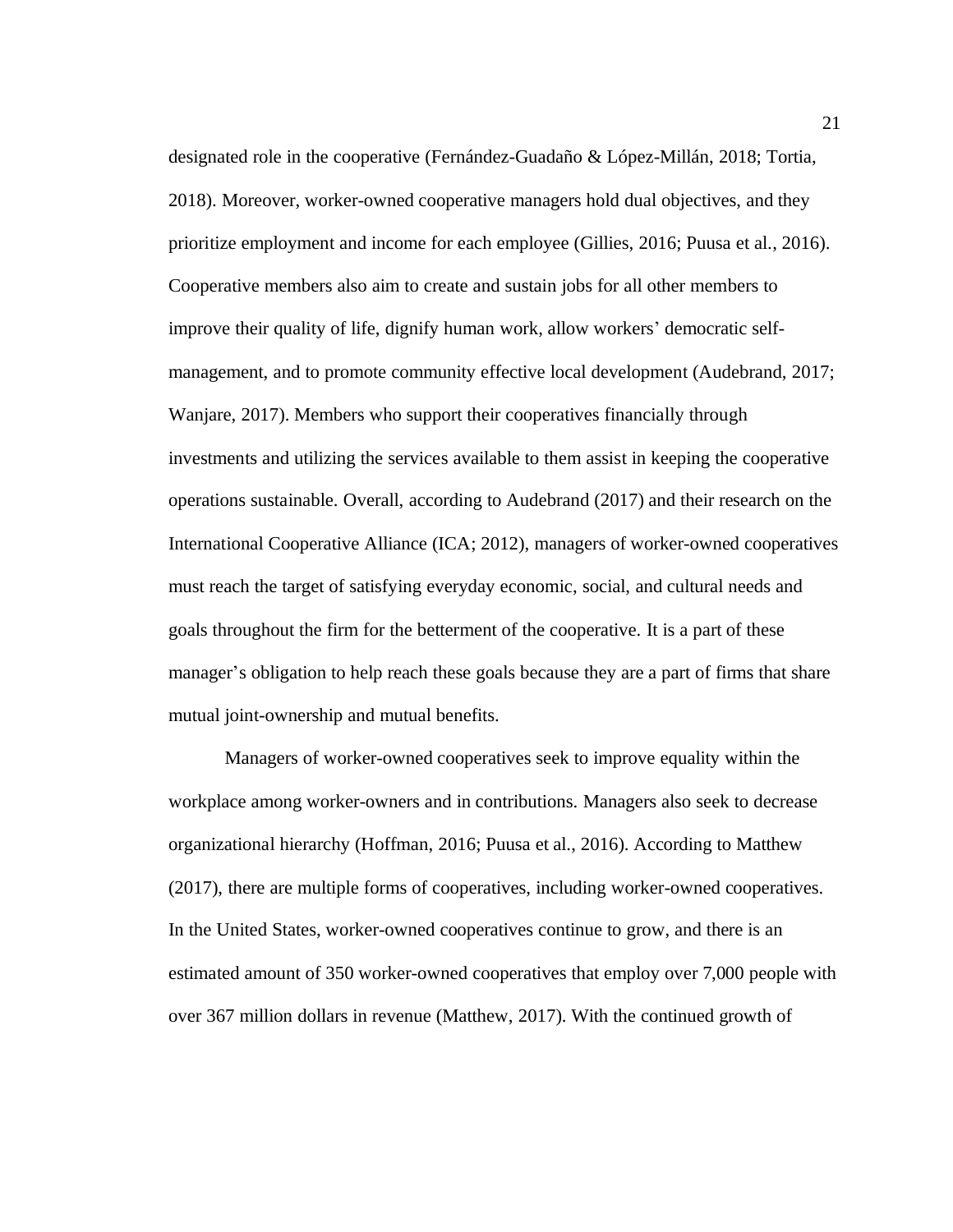worker-owned cooperatives, they have become a significant part of reinforcing the development of communities and social capital throughout the United States.

Participation is a significant factor that helps power the drive of worker-owned cooperatives. Participation is a common feature in cooperatives as it is one of the elements that could lead to cooperative members focusing more on joint strategy development for trade unions and on issues that can result in mitigating and eliminating risk that affects the success, worker rights, and other related issues (Meyers & Vallas, 2016). Worker participation was a primary focus of Tedestedt et al.'s (2016) work. In their paper, Tedestedt et al. identified different forms of worker participation, but specifically for cooperatives, participation is more of an industrial democracy, which is much greater than participation itself. Overall group participation within worker-owned cooperatives is essential to successful co-operation (Puusa et al., 2016). Mutual and voluntary activity within cooperatives is one element used to build trust and commitment.

Employment stabilization generally attributes to the property and governance structure of worker-owned cooperatives. The governance structure of cooperatives is distinctive as it shows they are owned and controlled by their members. The governance structure also impacts the decision-making process (Hakelius & Hansson, 2016). Navarra's (2016) research shows that worker-owned cooperatives are a type of insurance against the chance that external shareholder's fiduciary duty to act in the best interest of the corporation does not negatively impact the best interest of the workers (through layoffs). Worker-owned cooperatives tend to provide a robust governance structure, which is a result of their positive effects on employee behaviors (Mannan, 2018). The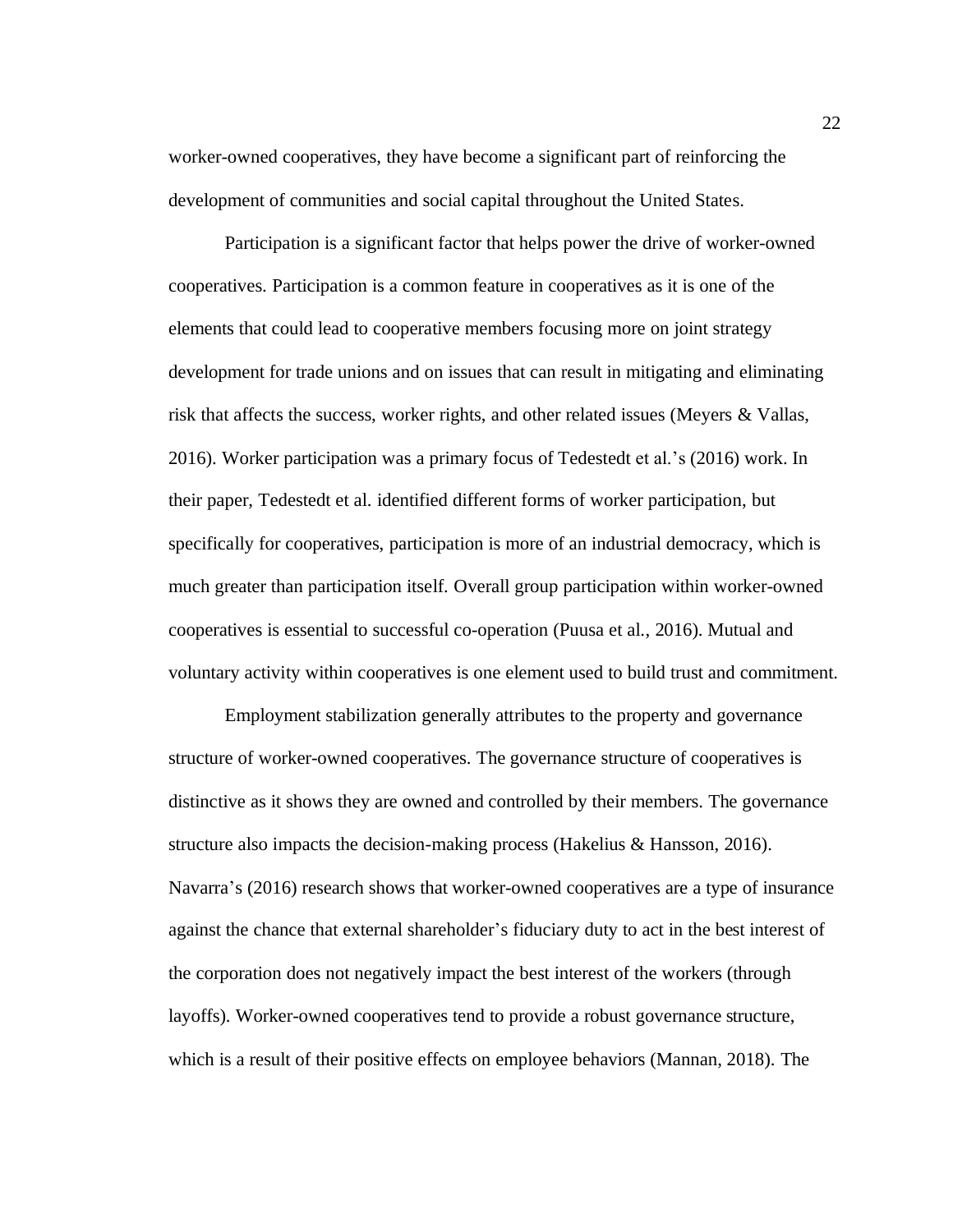governance structure of worker-owned cooperatives is appropriate regarding organizing forms of work that are more independent on the high flexibility and collaboration among workers than dependence on the employer (Zingale et al., 2017). In all, the governance structure in worker-owned cooperatives provides healthy and productive results for cooperative operations.

## *Understanding the Importance of Worker-Owned Co-ops*

The emergence of worker cooperatives has led to a wealth of opportunities that have become available to members of local communities. Although typically viewed as small, specialized, and undercapitalized firms by some, Pérotin (2016) argued these beliefs and provided contrasting views based on her research on worker-owned cooperatives. Worker-owned cooperatives are presently active in most industries, making them a substantial part of the economy than what many may perceive, but they still represent only a small part of the business sector in developed economies as few are formed (Dow, 2018; Pérotin, 2016). Even so, worker-owned cooperatives are highly productive and preserve jobs more effectively in recessions than traditional businesses, leading to more quality and sustainable jobs (Dubb, 2016; Pérotin, 2016). Therefore, the importance of worker-owned cooperatives also lies within their ability to assist in rebuilding struggling economies.

Positions within worker-owned cooperatives are valuable. These positions are valuable because employees have the responsibility for business decisions that impact employment risks (Pérotin, 2016). Tedestedt et al. (2016) also provided insight into the importance of worker-owned cooperatives. Members of cooperatives come together to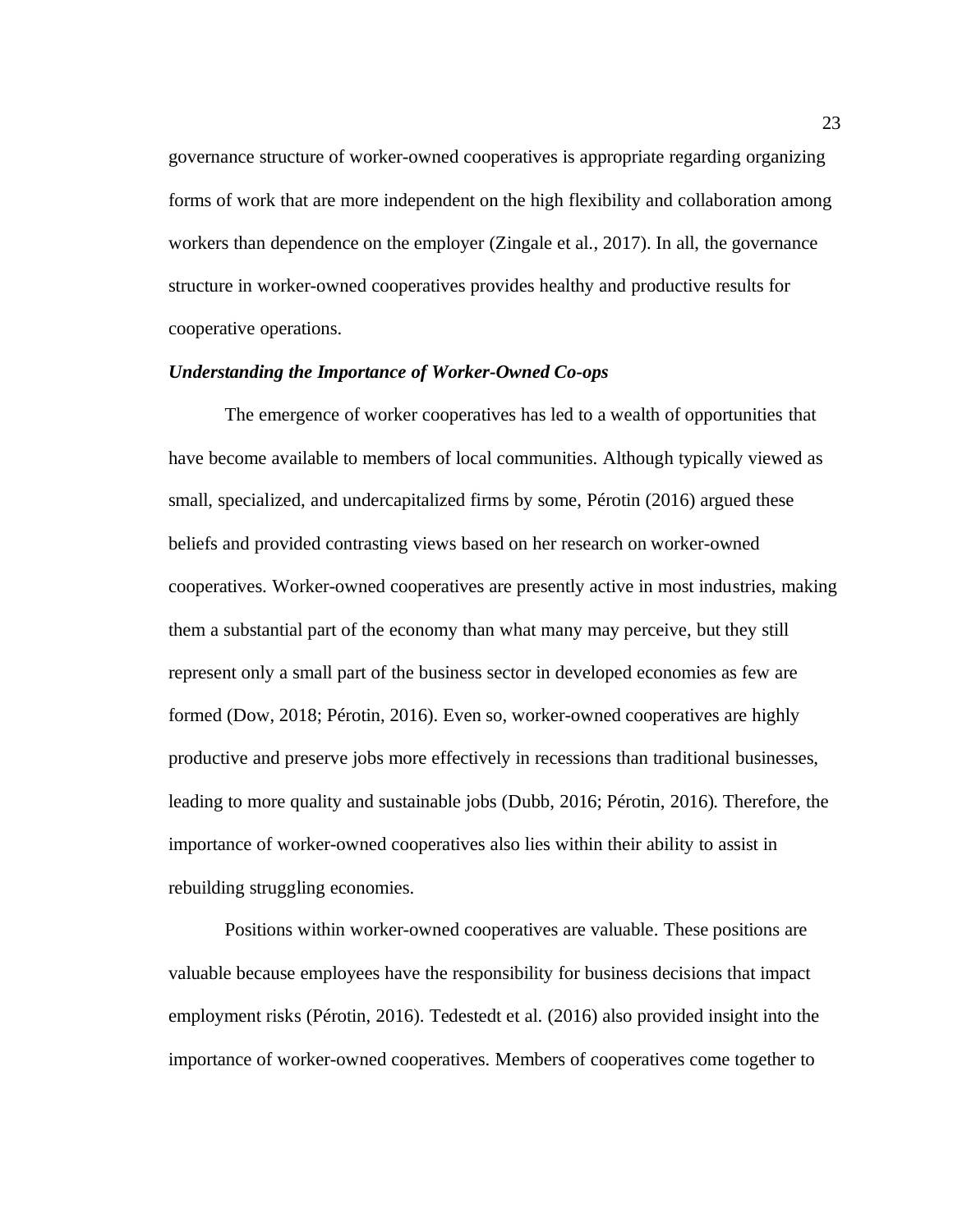meet common goals for their work environment and well as their communities. To add, because members of worker-owned cooperatives play a substantial role in decision making, they also can become involved in forming a healthy and safe work environment for themselves and their peers (Tedestedt et al., 2016). Worker-owned cooperatives are an overall part of a collaborative and perceptible culture.

## *Maintaining Worker-Owned Cooperatives*

Unlike traditionally managed firms, the management of worker-owned cooperatives is not hierarchical, presenting a unique problem when seeking evidencebased solutions to common issues. The management problems of worker-owned cooperatives are similar, but not identical, to traditionally managed firms (Kruse, 2016). Worker-owned cooperatives place the well-being of workers above profit and efficiency (Gillies, 2016; Puusa et al., 2016). Furthermore, workers possess the power to create rules that directly affect their well-being. In traditionally managed firms, workers possessing the power to create rules that directly affect their well-being would typically be under the definition of a conflict of interest and, therefore, avoided. Maintaining a worker-owned cooperative requires each worker to possess technical skill sets and leadership skill sets, along with distinctive personal skills as a plus (Audebrand, 2017), whereas, in traditionally managed firms, the trends towards highly specialized personnel are evident and continue to expand rapidly. Due to the shortages of management consultants working in the cooperative ecosystem, maintaining worker-owned cooperatives is highly dependent on the sharing of information between cooperatives.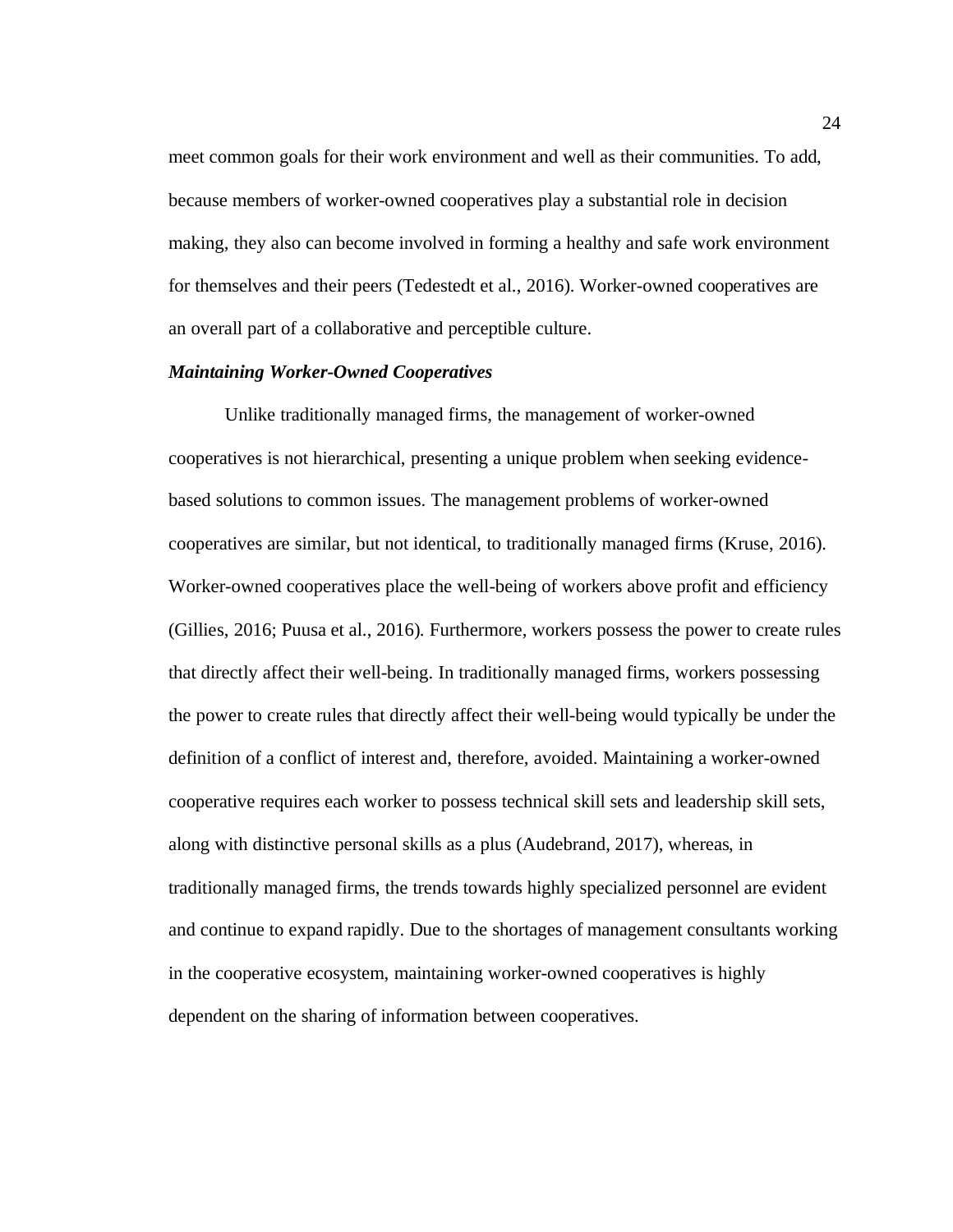Performance is also indispensable for maintaining worker-owned cooperatives. Williams (2016) identified the compound structure of performance, which consists of goal achievement, learning more, and maintaining the working group. Each of these elements are generally common interests between worker-owners. According to Kruse (2016), employee ownership can lead to the enhancement of company performance as forms a bond between employee performance and rewards. Blasi et al., (2018) stated that the incentives from profit sharing and stock ownership for worker-owners result in more effort, information sharing, cooperation, and innovation result in greater performance. Working together in cooperatives can lead to producing high-quality results.

High participation in cooperatives often leads to high performance. Workerowned cooperatives, in general, with effective implementation practices, contribute to performance measures (Kruse, 2016). Choices made by members typically impact performance levels, and productivity further depends on worker personalities (Mikami, 2016). Additionally, the relationship between cooperative members and community members affects the individual aspirations, if any, by making them more influential on the performance of worker-owned cooperatives (Puusa et al., 2016). Kruse's (2016) findings showed that worker cooperatives are linked to high-performance levels, further leading to worker pay, employment stability, and firm survival. Additionally, Puusa et al. (2016) suggested that increasing cooperative awareness would be beneficial for performance, as well as finding stability between individuals and the group by focusing on individual and community needs. In all, the performance of workers is one of the driving forces of worker-owned cooperatives.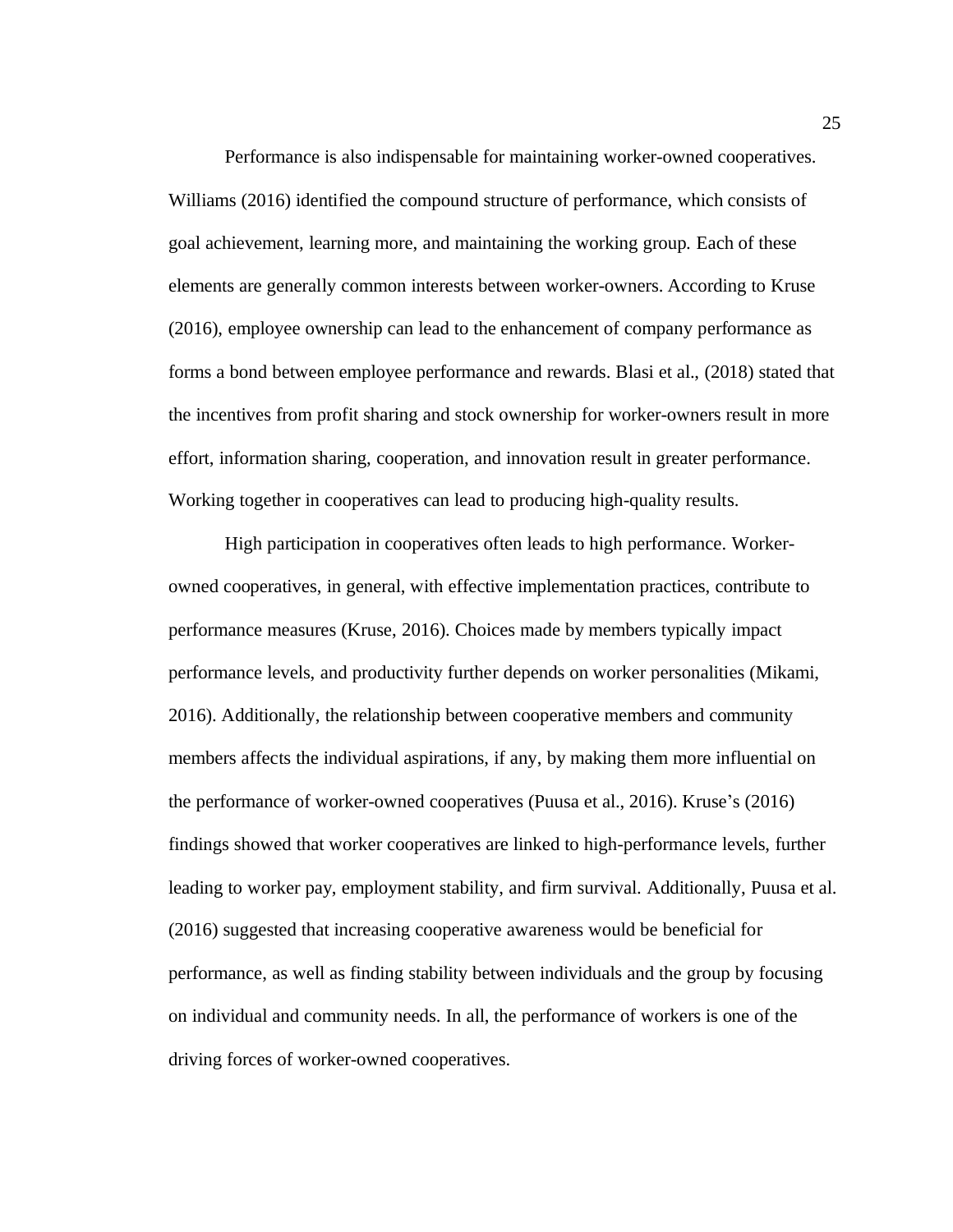### *The Viability of Worker-Owned Cooperatives*

The viability of worker-owned cooperatives remains to be a topic of debate. Cooperative history shows that there are cooperatives that have failed, but there are also many that have and continue to survive (Errasti et al., 2017; Kennelly & Odekon, 2016). Berry and Bell (2018) suggested that there is a high possibility of worker-owned cooperatives being a viable source for the health of the economy. For example, with the help of their research, Berry and Bell identified that worker-owned cooperatives in New York City seek cooperative support to cope with the struggles of poverty, low-wages, and unemployment within surrounding communities. The work experiences of worker-owned cooperatives must differ from that of conventional firms. For example, Puusa et al. (2016) explained that cooperatives must have viable ideas to strive and to maintain their competitive edge. Hoffman (2016) highlighted how emotionally taxing it can be as a worker-owner of a cooperative and the hesitation in believing that a cooperative can succeed with a flattened or nonexistent hierarchy. Based on Hoffman's research, scholars have long believed that worker-owned cooperatives cannot survive due to the lack of a hierarchical structure and not being able to meet the number of structural changes it needs. The purpose of Hoffman's study was to show how managers of worker-owned cooperatives seek to enhance equality in the workspace and minimize organizational hierarchy.

# *Employee Retention*

The stability of any for-profit business is partially dependent on the organization's ability to maintain stable employment levels. Employee retention is the driving force of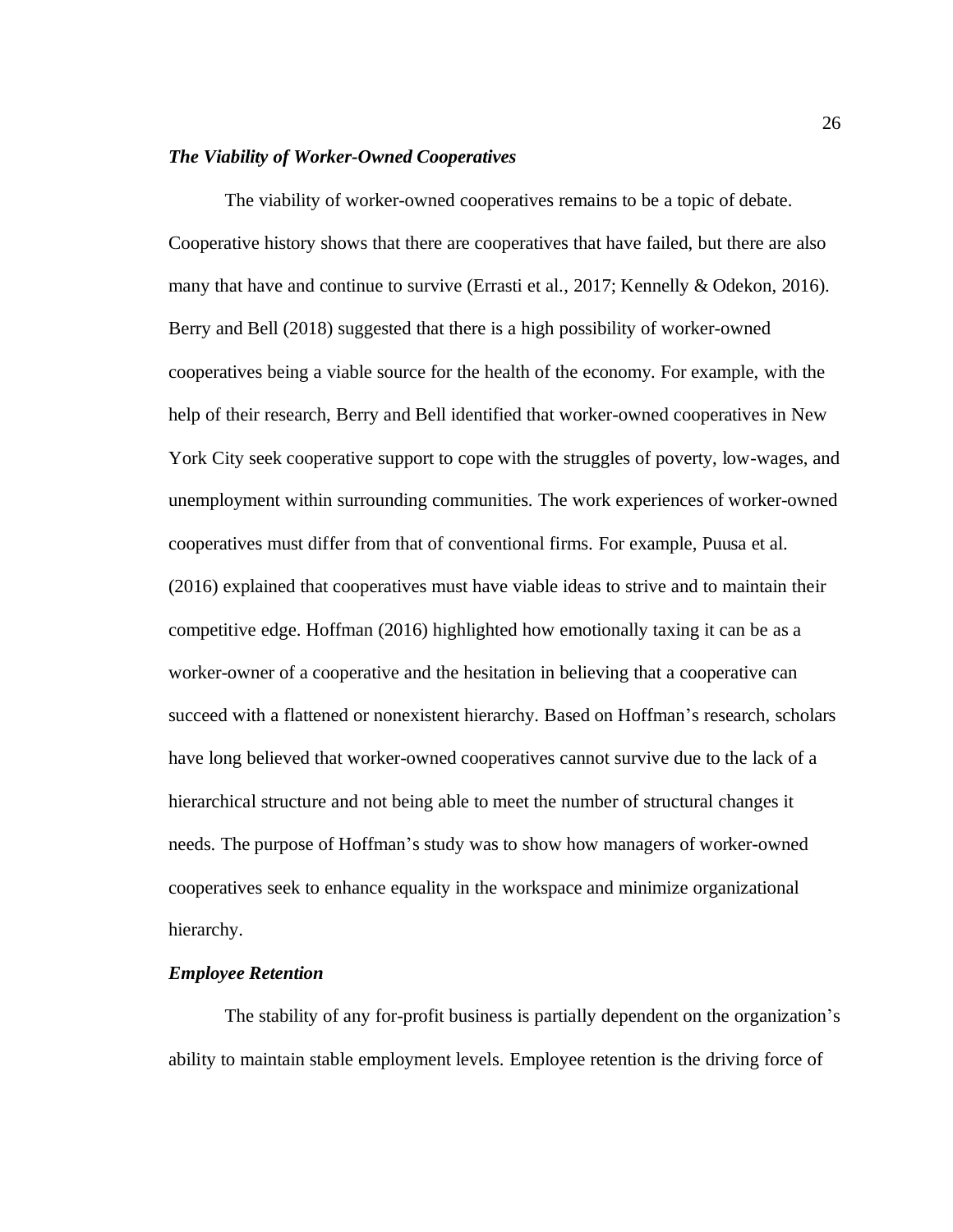company development and begins at the beginning of the recruitment process, according to Aguenza and Som (2018). Aside from employee retention being an essential factor in an organization's stability, employee retention is also essential to organizational growth and an increase in revenue (Singh et al., 2016). Worker-owned cooperatives are in a unique position to be highly competitive against traditionally managed firms because many employees working in worker-owned cooperatives are worker-owners. Traditionally managed firms create stock option plans as an option for employee vesting purposes (Qu et al., 2018). Vesting plans are popular because studies have shown that vested employees remain with the company longer than nonvested employees (Kanne & Uhrig-Homburg, 2018). A clear path to ownership is typically present in worker-owned cooperatives; therefore, it is not uncommon that 100% of the employees are also owners. Due to the inherent managing style of worker-owned cooperatives, employee retention is at the forefront of everything and for which worker-owned cooperatives strive.

Many cooperatives have the goal to retain employees within their firms. Retaining employees is crucial for worker-owned cooperatives to save other resources, such as time and money (Guha & Chakrabarti, 2016). Lambert's (2017) research showed that several cooperatives form as a method of keeping the jobs of employees who are part of a firm that is about to close and seek to accomplish retaining as many jobs as possible for worker-owners. Worker-ownership is a standard tool used to aid employee retention (Geczy et al., 2016). The overall importance of employee retention is that managers of worker-owned cooperatives can ensure that their firms have the most efficient individuals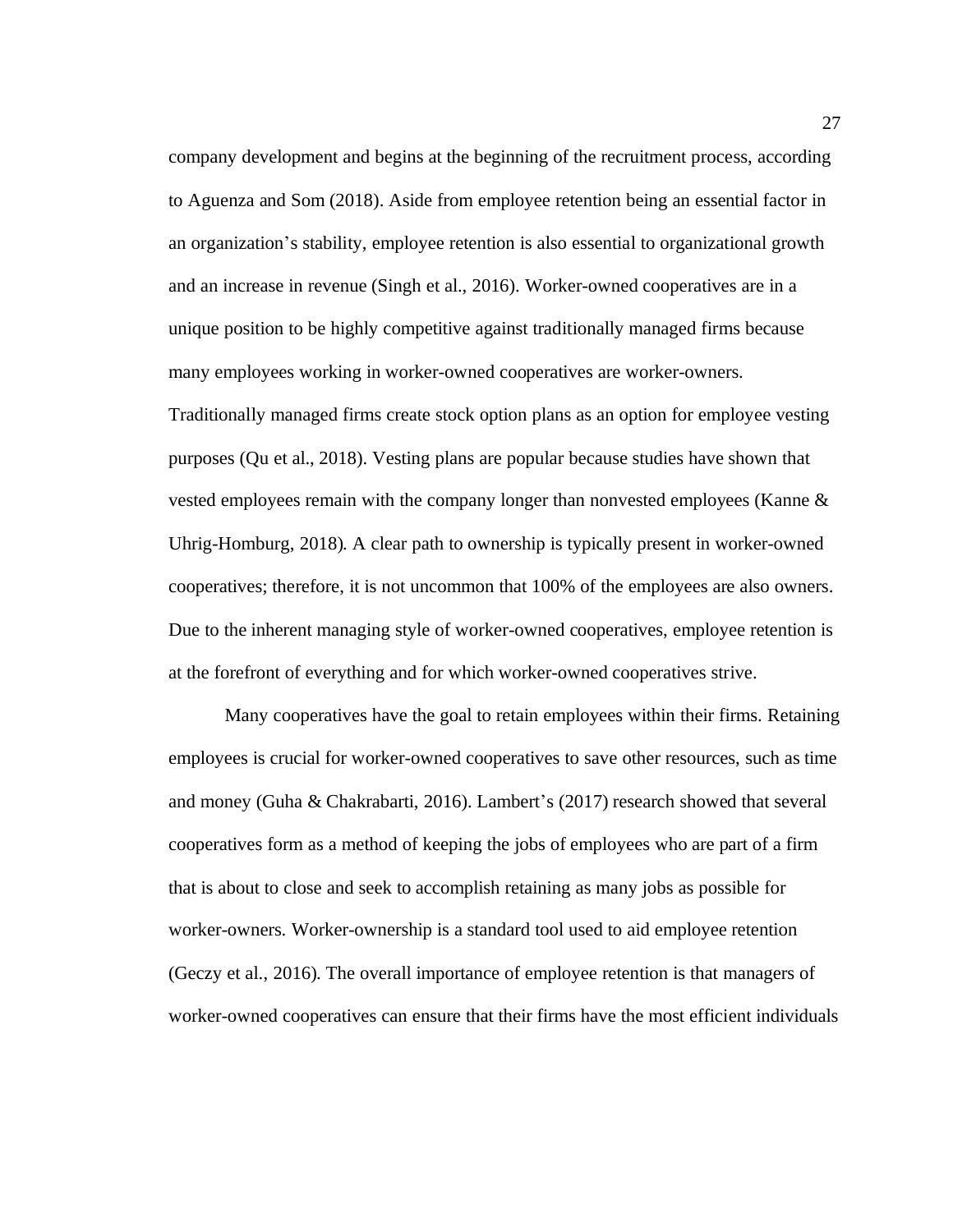with the right skills to implement effective strategies (Aguenza & Som, 2018). In workerowned cooperatives, employee retention is critical for the US economy.

Cooperative workers highly value employee stabilization. O'Boyle et al. (2016) stated that cooperative workers value employee stabilization because it will eventually lead to increased worker welfare, lower employee turnover, and an increase in productivity. Employment stability can depend on wages. Navarra (2016) theorized that wage fluctuation could be useful as a tool during difficult times. Wages in worker-owned cooperatives are highly flexible (Magne, 2017). Navarra broke down how wages can guarantee employee retention, or employee stabilization, in worker-owned cooperatives. Wage fluctuation plays a role in stabilization in most cases, although wage fluctuation decreases when reinvested profits (into asset locks) increase. Navarra's study showed that, in worker cooperatives, a significant number of shares continue to be reinvested into the cooperative, leading to an increase in the firm's asset locks. A worker's willingness to participate in reinvesting in their firm is based on their previous interactions with the firm over time, as well as feeling secure in their position within it (Navarra, 2016). Based on the findings of Navarra's study, employment stability can be achieved by fluctuating wages or by making cooperative members choose to earn lower wages. In turn, these actions allow the cooperative to gain more capital so they can work through economic downturns without decreasing employees or wages.

#### *Advantages of Worker-Owned Cooperatives*

Worker-owned cooperatives are an alternative to corporate ownership and governance structures. Worker-owned cooperatives tend to have higher levels of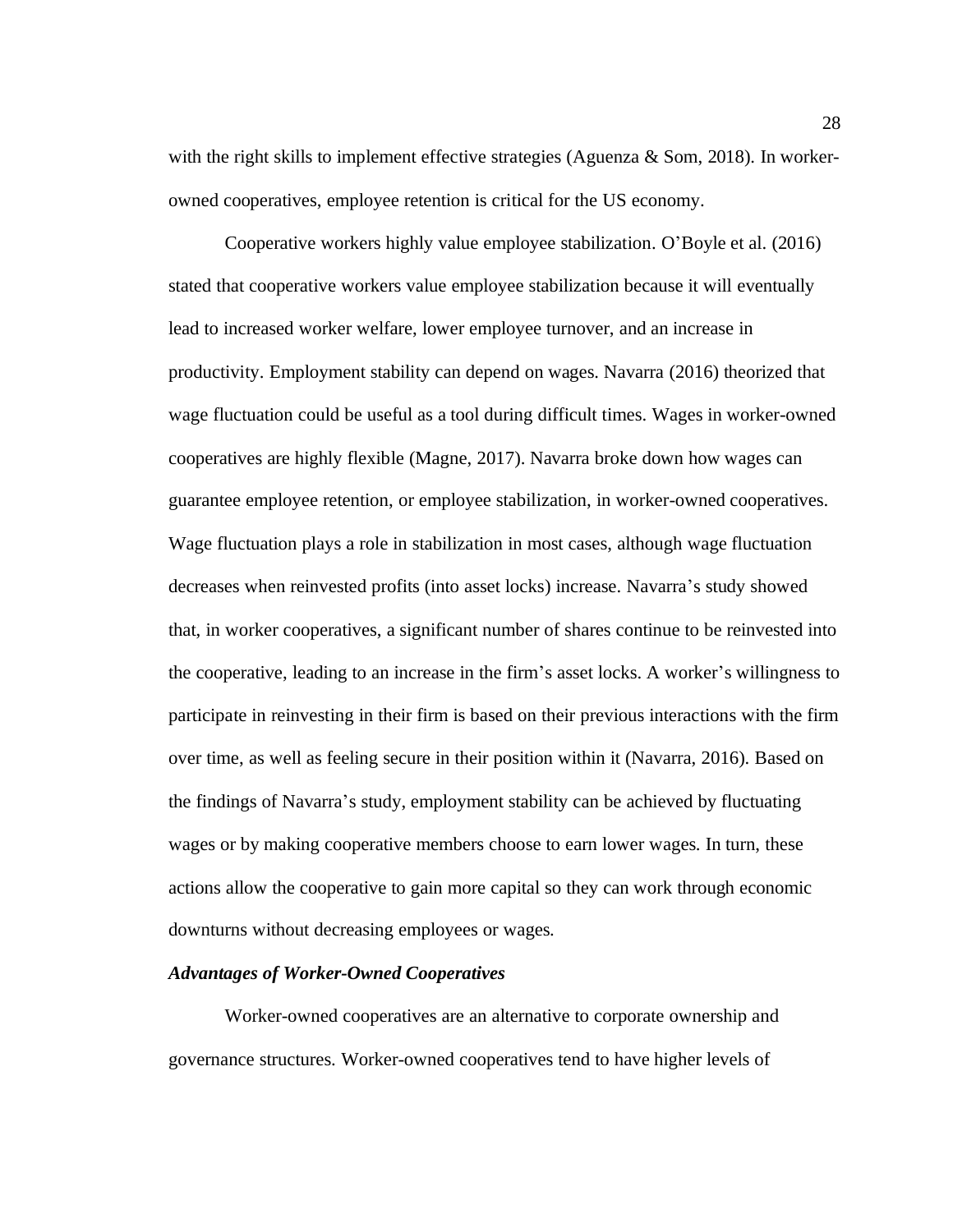productivity, which most often leads to an increase in motivation to participate in goalsetting, planning, and decision making, all factors which influence worker-owner work practices (Geczy et al., 2016). Also, worker-owners have great job security. Kruse's (2016) research showed that managers of worker-owned cooperatives lay off fewer workers during recessions as well as have high survival rates. Thus, leading to a decrease in the economy's unemployment rates. To add, because employees in worker-owned cooperatives can hold at minimum 51% of shares and 65% of voting rights, employees in worker-owned cooperatives have the advantage of the right to vote under the principle of one man equals one vote. Hentschel et al. (2018) stated that the ability to vote under this principle allows employees to benefit from their decision-making power. Having such an ability will enable worker-owners to decide on important business strategies and the opportunity to nominate their business leaders.

The advantages of worker-owned cooperatives impact many. For example, because worker-owned cooperatives are valuable assets to communities all over the globe, small business owners benefit greatly from worker-owned cooperatives after their retirement (Audebrand, 2017). Audebrand's (2017) research further showed that the flexibility of worker-owned cooperatives allows for the opportunity of greater success in areas that include low labor mobility, extensive market failures, oligopoly markets, and labor-intensive industries. Puusa et al.'s (2016) study on worker-owned cooperatives showed that members enjoyed the flexibility and being able to work during times that fit their schedules. The motivation for cooperative members includes everyone working with one another to achieve a common goal. Puusa et al.'s findings showed that cooperative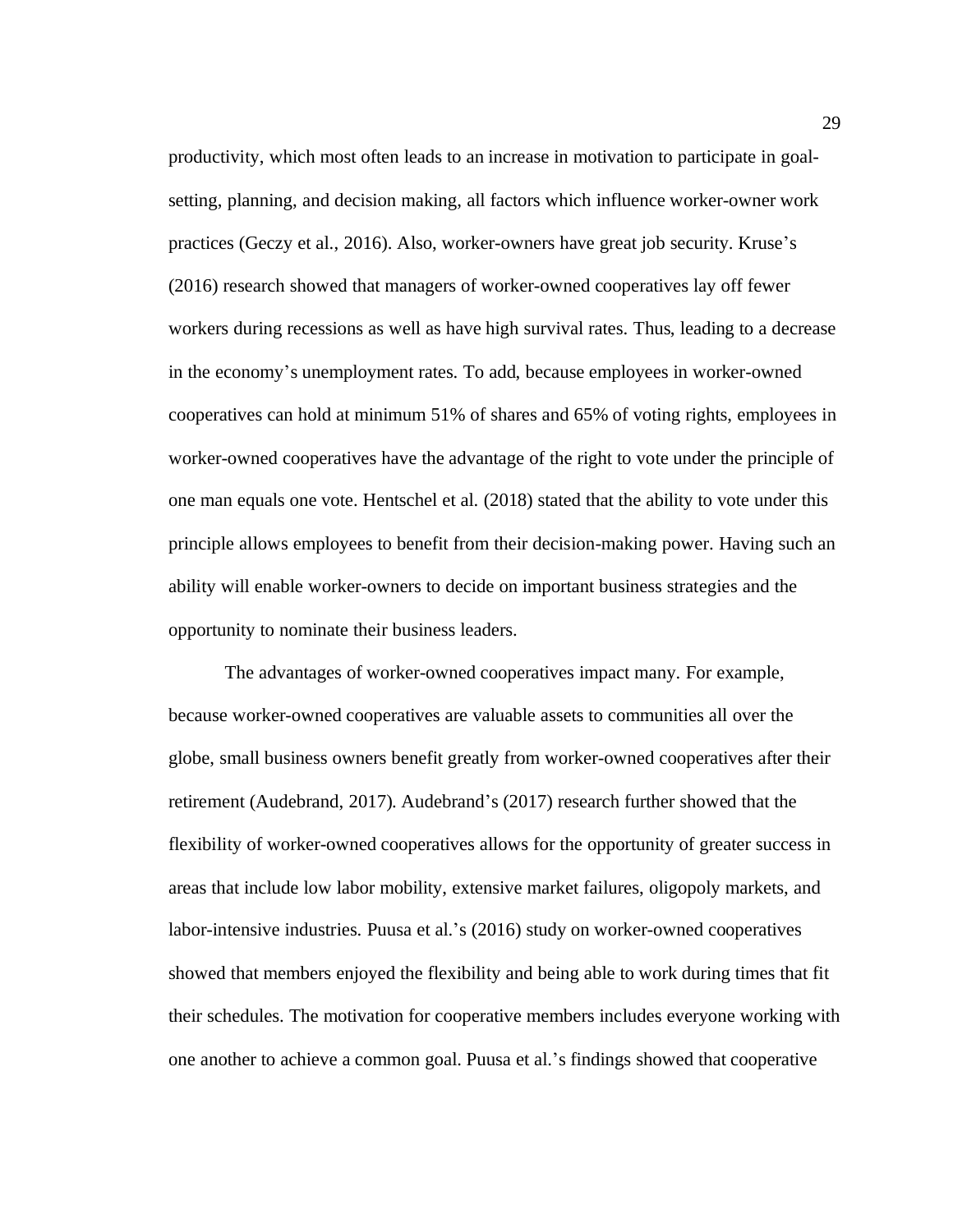members gain a sense of responsibility and empowerment, as well as more confidence within themselves when they are with a group of others who are working toward a common goal. Puusa et al. emphasized that sharing the mental entrepreneurial pressure with those around them with the same business risks was important. Puusa et al. further defined these feelings as the cooperative spirit. The cooperative spirit is the strength that may lead to impacting business factors, which consists of the size, development, and stability of cooperatives (Forney & Häberli, 2017). The feeling of solidarity among members could overall result in meeting shared objectives.

The communities and institutional environments surrounding worker-owned cooperatives reap the benefits from their societal efforts. Kennelly and Odekon (2016) looked more in-depth into some of these advantages of worker-owned cooperatives as well. Cooperatives are efficient and productive vehicles for the communities around them. Not only do worker-owned cooperatives benefit their surrounding communities, but they also benefit the worker-owners (Kennelly & Odeken, 2016). One way that worker-owners benefit from their positions in cooperatives is that the managers of worker-owned cooperatives promote community and class solidarity through social movement strategies. Managers of worker-owned cooperatives also provide opportunities to worker-owners to contribute to the engagement of economic democracy. Lastly, worker-owned cooperatives are efficient and productive (Kennelly & Odeken, 2016). Participation in worker-owned cooperatives stems mostly from motivation, which impacts productivity.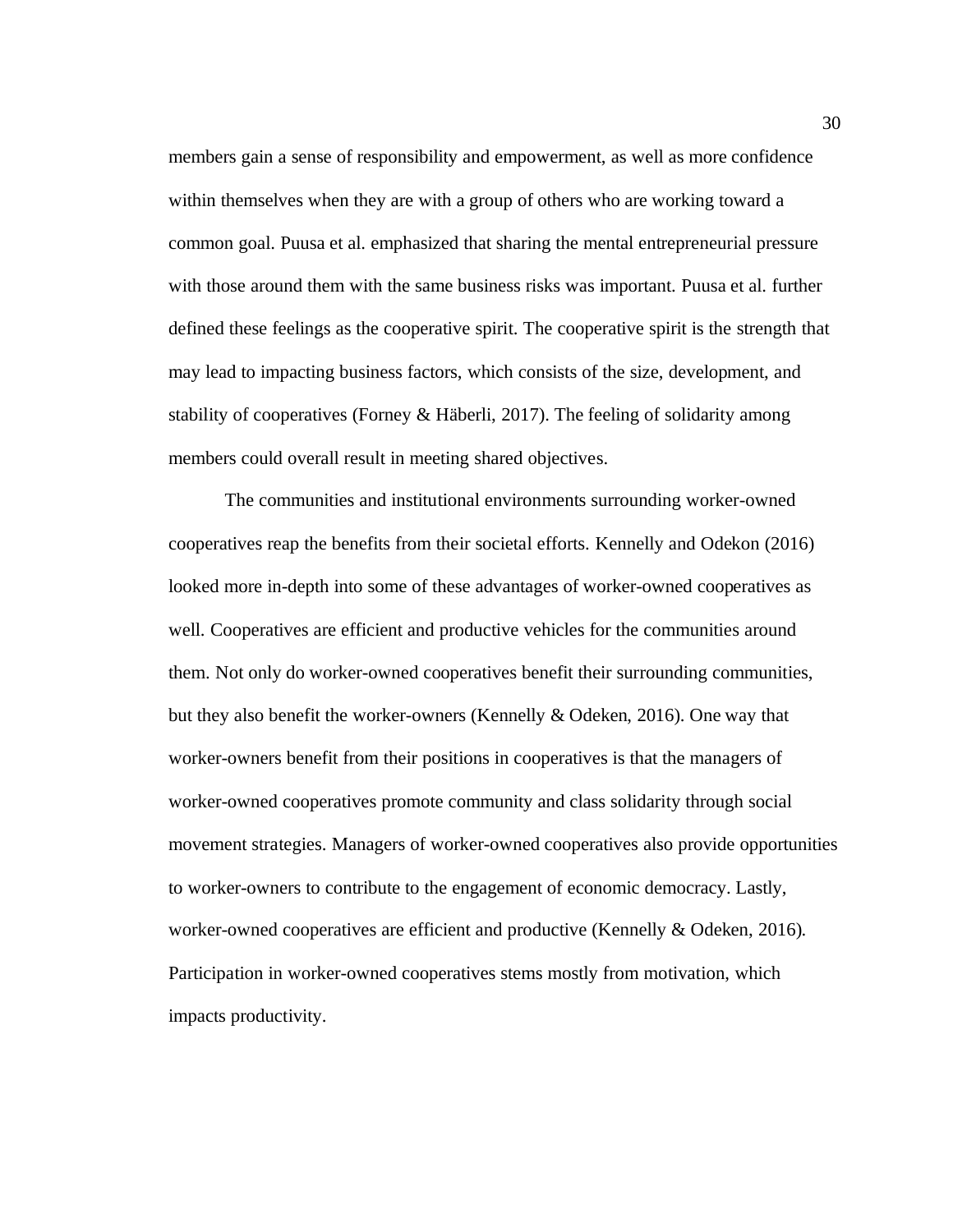### *Disadvantages of Worker-Owned Cooperatives*

In terms of economic survival, worker-owned cooperatives have a slight disadvantage. Economy wise, worker-owned cooperatives can fail in a manner that would position them at a level of a nonemployee-owned firm or a traditional firm. Kruse (2016) highlighted that worker-owners have few layoffs during periods of sustained periods of low revenue and a decrease in productivity, which is possibly caused by new training of employees or the investment of activities that focus more on long-term productivity over short-term productivity. Bretos and Marcuello (2016) analyzed some of the disadvantages of worker-owned cooperatives, one of which includes a weak financial structure that could ensure ineffective results when making decisions regarding employment and investment. Bretos and Marcuello continued their discussion on the disadvantages of worker-owned cooperatives by focusing on cooperative size. Cooperative sizes are typically small, which can evolve into weak market positions. Further expanding on the disadvantages, Bretos and Marcuello's research also led them to findings that revealed difficulties in employing and retaining invaluable managers, which stem from the control of cooperative employees.

While democratic decision making may be an advantage of worker cooperatives, they can also be unbeneficial for different reasons. For one, the preferences and objectives of cooperative members are significant. Members spend valuable time and effort when considering the preferences of other members and attending mandatory meetings to have the ability to come to effective decisions (Bretos & Marcuello, 2016; Sobering, 2016). However, concerning the research of Bretos and Marcuello (2016), the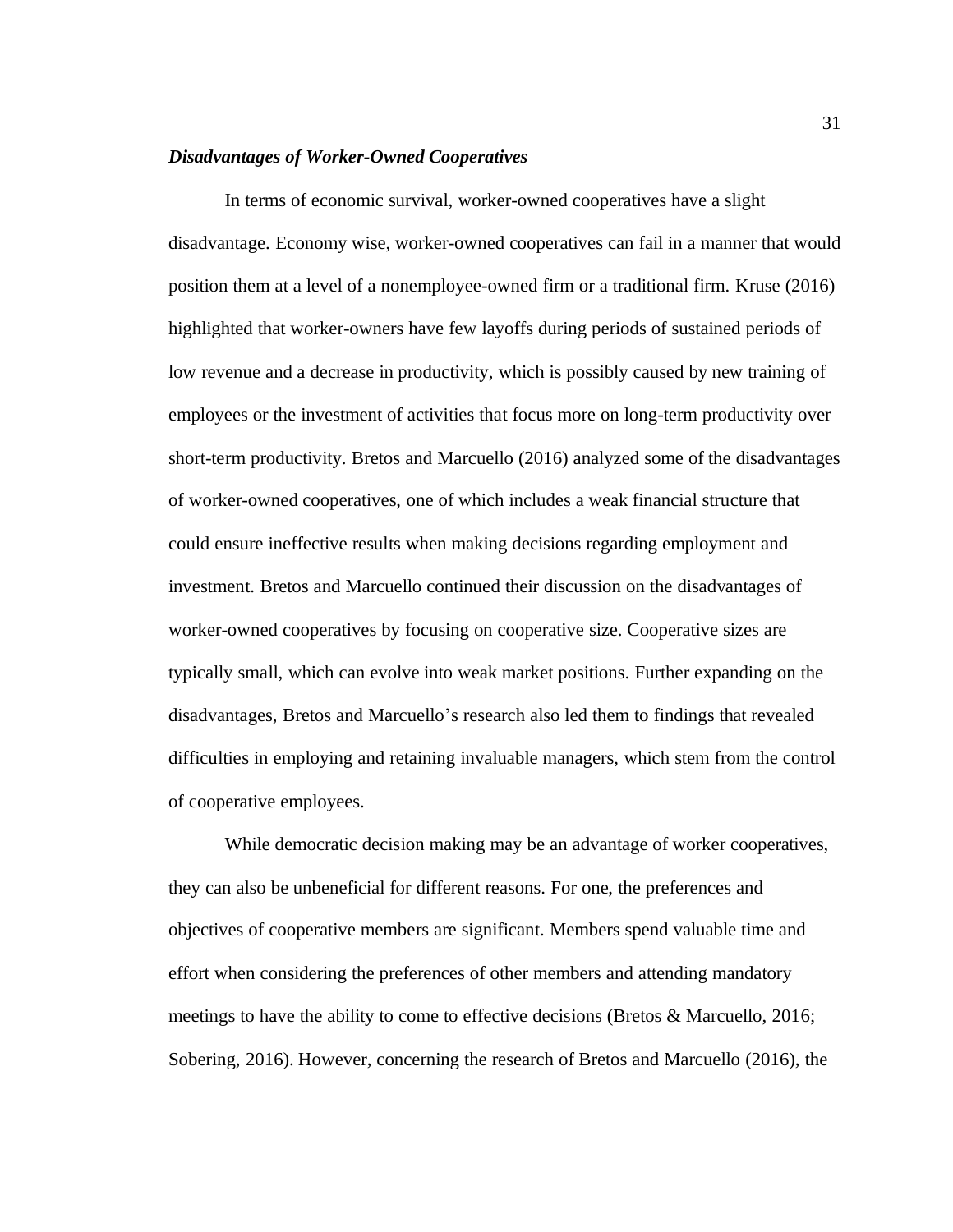negative impact of democratic decision making in worker-owned cooperatives include higher costs and the slow pace of cooperatives making crucial decisions. The high costs and slow pace resulting from democratic decision making are just a couple of the inefficiencies of cooperatives. Puusa et al.'s (2016) case studies of worker-owned cooperatives showed unstable structures for monitoring business operations and job performance, which were the result of the lack of mutual planning. From Puusa et al.'s case study of a group of cooperatives, the possibility of a similar occurrence within other cooperatives is present.

The value of autonomy and self-control enables independent work environments as other inefficiencies within worker-owned cooperatives. Puusa et al. (2016) interpreted the data from their study participants, emphasizing their autonomy and self-control as being valuable. The inefficiencies are due to their participants expressing that an environment featuring a traditional manager-employee relationship would possibly be more beneficial towards efficiency. The authors also posit that the lack of supervision and requirements for qualifications can lead to repercussions that may jeopardize cooperative performance quality, ultimately leading to irresponsible work performance, decreasing profitability, and threatening the reputation of their surrounding communities. The identified inefficiencies are all valid concerns for managers of worker-owned cooperatives.

#### *Worker-Owned Cooperatives Compared to Traditional Firms*

While worker-owned cooperatives can perform equally as well as traditional firms, worker-owned cooperatives and traditional firms have unique functions that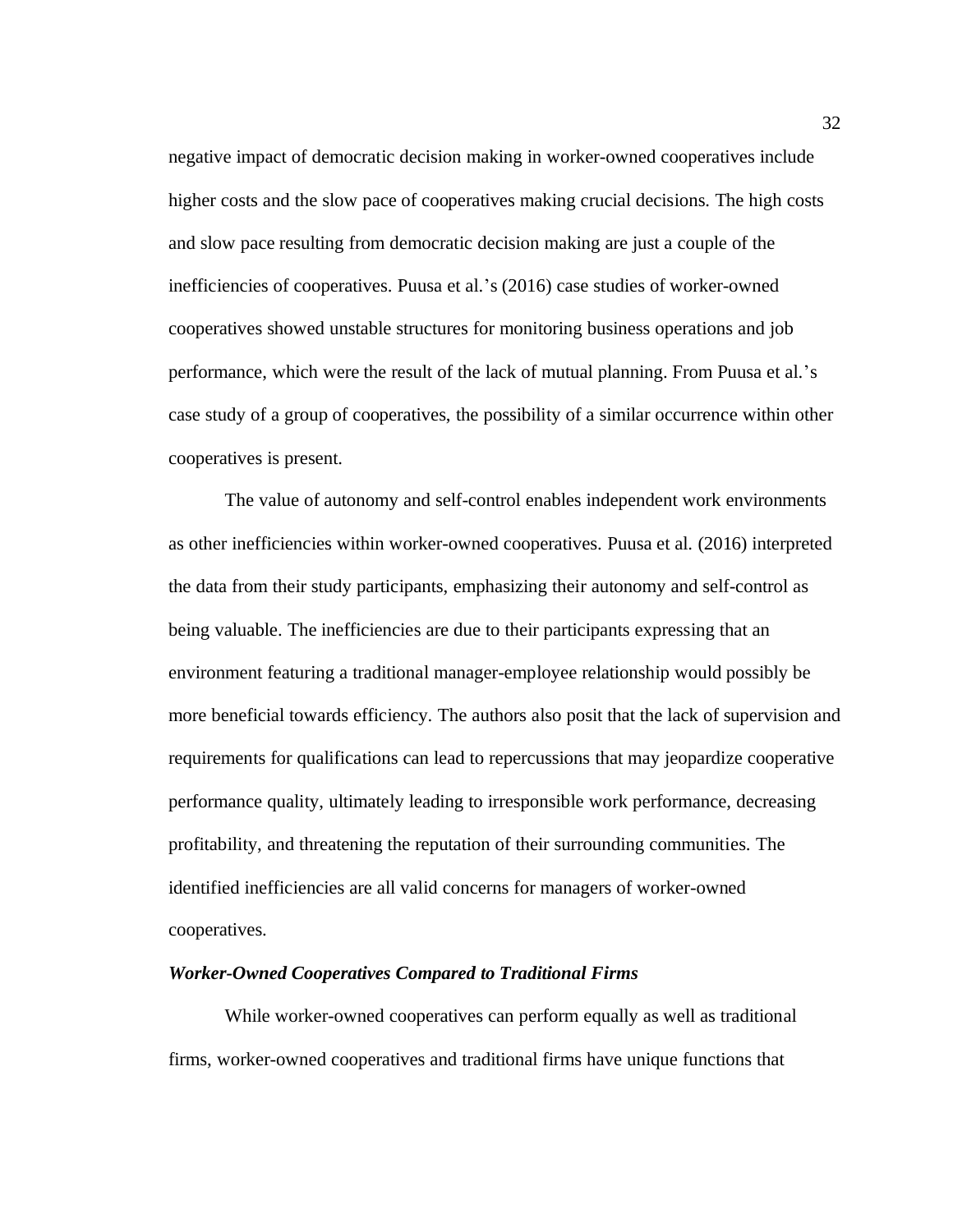differentiate them from one another. Traditional firms are run by business owners who typically must separate a group of managers to run the business and operate to earn profits for investors (Birchall, 2017). Worker-owned cooperatives are democratically operated and allow multiple employees to own a stake in the cooperative, leading them to garner wealth and build assets (Altman, 2016; Roberts, 2017). To further compare traditional firms and worker-owned cooperatives, Rhodes and Steers' (1981) showed in their research that worker-owners perceive that participating in decision making, pay equity, performance reward contingencies, and group work are more of the norm than in traditional firms.

The perceptions may lead to a higher commitment to the firm and lower levels of absenteeism, tardiness, and workplace accidents (Rhodes & Steers, 1981). The results of Rhodes and Steers' (1981) work showed that although members of worker-owned cooperatives develop a more profound commitment to their firm, they also have increased absenteeism and tardiness levels than members of traditional firms. Additionally, Audebrand's (2017) findings from previous research led to the conclusion that worker-owned cooperatives are typically identified as too business-oriented to be positioned solely into the nonprofit sector and too guided by social issues to be placed exclusively into the for-profit sector. Traditional firms are hierarchical in business structure and consist of the departmentalization of employees, which all follow a chain of command within the organization.

Business structure is another significant factor for the differences between worker-owned cooperatives and traditional firms. Bottenberg et al. (2017) explained that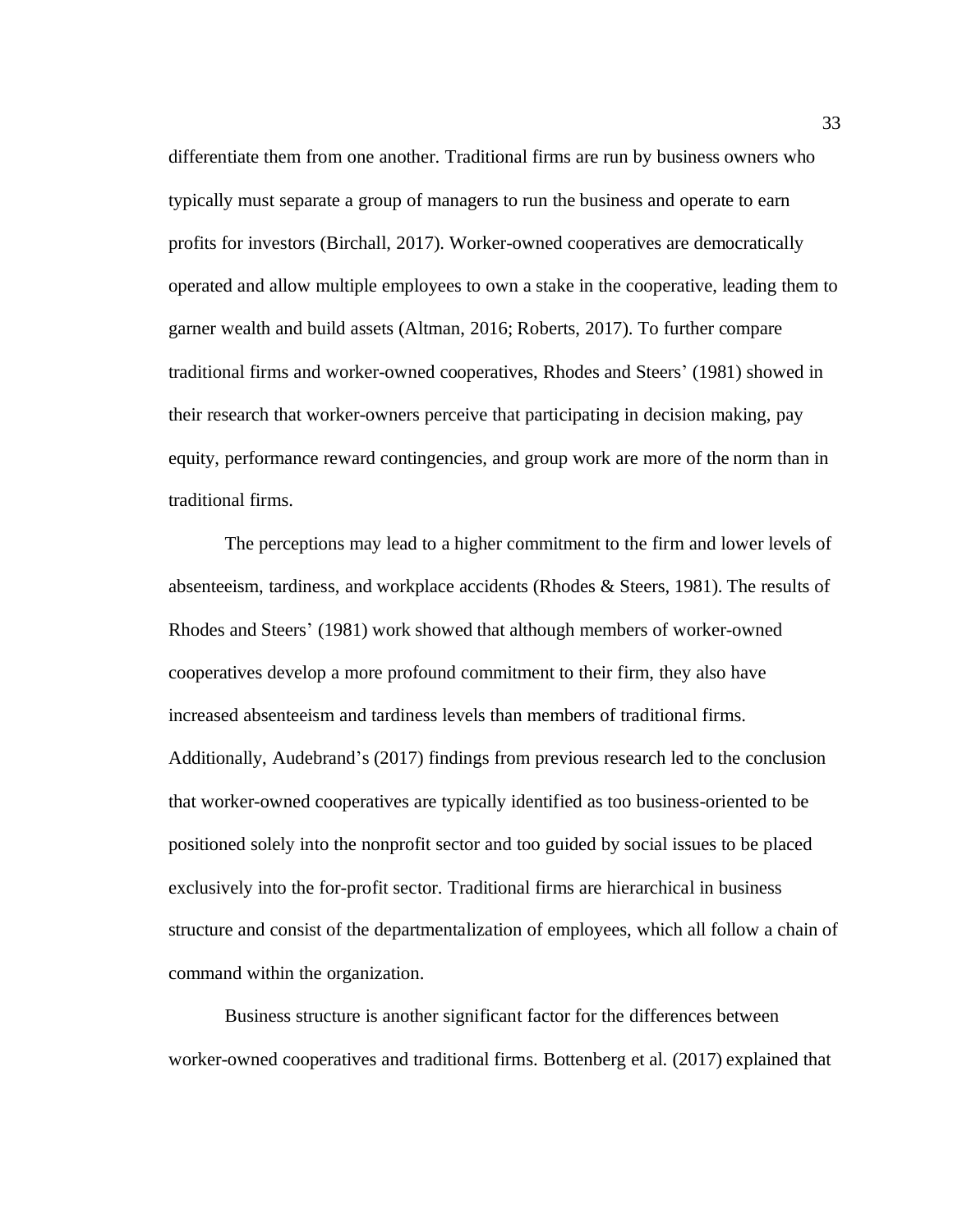corporate governance in traditional firms operates under the standard shareholderoriented model, which helps to guide corporations by the principals of increasing the wealth of shareholders and ensuring executive compensation is a top priority. The shareholder-oriented model acknowledges the monitoring incentives of concentrated ownership and persuades institutional investors to participate in corporate governance (Aguilera & Crespi-Cladera, 2016). According to Adnan and Tandigalla's (2017) research, the focus of the shareholder-oriented model is on the principal-agent relationship between shareholders and management. Bailly et al. (2017) highlighted in their work that worker-owned cooperatives are a great alternative to such governance structures that diminish worker wages. Vieta et al. (2016) explained that worker-owned cooperatives involve high member participation in terms of making decisions and must adhere to the principles of the International Cooperative Alliance (ICA), which includes voluntarily accepting the responsibilities of the ICA membership.

### **Rochdale Principles**

The Rochdale Society of Equitable Pioneers (RSEP) was an early consumer cooperative. The RSEP was found in a struggling economy in 1844 and had the objective of building connections between producers, consumers, housing providers, and educators as a way of helping to transform the politics of social evolution (Ayinagadda, 2019; RSEP, 1844). The formation of the RSEP is what set the standard for cooperatives and led to the development of the Rochdale principles, a set of principles for all cooperatives to follow. The Rochdale principles are a set of value bond rules for the operation of cooperatives (Altman, 2017; Omoni & Ngugi, 2018).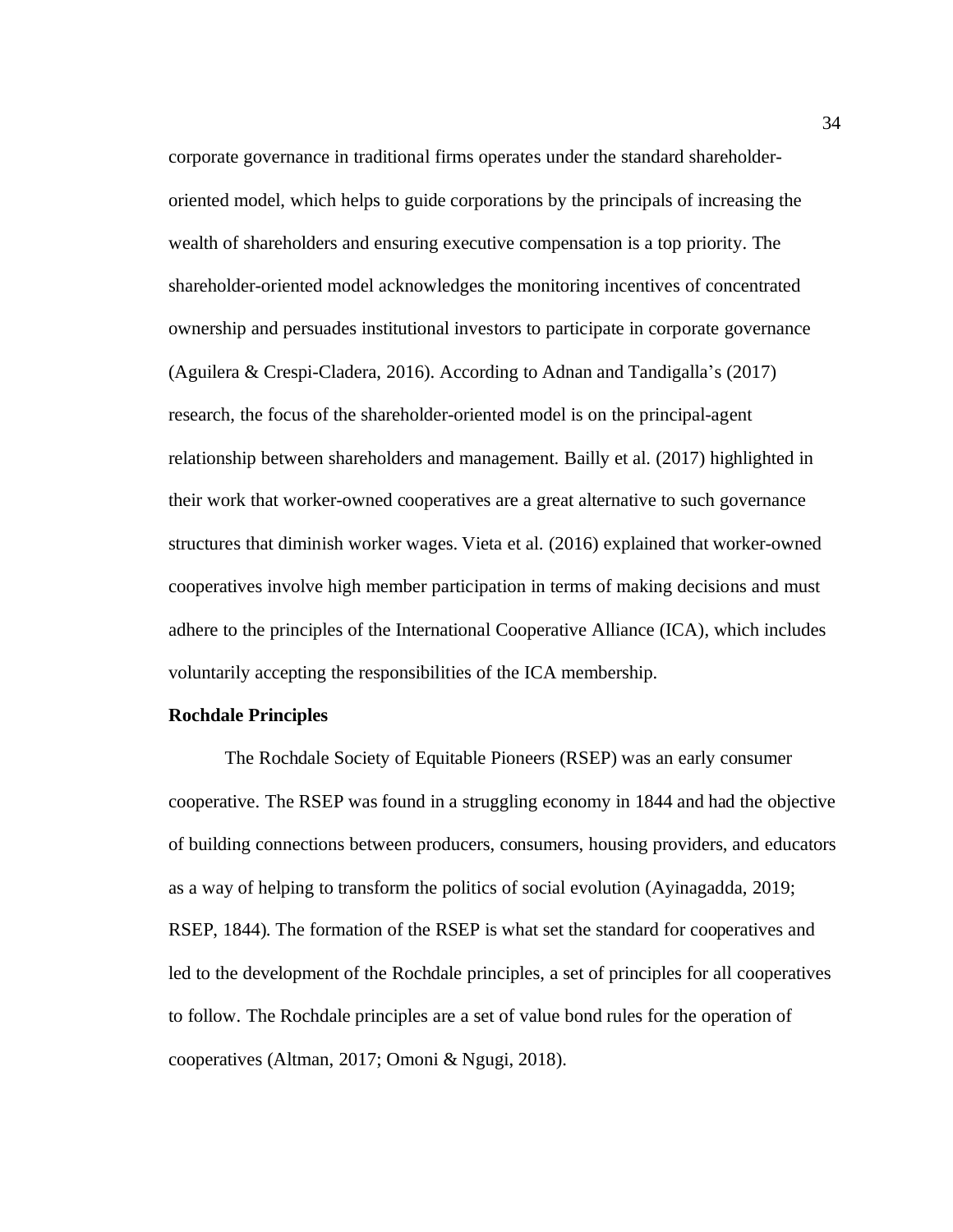The Rochdale principles are:

- 1. Open and voluntary membership.
- 2. Democratic control (one person, one share, one vote).
- 3. Operate by the fair investment by members.
- 4. Remain free of intervention from governments or other outside authorities.
- 5. Provide education, training, and information for cooperative and community members.
- 6. Encourage cooperation among cooperative members.
- 7. Show concern for the community by protecting the environment contribute to sustainable community development. (Damanik & Simanjuntak, 2018; ICA, 1995; Williams, 2016)

The ICA initially endorsed the Rochdale principles in the 1930s as a way of forming a common ground and a legal framework among cooperatives that have originated from different ideological viewpoints. One purpose envisioned by the RSEP for the Rochdale principles were to form connections between producers, consumers, housing providers, and educators to build a politics of social information (Ayinagadda, 2019; Joannidès de Lautour & Cortese, 2016). Based on the local cultural or legal constraints, cooperatives may modify one or whichever amount of these principles they deem necessary (Williams, 2016).

The first principle, open and voluntary membership of cooperatives, allows all people to provide their services. This principle further allows all people to become more accepting of the responsibilities of cooperative membership regardless of race, gender,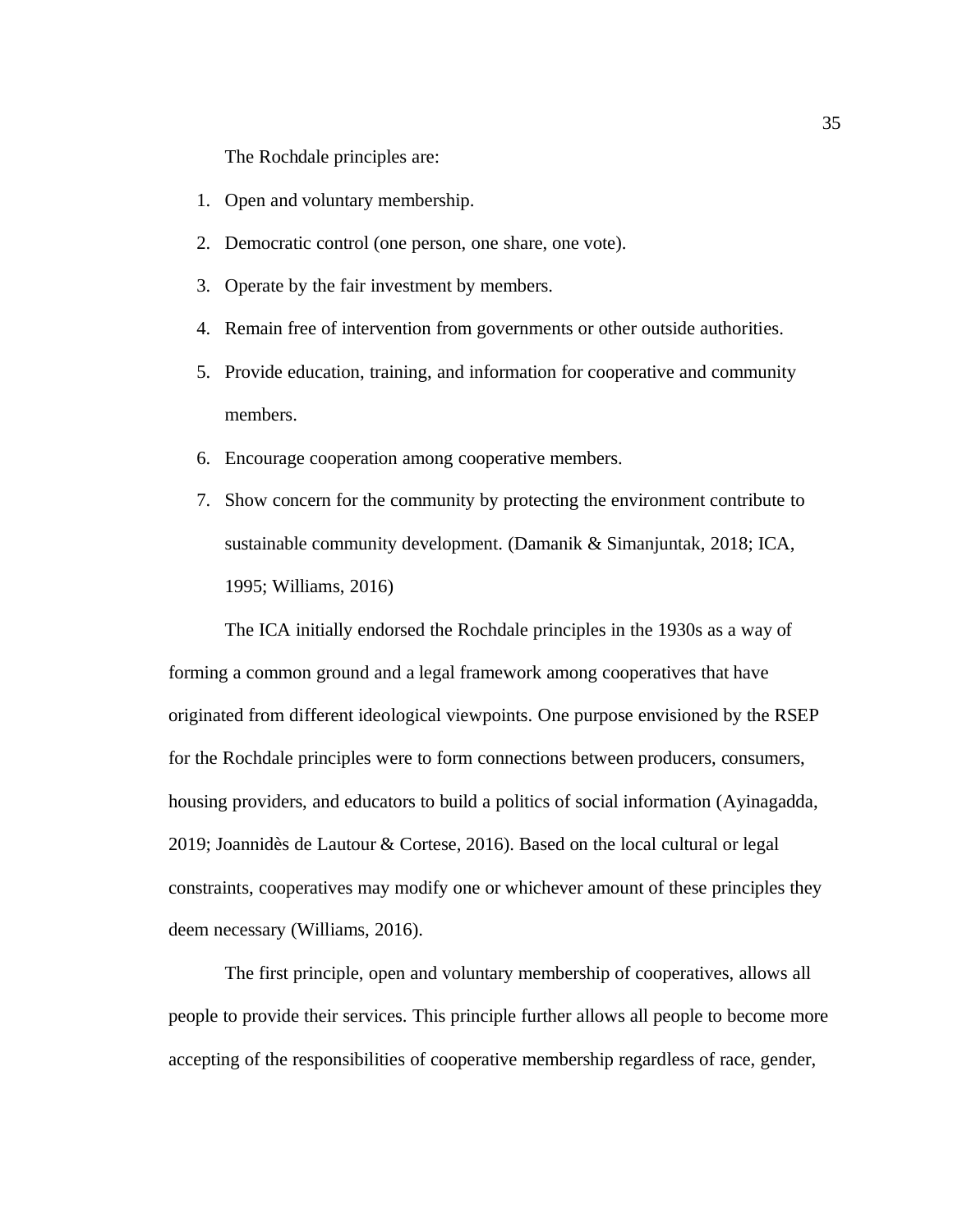sexual orientation, or religious orientation (ICA, 2019; Williams, 2016). The second principle, democratic control by members, is one of the characteristics that distinguishes a cooperative from other organizations (Tedestedt et al., 2016). Members are equal representatives and, therefore, have equal voting rights of the one person, one share, and one vote principle (ICA, 2019; Williams, 2016). The third principle, operate by the fair investment by the members, consists of cooperatives encouraging large loans with promissory notes for repayment of interest. Williams (2016) explained that loans and grants are useful for keeping membership fees affordable. Affordable membership fees are a way of preventing the limitations of resources for community members.

The fourth principle, remain free of intervention from governments or other outside authorities, is another distinguishing factor of cooperatives. Williams (2016) highlighted reducing the level of government intervention in cooperatives as one of the critical challenges as it can lead to difficulties within the United States and is often unable to be followed precisely. The ICA (1995) defined cooperatives as self-help organizations controlled by their members. To protect their autonomy, all organizations carefully develop legal structures and operational norms (ICA, 1995; Obika & Ikechukwu, 2019). The fifth principle, provide education, training, and information for cooperative and community members, is the principle of cooperatives providing education and training members of cooperatives to allow them to make practical contributions for greater development of the cooperative. Additionally, cooperatives ensure to inform the public about the advantages of cooperatives (ICA, 1995). The sixth principle, encourage cooperation among cooperative members, is important because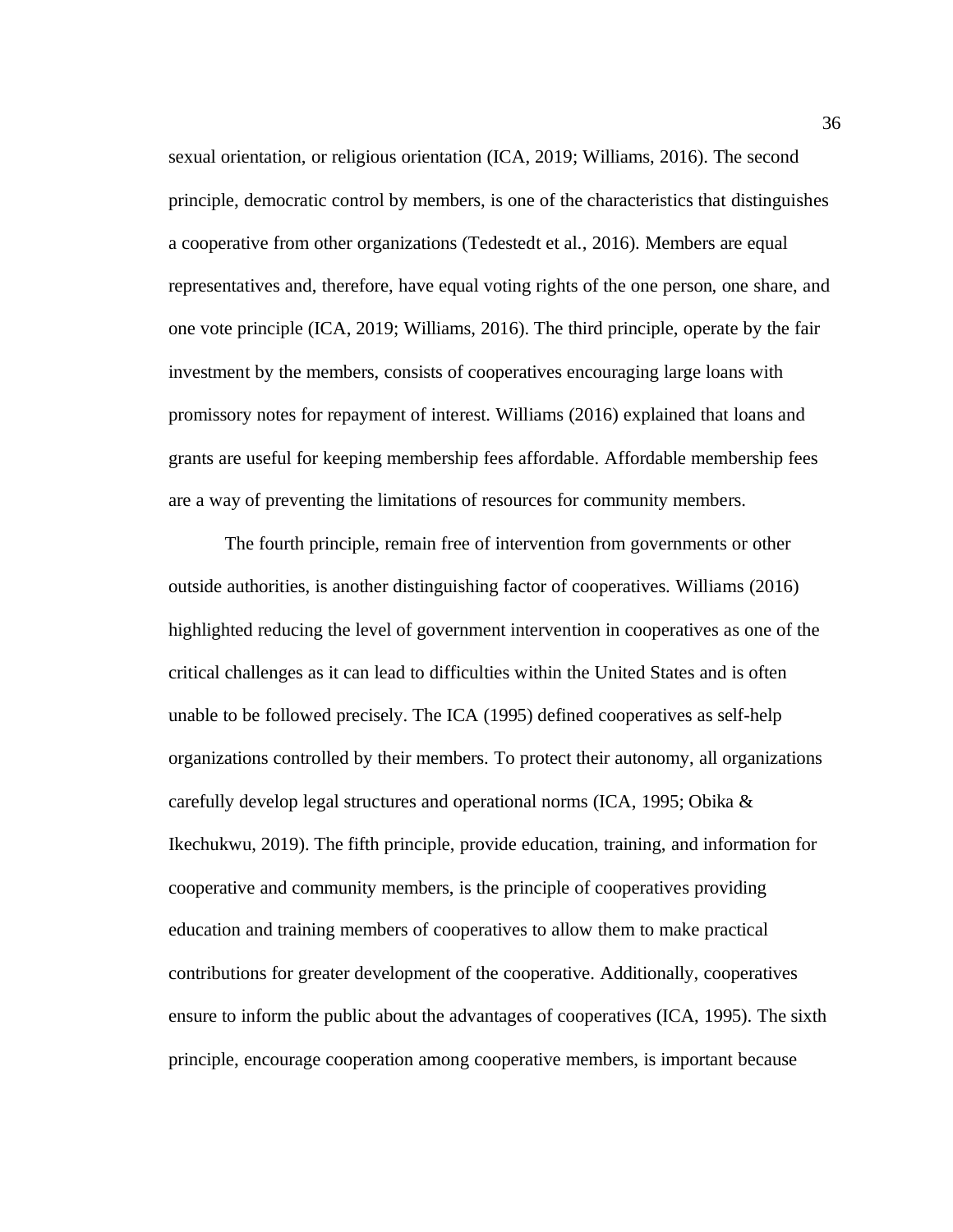cooperatives link together as a network to spread information about cooperatives (Stocki, 2016). Further, cooperatives are most effective when they link together through local, national, regional, and international structures by joining a community association of cooperatives (ICA, 1995; Williams, 2016). Finally, the seventh principle, which is showing concern for the community by protecting the environment and contribute to sustainable community development. Cooperatives work to develop more sustainable environments for their communities through different forms of conservation (ICA, 1995; Williams, 2016). The Rochdale principles continue to guide cooperatives all over the world.

# **Worker-Owned Co-ops in the Recession**

One issue that managers of worker-owned cooperatives have is to determine a way to retain their employees. A worker cooperative that retains jobs during a recession will be advantageous to the economy as it lowers unemployment, the employees as it has spared jobs, and the firm can also benefit as it was able to retain employees who are already trained and have the skills they need (Teuton, 2018). During periods of low revenue or a recession are two of the toughest times for managers who wish to retain employees. The National Center for Employee Ownership reported that workers of cooperatives have lesser chances of being laid off. High productivity levels may be a result of the lower changes in layoffs (Kurtulus & Kruse, 2017). Nevertheless, this fact still has not changed; layoffs during recessions are still a concern for managers of worker-owned cooperatives. Kurtulus and Kruse (2017) also found that employment stability leads to greater job security and firm survival, while layoffs can lead to the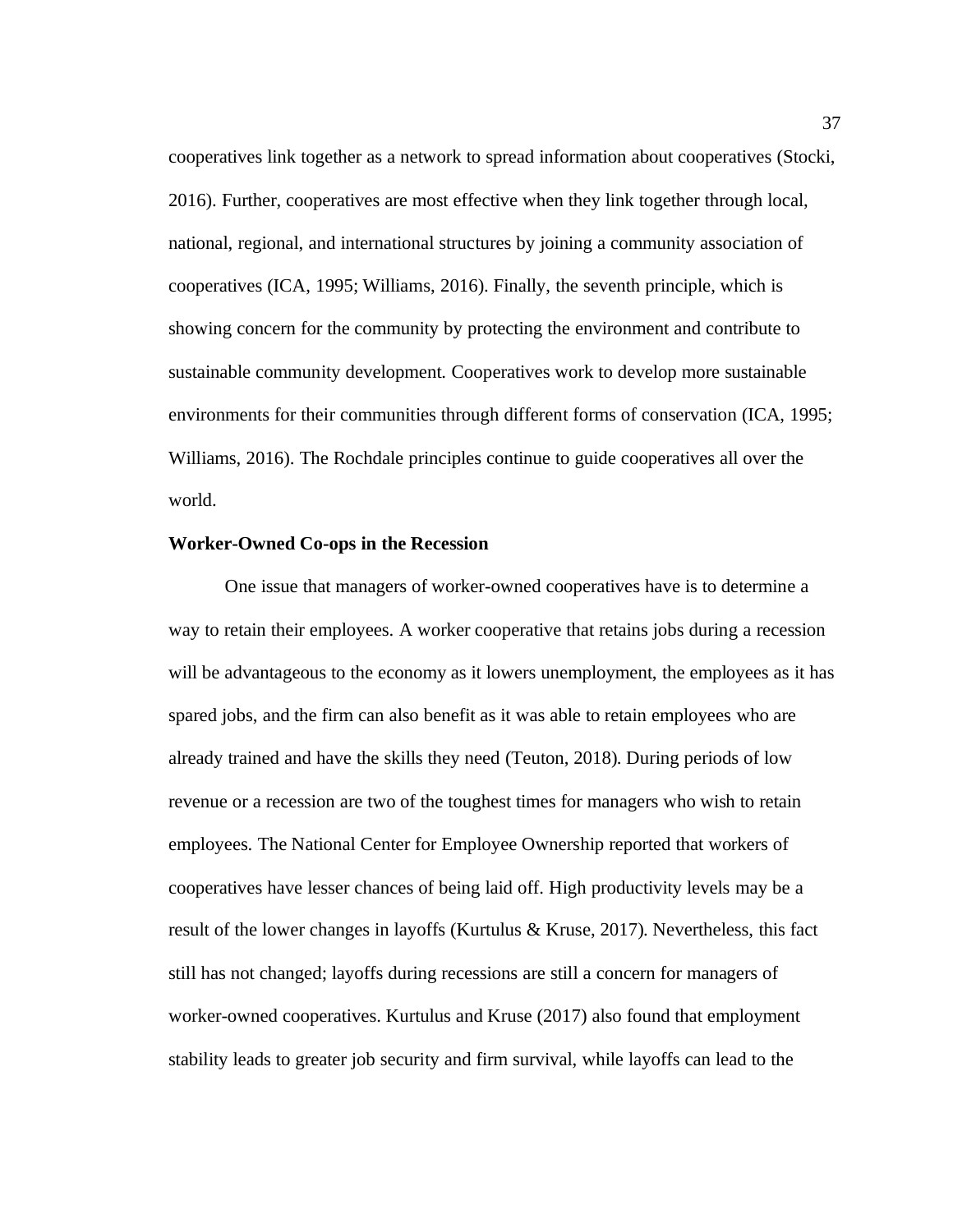development of negative externalities. Kontogeorgos et al. (2016) identified that some firms turn to options of taking strategic actions when responding to an economic crisis such as a recession. For example, when responding to the recession in 2011, which led to a financial market shortage, companies resorted to cutting their investments, wages and decreased their personnel (Kontogeorgos et al., 2016). The uncertainty in worker-owned cooperatives that stems from recessions can often cause restraints for the organizations as well as for the individuals involved.

### **Transition**

In Section 1, I introduced the study by providing the foundation of the study and explained the background of the problem. The problem statement, the purpose statement, and the nature of the study detailed what the business problem is and its purpose of exploration for this study. This section also included the research question, the conceptual framework chosen for this study, operational definitions, as well as the assumptions, limitations, and delimitations that affect the study's results. Finally, Section 1 consisted of the significance of the study and a review of the professional and academic literature, which was a detailed review of the works of previous scholars and included insight on managers of worker-owned cooperatives maintaining consistent employment levels during sustained periods of low revenue.

Section 2 includes a restatement of the purpose statement, a description of the role of the researcher, participants, the adopted research method and research design for the study, population and sampling, and a discussion on the purpose and importance of ethical research. Section 2 also includes which data collection instruments were used in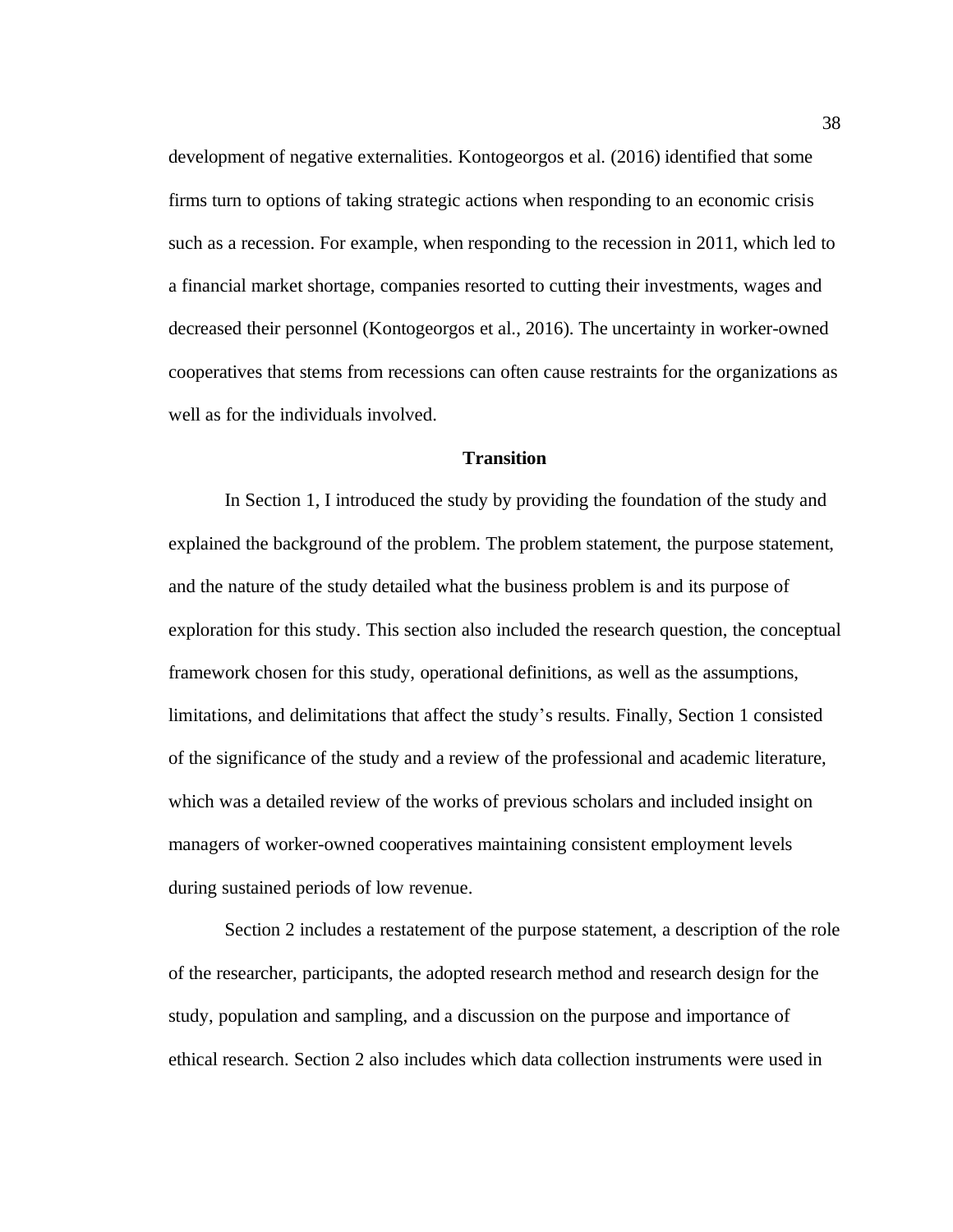this study, what the chosen data collection technique was, data organization techniques, and data analysis. Finally, Section 2 concludes with areas focused on reliability, validity, transition, and summary highlighting the section's main points. Section 3 of this research will include an introduction to the section, a presentation of the findings based on data from the participant interviews, the application to professional practice, a discussion on the implications for social change, recommendations for action, recommendations for further research, reflection, a discussion, and overview to conclude the research, references list, and the interview protocol used for the data collection process.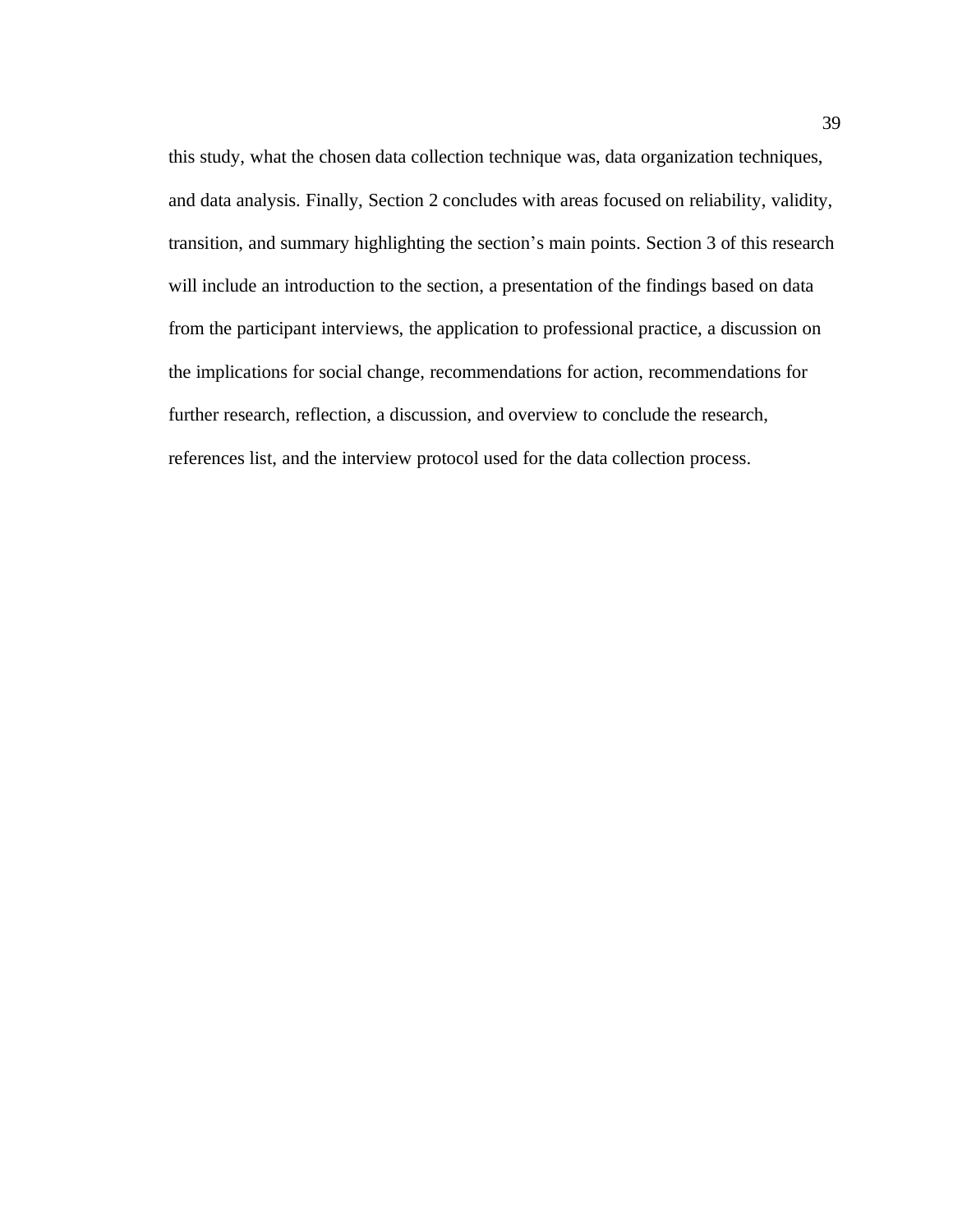# Section 2: The Project

#### **Purpose Statement**

The purpose of this qualitative multiple case study was to explore strategies that experienced managers of worker-owned cooperatives use to maintain consistent employment levels during sustained periods of low revenue. The specific target population for this study consisted of seven managers from successful worker-owned cooperatives in the Midwest, who have maintained consistent employment levels during sustained periods of low revenue. An implication for positive social change is the potential to increase worker-owned cooperatives' economic sustainability and ability to maintain employment during sustained periods of low revenue. Further implications for positive social change include increasing worker-owner job security, which could lead to keeping community members employed, creating new jobs for community members, and reducing unemployment levels.

### **Role of the Researcher**

The role of the researcher is a crucial element in research (Fusch & Ness, 2015). While I have spent a significant amount of time researching the cooperative industry and the strategies for maintaining employment levels during sustained periods of low revenue, I had no previous relationships with the study participants. My role as the researcher for this qualitative study was to conduct semistructured interviews with openended questions with participants from my sample population. Researchers generally have the job of transcribing the data they obtain (Kiyimba & O'Reilly, 2016). Therefore,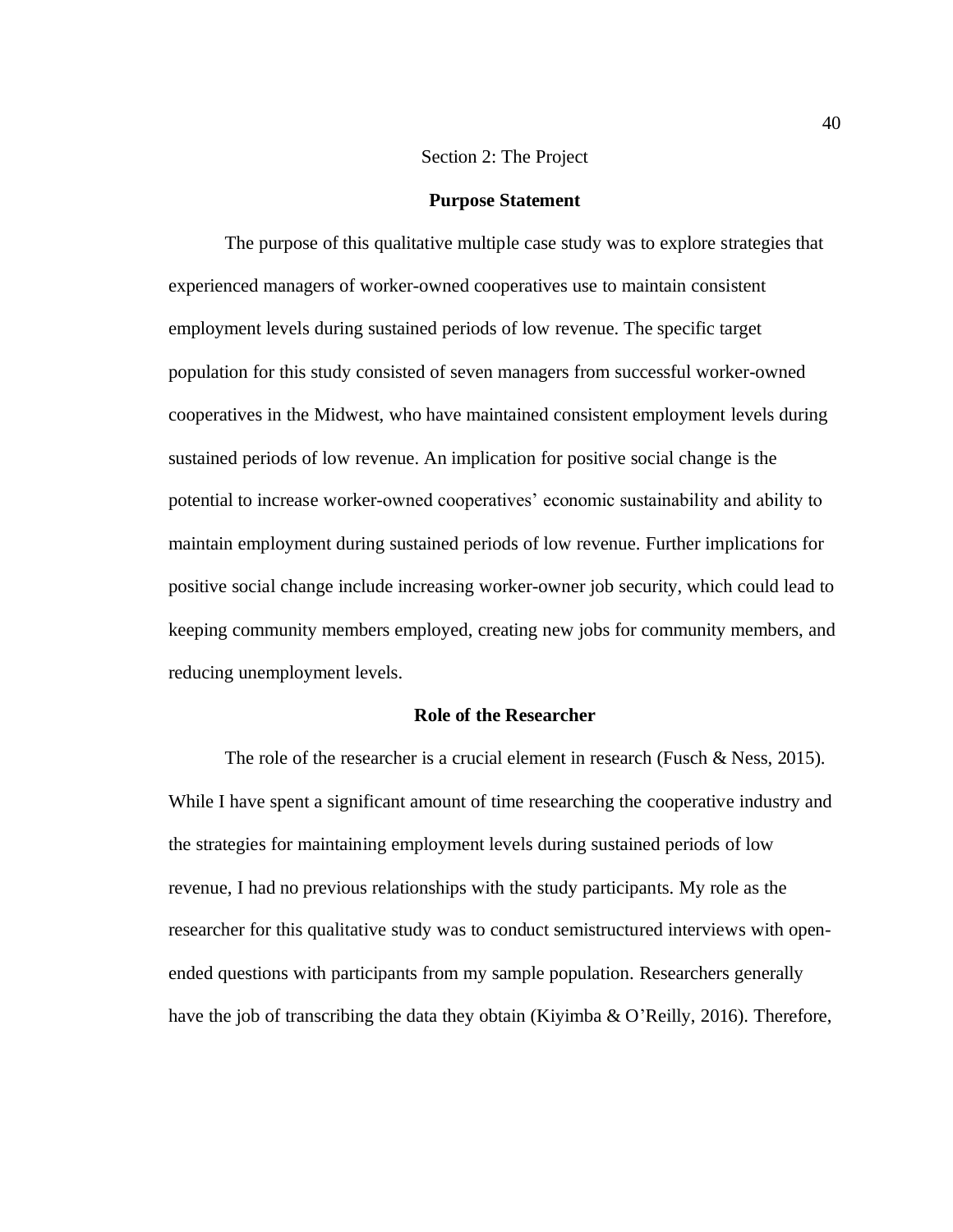I transcribed the data from my participant interviews. From the transcriptions, I analyzed participant answers on a deeper level to include in my findings.

The Belmont Report is used in research to protect the rights of participants and vulnerable populations (Friesen et al., 2017; Miracle, 2016). The three main elements of the Belmont Report are: (a) respect for persons; (b) beneficence; and (c) justice (Miracle, 2016). To ensure the confidentiality and integrity of the participants, it was my responsibility to follow the Belmont Report's protocol. Securing informed consent shows the value of the participants' privacy. Ways I obtained informed consent included replacing identifying information, such as names, with code names for each participant (e.g., CoopA, CoopB, CoopC, CoopD, etc.). Removing and replacing identifying information is known as deidentification, and the purpose of deidentification is to protect the data subjects (Vitak et al., 2016).

Bias in qualitative research is an influence that distorts the results of the research (Galdas, 2017). To mitigate bias and to avoid viewing data through a personal lens, I set aside my judgments, values, prior knowledge, and experiences to prevent influencing the study before conducting interviews. This process is known as *bracketing*, and its purpose is to minimize researcher bias (Wadams & Park, 2018). Interview protocols are useful for strengthening reliability and improving the data quality of the data gained from interviews (Castillo-Montoya, 2016). Therefore, I also developed an interview protocol for my research.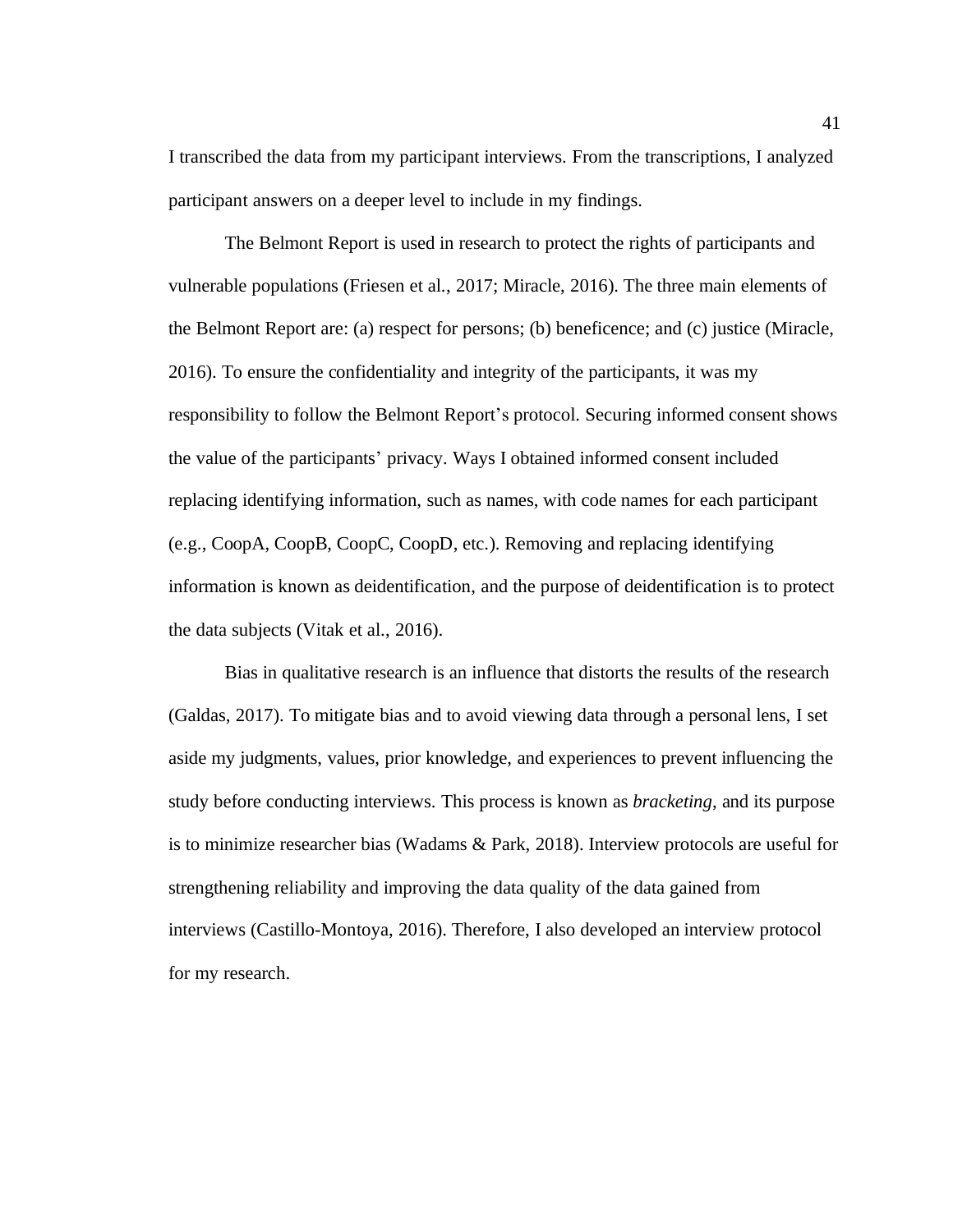### **Participants**

The chosen group of participants was important to help me gather the findings of this research. Researchers who use the qualitative method often use interviews to gather data from a set of individuals who possess predefined characteristics that align with the research question and to understand elements that impact participant decision making (Gerring, 2017; van den Berg & Struwig 2017). Researchers define these characteristics that help them gain information to answer the interview question (Hagaman & Wutich, 2017). For this research, the eligibility criteria for the selection of participants were managers of worker-owned cooperatives who had been managing cooperatives for at least 5 years. The managers must have also maintained consistent employment levels during sustained periods of low revenue. The geographic location for the cooperatives is the Midwest in the United States.

To gain access to qualified participants, I obtained a list of Midwest-based worker-owned cooperatives from the University of Wisconsin Center for Cooperatives. From this list, I selected the worker-owned cooperatives that aligned with the eligibility criteria. By defining the geographic area to the Midwest, I had the ability to narrow the options and choose an adequate sample size of seven for my study. I contacted potential participants by their listed phone numbers and email addresses.

To establish a working relationship with study participants, a researcher must establish trust by developing and maintaining a collaborative rapport (Silverman, 2017). To gain trust, I provided my email address and phone number to participants to ensure open communication. I also addressed participants' concerns or questions regarding the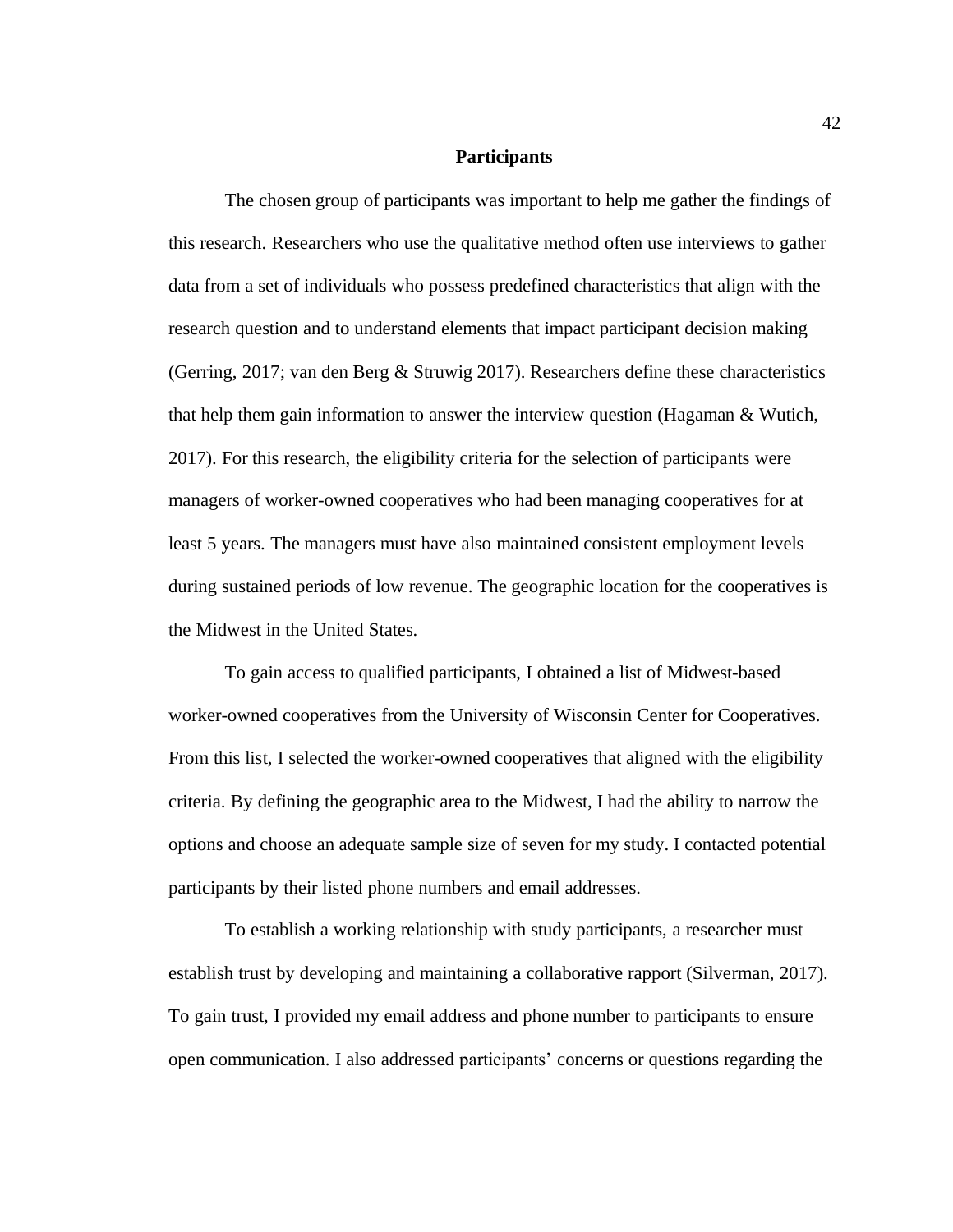study. Finally, I explained that research participation was voluntary, that participants' information was confidential, and that participants had the right to withdraw their participation at any time.

# **Research Method and Design**

The choice of methodology for this study was the qualitative research method. The research design for this study was a multiple case study design. I used this qualitative multiple case study to explore the strategies that new managers of worker-owned cooperatives use to maintain consistent employment levels during sustained periods of low revenue in the Midwest. The method selected for this study came from the overarching research question and the chosen primary method of obtaining data.

## **Research Method**

The research method a researcher chooses for a study depends on what they are studying and how they would like to collect data. In research, there are three types of research methods: qualitative, quantitative, and mixed methods (Levitt et al., 2018; Yin, 2018). The qualitative methodology is a mixture of methods and approaches a researcher uses to investigate and analyze the research topic to further understand the phenomena behind it (Swinton & Mowat, 2016). The qualitative method was chosen for this study because it was the most suitable for guiding me to answer the research question. Furthermore, I set my focus for this study on human experiences to gain general and specific knowledge regarding the research question, which helped guide me in developing significant results.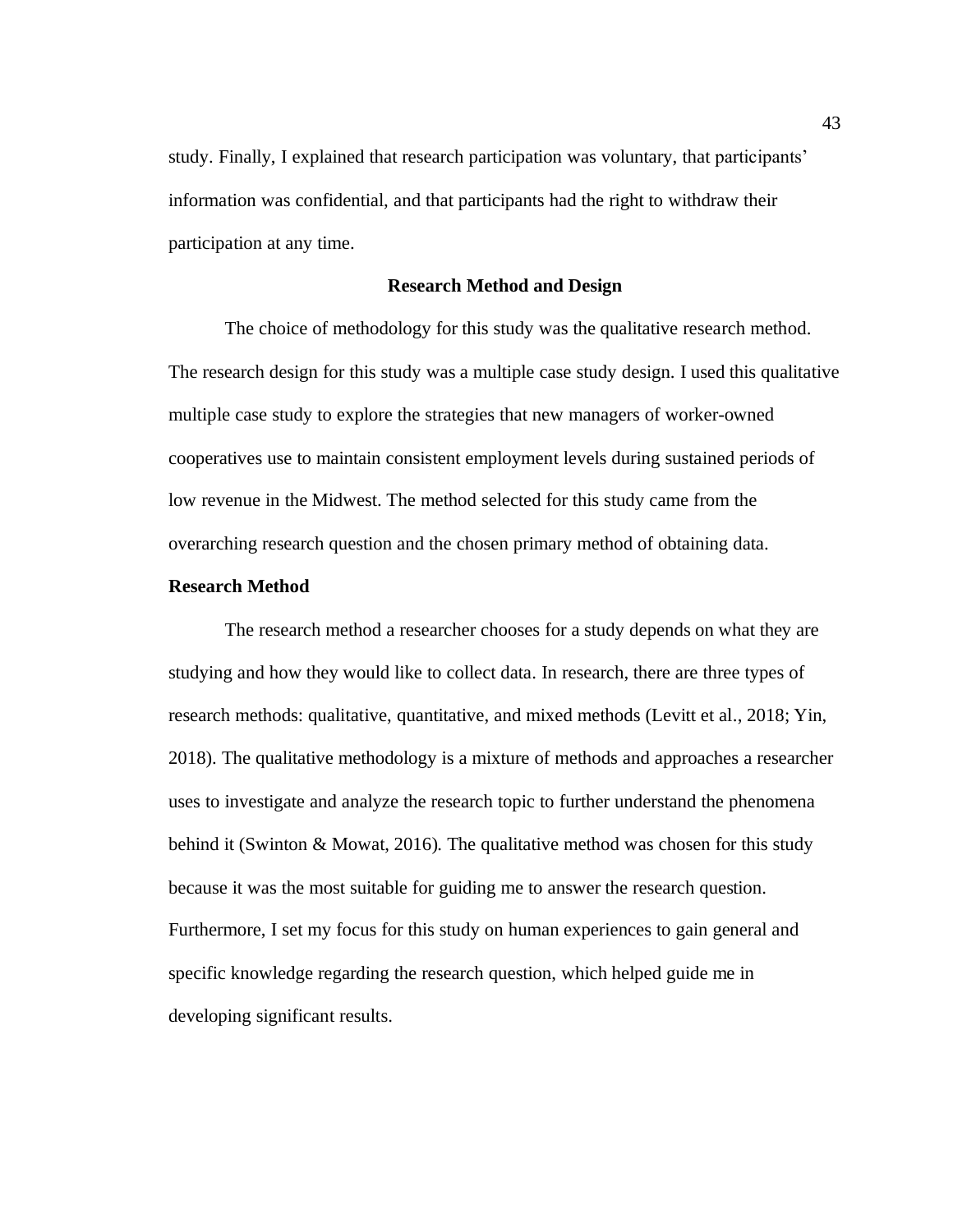The quantitative method is another commonly used method. Researchers use the quantitative method to verify or challenge a hypothesis and rely on numerical data to develop conclusions regarding the phenomena (Marshall & Rossman, 2016). Researchers who conduct quantitative studies ask questions to examine the variables of the processes for completing actions, determining behaviors, and projecting the results of the behaviors with the use of numerical data (Park & Park, 2016; Yilmaz, 2018). Additionally, researchers who use the quantitative method tend to use closed-ended questions to get more generalized responses from participants (Yilmaz, 2018). I did not select the quantitative method for this study because it was not appropriate to gather and analyze the data necessary to answer this study's specific research question.

A mixed-methods approach is the use of both qualitative and quantitative methods (Yin, 2018). The mixture of qualitative and quantitative data can provide extensive results, leading to a more in-depth understanding in a manner a researcher cannot replicate with either method alone (Bernard, 2017). A mixed-methods approach was not appropriate for this study because the use of analytical data would not have helped me achieve the research objectives of studying the strategies used by managers of workerowned cooperatives to maintain consistent employment levels during sustained periods of low revenue. Additionally, as a novice researcher, I do not possess the experience or skills necessary to conduct a mixed-methods study, which is a process that is extensive in both time and effort.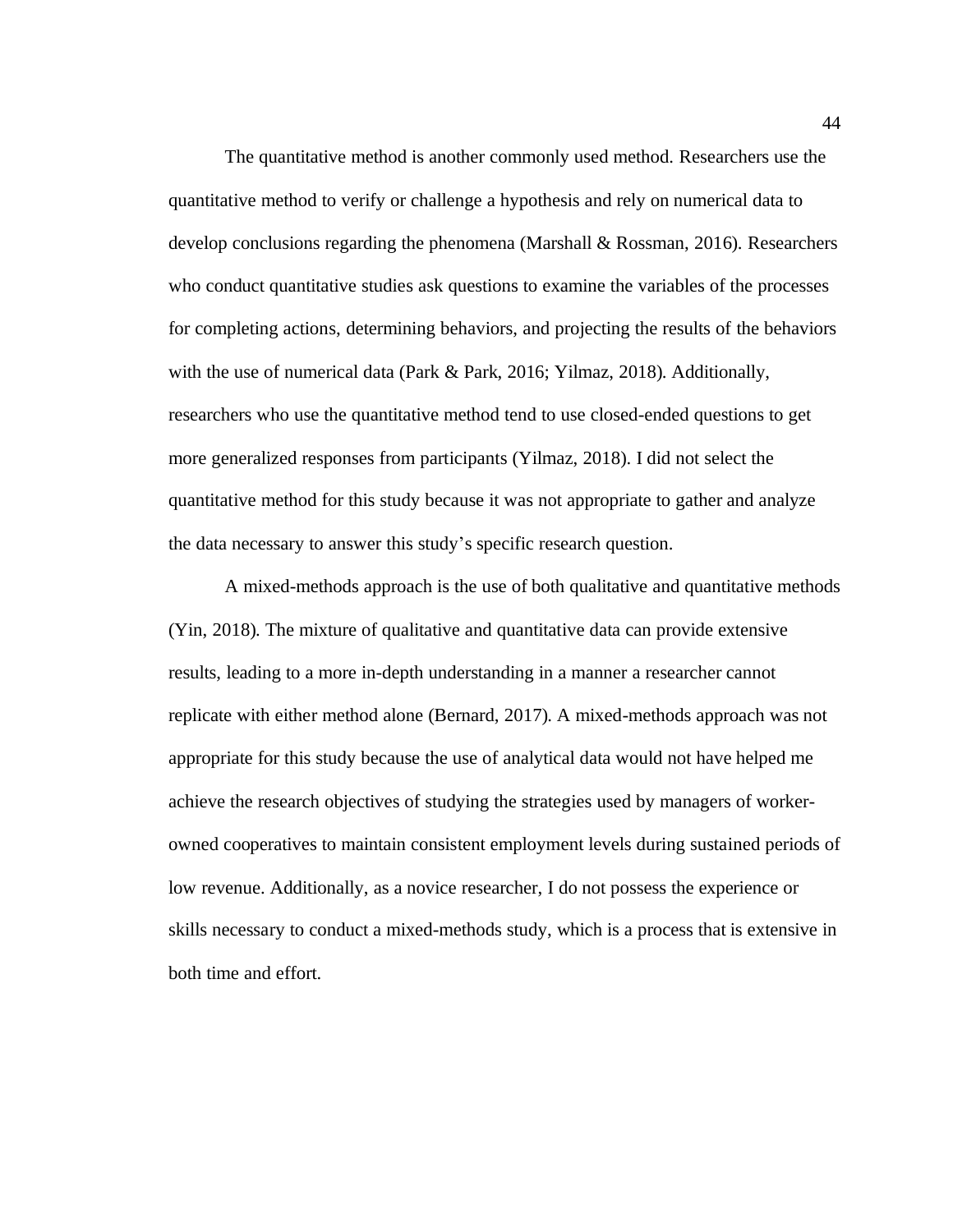# **Research Design**

Designs that may be part of a qualitative research method are the case study design, phenomenological design, and ethnographic design (Levitt et al., 2018; Yin, 2018). I used a multiple case study design for this research. Researchers use a multiple case study design to help support and enhance the results of their study (Yin, 2018). The case study design was useful for my research because it helped me obtain quality data to support and enhance my research results. Researchers use the phenomenological design to explore the meaning of people's lived experiences regarding a particular event or phenomenon (Hancock & Algozzine, 2016; Yin, 2018).

Marshall and Rossman (2016) stated that a phenomenological design often requires more than 20 cases. The purpose of a phenomenological design was not what I sought to accomplish within my study and therefore was not an appropriate choice of design. Researchers use an ethnographic design to investigate cultural and social groups to analyze their beliefs, values, and attitudes that form their behaviors and interactions (Hancock & Algozzine, 2016; Yin, 2018). A researcher who chooses an ethnography design will observe and participate but will not actively work to change the situation (Haradhan, 2018; Sharman, 2017). An ethnographic design was not appropriate for this study because I was not investigating cultural or social groups to analyze their beliefs, values, or attitudes.

Data saturation applies to various approaches of qualitative research (Hennink et al., 2017). A researcher who obtains data to the point that no new themes or information emerges has reached data saturation (Fusch & Ness, 2015). Also, data saturation in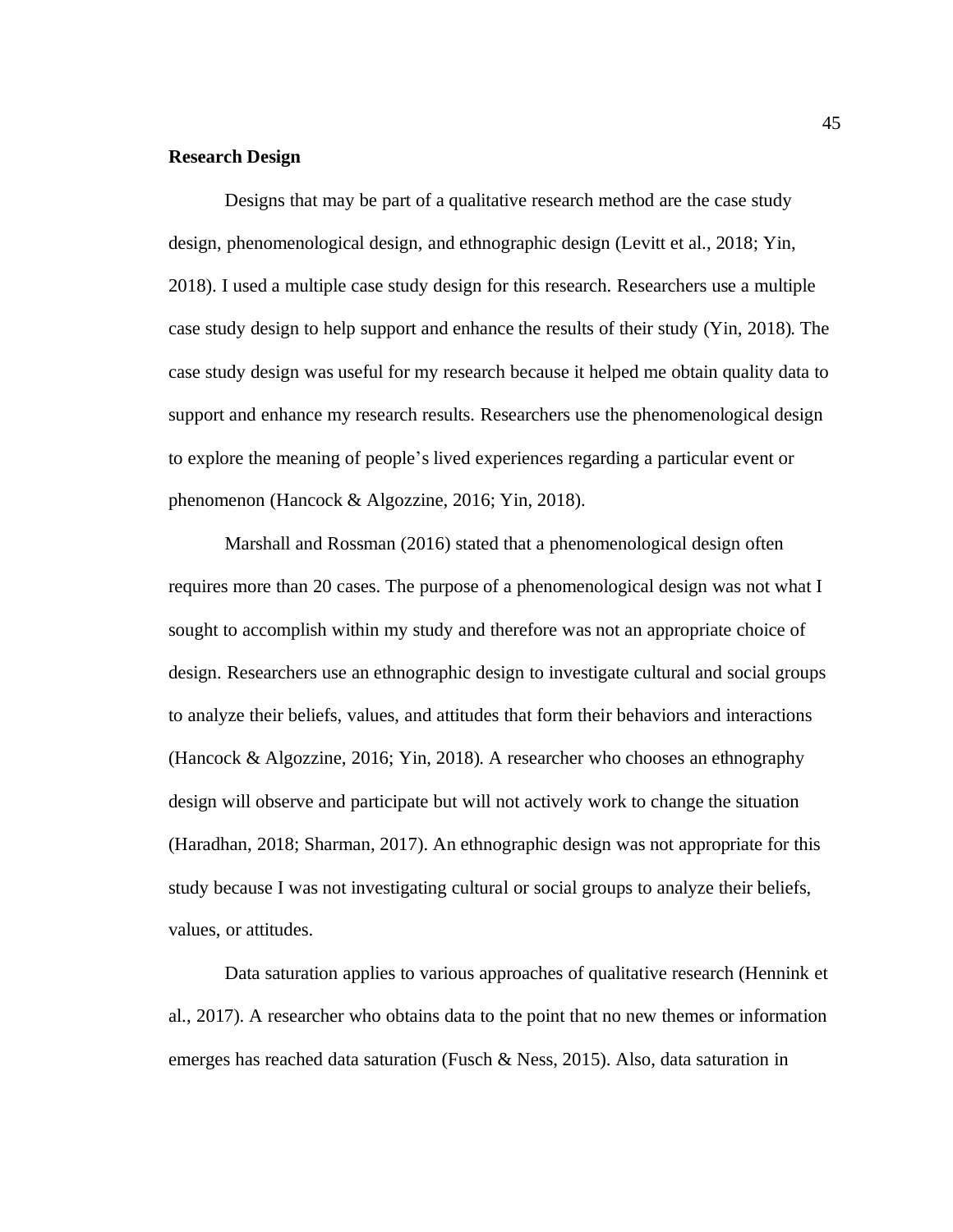qualitative research typically occurs during interviews or focus groups using a significant number of participants (Saunders et al., 2017). To ensure that I reached data saturation, I continued to collect data until the data became repetitive and there were no new patterns during the data coding process.

### **Population and Sampling**

The general population of this study consisted of managers of worker-owned cooperatives who have used strategies to maintain consistent employment levels during sustained periods of low revenue. From this population, I was able to derive a sample. Sampling methods are the processes of selecting samples from part of a population to gather data and determine the characteristics of the entire population (Marshall & Rossman, 2016; Rahi, 2017). Purposive sampling is a sampling technique that researchers use to choose participants from a target group who possess the knowledge and background in the research (Apostolopoulos & Liargovas, 2016; Etikan et al., 2016; Onwuegbuzie  $&$  Collins, 2017). By using purposive sampling, a researcher can gain the opportunity to receive rich data and broad knowledge of the research phenomenon (Benoot et al., 2016). For this reason, purposive sampling was the sampling method I used for this qualitative study.

The number of research participants in qualitative research should be adequate to provide a researcher with in-depth and rich data for additional insights and deeper understandings (Saunders  $&$  Townsend, 2016). For this study, I interviewed a total of seven managers of worker-owned cooperatives. By choosing a sample of seven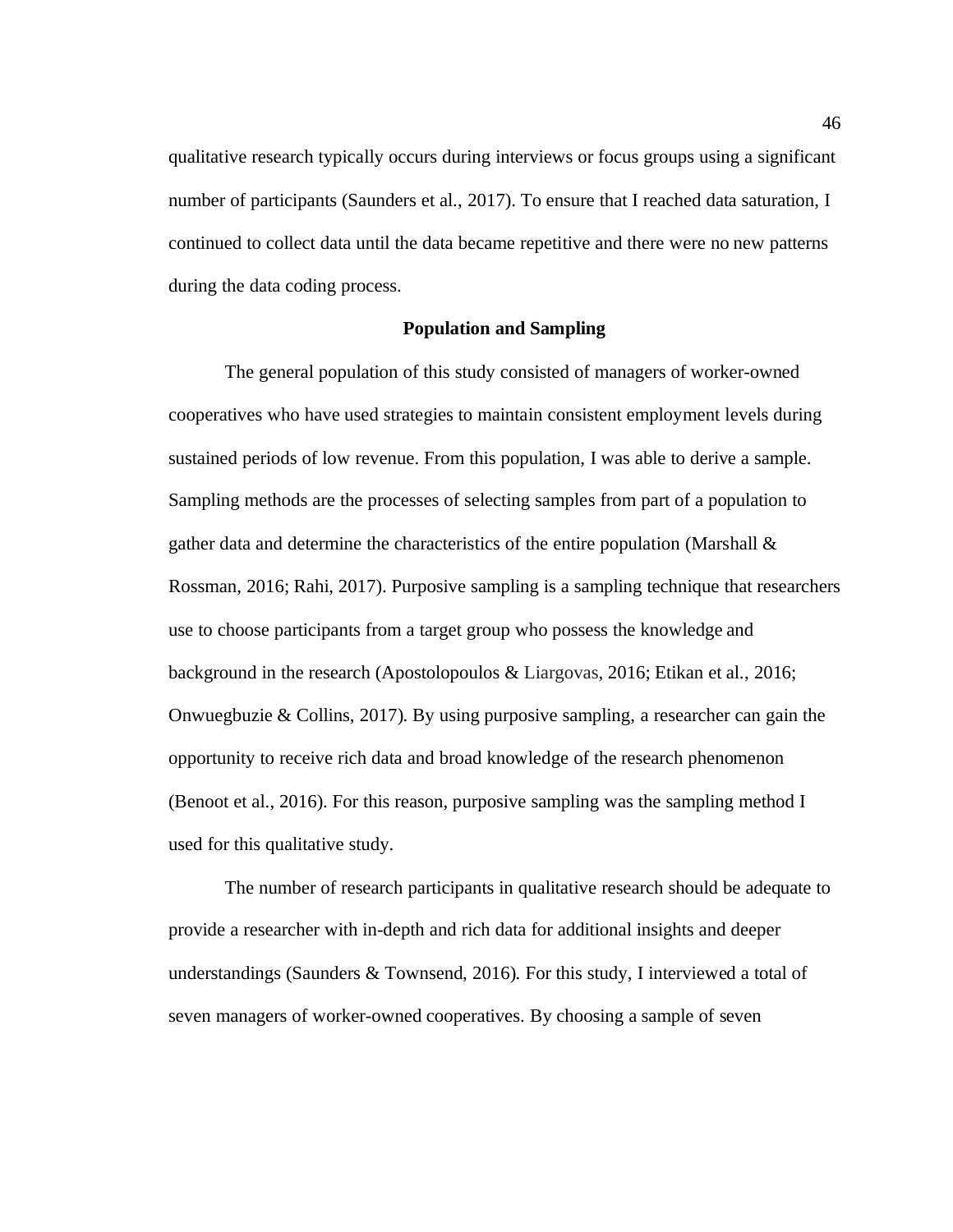participants, I gained enough rich and thick data to help me conclude the findings of my study.

I reached data saturation when there were no new themes to identify and there was repetition in the research data. Ensuring data saturation in qualitative research is essential for researchers because it positively impacts the validity of the research (Fusch & Ness, 2015). Therefore, to ensure data saturation, I member checked with participants. Member checking is a process used to validate a collection of data (Birt et al., 2016). For the member-checking process, I followed up with each participant to assess the validity of the data I collected.

I conducted interviews through phone calls with either Skype or Google Voice applications using open-ended semistructured interview questions at a date and time that was convenient for participants. Rosenthal (2016) stated it is possible to conduct in-depth interviews over the phone or through online communication applications such as Skype, Google Hangouts, or FaceTime. Telephone interviews and such apps are also a costeffective and less time- and energy-consuming way to collect qualitative data than faceto-face interviews (Lie et al., 2017; Rosenthal, 2016). I conducted my interviews in a location that was quiet and free of distractions. Inclusion criteria are what define who a researcher can include in their study (Garg, 2016) and are the primary features of the target population a researcher will use to determine the answer to their research question (Patino & Ferreira, 2018). The inclusion criteria for this study were: (a) managers of worker-owned cooperatives; (b) located in the Midwest; (c) who have managed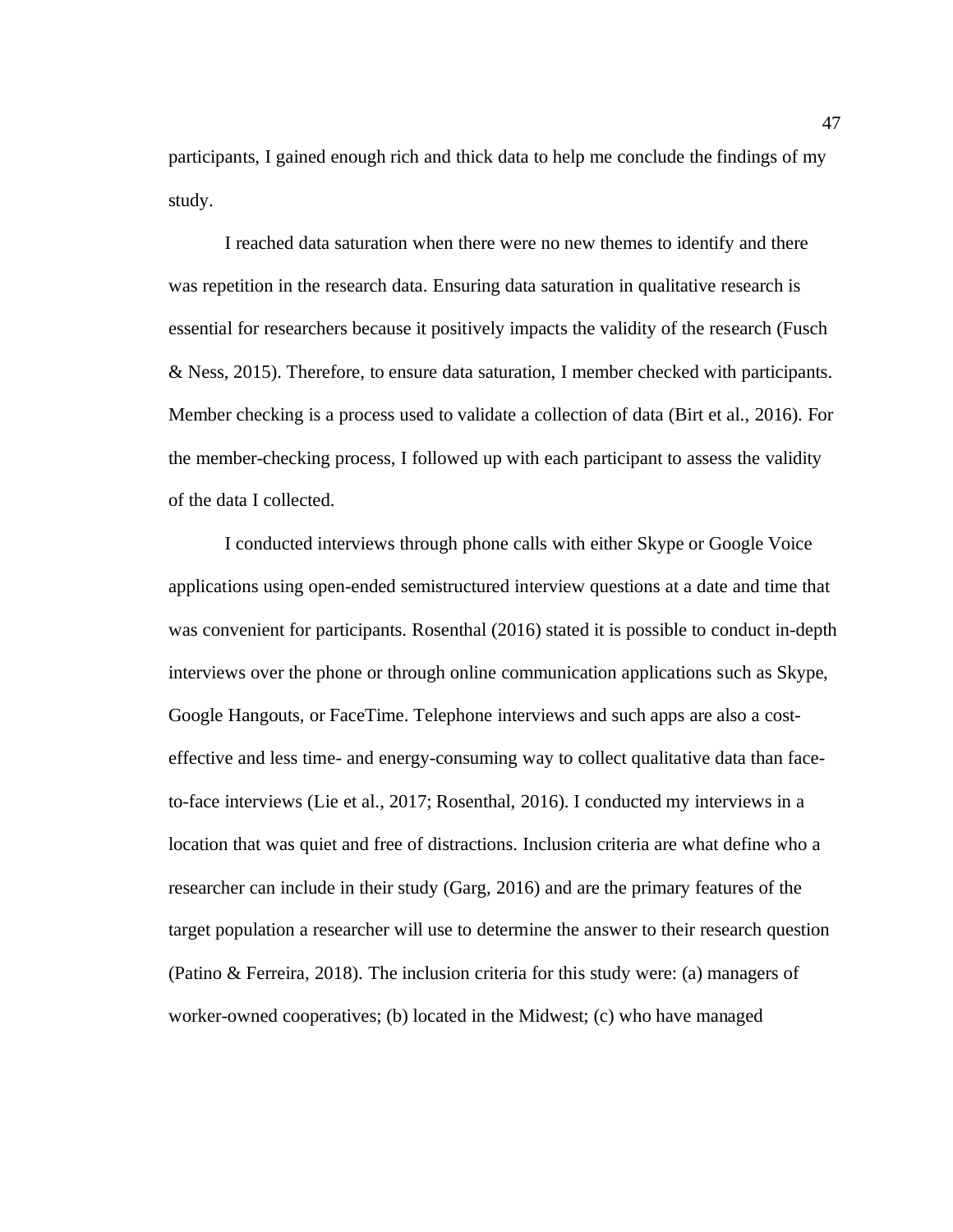cooperatives for at least 5 years; and (d) who have had successful experiences in maintaining consistent employment levels during sustained periods of low revenue.

## **Ethical Research**

To prevent ethics violations and to mitigate risks, informed consent is pivotal. Researchers must obtain informed consent from their participants to help ensure their ethical rights before the start of the research process (Biros, 2018). Through informed consent, research participants seek to obtain participant authorization of, or the refusal to participate in the research process. A full consent process ensures confidentiality and identifies the potential vulnerabilities of the research process (Biros, 2018). I presented my research participants with an informed consent form, which included my business contact information, the purpose of the study, participant procedures, participant confidentiality information, the Walden IRB approval information (IRB approval number: 05-19-20-0466004), and interview questions.

I informed participants that they may withdraw from the study at any point throughout the research process without experiencing negative consequences. There were no incentives for the participants in my study. To ensure adequate ethical protection of the research participants, I followed the guidance of the Belmont Report. The Belmont Report is critical for ensuring respect for persons, beneficence, and justice in ethical research (Miracle, 2016). To protect the names and businesses of individuals participating in my study, I instead assigned participants with identifiers (CoopA, CoopB, CoopC, CoopD, CoopE, CoopF, and CoopG) in replacement of identifying information to keep their personal information confidential.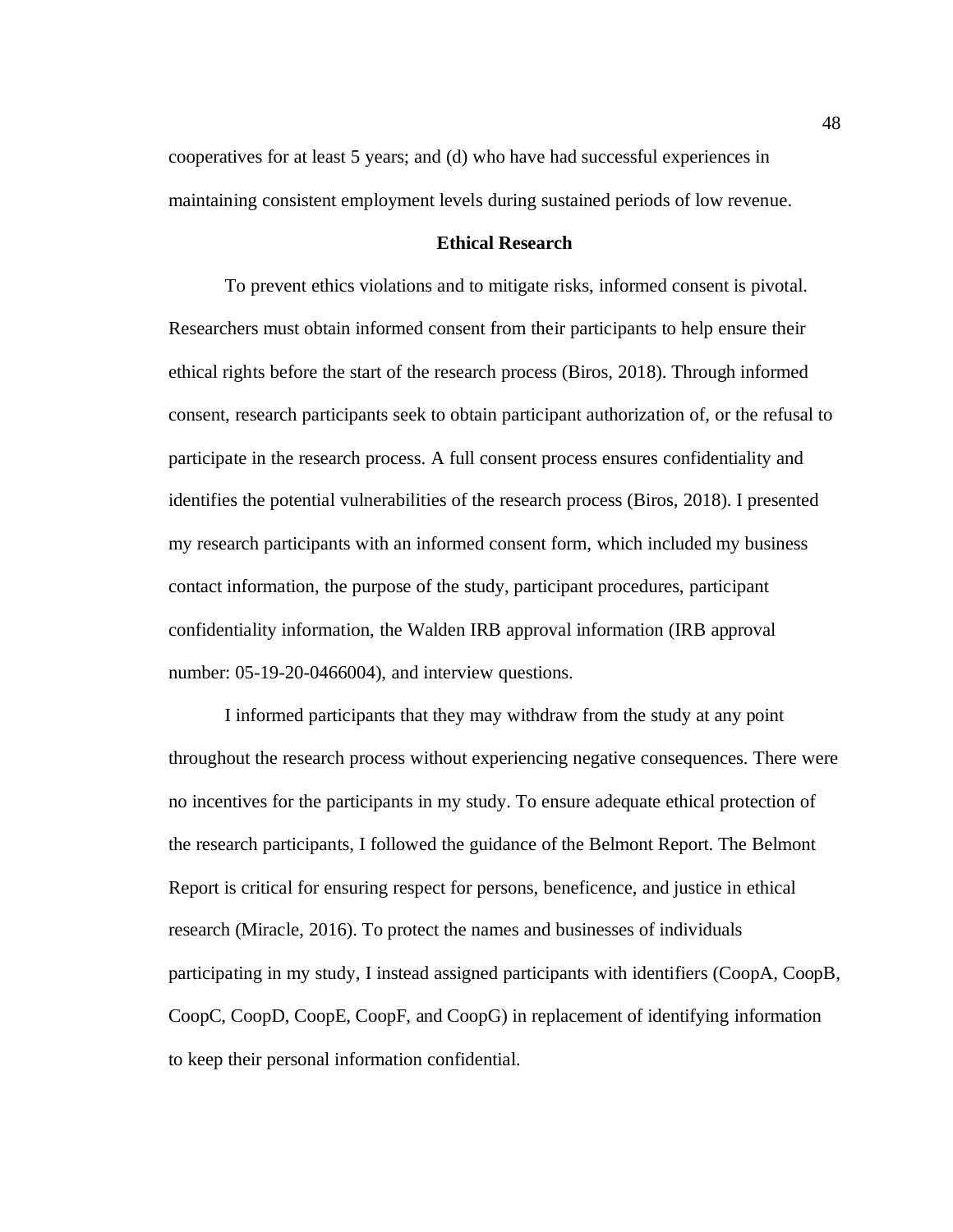Once I completed my study, I stored the hard-copy data I collected to protect participant confidentiality in a number-lock safe for 5 years. For security, I stored electronic data in a password-protected computer, which will remain there for 5 years. After 5 years, I will destroy and delete all data for further security purposes.

#### **Data Collection Instruments**

The researcher is the data collection instrument in qualitative research (Fusch  $\&$ Ness, 2015). Therefore, I was the data collection instrument of this study. As the data collection instrument, researchers must prepare themselves with an idea of the target population from which they wish to gather data, possible pilot testing, the use of audio assistance where necessary, and other forms of data collection instruments for gathering information (Padgett et al., 2017; Yin, 2016). To collect data from my research participants, I conducted semistructured interviews through Skype or Google Voice with open-ended questions. The interview questions I presented are a tool in qualitative research to help gain in-depth information about the research problem and overarching research question. The interview questions followed the interview protocol (see Appendix A) to ensure I met the ethical standards of qualitative research.

To enhance the reliability and validity of the data collection process, I used member checking. Member checking is a process that involves the researcher providing participants with the opportunity to assess the researcher's interpretation of the participant responses from the initial interview to ensure the accuracy of the interpretation (Marshall & Rossman, 2016; Thomas, 2017). Member checking is significant because it allows a researcher to validate and verify their interpretation of the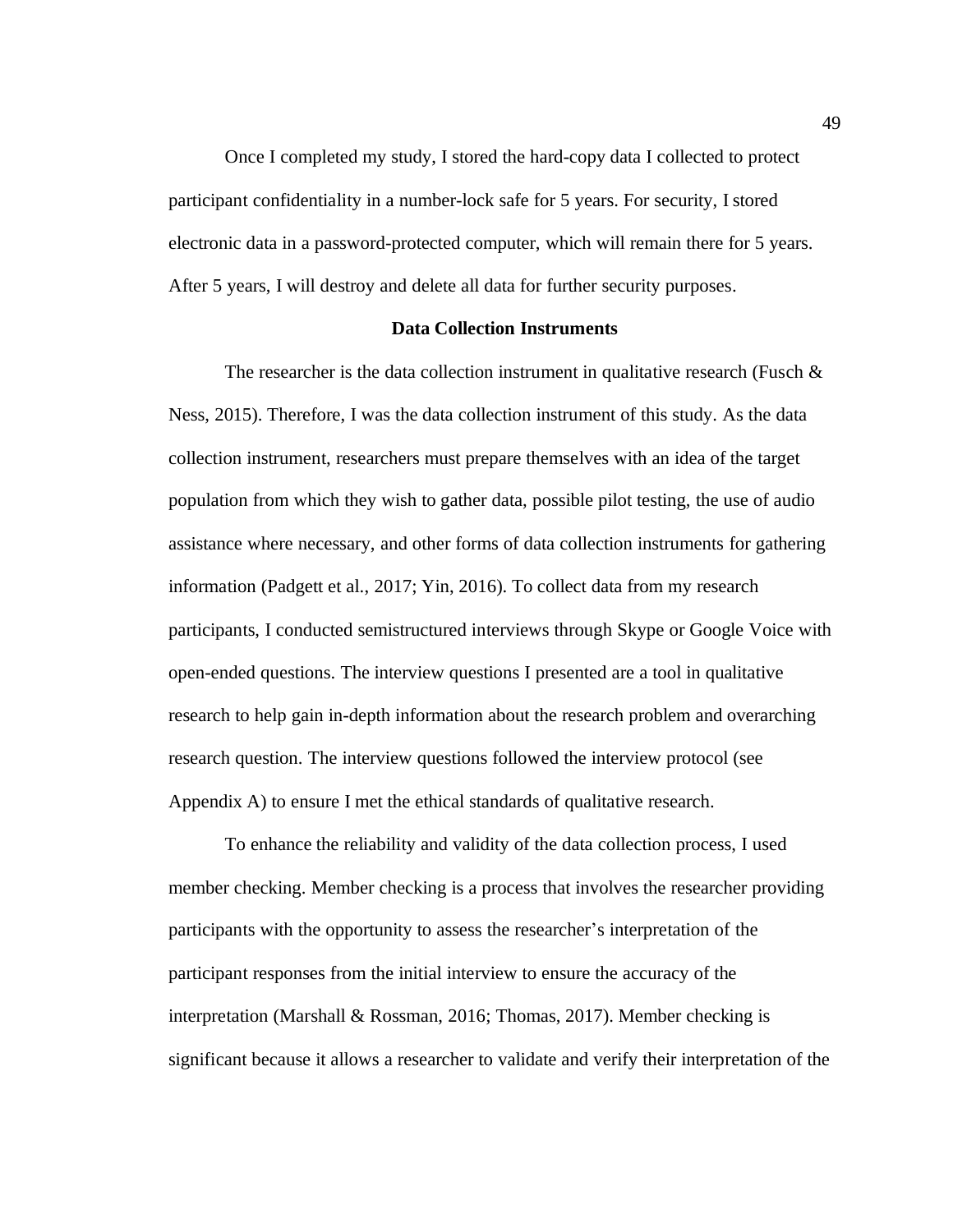data they collected from the initial interview, as well as to gain clarity (Marshall  $\&$ Rossman, 2016; Yin, 2018).

# **Data Collection Technique**

Researchers can collect data using several techniques which will provide them with rich and in-depth knowledge that they can contribute to the research literature. Data collection is gathering information from participants to analyze for a study (Yin, 2018). Interviews, focus groups, observations, documents, and questionnaires are data techniques researchers use to collect data (Onnasch et al., 2016). I used open-ended, semistructured interviews as the primary data collection technique with five interview questions and member checking as the data collection techniques for this study. To ensure the triangulation of the research, I requested two sources of records from managers to ensure the records were in support of their statements and researcher journal. Reviewing documentation and journaling are methods of triangulation that case study researchers use to understand further the research phenomena (Fusch & Ness, 2017). The data were collected through a voice recording application to transcribe after the interviews.

Semistructured interviews are not only a versatile and flexible way of obtaining data, but they are also useful for gaining reciprocity between the researcher and participants (Kallio et al., 2016). Furthermore, participants can express their views and experiences during the interview process (Kallio et al., 2016). Other advantages of phone interviews, or interviews through other means of verbal communication such as Google Voice, is that it is a cost-effective method of gathering data and they provide researchers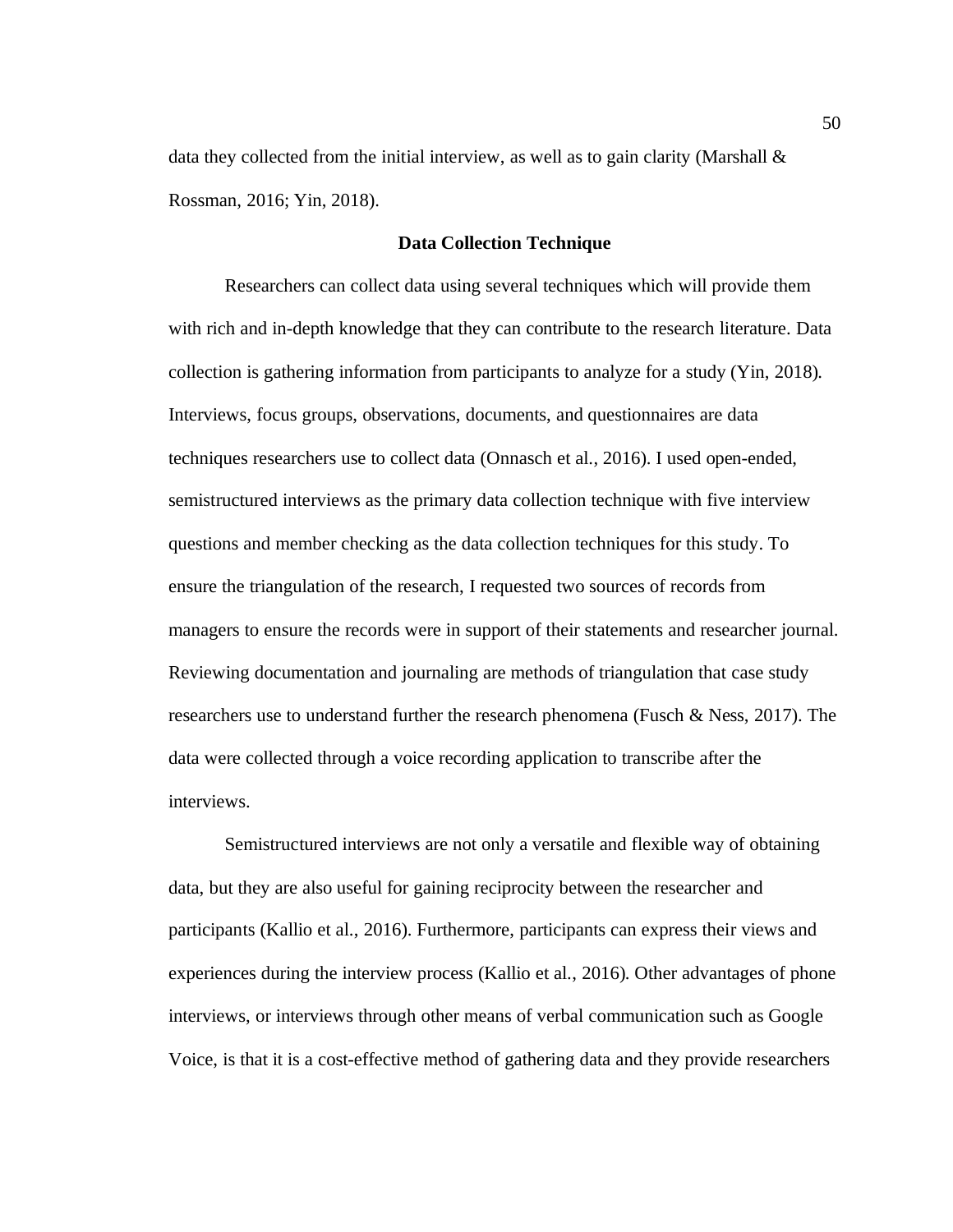the opportunity to learn new information regarding the research phenomena (O'Keeffe et al., 2016; Rosenthal, 2016). Adhabi and Anozie (2017) stated that researchers can collect a high amount of quality data as subjects are likely to understand the interview questions better and provide valuable responses. A disadvantage of semistructured interviews is the researcher's role, which can contribute to the possible inclusion of researcher bias (Symon et al., 2016). Another disadvantage could consist of the researcher not being able to pick up on verbal cues from participants (Rosenthal, 2016).

Researchers can present data transcripts and interpretations to their research participants for further comment and validity of the original findings through the process of member checking (Varpio et al., 2017). I implemented member checking into my research by sending follow-up emails or phone calls with the participants. I provided copies of the interview summaries to review and ensure that my interpretations of their answers to the research questions were accurate reflections of their experiences.

### **Data Organization Technique**

The data organization process is critical when collecting evidence for a case study (Yin, 2018). I stored data in two forms: manually and digitally. I used a journal as a reference and for reflection purposes throughout the research process. The purpose of journals is to record notes for additional information, observations, dates, and communication during interviews (Amankwaa, 2016). I used the journal to keep track of important details, including notes during the interview conversations. The journal also included a colored label system for ease of organization to separate notes and participant information. For the digital techniques, I used devices such as an audio recorder to record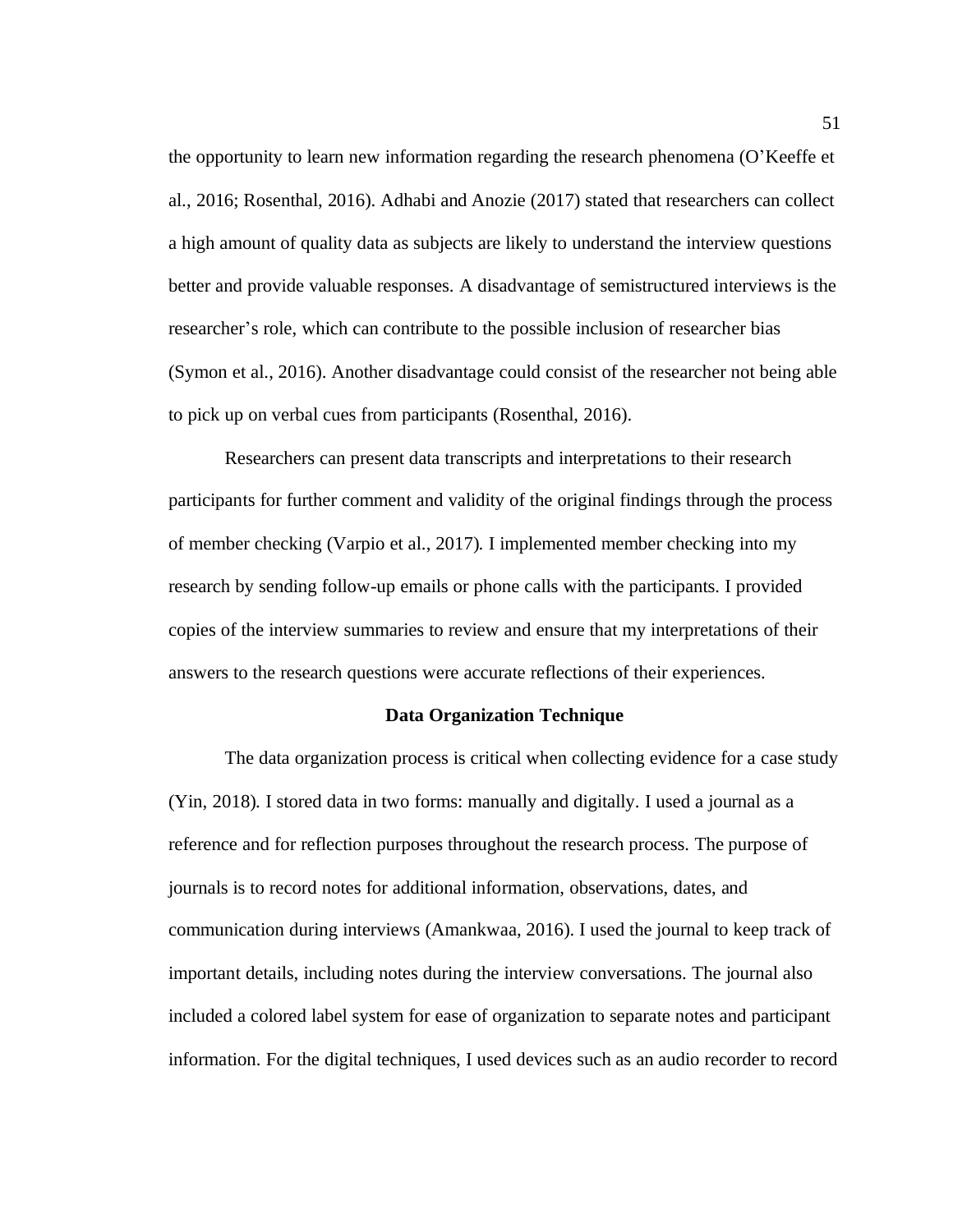interviews and a laptop on which I downloaded the interviews to transcribe. I further organized my data using a reliable software program, such as NVivo 12, to upload the transcriptions from the digital audio recordings to verify my findings. NVivo is a computer-assisted qualitative data analysis software program, which is useful for organizing, storing, and analyzing research data (Salehijam, 2018). All data will remain securely stored on file for five years after the initial interview to ensure confidentiality.

#### **Data Analysis**

Researchers use triangulation to compare, contrast, and to confirm a collection of information from various sources to determine the existence of a phenomenon (Joslin  $\&$ Müller, 2016). Methodological triangulation involves a researcher using several external methods to study a phenomenon, including face-to-face interviews, observation, and business documents that support the findings of the case study (Ang et al., 2016; Fusch  $\&$ Ness, 2015). Methodological triangulation was appropriate to use for this study because it included phone interviews as the primary source of data, journaling as a secondary source of data, and business documents as a third source to triangulate the data. Yin (2016) identified five steps in the data analysis process, which comprised of compiling the data, disassembling the data, reassembling the data, interpreting the data, and presenting the results of the data. During the data analysis of this study, I followed Yin's five-step process.

Compiling the data consisted of gathering and organizing the data to identify emerging themes, connecting information from different sources, and reviewing transcribed notes to keep the memory fresh about the interviews (Durodola et al., 2017;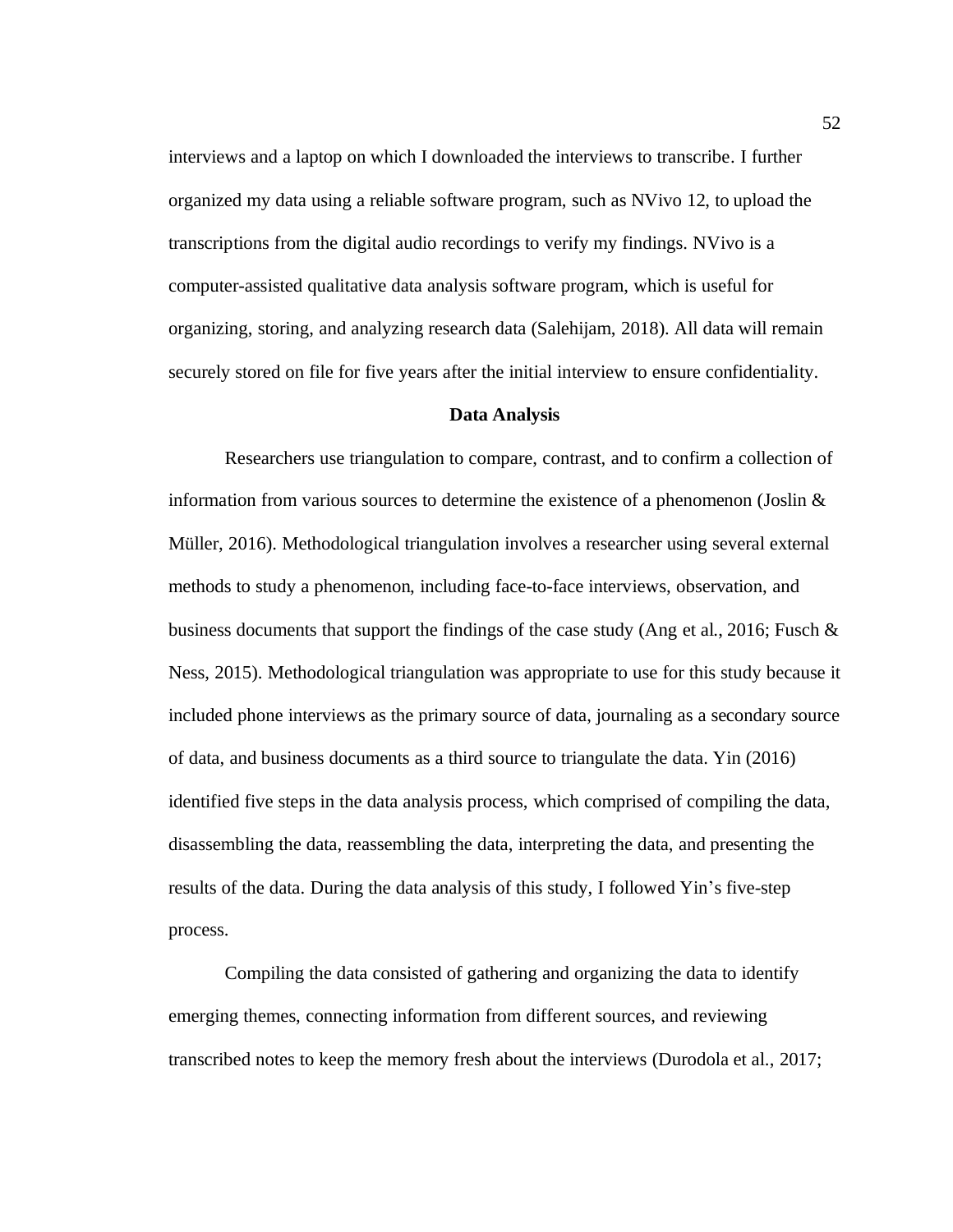Yin, 2018). Castleberry and Nolen (2018) stated that compiling may also involve transcribing from an interview or focus group to see the data easily. After concluding the interviews with participants, I transcribed all audio-recorded interviews. Disassembling the data involves separating the data and coding them, which allows the researcher to act as an interpreter of the data by identifying important themes and organizing them into different categories (Castleberry & Nolen, 2018). After I transcribed participant interviews, I disassembled and coded the data I gathered during the interviews while identifying notable themes. Reassembling the data involves mapping out each category and the researcher analyzing the restructured data (Castleberry & Nolen, 2018). I reassembled the data I coded in the disassembling stage. Reassembling the data allows the researcher to identify notable themes and to construct matrix hierarchies with the data (Castleberry & Nolen, 2018; Yin, 2018). Interpreting the data involves the researcher forming analytical conclusions from the presentation of data in the form of codes and themes (Castleberry & Nolen, 2018). I withdrew excerpts from the data and reviewed them to interpret the themes of experiences. Finally, I concluded the data analysis process by presenting the results from the findings. The conclusion is a detailed response to the research question or the purpose of the study (Castleberry & Nolen, 2018). The presentation of results consists of a summary of the data analysis process and the themes identified from the data.

To conclude the data, I used software such as Microsoft Excel to organize additional notes and participant information. I also used the NVivo 12 software, where I imported the transcribed data. Yin (2017) stated that researchers could utilize computer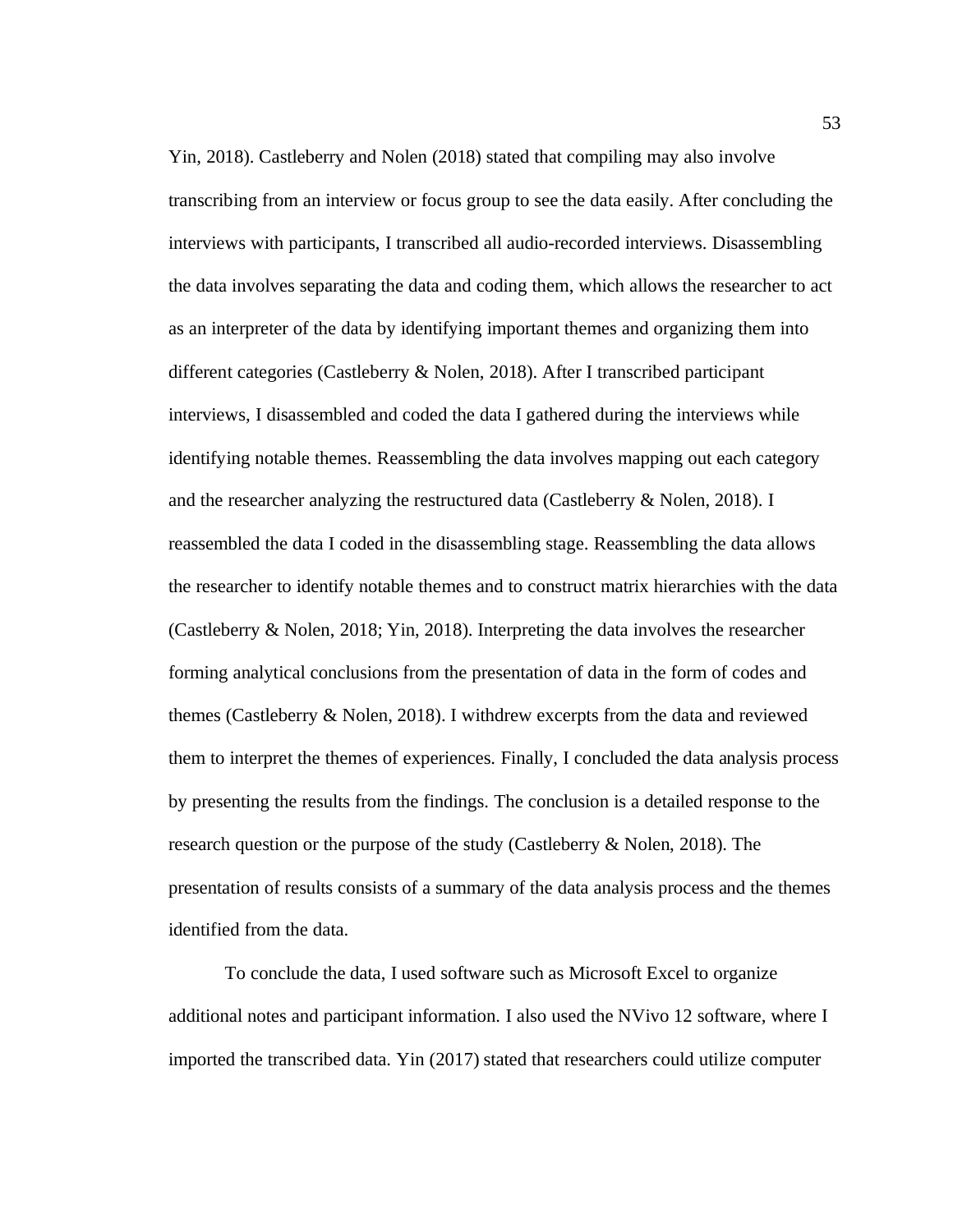programs to store, access, categorize, and code data. Tools within the NVivo software include coding, memoing, matrix queries, and conceptual mapping (Lynden et al., 2018). Salehijam (2018) stated that the NVivo software supports qualitative research and provides the use of coding, rich text capabilities, and multimedia functions, all of which are features of NVivo that are critical for managing qualitative data.

# **Reliability and Validity**

#### **Reliability**

Qualitative research is where a researcher identifies the answers to the questions of how, where, when, who, and why (Arino et al., 2016). Reliability in qualitative research is the replicability of the processes and the results (Forero et al., 2018). Approaches to enhancing reliability in qualitative research include refutational analysis, constant data comparison, comprehensive data use, inclusive of the deviance case, and the use of tables (Simmons, 2016). Dependability in research is where the findings are consistent, and repetition in the findings that could occur in future research (Amankwaa, 2016; Hays et al., 2016). Consistency is crucial to ensure the reliability of research; to help ensure consistency and to enhance the reliability of my research, I used member checking. Researchers use member checking to increase the trustworthiness, and therefore, the reliability of the research (Birt et al., 2016)*.*

#### **Validity**

Validity is an indicator of how sound research is and refers to the integrity and application of the methods in the study (Mohajan, 2017). The validity of research is how accurately the data represents the participant's experience related to the phenomenon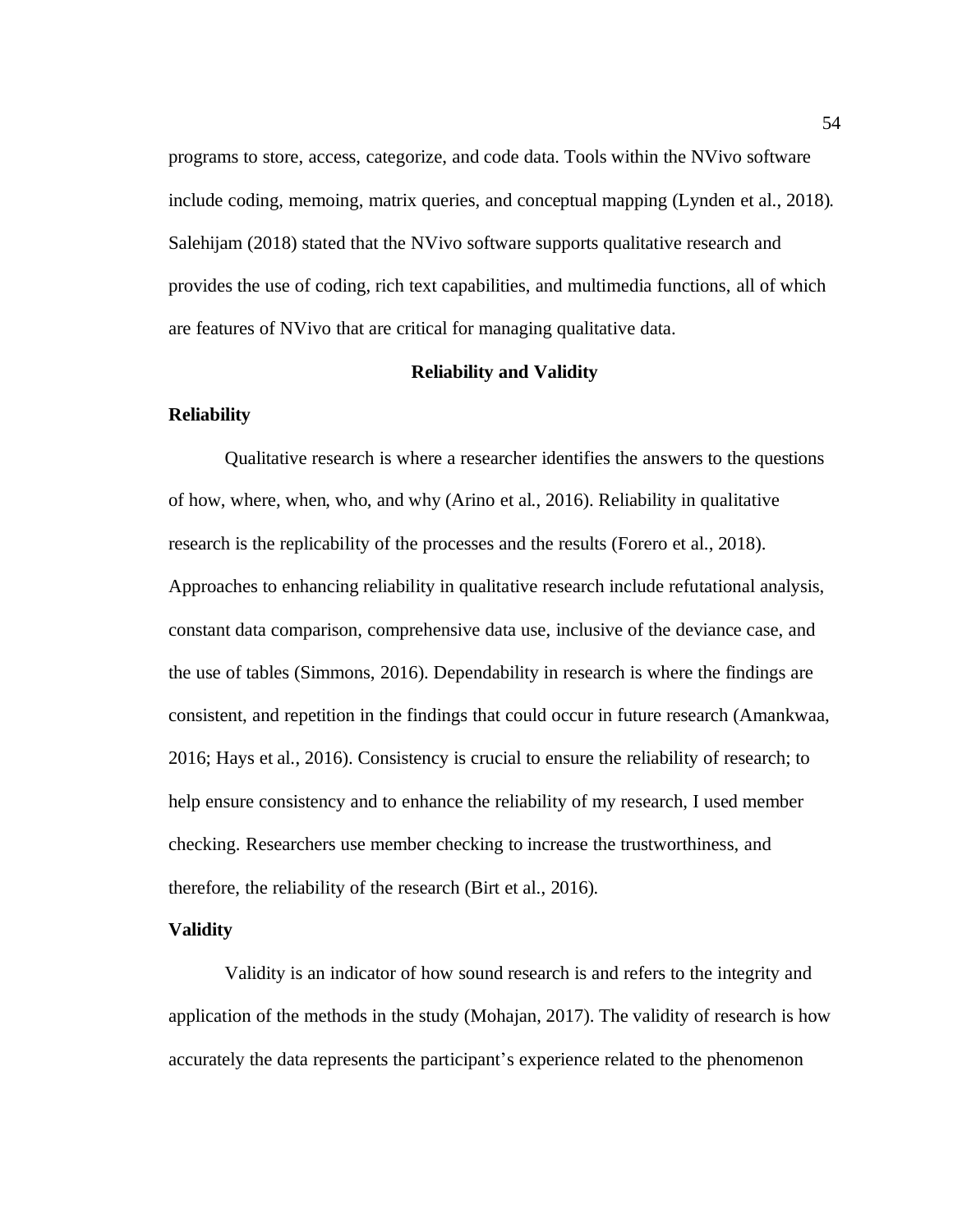(Marshall & Rossman, 2016). To help enhance validity in qualitative research,

methodological triangulation, as well as correlating people and space, are useful methods to use (Fusch & Ness, 2015). To ensure the validity of this research, I used an audio recorder and a voice recording app on my laptop to record participant interviews, which upon completion, I transcribed and interpreted after each interview. I followed with a member-checking procedure to ensure the interpretations of the participant's perspectives gained from the initial research is accurate.

# **Credibility**

Credibility is the criteria for assessing the truth value or internal validity of qualitative research and that the findings accurately represent something about the participants' reality (Connelly, 2016; Lincoln & Guba, 2017). A researcher can ensure credibility through methods of reflexivity, triangulation, and a description of the interpretation process (Korstjens & Moser, 2018). Member checking, peer debriefing, an extended engagement in the field of research, continuous observation, negative case analysis, and analyzing interpretations against raw data can improve research credibility (Connelly, 2016; Zhang & Wildemuth, 2016). I ensured credibility in my study through member checking. Member checking is one of the most widely used methods to ensure credibility in research (Hadi & Closs, 2016). Member checking is the process where the researcher reassesses the findings and conclusions interpreted from the data originally obtained from the research participants along with them for validation.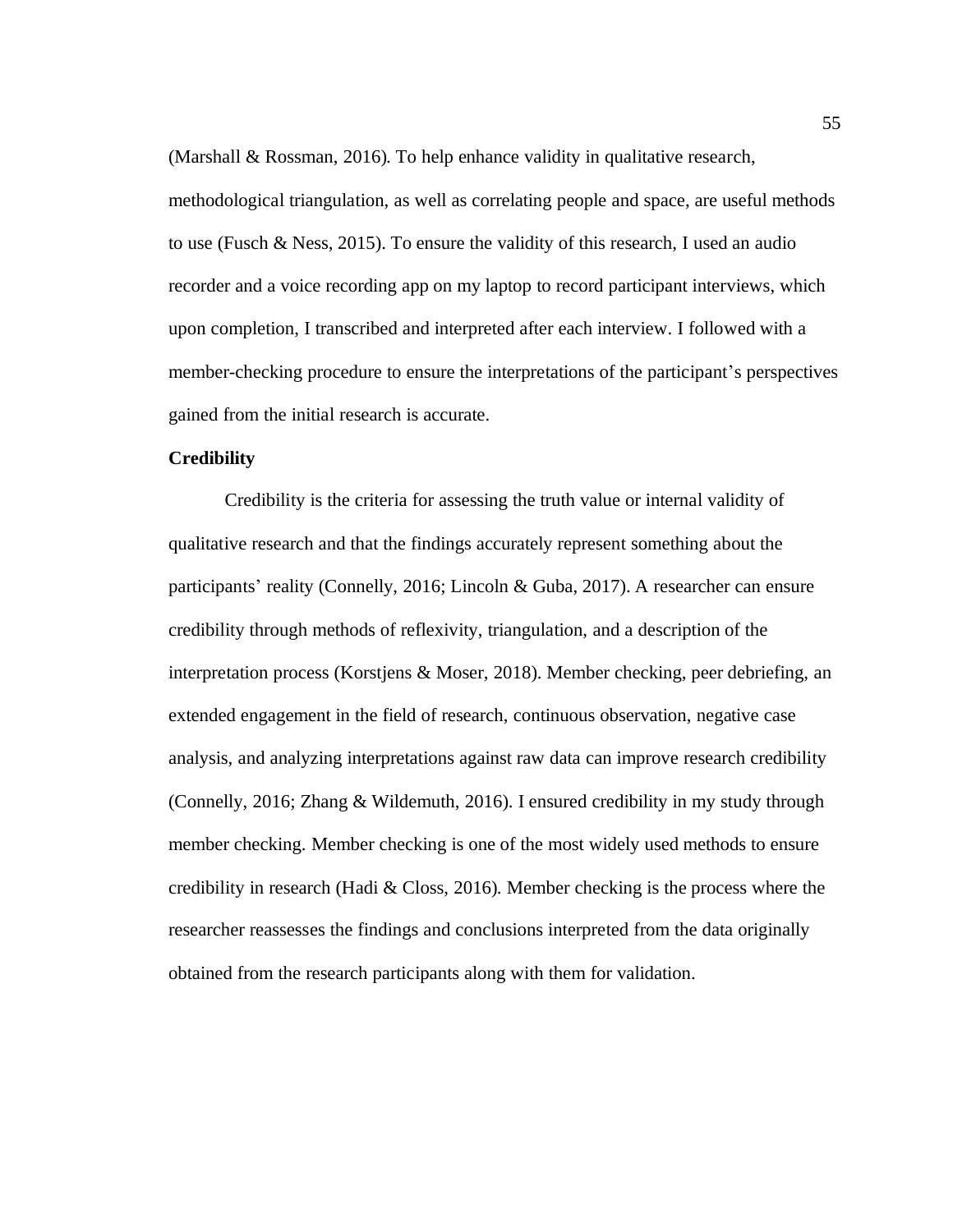# **Transferability**

Transferability is the extent a researcher can apply their interpretations to another context while still preserving the meanings of the findings (Amankwaa, 2016; Connelly, 2016). Researchers have the duty of providing data sets and descriptions that are rich enough and allow other researchers to come up with their conclusions regarding the transferability of the findings to different contexts (Zhang & Wildemuth, 2016). The data within this study will help ensure the transferability of the findings through a thick description of the findings. To develop a thick description for richer findings, I developed a set of open-ended questions that will solicit data through answers from participants.

# **Confirmability**

Confirmability is the extent to which the participants form the findings of a study and not by researcher bias, motivation, or interest (Amankwaa, 2016; Forero et al., 2018). Additionally, study confirmability means that the findings are consistent and can be repeated (Connelly, 2016). Furthermore, confirmability is where the research findings are linked back to participant data (Forero et al., 2018). To achieve confirmability in my study and to ensure that the research findings were linked back to participant data and not that of my assumptions, I used member checking.

### **Data Saturation**

Failing to reach data saturation has a significant impact on research quality, depth, and validity (Fusch & Ness, 2015; Nelson, 2017). Data saturation overall functions as a highly important element in qualitative research (Nelson, 2017). Data saturation occurs when the data is repeated and obtaining new, additional information is no longer possible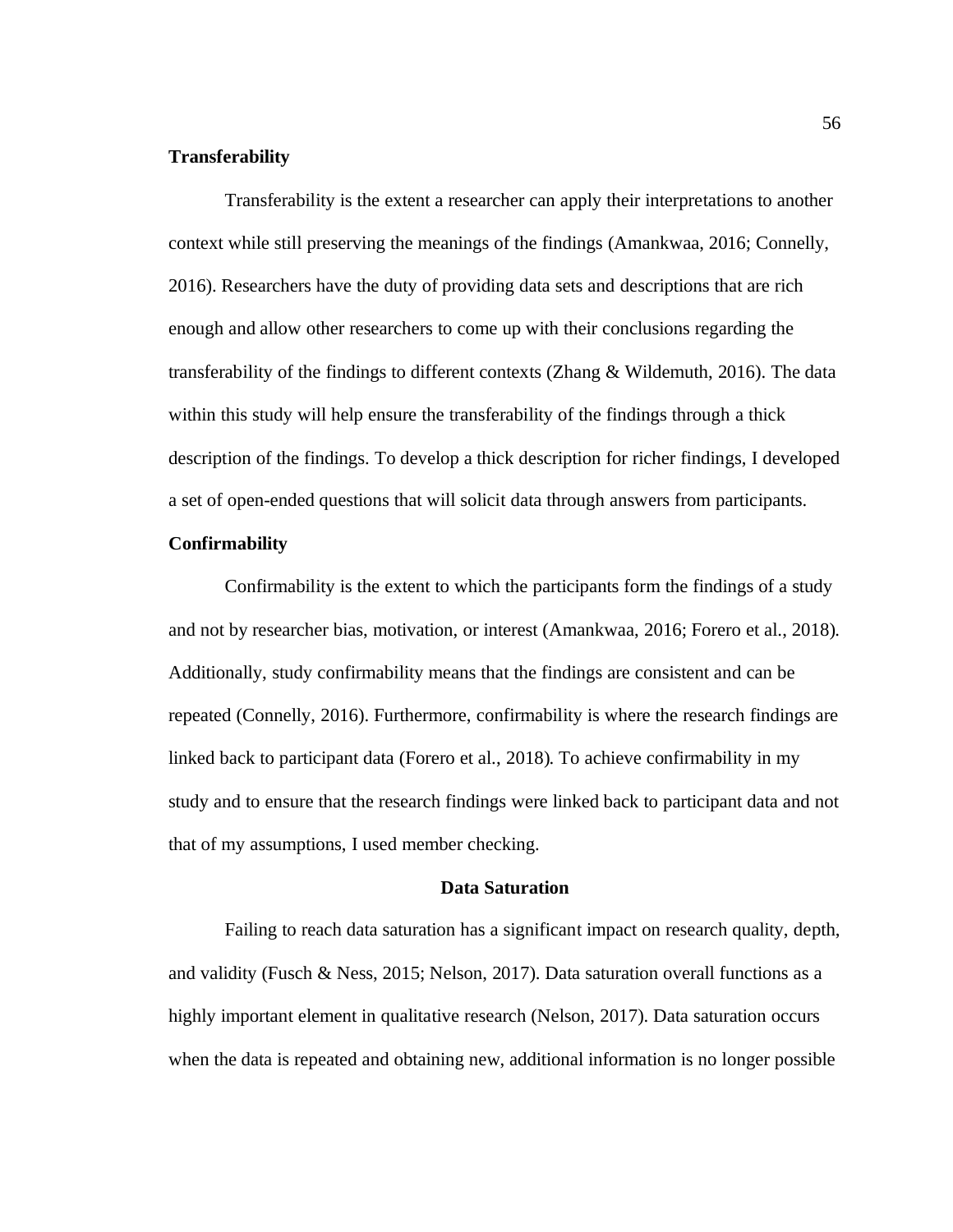(Fusch & Ness, 2015). Tran et al. (2017) also identified another indicator of data saturation, which is when a researchers' understanding of a concept no longer changes. To ensure that I reach data saturation in my study, I collected rich and thick data from participants through open-ended interview questions*.*

#### **Transition and Summary**

Section 2 began with a restatement of the study's purpose statement. I discussed the role of the researcher, where I further explained my role in this study, including my relationship with the research participants and my role regarding ethics. I identified the participants I chose for this research from whom I gathered my data and detailed the eligibility criteria for participation. I discussed the research method and design selected for this study, population and sampling, ethical research, and the data collection instruments, which specified the data collection process as the data collection instrument. Section 2 also consisted of sections on the data collection technique, data organization technique, data analysis, and reliability and validity.

Section 3 of this study will begin with an introduction and presentation of the findings. Section 3 will continue with the application to professional practice, implications for social change, and recommendations for action. Section 3 includes recommendations for further research, a section of reflection, and a conclusion.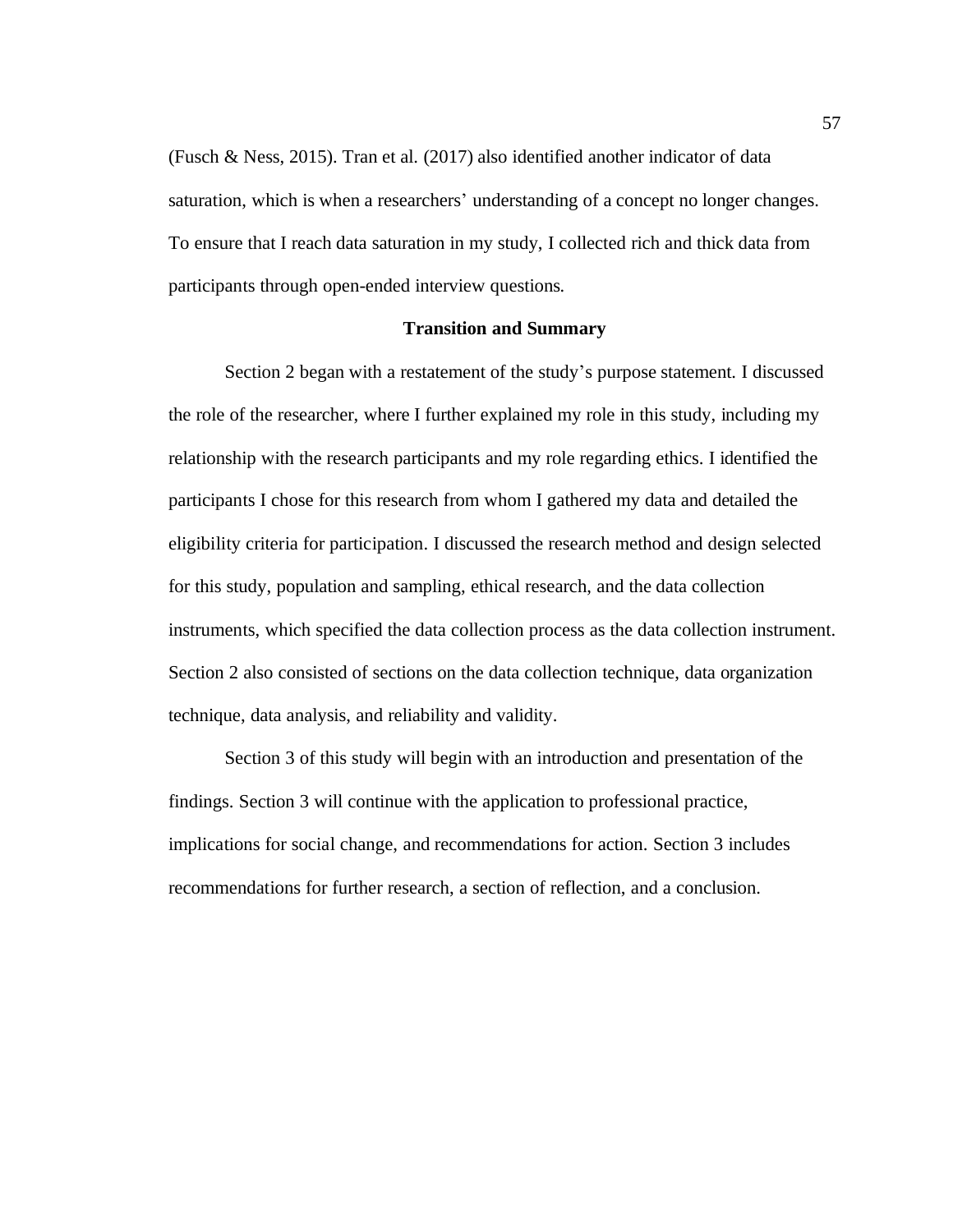Section 3: Application to Professional Practice and Implications for Change

### **Introduction**

The purpose of this qualitative multiple case study was to explore strategies that experienced managers of worker-owned cooperatives use to maintain consistent employment levels during sustained periods of low revenue. EUT was the conceptual framework that guided this study. The data were collected through interviews with managers of worker-owned cooperatives, methodological triangulation including phone interviews as the primary source of data, journaling notes as a secondary source of data taken throughout the interview process, and business documentation from seven managers of worker-owned cooperatives. The findings revealed that managers of workerowned cooperatives use several similar strategies to maintain employment levels during sustained periods of low revenue. The findings of this study confirmed the relationship of the conceptual framework for this study, EUT. Decision makers tend to make logical choices with a preceding awareness of th**e** consequences that result from their decisions (Steele & Stefansson, 2015). However, according to Thoma (2019), the consequences may be uncertain at the time.

### **Presentation of the Findings**

The research question for this study was: What strategies do managers of workerowned cooperatives use to maintain consistent employment levels during sustained periods of low revenue? I conducted semistructured interviews with seven managers of worker-owned cooperatives who have successfully maintained consistent employment levels during sustained periods of low revenue. Six themes emerged from the findings: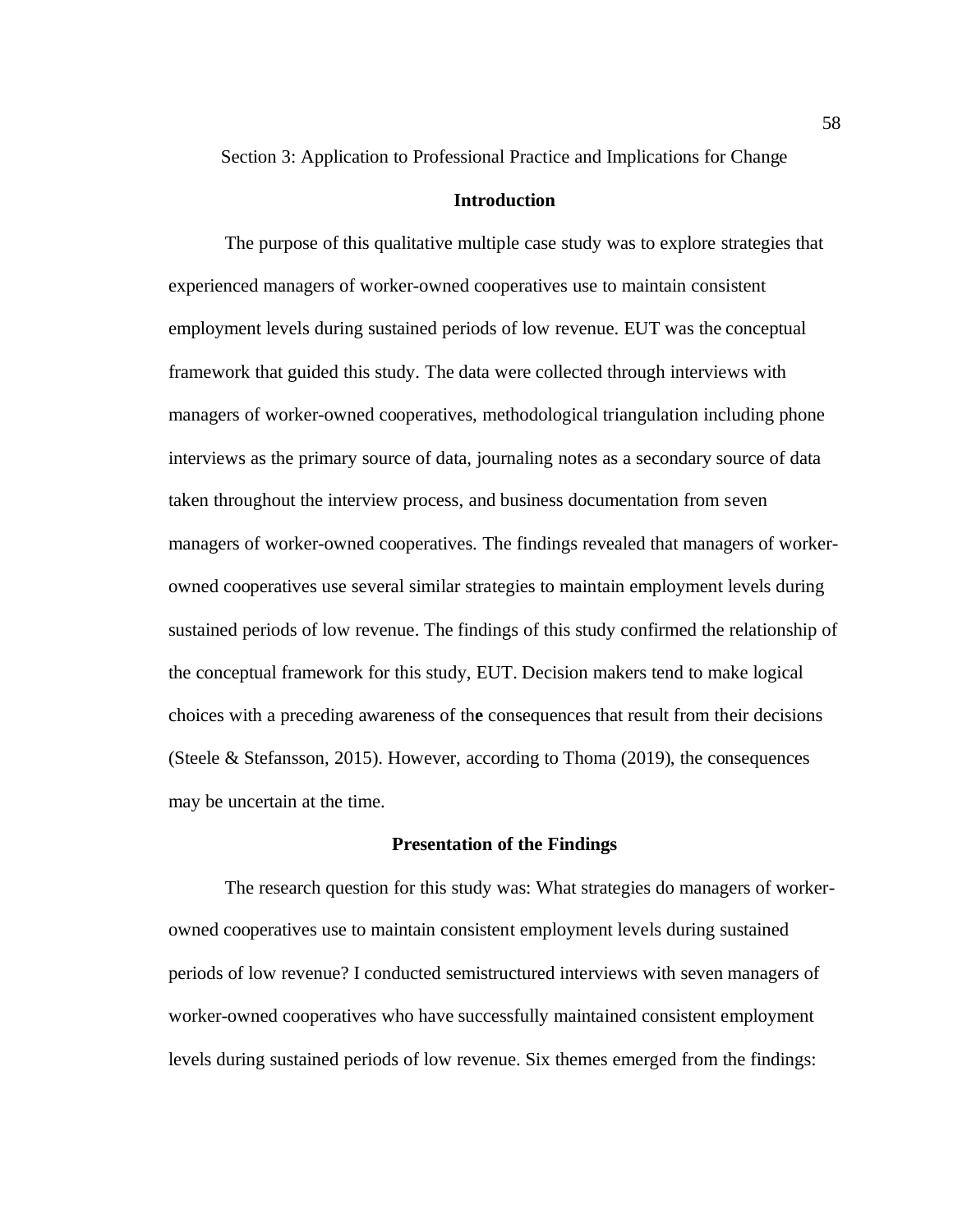(a) adjust employee compensation and hours; (b) access to external funding; (c) budgeting of expected revenue; (d) two-way communication; (e) shared ownership responsibilities (liabilities); and (f) shared member duties. For confidentiality, I provided codes for each participant: CoopA, CoopB, CoopC, CoopD, CoopE, CoopF, and CoopG. The themes that emerged from the data show a balance between financial methods, shared responsibilities, shared member duties, and clear two-way communication among everyone. Table 1 shows the themes referenced by participants during interviews. While organizing the presentation of the findings, I noted the alignment between the themes that emerged from the data and the Rochdale principles: (a) open and voluntary membership; (b) democratic control; (c) operating by the fair investment by members; (d) remaining free of intervention from governments or other outside authorities; (e) providing education, training, and information for cooperative and community members; (f) encouraging cooperation among cooperative members; and (g) showing concern for the community by protecting the environment contribute to sustainable community development (Damanik & Simanjuntak, 2018; ICA, 1995; Williams, 2016).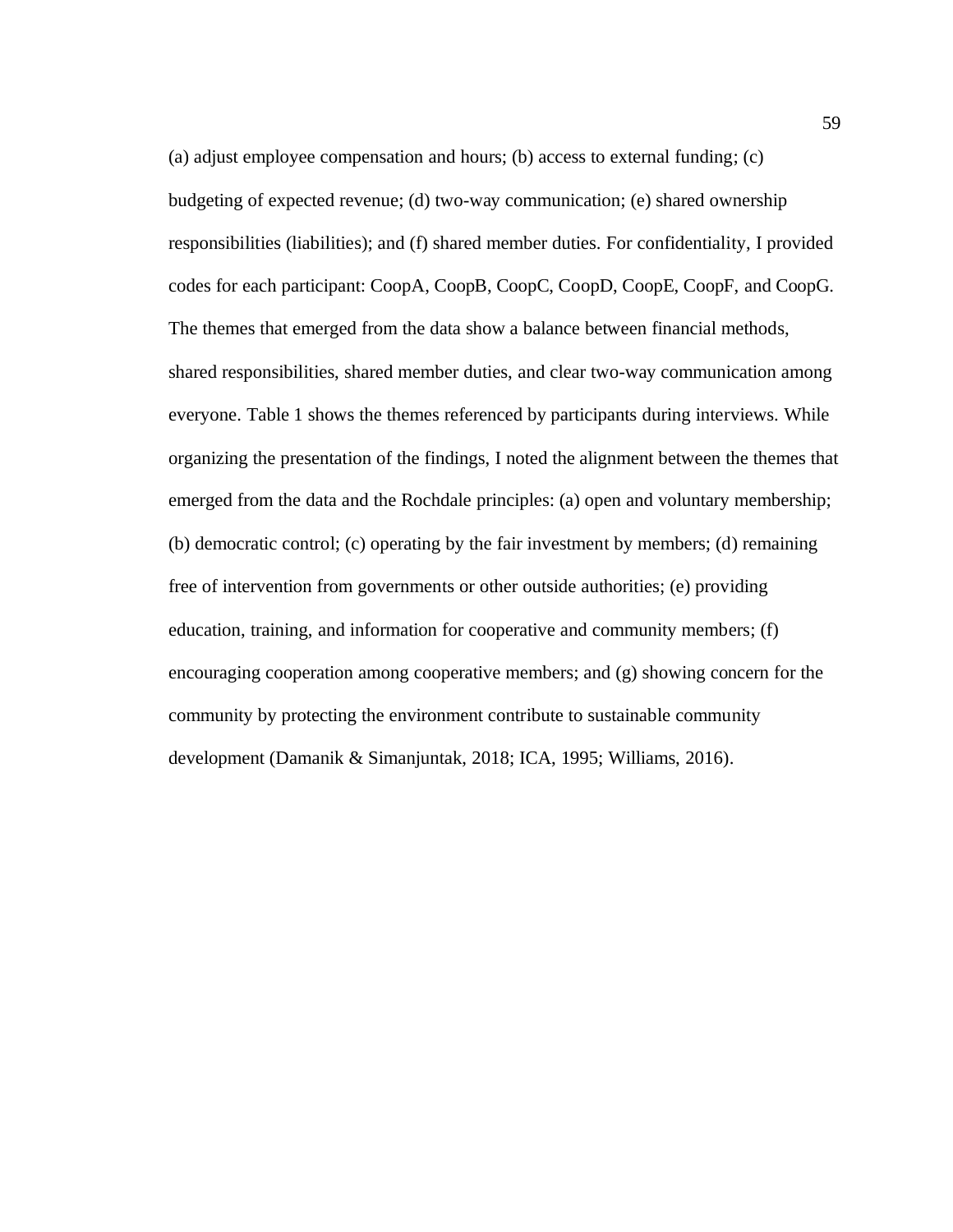# **Table 1**

|                | Adjust<br>employee<br>compensation<br>& hours | Access<br>to<br>external<br>funding | <b>Budgeting</b><br>of<br>expected<br>revenue | Two-way<br>communication | Shared<br>ownership<br>responsibilities<br>(liabilities) | Shared<br>member<br>duties |
|----------------|-----------------------------------------------|-------------------------------------|-----------------------------------------------|--------------------------|----------------------------------------------------------|----------------------------|
| CoopA          | X                                             | X                                   | X                                             | X                        | X                                                        | X                          |
| CoopB<br>CoopC | X                                             | X<br>X                              | X<br>X                                        | X<br>X                   | X                                                        | X                          |
| CoopD          |                                               | X                                   | X                                             |                          |                                                          | X                          |
| CoopE          | X                                             |                                     | X                                             | X                        | X                                                        |                            |
| CoopF          | X                                             |                                     | X                                             | X                        |                                                          | X                          |
| CoopG          | X                                             | X                                   | X                                             | X                        |                                                          | X                          |

*Table Showing the Use of Strategies by Participants*

# **Theme 1: Adjust Employee Compensation and Hours**

The adjustment of employee/leadership compensation was one of the top methods the managers of worker-owned cooperatives I interviewed used as a strategy. For this theme, I included any mentions of reducing hours and lowering wages as adjustments to employee compensation. Fernández‐Guadaño et al. (2020) stated that with cooperatives' significance, managers will often adjust wages and hours instead of terminating workers. For example, Teuton's (2018) research shows that Mondragon's central credit union uses the strategy of lowering wages within their cooperative to spare the jobs of workerowners. Five out of the seven participants I interviewed explained ways they adjust payment or hours for employees as part of their strategy. CoopA stated, doing so "helps the company build up a cash reserve with which to draw upon during periods of decreased revenue, and it is also like budgeting or spreading out the budget from high periods of activity to cover the seasonal decreases." Additionally, CoopC stated: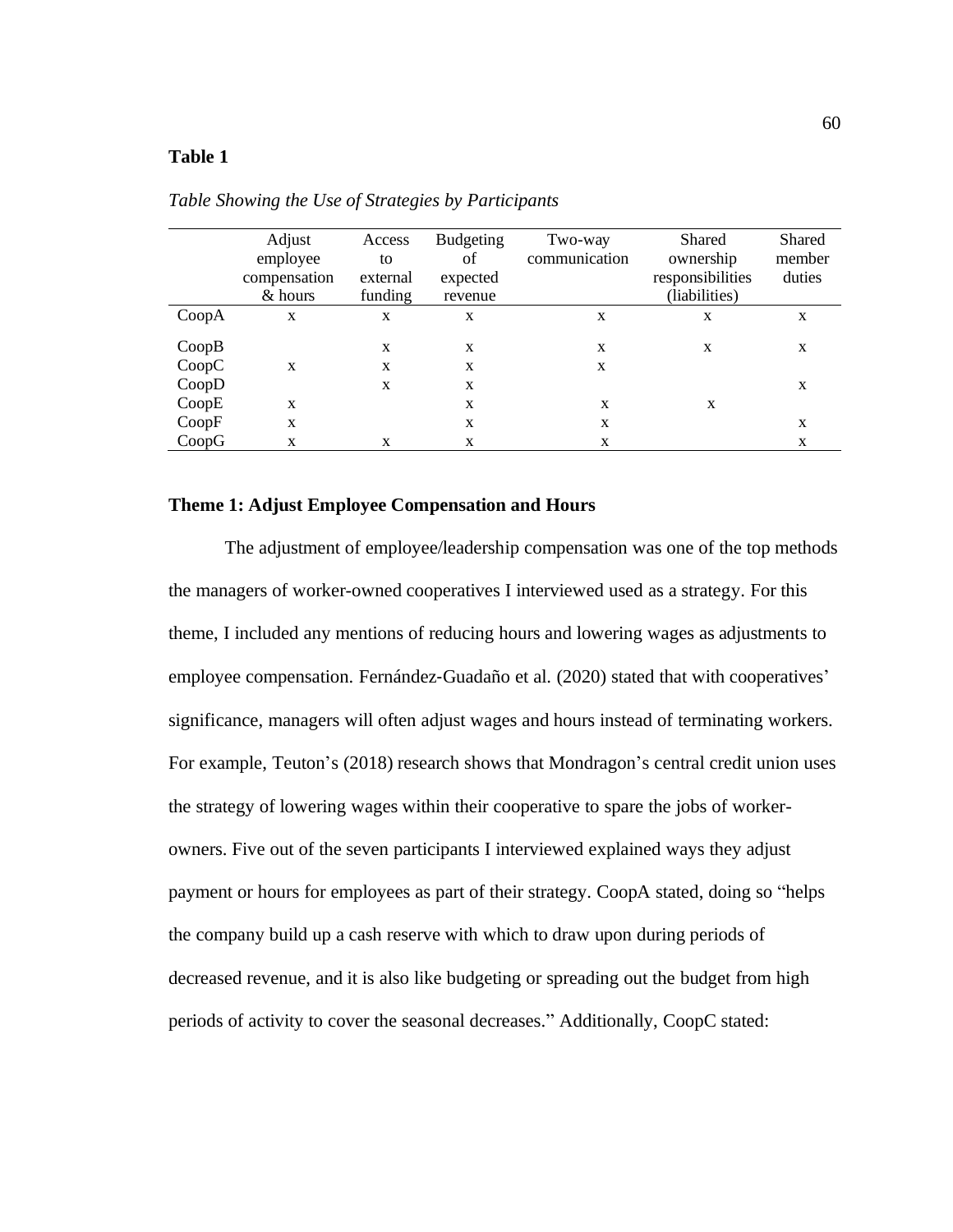When we feel like there's going to be lows, how we adapt is we basically try to find where we can have openings for extra money if we're super under budget, and then that is how we basically can find ways to pay our employees enough to keep them on. I will say we've had to make cuts before, but that usually just means that we will cut paychecks from our highest-paid employees to redistribute that to lower-paid employees.

CoopE added that they had no regular pay periods, but they wanted to ensure that employees receive pay when necessary. Additionally, CoopE stated, "We were paid 100% in patron dividends, none of us got an hourly wage." CoopF uses the strategy of cutting their profits over firing people. CoopF stated, "Whereas if you're an owner, you'd rather have a temporary decrease and then as soon as the revenues come back up, you can increase it again, which could just be in the form of work hours." CoopG stated:

I was paid a cut of each job. So, with that, it was all formulated such that we could not go into the red. We always had enough money on hand because it was kind of hardwired. So, I was never hourly. I was paid on a project basis, which meant, frankly, rather little pay for me, which is not much fun. But it worked; that kept the business going.

#### *Correlation to the Conceptual Framework*

The previous works in the literature review regarding the viability of cooperatives were to ensure employee retention and increase revenue or reduce costs while not being fully aware of the outcomes of their decisions. The adjustment to worker compensation and their hours correlates to von Neumann and Morgenstern's EUT. Steele and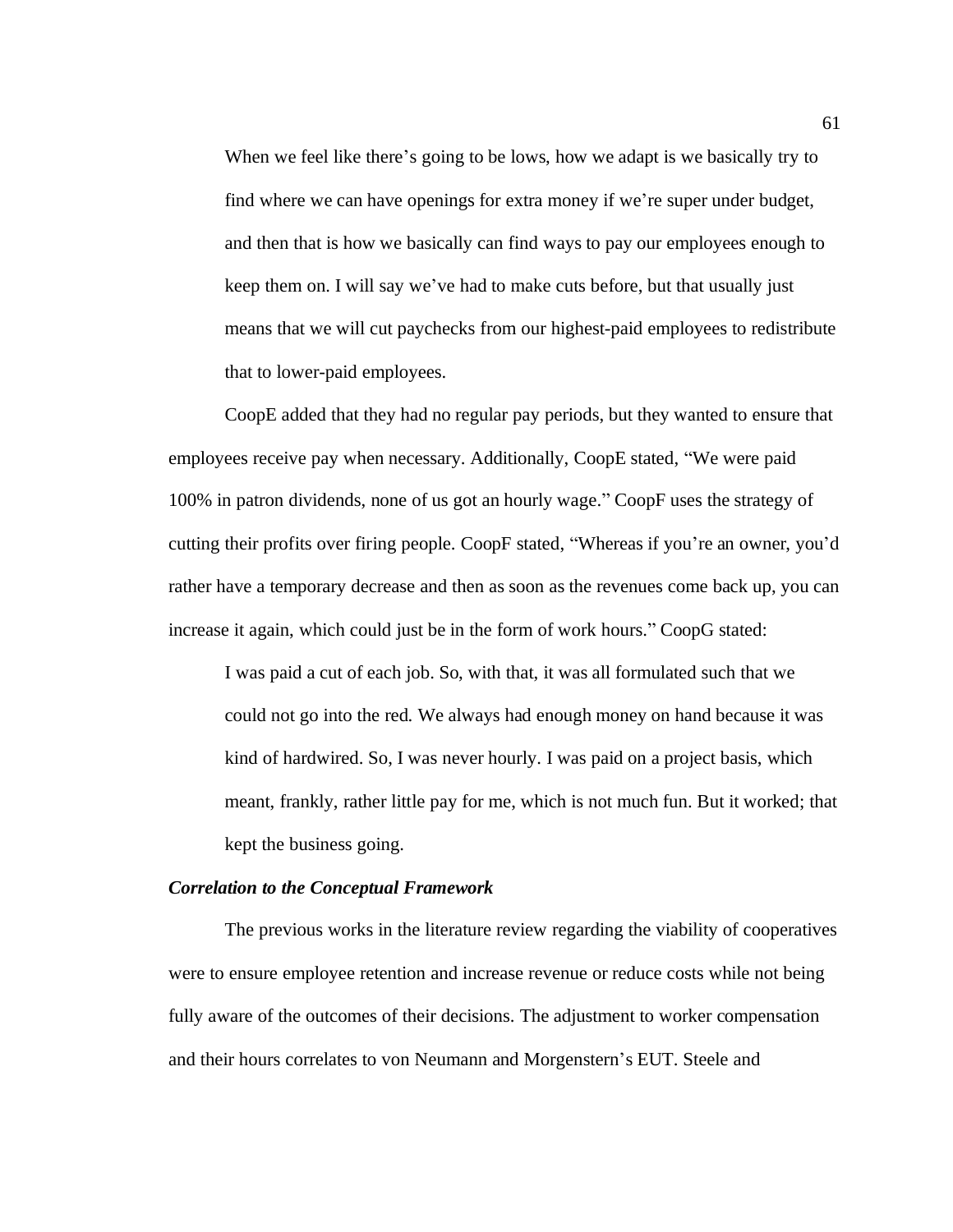Steffanson (2015) stated that managers of worker-owned cooperatives usually make decisions under times of uncertainty, in which their cooperatives must remain viable during sustained periods of low revenue. The adjustment to worker compensation and hours also aligns with risk aversion. Typically, workers in worker-owned cooperatives may tend to behave in a less risk-averse manner and are willing to accept their wages alternating (Albanese et al., 2015; Thoma, 2019). Steele and Steffanson explained that while EUT is under the assumption that decision makers are thinking with a rational, logical, and systematic mindset, this may not always be so. However, five out of the seven participants I interviewed explained their reasoning with rational and logical thinking to plan for unforeseen circumstances. The participants who use this strategy have also acknowledged the potential consequences of their decisions before they make them.

## *Correlation to the Literature*

The findings from the first theme aligned with the literature. Navarra (2017) proposed that the fluctuation of wages could be useful during difficult times, and Magne (2017) emphasized the high flexibility of wages in worker-owned cooperatives. Further, Mannan (2018) stated that when managers of worker-owned cooperatives prioritize job stability, they are willing to initiate wage flexibility to ensure firm viability. Fluctuations in wages and hours in worker-owned cooperatives are a common aspect of strategic planning.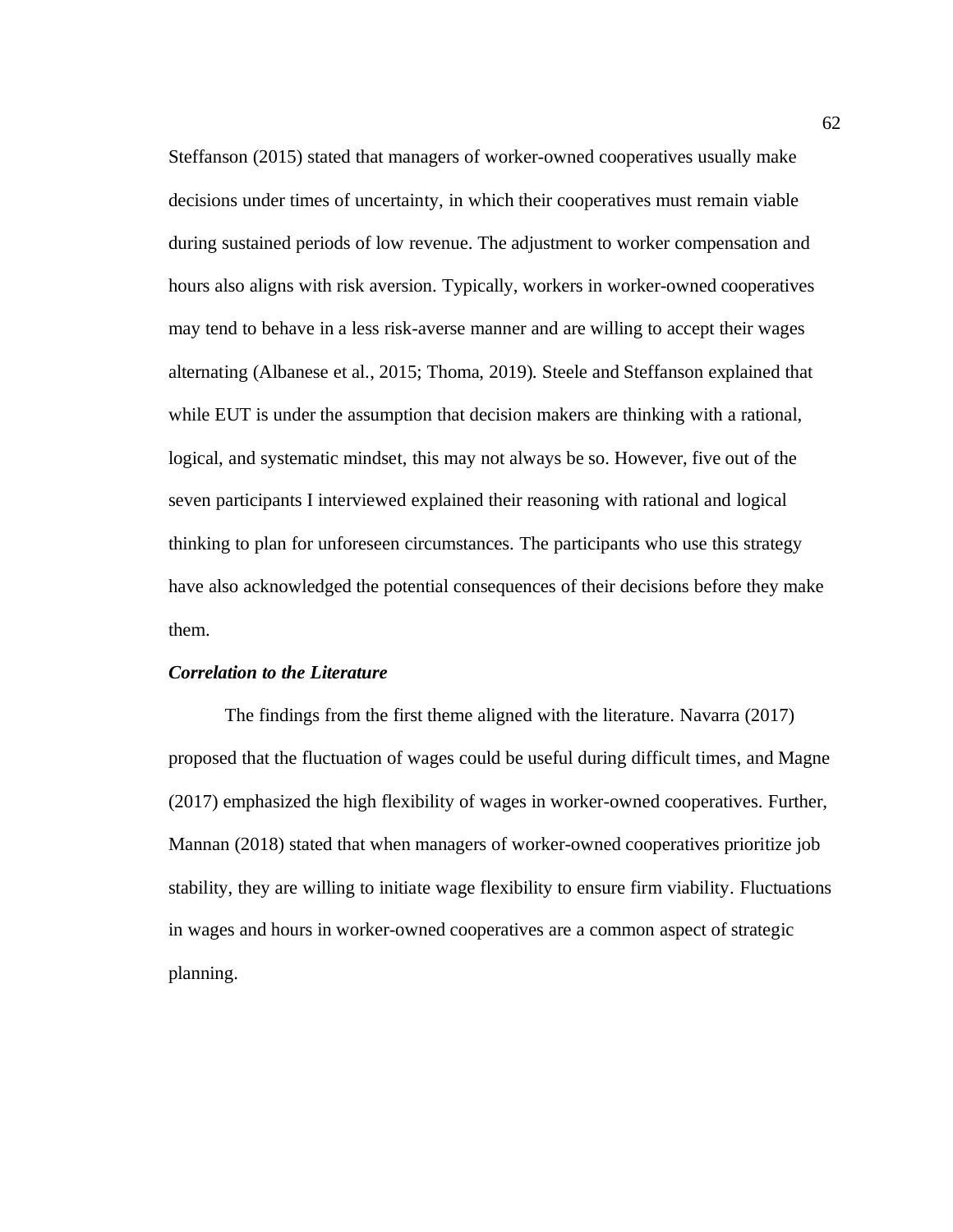# **Theme 2: Access to External Funding**

The findings for the second theme, access to external funding, showed that five out of the seven participants I interviewed received some form of funding toward their cooperative. In this theme, credit, loans, grants, and donations are all forms of external funding. CoopA, CoopB, CoopC, CoopD, and CoopG described their experiences with external funding. Teuton's (2018) research showed that the ability to obtain equity financing is significant for successful worker-owned cooperatives. CoopA stated, "Because we've developed such a robust system, have great credit and have available revolving lines of credit to us." CoopB explained that they have good access to capital and have built good relationships with lending partners and cooperative banks. During member checking after their interview, CoopB mentioned that one of their coworkerowners had the duty to secure more loans and grants during their most recent down period.

CoopC stated, "We also got [personal protection equipment] from the government, so that helped when we were closed because, for us, we had a quarantine where our business from itself was closed for about 2 months." CoopD added, "We cultivated, very early on, a small network of angels and backers, and they are very consistent in providing us with support." Later in the interview, CoopD also added that they received a grant from a local development council and solicited donations to help share with their facility.

CoopG detailed their external funding experience by stating: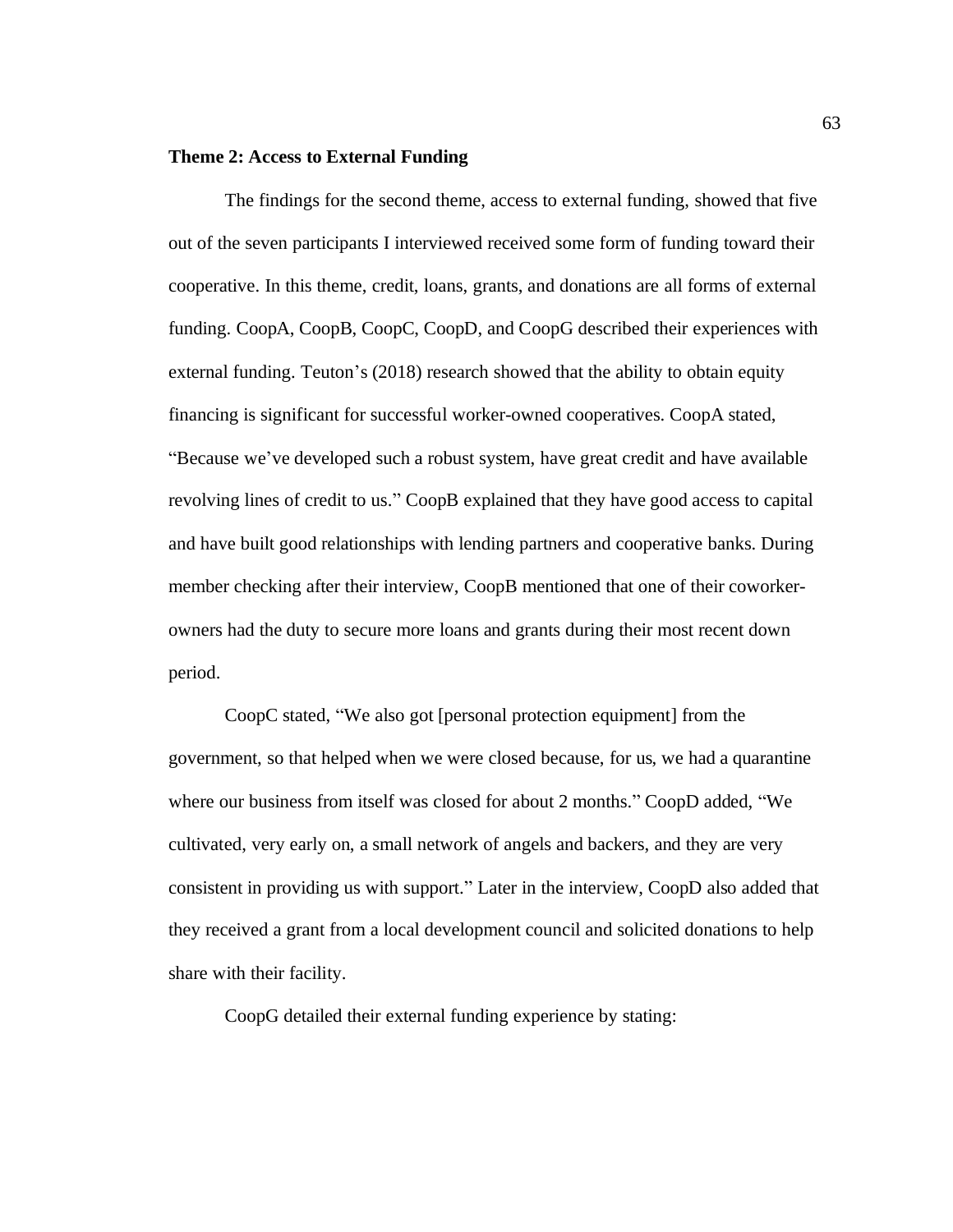We applied for three grants, and we got all three. Now it was not the federal one, Paycheck Protection Program and Economic Injury Disaster Loan. We didn't get the federal ones. We looked at them for a long time and ultimately decided that we're not going to be eligible for various reasons. However, we were eligible for some mobile grants, and we applied for three and got all three. And that's going to be just a little bit less than 10,000 dollars for us. And so that's really nice. For a small organization like ours, that's a pretty good chunk of change.

# *Correlation to the Conceptual Framework*

New worker-owned cooperatives may face significant risk when maintaining consistent employment levels during sustained periods of low revenue. Thoma (2019) explained that everyday decisions can result in uncertain consequences. The managers of worker-owned cooperatives who took part in this study acted in a less risk-averse manner by making early preparations in terms of finances before times of uncertainty occurred.

### *Correlation to the Literature*

The Rochdale principles include the third principle of operating by members' fair investment. Under the third principle, Williams (2016) detailed that loans and grants in cooperatives help keep membership fees affordable. Ensuring affordable membership fees also averts resource limitations for community members. The third Rochdale principle also aligns with Galor and Sofer's (2019) work, which confirms that managers of worker-owned cooperatives may obtain credit to finance the creation of fixed assets.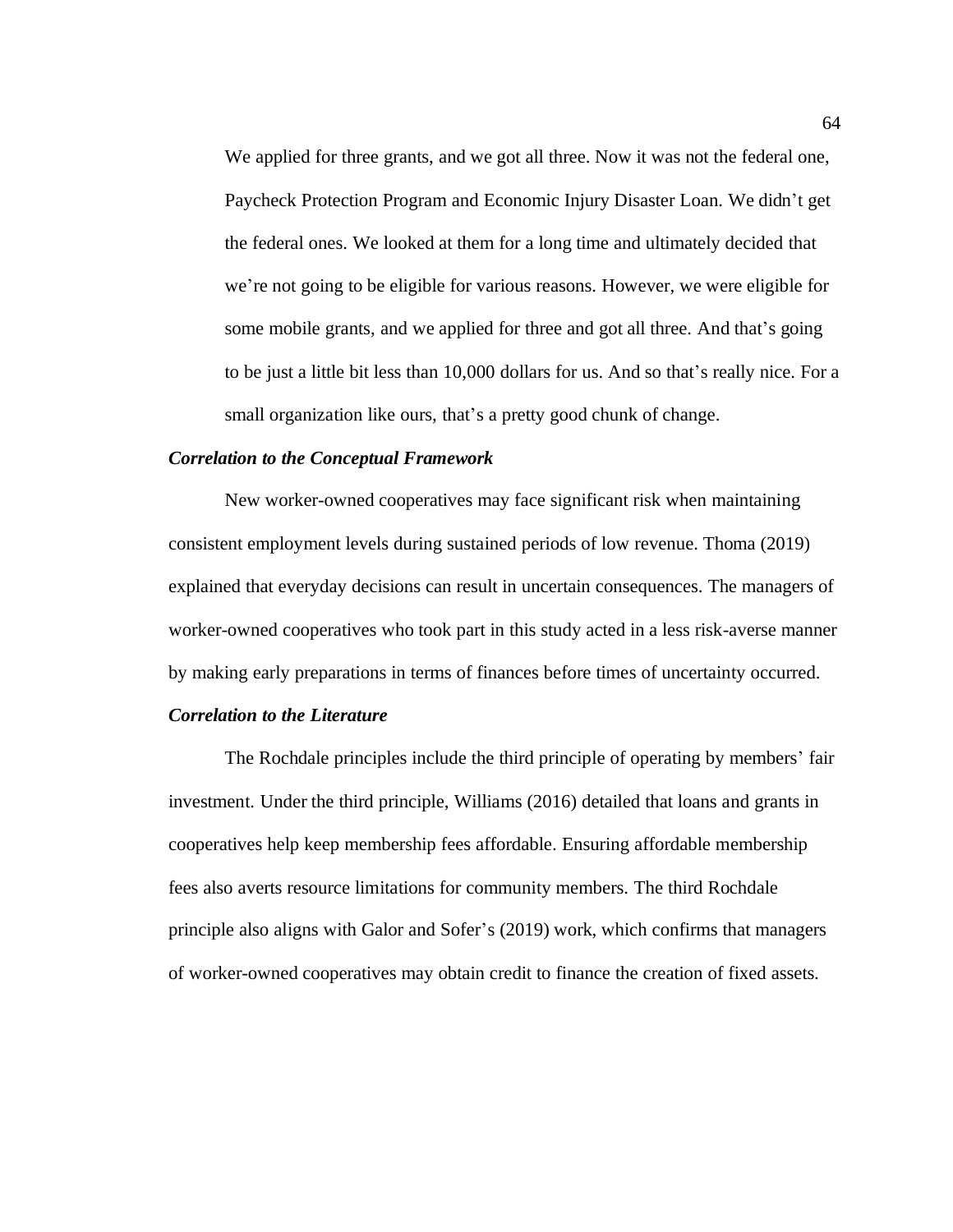# **Theme 3: Budgeting of Expected Revenue**

Budgeting in worker-owned cooperatives was the top theme for this study. All seven of the participants interviewed for this study used different types of budgeting as one of their strategies. For this theme, I included cutting costs within organizations, reducing overhead, and setting funds aside as forms of budgeting of expected revenue. Budgeting is a management control tool to aid the planning of annual operations (Masakala et al., 2017). In worker-owned cooperatives, participatory budgeting is common. Hall and McDonald (2019) described participatory budgeting as an innovation in participatory democracy. Participatory budgeting in cooperatives helps form egalitarian and democratic structures as members within a cooperative can assist in the budgeting process. Hall and McDonald also explained that participatory budgeting assists in the stimulation of new cooperatives. The participants of this study relied on using different budgeting strategies that members of their cooperatives agreed with.

CoopA identified the circumstances that led them to use their strategies: For the seasonal decline, it was recognizing that although there might be a decline in revenue that the company was generating, it was better for the workers' life planning and budgeting to have a more normalized budget that would be on the one where like you can build up hours and draw up on them at a later time for your patronage compensation.

Additionally, to add to the subject of budgeting, CoopA further explained later in their interview that they also use an envelope method of budgeting: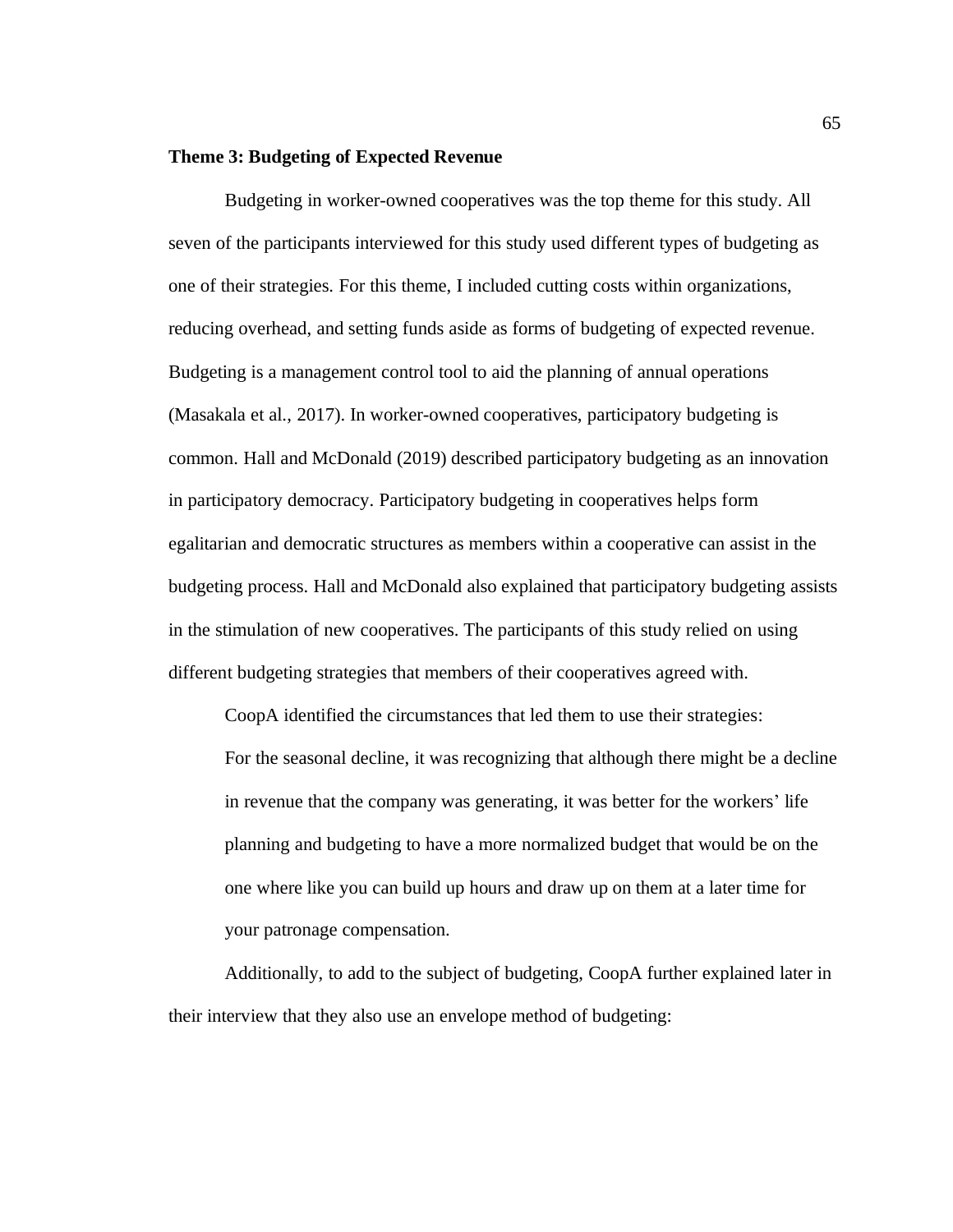To use the envelope method of budgeting, you do not necessarily need to be great with numbers and spreadsheets and stuff. You have an envelope that you use every week for groceries, and you're putting 150 dollars in that envelope on Sunday. You've got an envelope for rent, and you got an envelope for utilities, and you put your money into those things first. Then anything else is what you can spend on going to the movies or going out to eat something like that. So, we built up. This is where the lower compensation rate directly for workers comes in, or worker-owners come in, because then that helps the company build up a cash reserve with which to draw upon during periods of decreased revenue. And it's also like budgeting or spreading out the budget from high periods of activity to cover the seasonal decreases.

CoopB stated:

So right now, most of our employees are making a base wage of 15 dollars an hour. But then they make a commission on top of that, which varies based on how long they've been with us or how experienced they are. And so, with the commission, they're often making 30 to 40 dollars an hour.

But having the base wage means that even if they're seeing nobody at all, it's a way that the business can afford to pay them. But they're just not making more if you're not seeing a lot of people, so we kind of built some like safeguards into the pay structure so that there's always a minimum amount of guaranteed pay.

CoopC stated: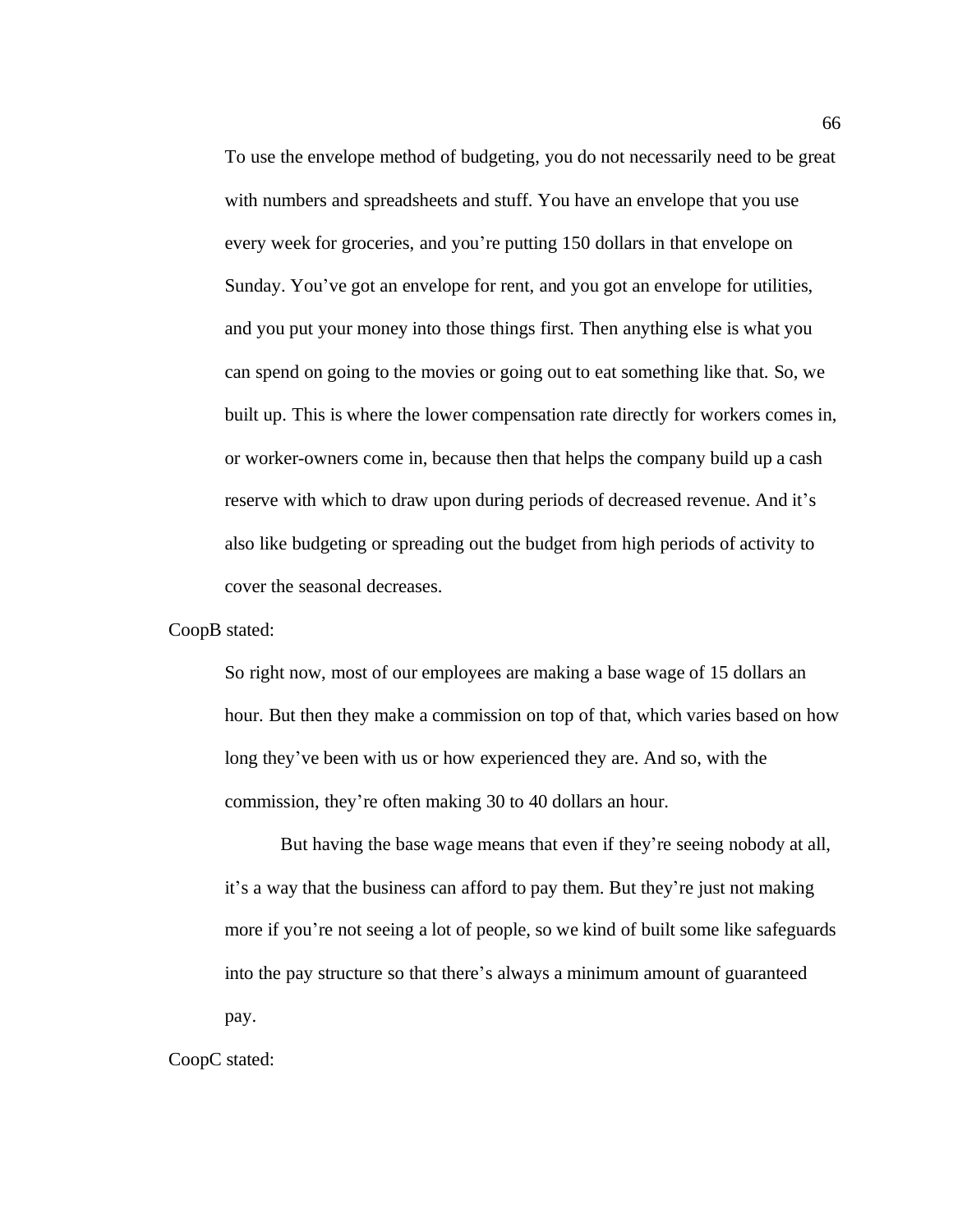I think our main thing is we have been really closely budgeting and underbudgeting every year. When we feel like there's going to be lows and then how we adapt is we basically try to find where we can have openings for extra money if we're super under budget, and then that is how we basically can find ways to pay our employees enough to keep them on.

CoopC later stated:

One thing that we've also done is we've kind of tried to assess what our customer client bases need and what they don't need in terms of options, carrying, and purchasing. And by kind of going through with a fine-tooth comb in those areas, we've been able to save money, which means we've been able to put it back into our employees.

CoopD mentioned that they are built to assume low revenue and that not having to pay rent has also helped. Therefore, they focus on careful budgeting by internalizing as much of their work as possible and spending their funds when necessary. CoopD stated: "We're actually in a very good position to essentially be the last man standing, especially if there's another pullback or any other sort of economic problem coming on the heels of what has already happened." CoopD further added:

We've adopted selling advertising in our programs, which also we just sell it for the season so that we have a significant chunk of our capital upfront in the year, so we know that we will get through the year.

CoopE explained how they realized they were going towards a downward slope, and therefore, they eliminated unnecessary costs from the budget. CoopF cut costs from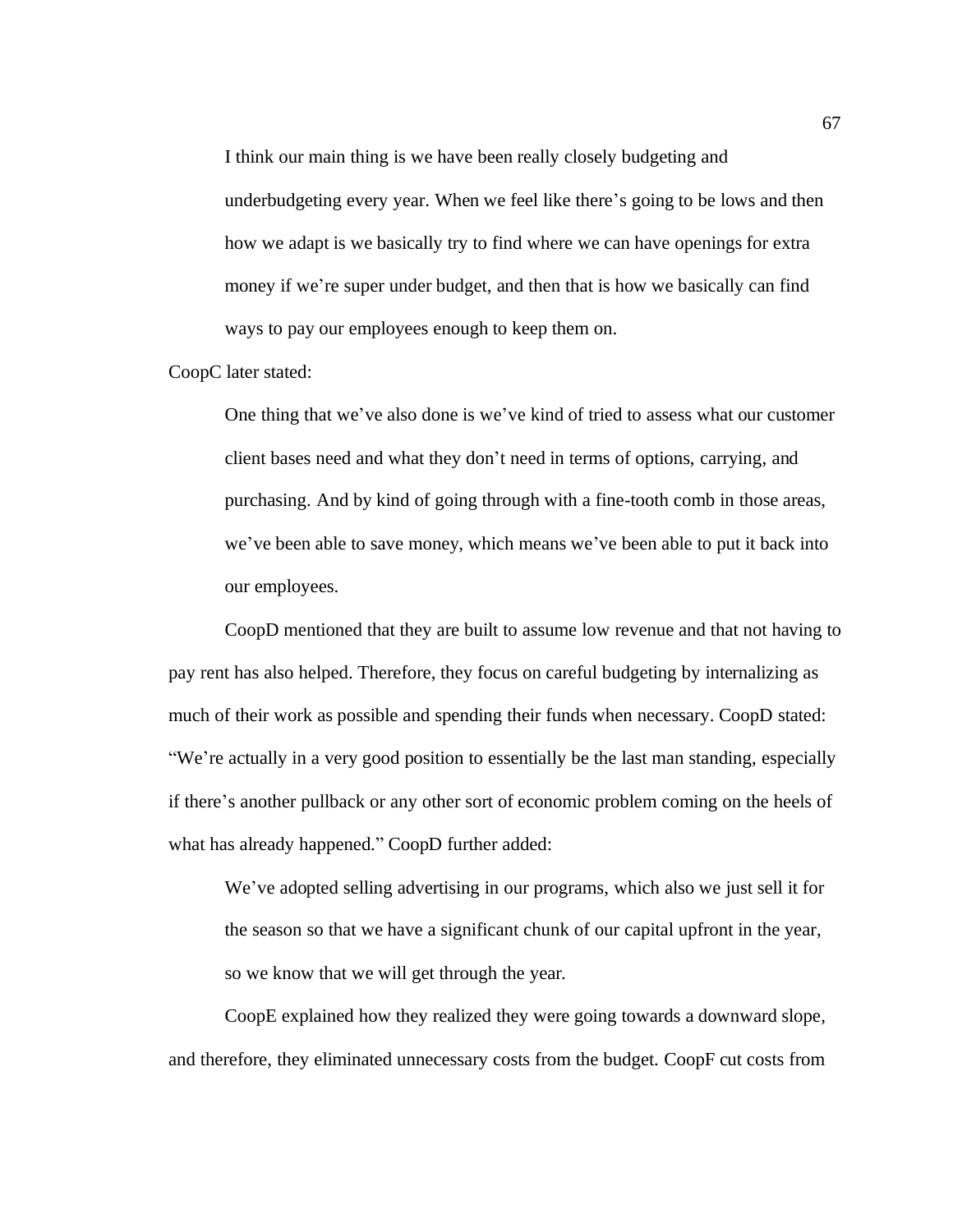their budget as well wherever they can, also leading to a cut in their liabilities. CoopG, similarly to CoopD, assumes low revenue all the time and that no rent or mortgage for a period was beneficial budget-wise: "We've only had an office for a year and a half. Before that, we were all working from home. We had no rent. It's only in the last two years that we've had insurance."

### *Correlation to the Conceptual Framework*

Budgeting is a process that must be carefully considered by decision makers. Arianti (2020) stated that those making investment decisions may be under EUT. All participants of this study detailed different forms of budgeting methods that will help sustain them during sustained periods of low revenue while maintaining employment, which will also help benefit the cooperative and its members.

## *Correlation to the Literature*

Budgeting of expected revenue in worker-owned cooperatives was not a previous mention in this study as it was not originally a part of my search options when researching literature. Therefore, the strategy of budgeting expected revenue is an extension of knowledge. Based on this study's findings, to help determine a budget, managers of workers-owned cooperatives must forecast their expected revenue. Forecasting revenue is vital to prevent underfunding, excess funding, and ensuring an accurate projection will lead to developing better insights from the data for significant business improvements (Valluru, 2018). This study's findings show that forecasting revenue can lead to better budgeting decisions in worker-owned cooperatives.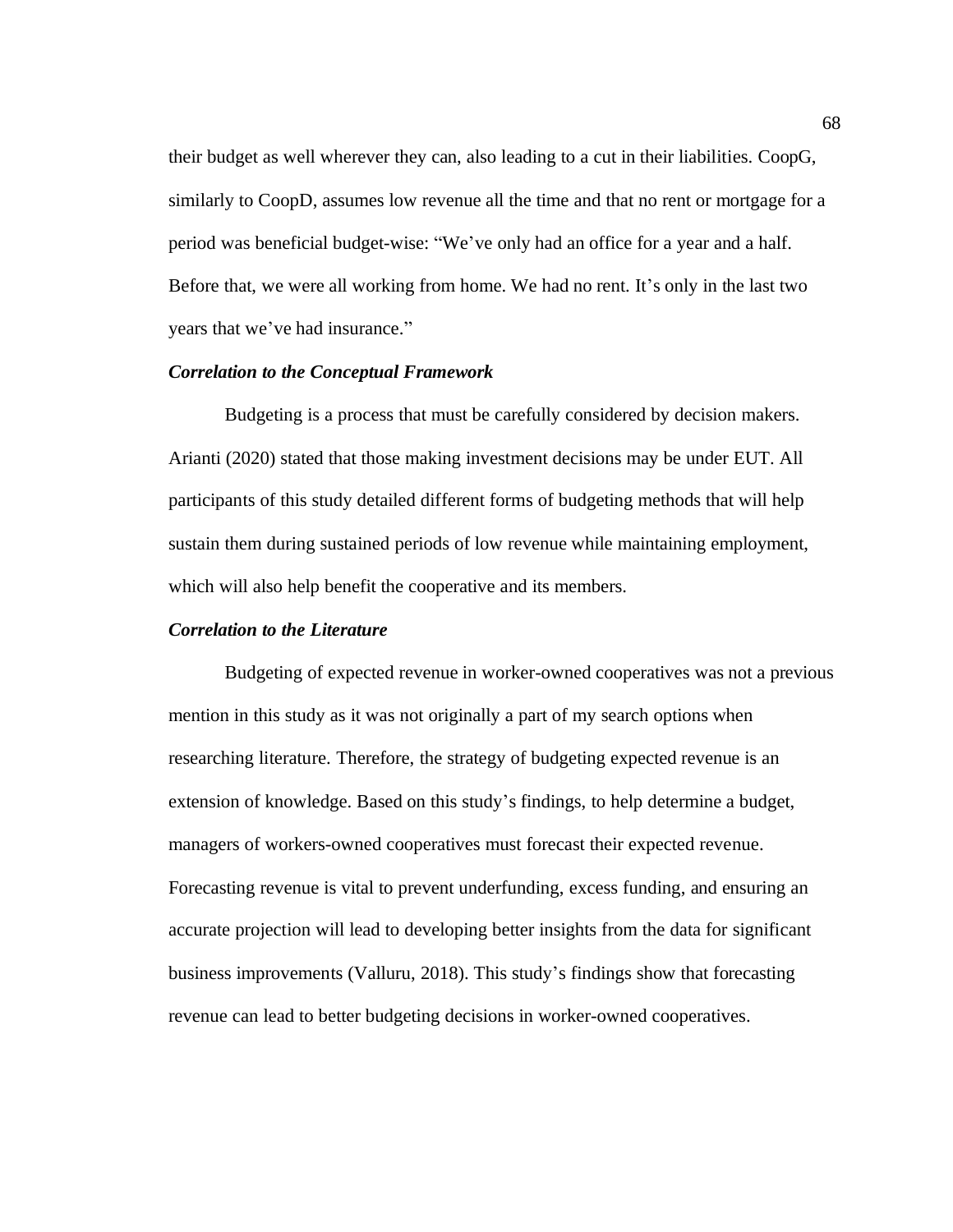# **Theme 4: Two-Way Communication**

Communication is vital for productivity and effectiveness in worker-owned cooperatives. Six out of the seven participants interviewed from this study explained the necessary communication and transparency strategies for their cooperatives and its members. For this theme, I included meetings, team calls, membership communication portals, respect for an individual's opinions or suggestions, and worker-owners' ability to call meetings as forms of communication. Audebrand's (2017) research showed that worker-owned cooperatives frequently had collective meetings and decision making among all. Esim and Katajamaki (2017) listed good governance characteristics of workerowned cooperatives, including transparency, responsibility, accountability, participation, responsiveness to members, and respect for the rule of law. Participants who identified communication as one of their strategies did so while exhibiting many of these characteristics. CoopA stated:

Apart from just person to person communication, for staying abreast of when it's time to implement our strategies is our weekly checking calls where we have the team call for like an hour, hour and a half. And everybody can report back, "Hey, does anybody need assistance" or "Hey, is anybody capable of offering assistance?" "How are people's personal lives going, who can take a break?" And that is true both during the season, as well as the acute pandemic situation. So, we have the team calls.

Another form of transparency CoopA explained was their use of project management software. CoopA also stated: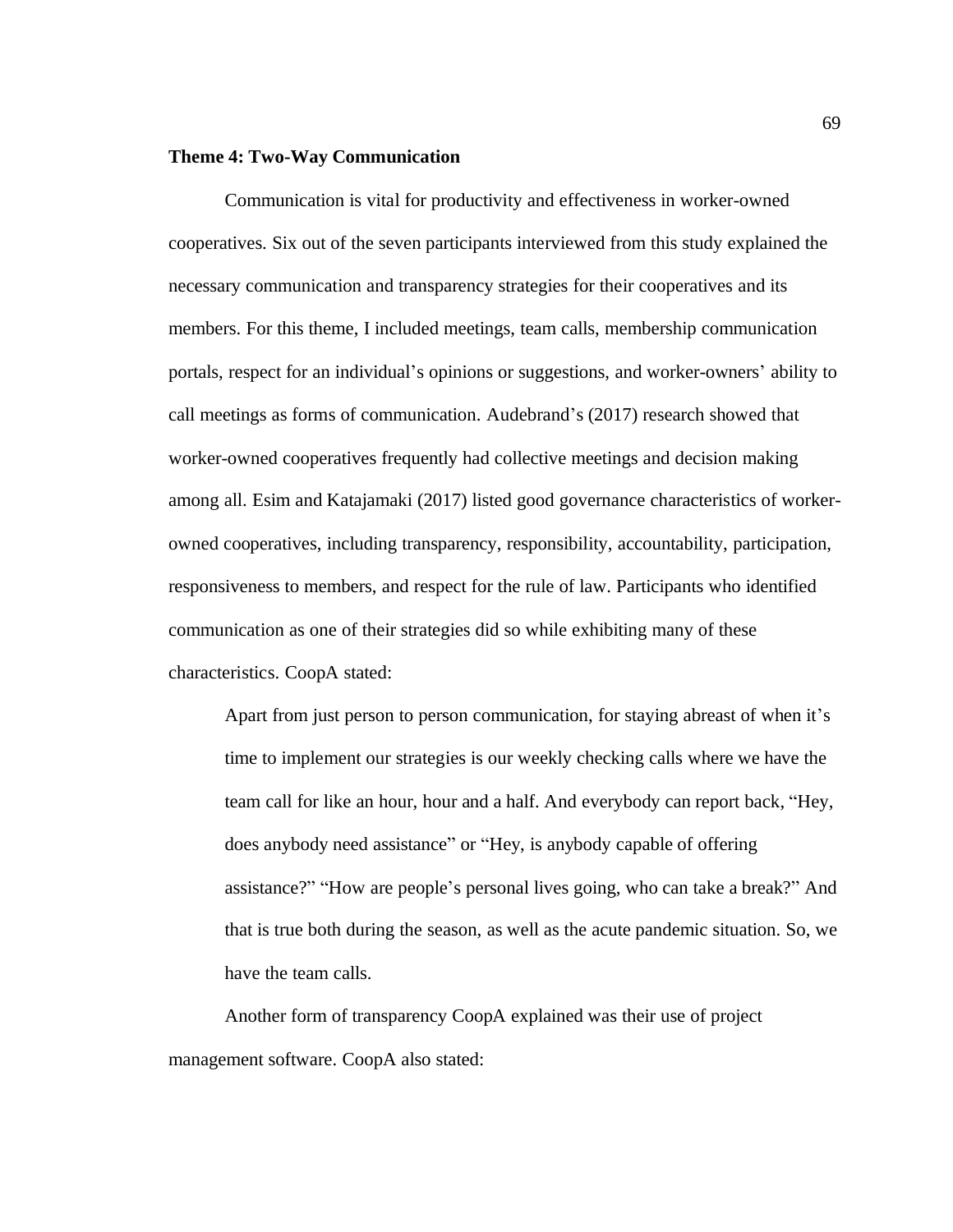We also have a wonderful project management software where every single worker has visibility and access to all clients, all projects for each client, all tasks for each project of each client and can leave notes to one another or indicate their own progress on the task and that's something that anyone can view at any time. CoopB stated:

We had a lot of on staff meetings because we've found that it's just incredibly important to be really communicative. And normally, if you're really able to communicate and be transparent with your workers, they tend to be much more understanding about what's going on.

CoopC stated:

And so, all those people meet, and they discuss what they're carrying, why they're carrying it, all of those things. So, we kind of collectively look at what is being carried and what we want to expand with the pharmacy. And then those teams distribute information in between other teams that might work for when we're on the floor with retail or with our PR team with putting the word out about what we're carrying.

We just had continual, full self-discussions on different products and different ways that we could have a product base that sets us aside from other businesses that might look similar to us.

When it came to the processes used to implement their strategies, CoopE stated: "I guess just getting everyone's agreement from the get-go. And, you know, we definitely had meetings. We were kind of like, okay, like, what do we think we could all do this a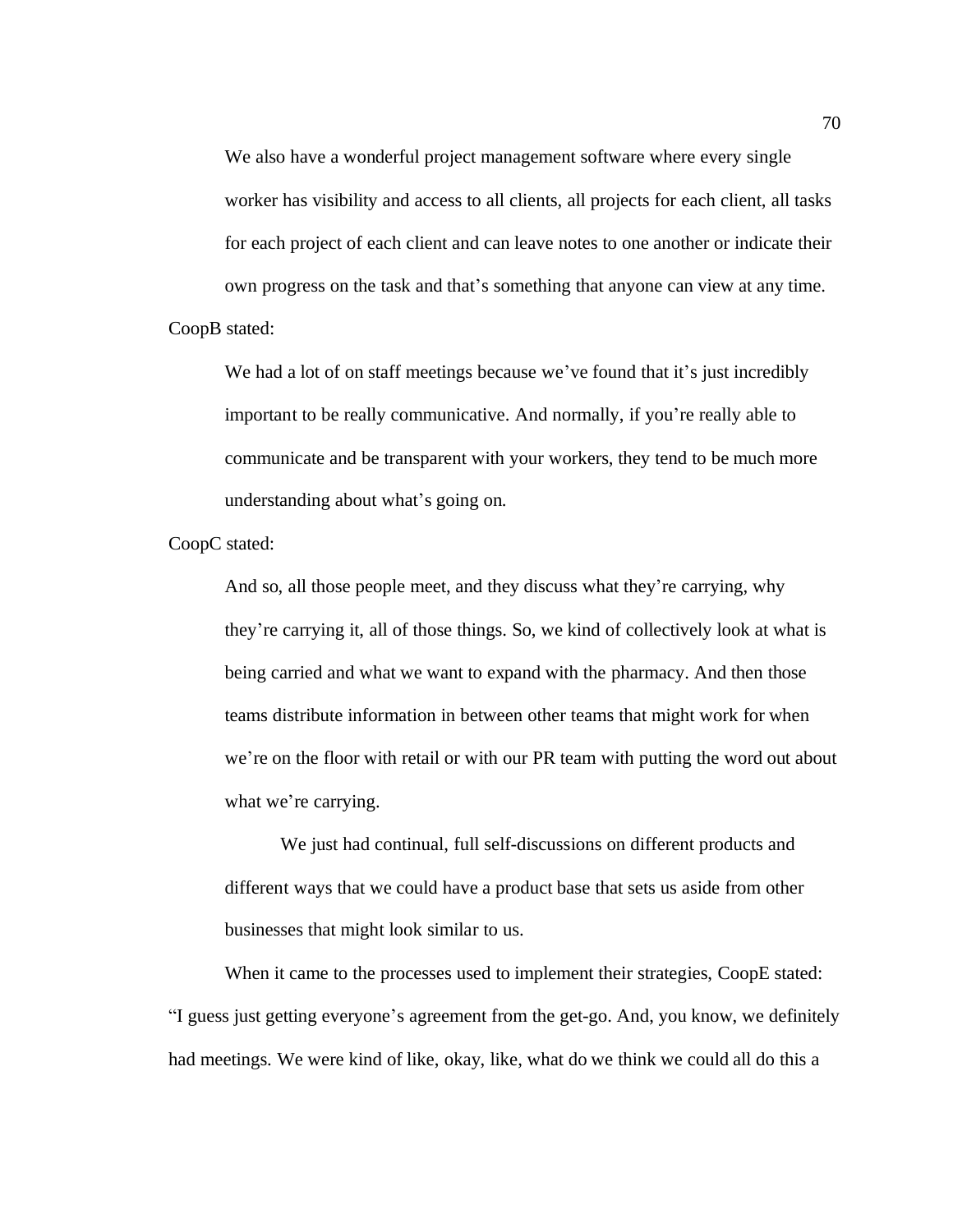period? It's a pretty, pretty frequent thing." CoopF stated: "It's knowing our books and knowing our orders, and everyone's aware of that. It's like information sharing, I guess that's the best way to say it, of sales and production with everybody." CoopF further added:

There are worker meetings. So, there are consistent meetings between all the workers in the mornings, or every week, or every few weeks or upon need. And when some people talk about, okay, we have this decrease, but as soon as it comes back, what do sales look like next week? So, they know they're part of the process, they know they're included. That's like that. And then information sharing is also the process of discussion on it.

CoopG stated:

The fact that we're a democratic workplace goes a really long way. Because having essentially no hierarchy in our organization means that everybody is kind of in the same boat. And that means that everybody has pretty much the same motivation. Everybody understands that we want to do well, both individually and collectively. And after some discussion, we eventually reach agreements on what that's gonna look like, how that's gonna take place?

CoopG also added:

We're all on the same page here. And we agree, more or less, what needs to be done and how. So, I consider that to be a big advantage. And if we need to make changes to how we do things, we talked that over, and we can do that, we have that flexibility, particularly as a small group.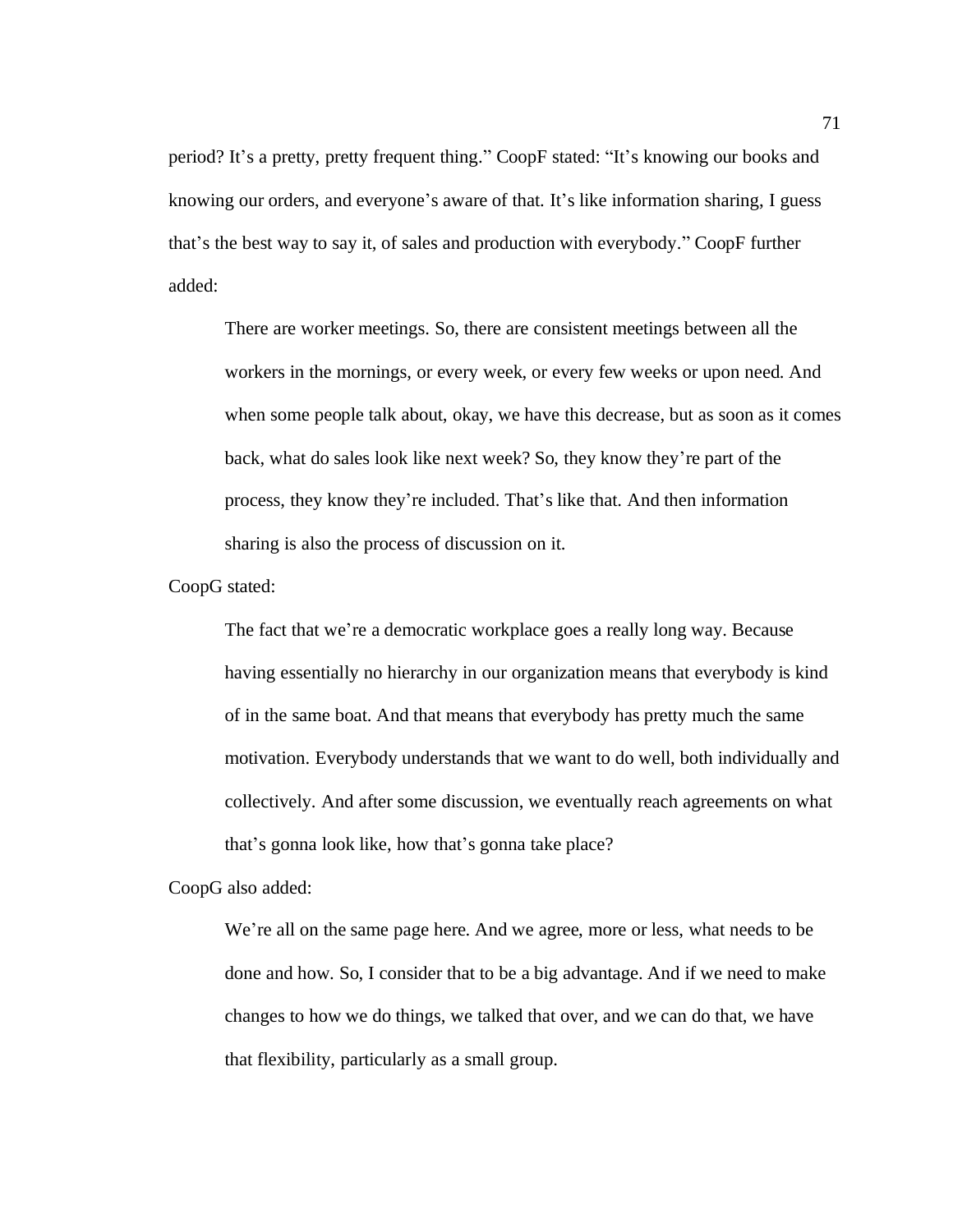We can have that discussion because talking through and think about the context and potential outcomes and work it out.

CoopG's statements regarding understanding and motivation with their members correlate to the literature review. As mentioned in the literature review, a mutual understanding and motivation between cooperative members who also share the same mental entrepreneurial pressure with the same business risks is called *the cooperative spirit* (Puusa et al., 2016)

# *Correlation to the Conceptual Framework*

Being transparent and communicating is a critical factor for the managers I interviewed for this study. Bonavia and Brox-Ponce (2018) defined transparency as open flow and public access to information. For situations involving risks for decision makers, the decisions are also public. In this case, six of the managers of worker-owned cooperatives include cooperative members in decisions and keep them involved in the cooperative business through communication methods, such as phone calls, face-to-face meetings, and virtual meetings. Worker-owners also can initiate group calls and meetings regarding cooperative issues and business.

# *Correlation to the Literature*

To make sound decisions regarding business issues, cooperative managers and members must remain open and transparent with one another. One way to remain open and transparent is through mandatory meetings. Bretos and Marcuello (2016) and Sobering (2016) explained that meetings in worker-owned cooperatives are vital because it enables managers and members to work together to make effective business decisions.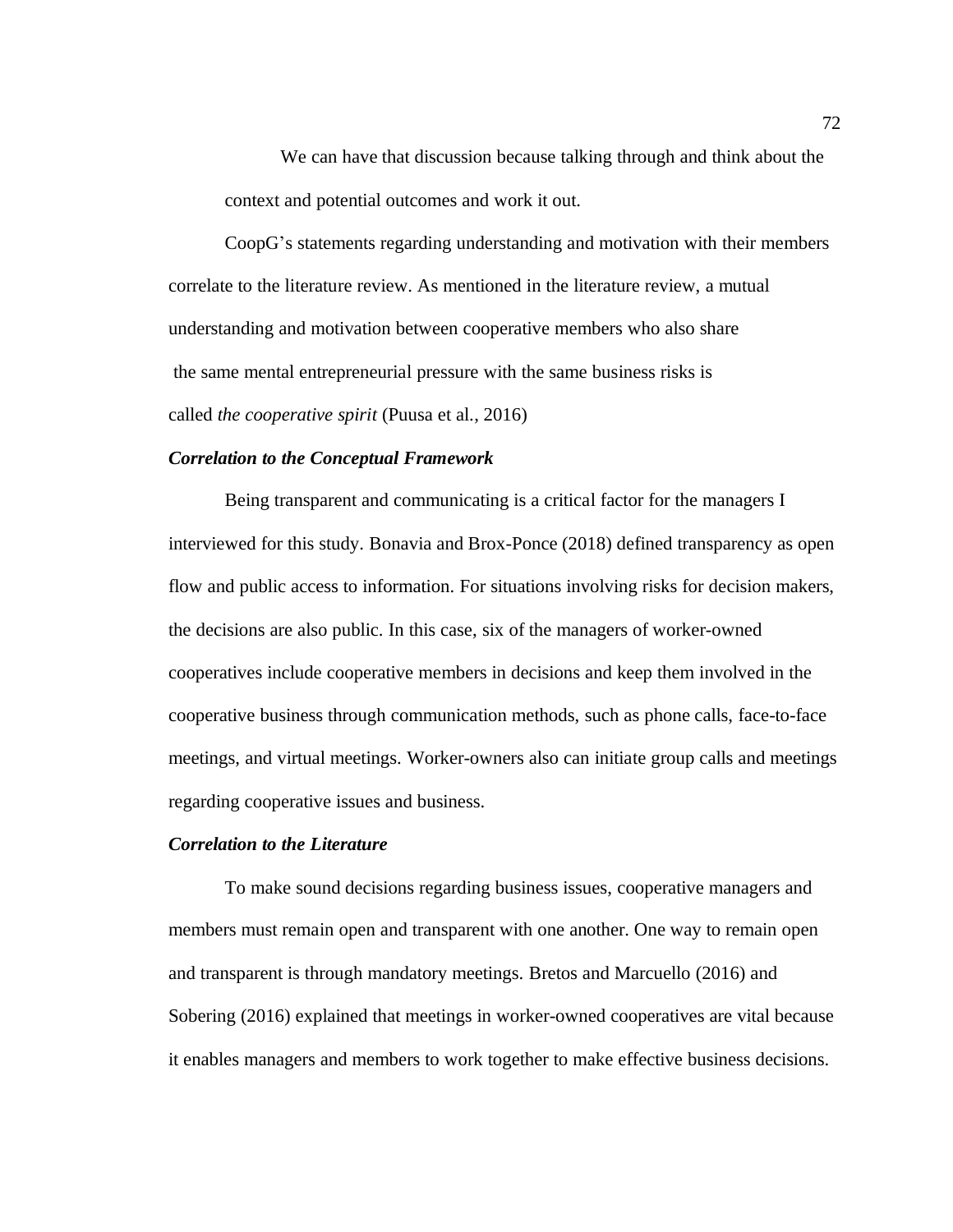When workers can participate in the decision-making process and communicate about work-related issues, they better understand everyone's part and goals within the cooperative (Kaswan, 2019). Communication on both ends of management and workers is necessary for the democratic structure of worker-owned cooperatives.

#### **Theme 5: Shared Ownership Responsibilities (Liabilities)**

Shared ownership responsibilities was the next theme that emerged from this study's findings. Three out of the seven participants I interview explained the sharing of shared ownership responsibilities throughout their cooperatives. CoopA stated:

We have allowed people to build up their patronage hours during tax season, the rush times, and then draw upon that pool, later on, to sort of flatten the compensation rates and provide a more predictable month over month or week over week income level for the workers.

CoopB stated:

So, we treat our patronage more like a bonus that we calculate about every quarter. Rather than consistently paying ourselves some patronage because that's something that we always want to make sure that we're able to meet our wages and pay our workers and everything with that first.

CoopE stated, "We're obligated to give them minimum wage, that sometimes we weren't even giving ourselves. So, basically, the maintaining employment levels is really the fact that we were all equally liable for any debts the business had."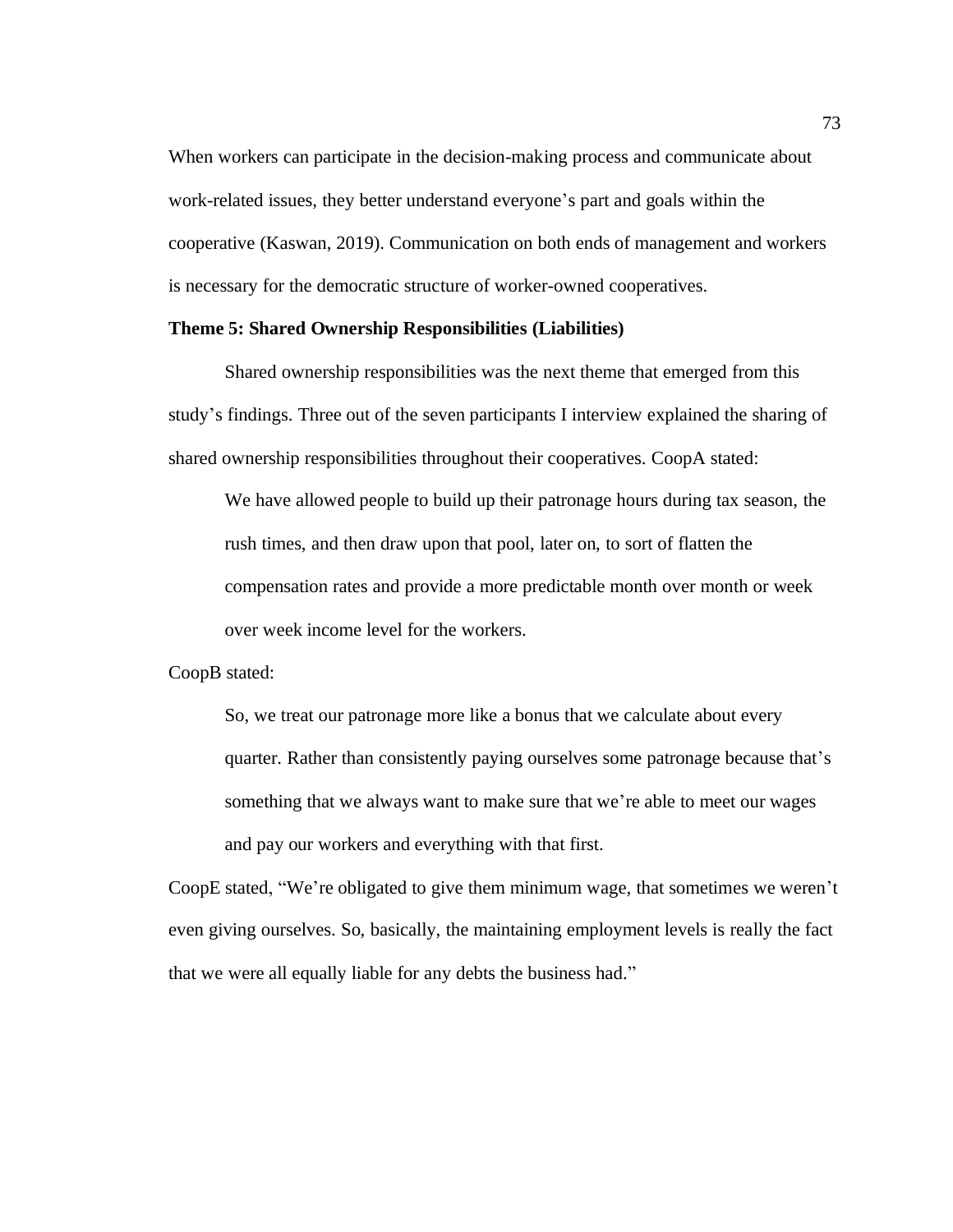# *Correlation to the Conceptual Framework*

After much examination, I did not find information that yielded a connection between this theme and the EUT.

# *Correlation to the Literature*

The managers and cooperative members all typically have common goals. Therefore, the sharing of ownership responsibilities, including assets and liabilities is common in worker-owned cooperatives (Neary et al., 2017). Audebrand (2017) found that managers and members must meet the cooperative's economic, social, and cultural needs for more remarkable improvements.

# **Theme 6: Shared Member Duties**

The final theme that emerged from the study's data were shared member duties among cooperative members. Five of the seven managers I interviewed identified this theme as one of their strategies. I included task and duty allocation and taking over the duties for another worker-owner.

CoopA stated:

Our tax return people were particularly swamped during this extended tax season. So, some of the people who were a little more focused on bookkeeping came in and began learning and doing what they could do on the tax returns in order to distribute the workload, so it was like an inter-department transfer.

Further, CoopA added later on:

… If other worker cooperatives keep focused upon the task allocation, we found that a lot of times, a lot of hierarchical companies will focus upon titles, roles, and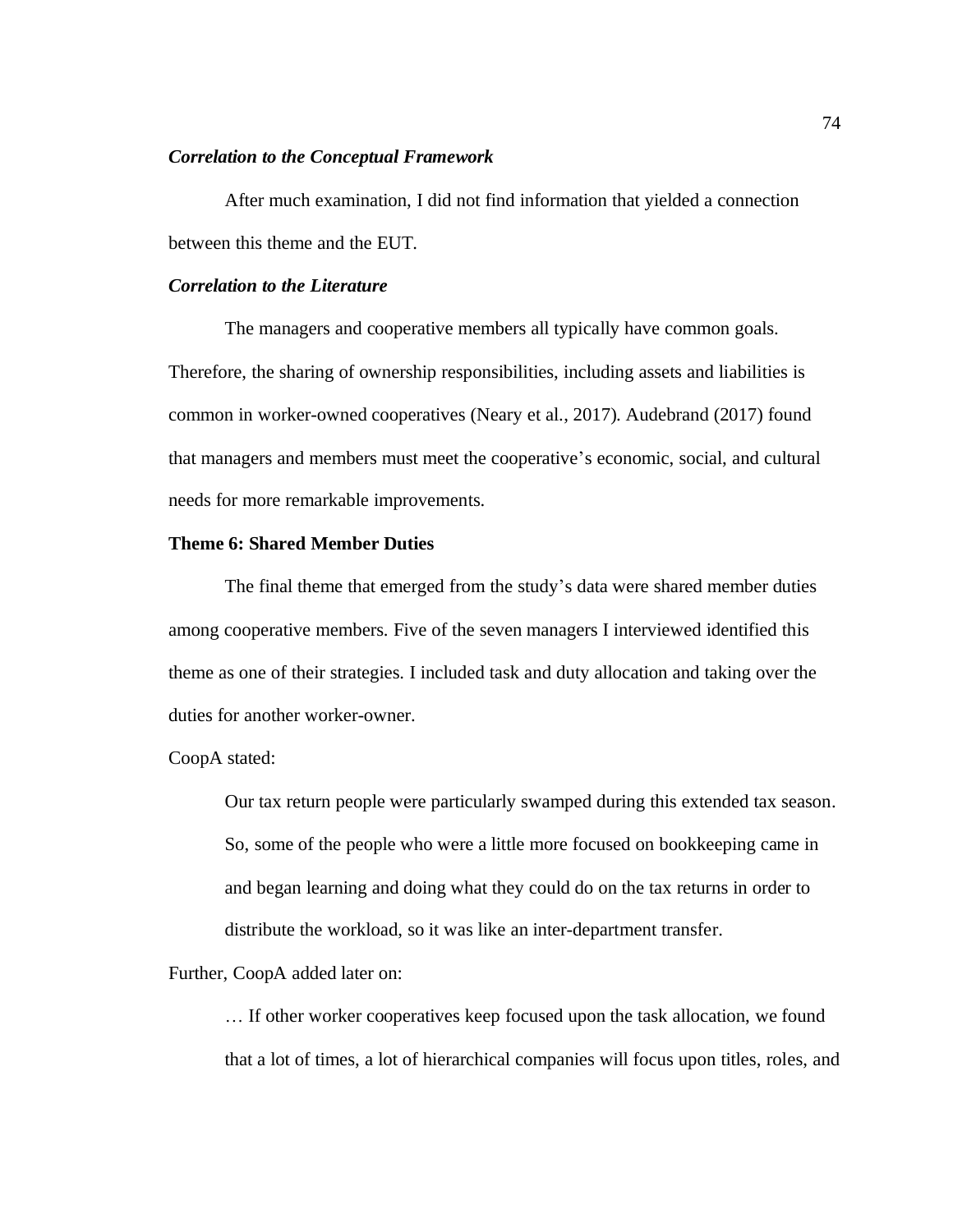the rigidity of responsibilities, whereas when we are building out our projects for clients, and we can look at the tasks and we can see how many people have overlapping skill sets where they can pick it up, and we can load balance and make sure that nobody gets too swamped and nobody gets underutilized. That kind of budgeting of the workload helps with that.

CoopB stated:

Having multiple owners is a great resource for getting through difficult times.

… So many small businesses struggle because they're owned by only one or two people, so the burnout rates are high. By having multiple owners who can focus on different things, we were able to focus our energy on everything that's really important at the moment while also keeping operations running.

CoopD stated they keep everything internal by creating the work projects themselves among the cooperative to avoid involving a third party. CoopF stated that they "share around employment." By sharing around employment, this means that in the case of CoopF's cooperative during low periods of sustained revenue, they choose to have temporary decreases in hours. CoopF stated, "We will share the decrease in hours amongst us all. Try to take our vacations at that time, try to take time off during that time." CoopG works to balance the workload among cooperative members as fairly as possible. Further, CoopG added:

If I need to step away from my administration duties, other people will step in pretty quickly, that sort of thing, because we can do each other's jobs, because we understand each other's jobs. There isn't this separation that you'll find in a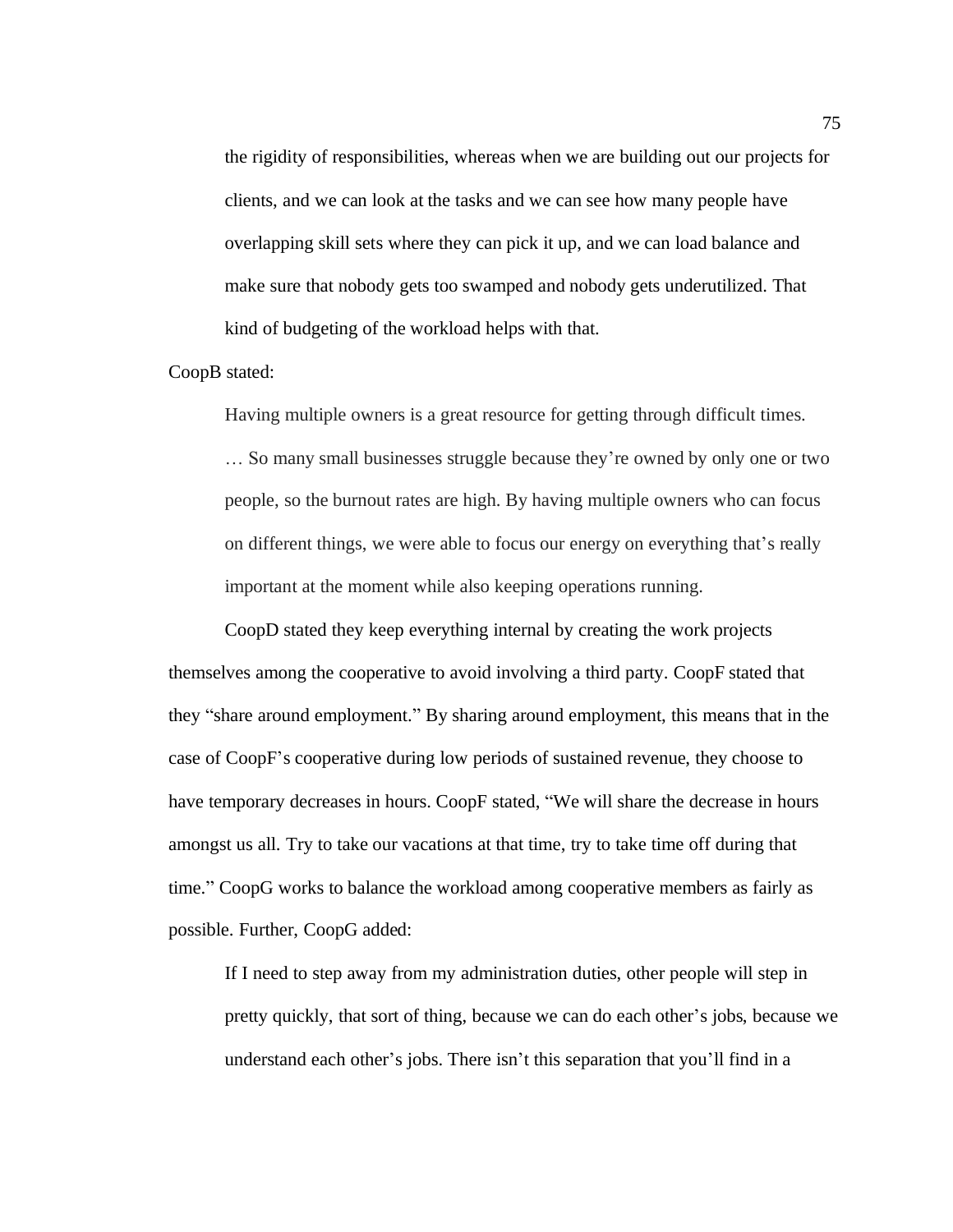traditional workplace. People even know the clients because they work with the

clients. So, it's not a big deal with them to switch roles and then switch back.

CoopG's comment regarding the traditional workplace aligns with Rhodes and Steers' research, which is detailed in the literature review that worker-owners find that one of the norms in worker-owned cooperatives is group work, which is not common in traditional firms.

#### *Correlation to the Conceptual Framework*

Many of the managers interviewed in this study made decisions around risks. Sharing work responsibilities and hours, cutting hours, and allocating duties were the primary trends that participants listed in this theme. Although the EUT has limitations in providing clear answers on the best decision for decision makers (Aven, 2019), maximization of utility stems from common sense rational decision making (Puaschunder, 2020). The managers of this study made rational and mutual choices that worked for them and the members of their cooperatives.

### *Correlation to the Literature*

In worker-owned cooperatives, it is common for members to cross-train to enable them to share member duties throughout the firm when necessary. Employee training is a top priority task in cooperatives (Tortia, 2018). Cross-training allows for the division and allocation of tasks and duties to occur more efficiently (Slade Shantz et al., 2020).

### **Applications to Professional Practice**

I explored strategies that managers of worker-owned cooperatives use to maintain consistent employment levels during sustained periods of low revenue. Six themes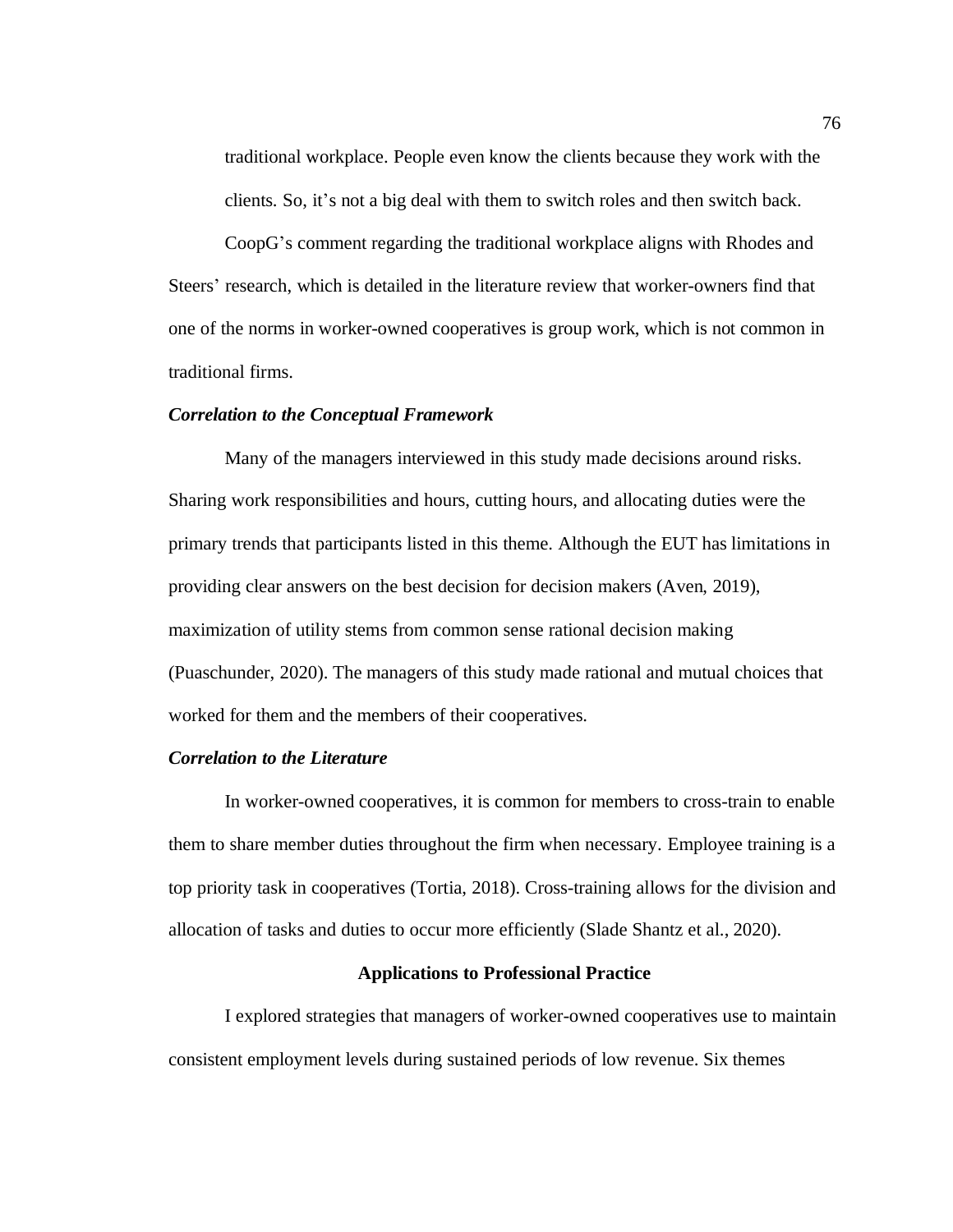emerged from this study's findings. New managers of worker-owned cooperatives could find value from this study to develop new strategies to use within their cooperatives to remain viable during sustained periods of low revenue while also successfully sustaining employment levels. The purpose of this study was to help new managers of workerowned cooperatives identify strategies they could use to manage their internal processes to better benefit their cooperative and their worker-owners during sustained periods of low revenue. The applicability of the study findings could be useful in possibly spotlighting potential issues that may negatively impact a cooperative during seasonal or unexpected downturns. Teuton (2018) stated that matters which are specific to workerowned cooperatives teach members to act promptly and effectively when making cooperative decisions. This study's findings could help new managers of worker-owned cooperatives mitigate common issues that typically arise when seeking to maintain consistent employment levels during sustained periods of low revenue.

Many of the managers who took part in this study depend on their awareness and following patterns they would notice during certain times of the year, which would lead them to using their chosen strategies. New managers of worker-owned cooperatives can focus on gaining and improving their awareness to notice patterns that could harm their cooperatives. By focusing on their awareness in their cooperatives, new managers can identify the necessary actions they should take to implement effective strategies to maintain consistent employment levels during sustained periods of low revenue. It is important to note that the ability to implement their strategies are highly dependent upon a holistic adoption of the themes.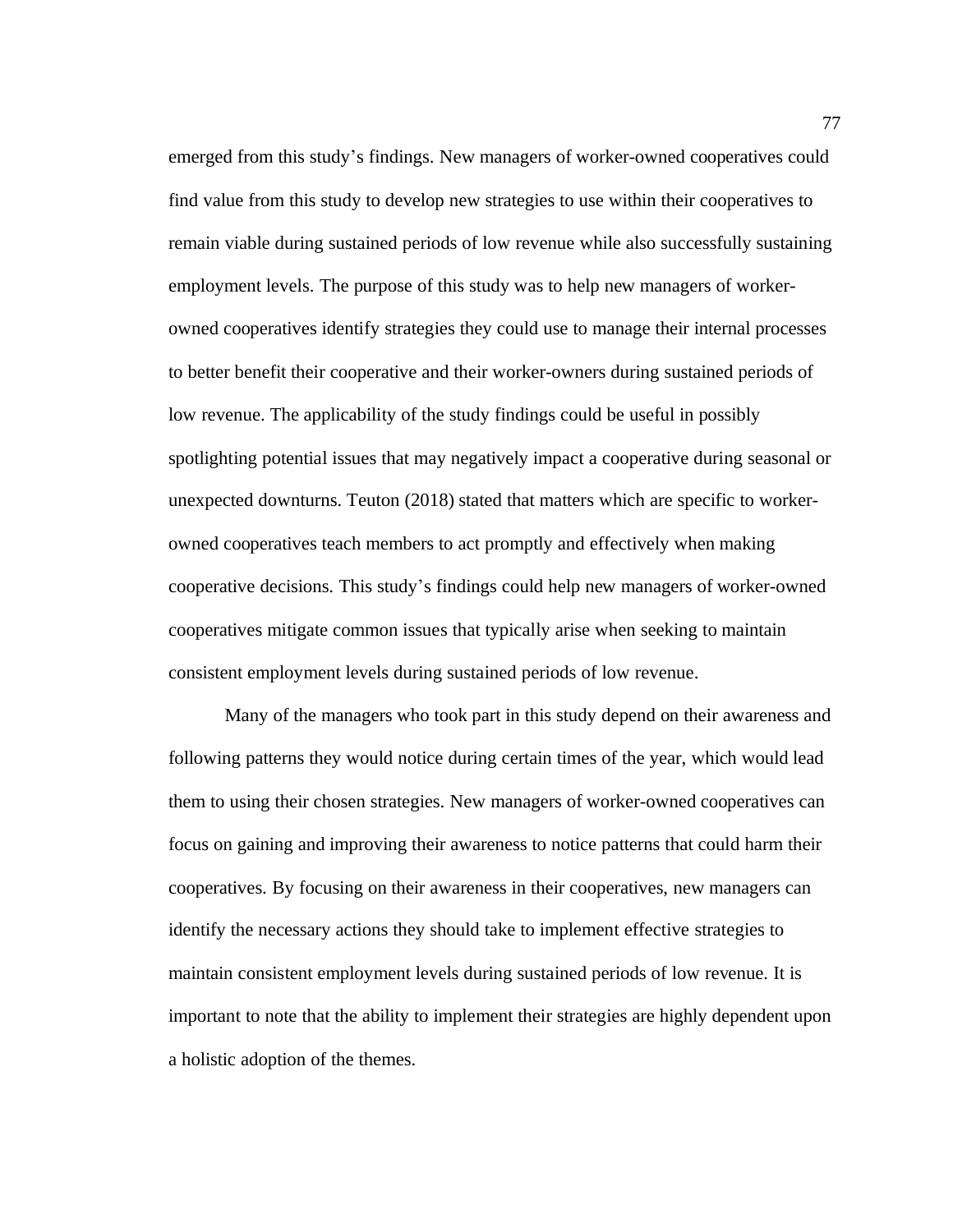## **Implications for Social Change**

The findings of this study could contribute to positive social change by stimulating the creation and maintenance of jobs in communities and helping to provide stability within the United States economy. The motive of cooperatives is to satisfy the needs of its members and communities while adhering to cooperatives' principles and values (Webb, 2017). Comparatively, Alvarez (2017) stated that the structure of workerowned cooperatives leads to the expectation of quality job creation, payment of livable wages, offering benefits, offering opportunities for worker-owners to advance professionally, and further providing the opportunities for worker-owners to form assets and shares in the business profits. The findings from this study could further enhance the training and abilities of individuals in worker-owned cooperatives. The findings also suggest that managers of worker-owned cooperatives are trained for a multitude of roles within an organization. This training could potentially prepare workers for life as entrepreneurs.

# **Recommendations for Action**

New managers and experienced managers of worker-owned cooperatives can benefit from the findings of this research. New managers of worker-owned cooperatives must heighten their awareness, focusing on potential seasonal and economic changes. It is necessary to identify when changes occur that can lead to a negative impact on their organization. Once managers can identify significant changes, they can design and implement the strategies that best suit the needs of their cooperative. Also, managers should implement a communication strategy that allows for positive and negative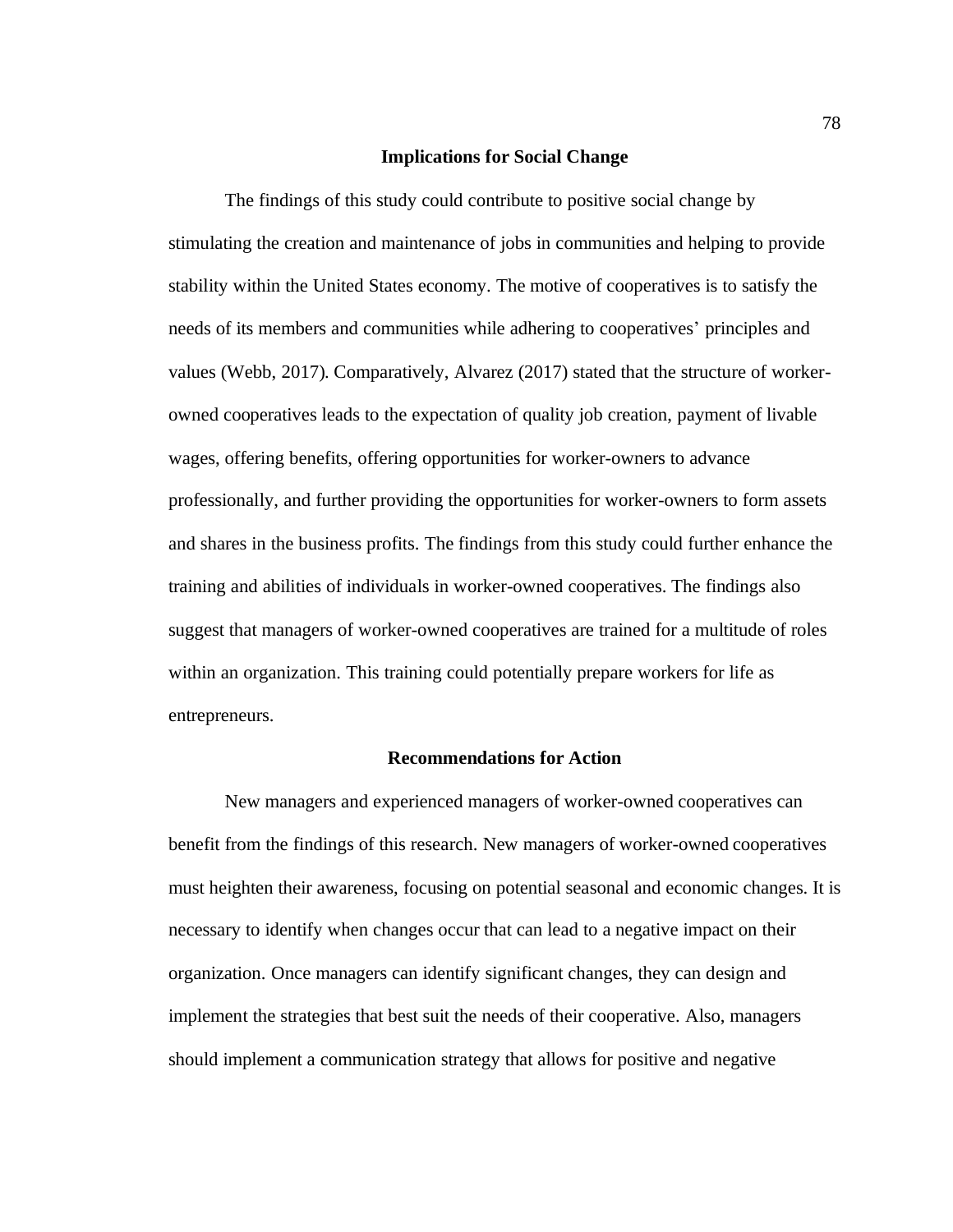feedback regarding the management of the cooperative without bias. Managers can achieve implementation with regularly scheduled meetings and emergency meetings that any manager can initiate, both virtual and in person.

Managers of worker-owned cooperatives should implement strategies that allow for rapid adjustment of salaries during sustained periods of low revenue (i.e., base salaries plus commission, base salaries plus profit sharing). I also recommended that managers of worker-owned cooperatives implement a cross-training program for all workers. Cross-training should include every aspect of day-to-day management and organizational decision making to allow the transference of duties to other workerowners as necessary and provide a holistic understanding of the organization with specific emphasis on budgeting. Managers of worker-owned cooperatives should seek to build relationships with their communities and external financing bodies that play an active role in funding impact-focused business models.

### **Recommendations for Further Research**

In the future, I recommend that qualitative researchers expand the geographical location for a broader set of data. There are a limited number of cooperatives in the chosen area of the Midwest; therefore, a national study on the research matter could be beneficial. Also, to assist in developing more cooperatives, it may be helpful to understand how and why worker-cooperatives were formed. Therefore, a qualitative, multiple case study to understand their strategies of formation could have a significant positive impact on the worker cooperative community. I also recommend a quantitative study that looks at the variables between the reduction of salaries in worker cooperatives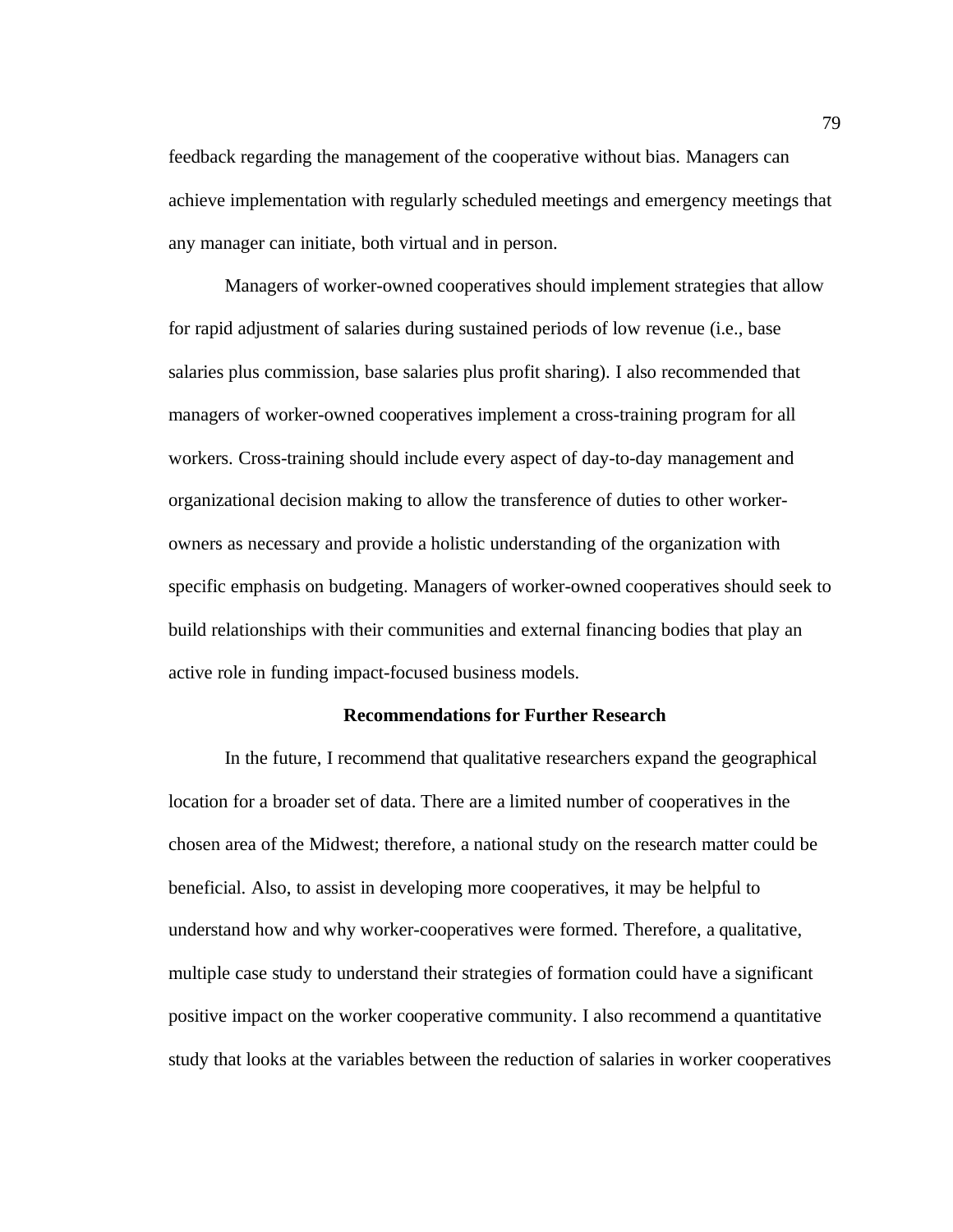compared to the mass layoff model in traditional businesses during sustained periods of low revenue to identify which model is more feasible and profitable to the organization over its lifetime.

# **Reflections**

The decision to research the strategies that managers of worker-owned cooperatives use to maintain consistent employment levels during sustained periods of low revenue emerged from operating a nonprofit that focused on building worker-owned cooperatives to address high unemployment levels in under-resourced communities. During my tenure as an executive director, I observed how mass layoffs could destroy black and brown communities during recessions. I also observed that many of the affected workers were interested in starting businesses but were financially incapable of funding their new business even after working for their previous organization for many years.

By conducting this research, I learned that worker cooperatives are in a unique position as an economic shield for its workers during sustained periods of low revenue. I also learned that it is not the worker cooperative model itself, but the specific strategies that successful worker cooperatives use to maintain employment levels during extended periods of low revenue. The data collection process allotted me the opportunity to conduct primary research and get first-hand accounts of the strategies used to maintain consistent employment levels during sustained periods of low revenue. Managers of worker-owned cooperatives use employee layoffs as an absolute last resort because the core of their business model is ownership and employment, not growth and profits.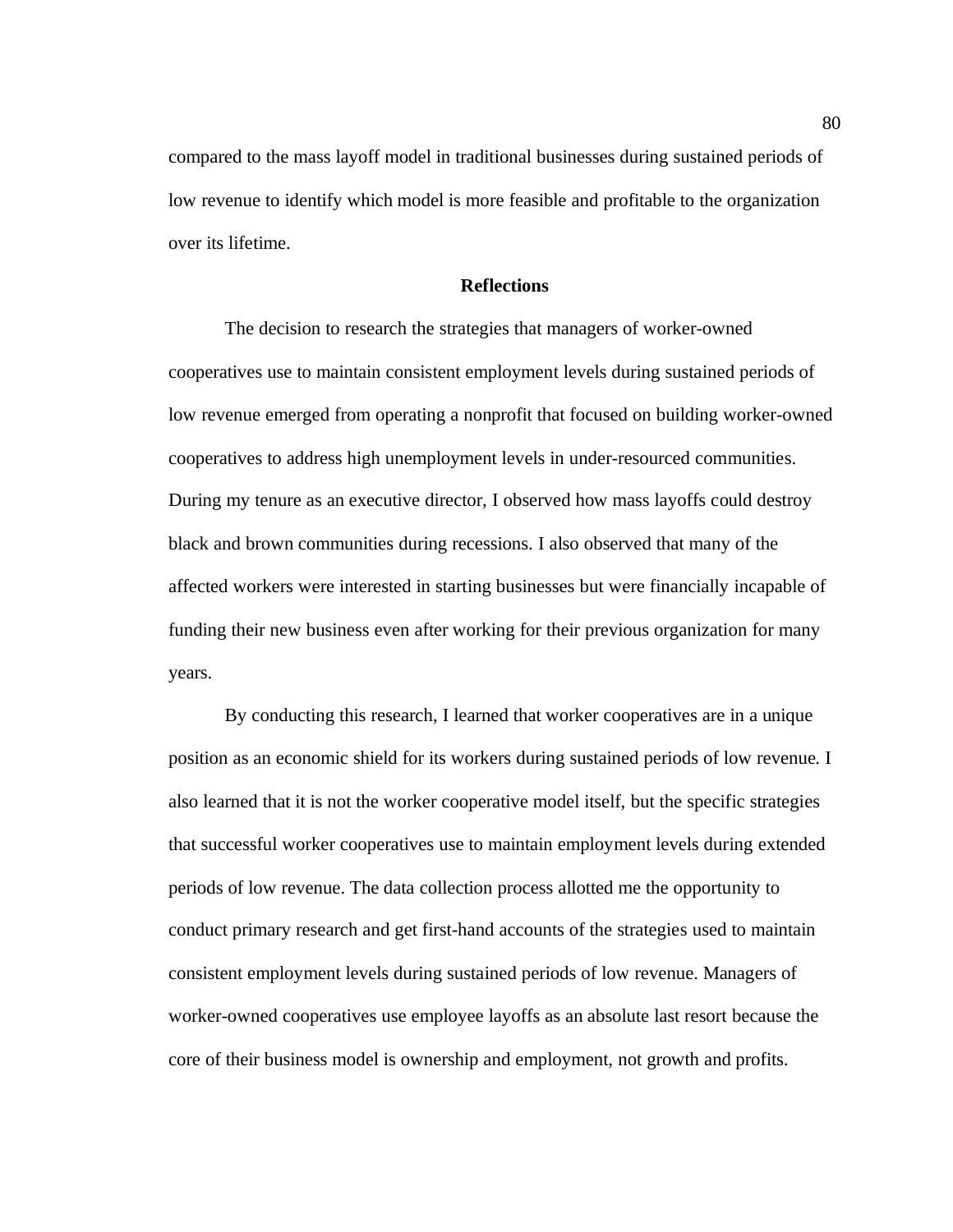I sought to avoid inserting personal biases and other preconceived ideas and values I had on the research topic as not to influence the results of my study. To prevent the unconscious inclusion of researcher bias, I followed the interview protocol (see Appendix A) during data collection. My experience of the doctoral study process has allowed me to properly conduct interviews with a developed set of semistructured and open-ended interview questions while remaining professional and accommodating. I have learned to ask engaging questions while fully concentrating on the responses provided during interviews without inserting my own opinions based on preconceived biases.

Participants seemed open to sharing management information with me because I am active in the cooperative community. One of the reasons why I chose to study workerowned cooperatives was due to the Rochdale principles, which urges that cooperatives share information. My knowledge of the principles, which include encouraging cooperatives to share information, may have affected their decision to participate.

#### **Conclusion**

This qualitative multiple case study began with an explanation of the background of the problem within some worker-owned cooperatives. New managers of workerowned cooperatives face risk when attempting to maintain employment levels during sustained periods of low revenue (Kennelly & Odekon, 2016). I conducted semistructured, open-ended interviews with a sample of seven managers of workerowned cooperatives to gather data. To ensure ethical research, I issued informed consent forms to each participant before interviewing, explaining the purpose of the study and their confidentiality along with their participation. To ensure validation of the responses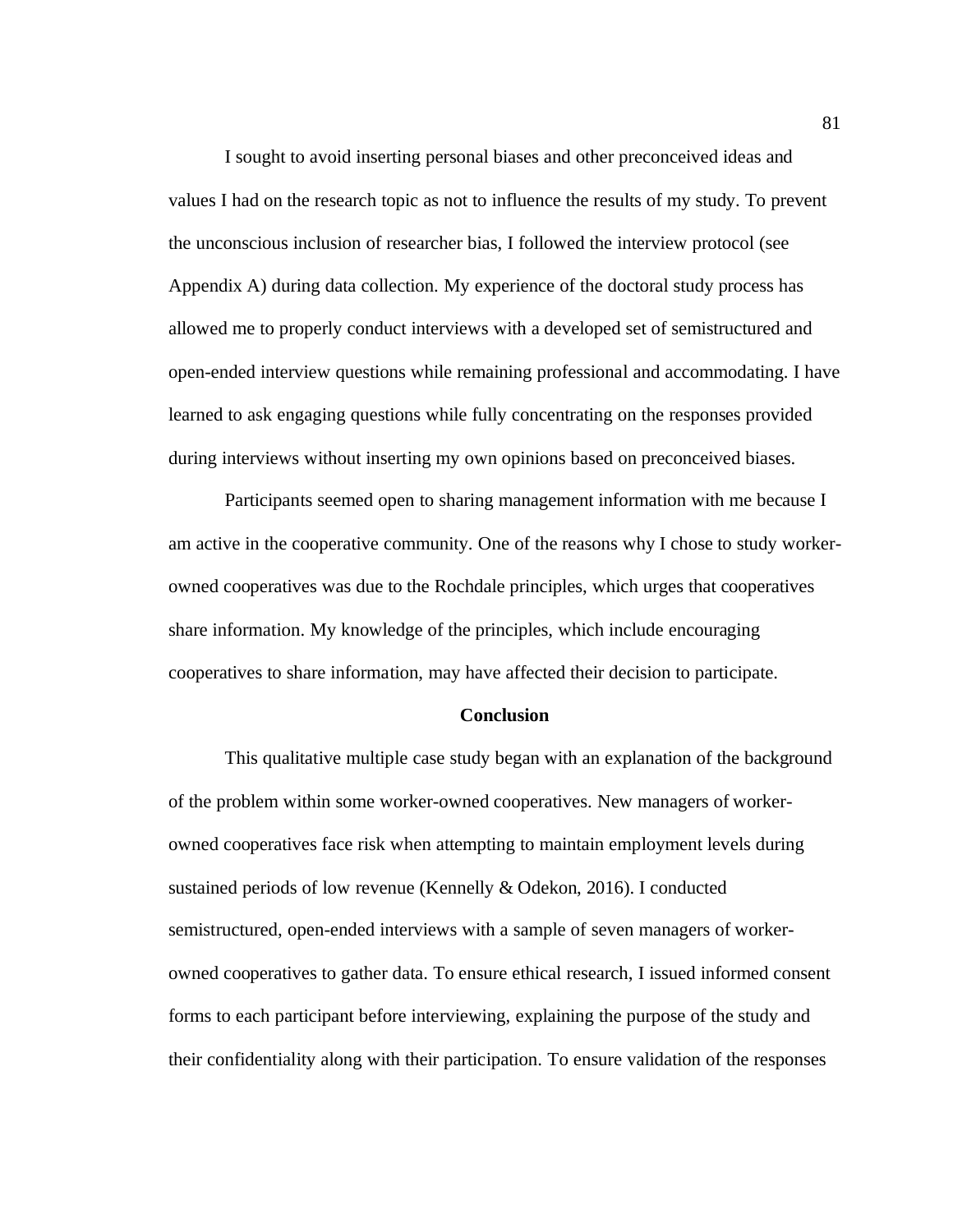provided by participants and to ensure that I reached data saturation, I used member checking. I knew that I reached data saturation once there were no new patterns to identify. Six themes were generated from the findings: (a) adjust employee compensation & hours; (b) access to external funding; (c) budgeting of expected revenue; (d) two-way communication; (e) shared ownership responsibilities (liabilities); and (f) shared member duties. For manual analysis, I used Yin's five-step process to dissect and establish the themes from the findings and used the NVivo 12 software to validate the findings of my manual analysis.

Most of the findings of the study, except for Theme 5: Shared ownership responsibilities, tie back to the literature and aligns with the EUT, the conceptual framework that formed the study. It seems like democratically controlled workplaces are uniquely designed to cope with external financial stresses, specifically recessions and other extended periods of low revenue. The mass adoption of worker-owned cooperatives is a viable solution to reducing unemployment during cyclical recessions.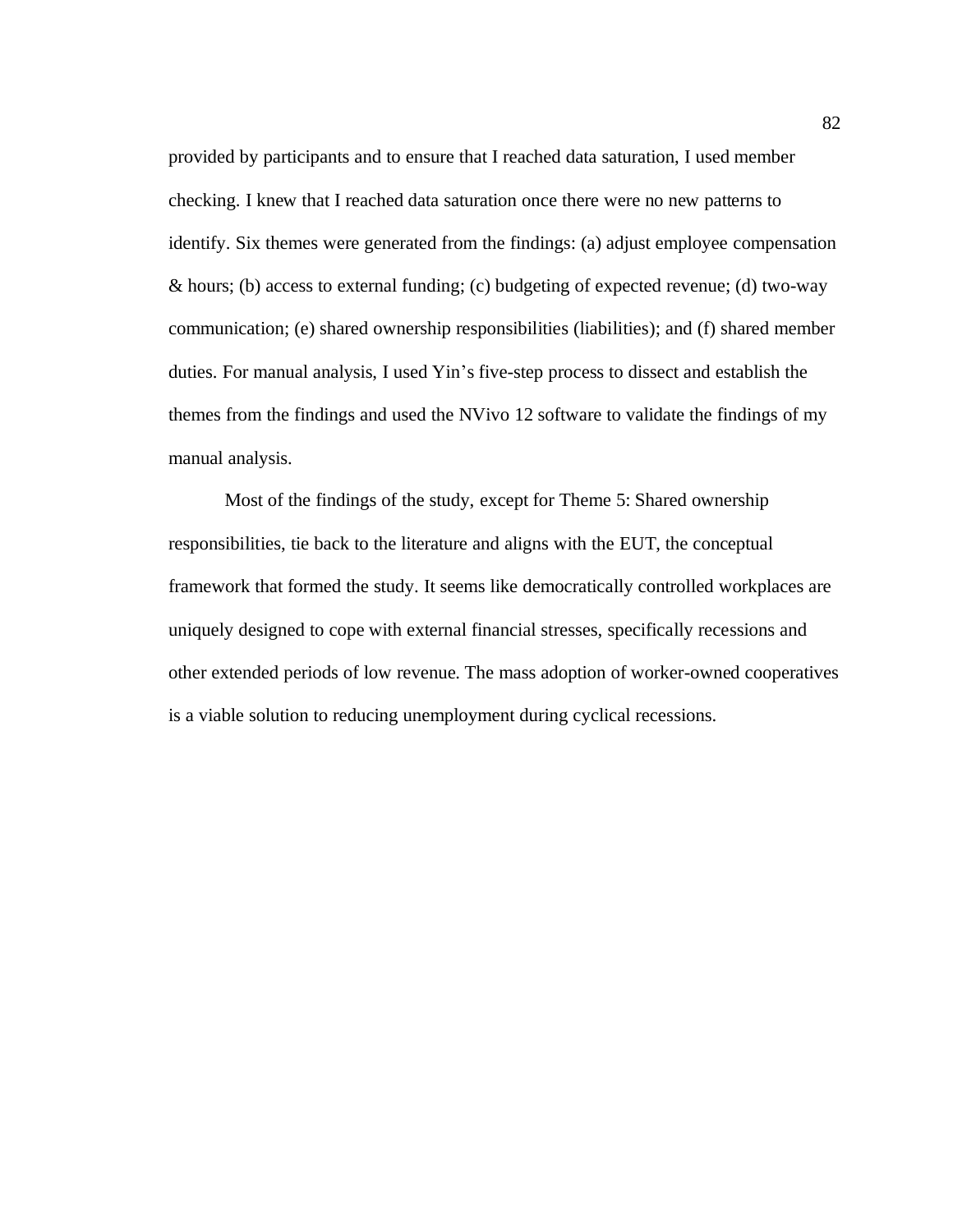## References

Adhabi, E., & Anozie, C. B. (2017). Literature review for the type of interview in qualitative research. *International Journal of Education, 9*(3), 86–97. <https://doi.org/10.5296/ije.v9i3.11483>

Adnan, A. T. M., & Tandigalla, H. (2017). The dramatic shift in emphasis from a shareholder-dominated approach to a stakeholder-oriented corporate governance model. *European Journal of Business and Economics, 12*(2), 1–8. <https://doi.org/10.12955/ejbe.v12i2.1115>

Aguenza, B. B., & Som, A. P. M. (2018). Motivational factors of employee retention and engagement in organizations. *International Journal of Advances in Management and Economics, 1*(6), 88–95.

<https://www.managementjournal.info/index.php/IJAME/article/view/233>

- Aguilera, R. V., & Crespi-Cladera, R. (2016). Global corporate governance: On the relevance of firms' ownership structure. *Journal of World Business, 51*(1), 50–57. <https://doi.org/10.1016/j.jwb.2015.10.003>
- Aliev, R. A., Pedrycz, W., Kreinovich, V., & Huseynov, O. H. (2016). The general theory of decisions. *Information Sciences, 327* 125–148.

Albanese, M., Navarra, C., & Tortia, E. C. (2015). Employer moral hazard and wage rigidity. The case of worker owned and investor owned firms. *International review of Law and Economics, 43*, 227–237.

<https://doi.org/10.1016/j.irle.2014.08.006>

<https://doi.org/10.1016/j.ins.2015.07.055>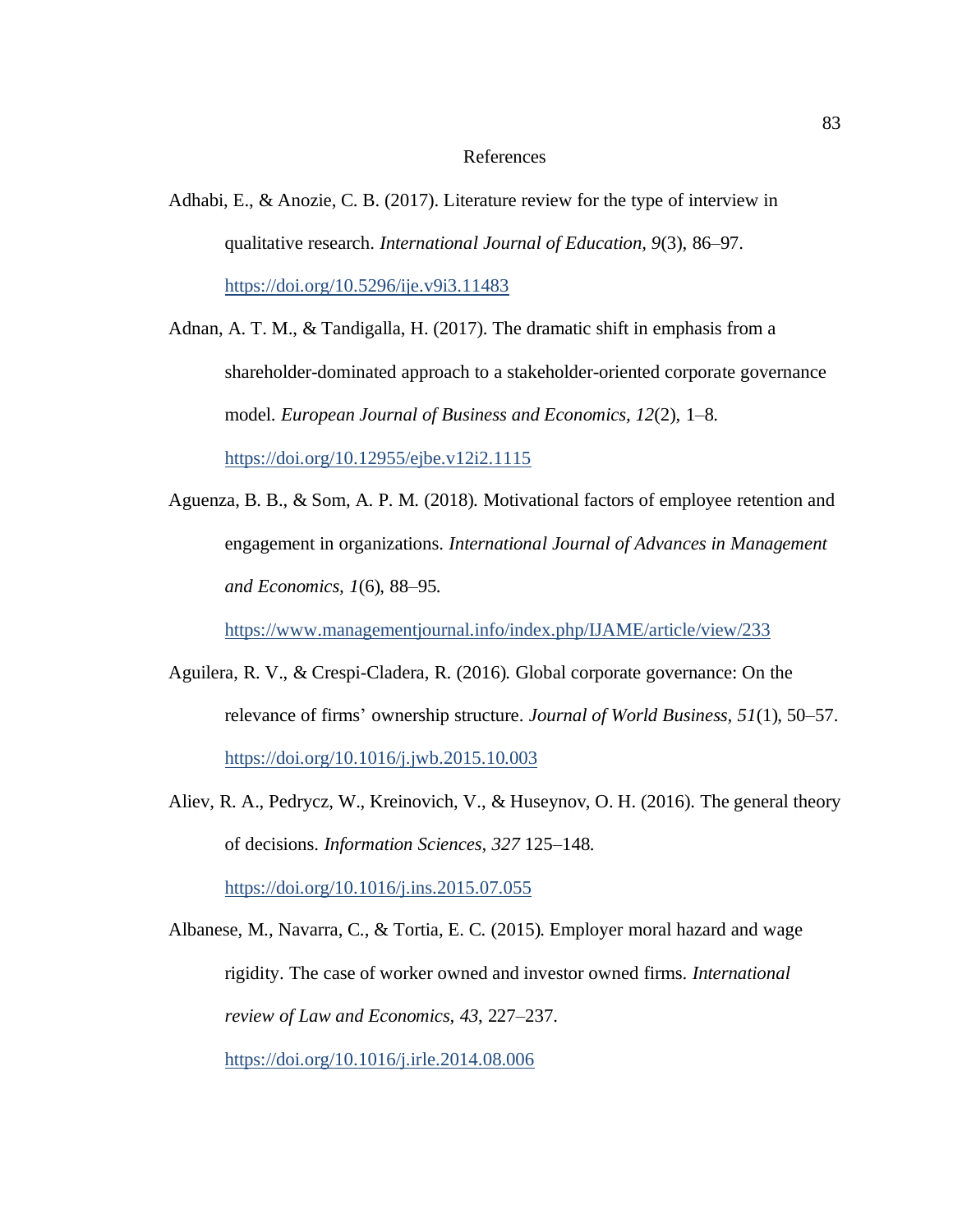Altman, M. (2016). Is there a co-operative advantage? Experimental evidence on the economic and non-economic determinants of demand. *Journal of Co-operative Organization and Management, 4*(2), 66–75.

<https://doi.org/10.1016/j.jcom.2016.08.003>

Altman, M. (2017). The importance of co-operatives to the New Zealand economy: Constructing a co-operative economy. *International Journal of Social Economics, 44*(12), 2086–2096.<https://doi.org/10.1108/IJSE-06-2016-0174>

- Alvarez, A. (2017). Lawyers, organizers, and workers: Collaboration and conflict in worker cooperative development. *Georgetown Journal on Poverty Law & Policy, 24*(3), 353-380.
- Amankwaa, L. (2016). Creating protocols for trustworthiness in qualitative research. *Journal of Cultural Diversity, 23*(3), 121-127.

<https://europepmc.org/article/med/29694754>

Ang, C. K., Embi, M. A., & Yunus, M. M. (2016). Enhancing the quality of the findings of a longitudinal case study: Reviewing trustworthiness via ATLAS.ti. *The Qualitative Report, 21*(10), 1855–1867.

<https://nsuworks.nova.edu/tqr/vol21/iss10/7/>

Apostolopoulos, N., & Liargovas, P. (2016). Regional parameters and solar energy enterprises: Purposive sampling and group AHP approach. *International Journal of Energy Sector Management, 10*(1), 19–37[. https://doi.org/10.1108/IJESM-11-](https://doi.org/10.1108/IJESM-11-2014-0009) [2014-0009](https://doi.org/10.1108/IJESM-11-2014-0009)

Arianti, B. F. (2020). The influence of financial income and behavior on financial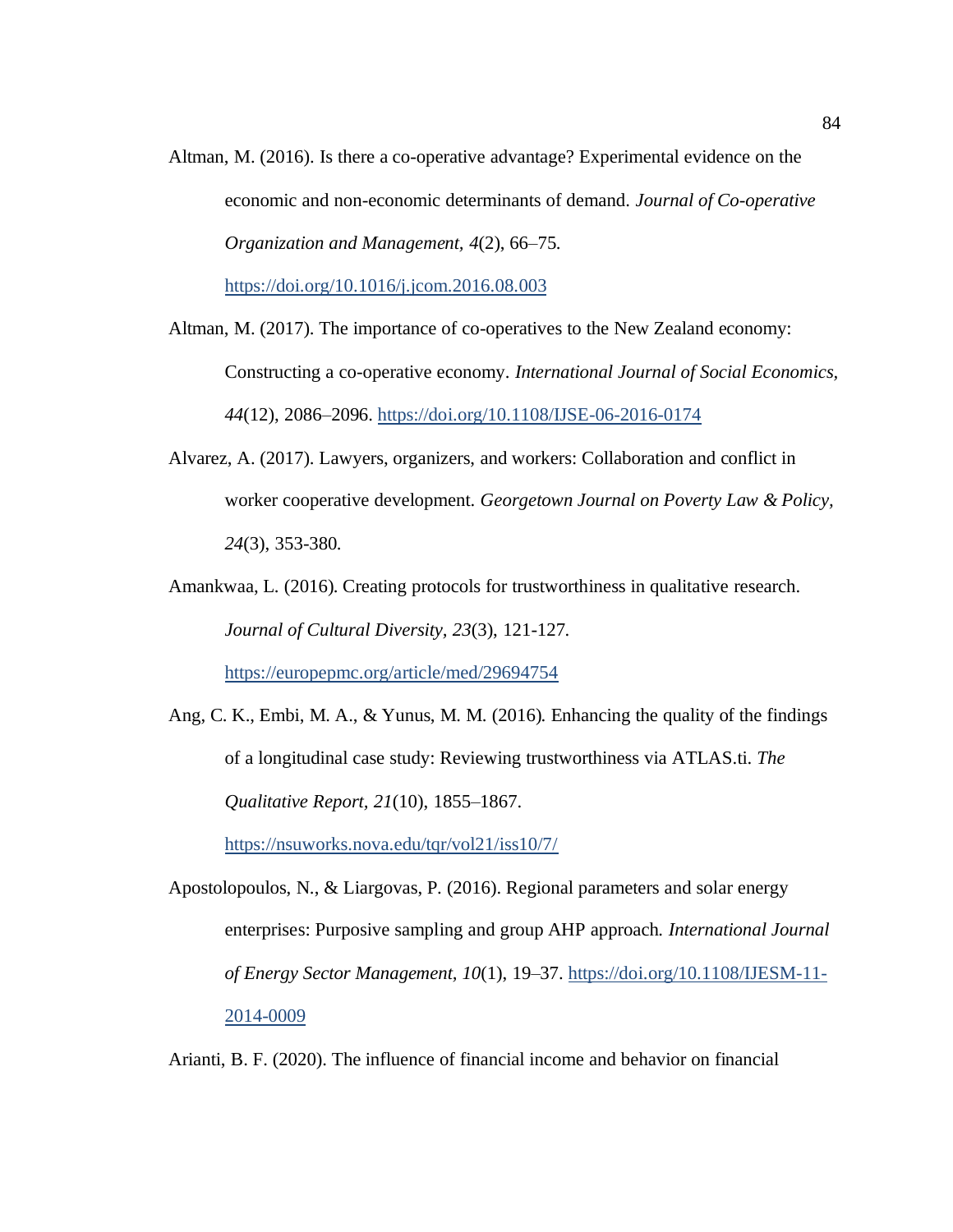liberation through decisions of investing as intervening variables. *Accounting Journal, 10*(1), 13–36. <https://doi.org/10.33369/j.akuntansi.10.1.13-36>

- Arino, A., LeBaron, C., & Milliken, F. J. (2016). Publishing qualitative research in academy of management discoveries. *Academy of Management Discoveries, 2*(2), 109–113.<https://doi.org/10.5465/amd.2016.0034>
- Audebrand, L. K. (2017). Expanding the scope of paradox scholarship on social enterprise: The case for (re)introducing worker cooperatives. *Management, 20*(4), 368–393. <https://doi.org/10.3917/mana.204.0368>
- Aven, T. (2019). The cautionary principle in risk management: Foundation and practical use. *Reliability Engineering & System Safety, 191*, 106585. <https://doi.org/10.1016/j.ress.2019.106585>
- Ayinagadda, S. (2019). The cooperative movement as a transformative response to issues of poverty: A global perspective. *Loyola Journal of Social Sciences, 33*(1), 91– 107.
- Bailly, F., Chapelle, K., & Prouteau, L. (2017). Wage differentials between conventional firms and non-worker cooperatives: Analysis of evidence from France. *Competition & Change, 21*(4), 321–341.

[https://doi.org/10.1177/1024529417713769](https://doi.org/10.1177%2F1024529417713769)

Balashova, E. S., & Gromova, E. A. (2016). Resource-based view as a perspective management model in Russian reality. *Problems and Perspectives in Management, 14*(2), 325–330[. https://doi.org/10.21511/ppm.14\(2-2\).2016.08](https://doi.org/10.21511/ppm.14(2-2).2016.08)

Barberis, N., Mukherjee, A., & Wang, B. (2016). Prospect theory and stock returns: An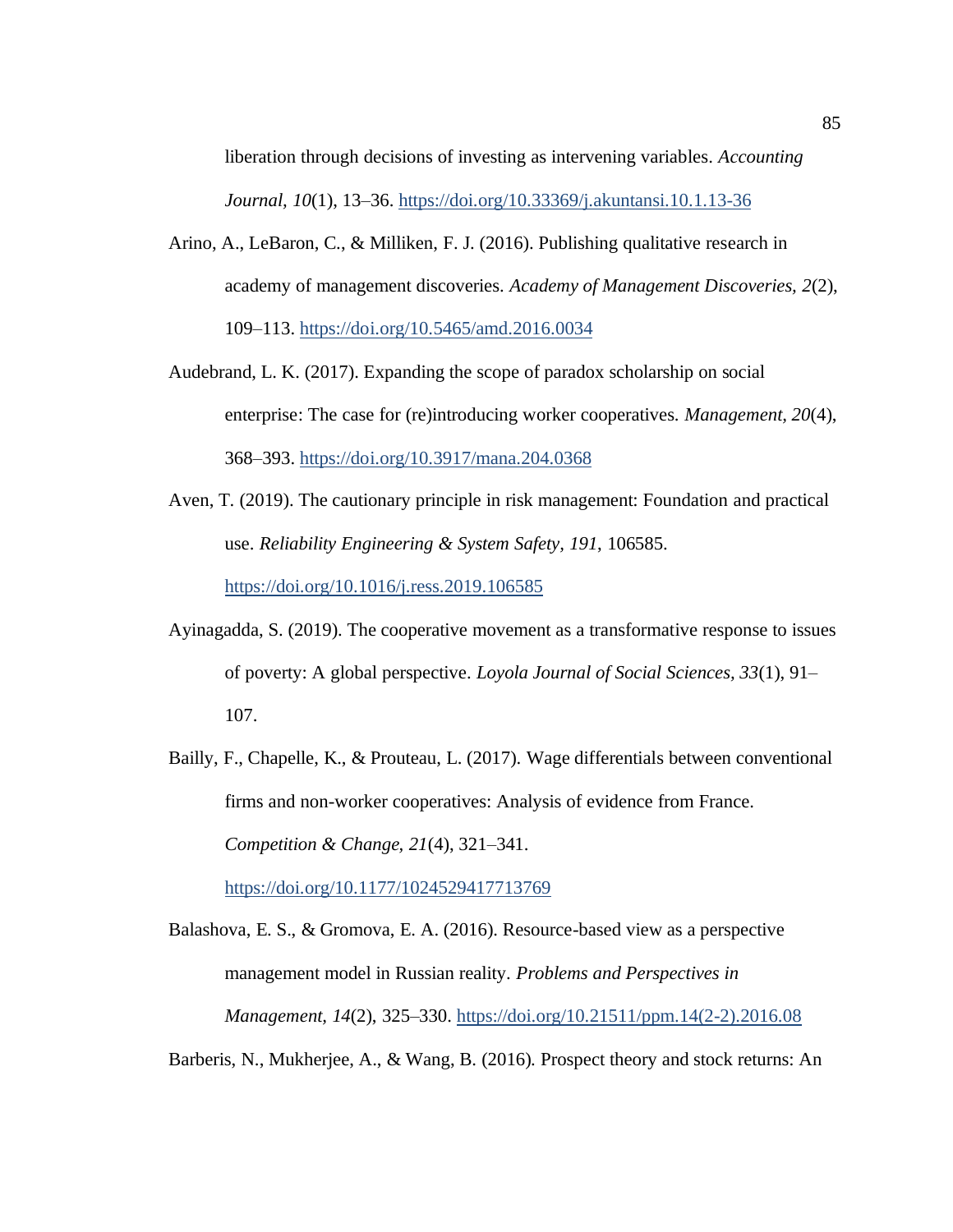empirical test. *The Review of Financial Studies, 29*(11), 3068–3107.

[https://doi.org/10.21511/ppm.14\(2-2\).2016.08](https://doi.org/10.21511/ppm.14(2-2).2016.08)

Barney, J. (1991). Firm resources and sustained competitive advantage. *Journal of Management, 17*(1), 99–120[. https://doi.org/10.1177/014920639101700108](https://doi.org/10.1177%2F014920639101700108)

Batt, R. (2018). When Wall Street manages Main Street: Managerial dilemmas, sustainability and inequality. *Journal of the British Academy, 6*, 65–96[.](https://doi.org/10.5871/jba/006.065) <https://doi.org/10.5871/jba/006.065>

- Benoot, C., Bilsen, J., & Hannes, K. (2016). The use of purposeful sampling in a qualitative evidence synthesis: A worked example on sexual adjustment to a cancer trajectory. *BMC Medical Research Methodology, 16*(21), 1–12. <https://doi.org/10.1186/s12874-016-0114-6>
- Bernard, H. R. (2017). *Research Methods in Anthropology: Qualitative and Quantitative Approaches*. Rowman & Littlefield.
- Berry, D., & Bell, M. P. (2018). Worker cooperatives: Alternative governance for caring and precarious work. *Equality, Diversity and Inclusion: An International Journal, 37*(4), 376–391.<https://doi.org/10.1108/EDI-02-2017-0027>
- Birchall, J. (2017). The comparative advantages of single and multi-stakeholder cooperatives. *Euricse Working Papers, 95*(17), 1–14. [https://papers.ssrn.com/sol3/papers.cfm?abstract\\_id=3036385](https://papers.ssrn.com/sol3/papers.cfm?abstract_id=3036385)

Biros, M. (2018). Capacity, vulnerability, and informed consent for research. *Journal of Law Medicine & Ethics, 46*(1), 72–78. <https://doi.org/10.1177/1073110518766021>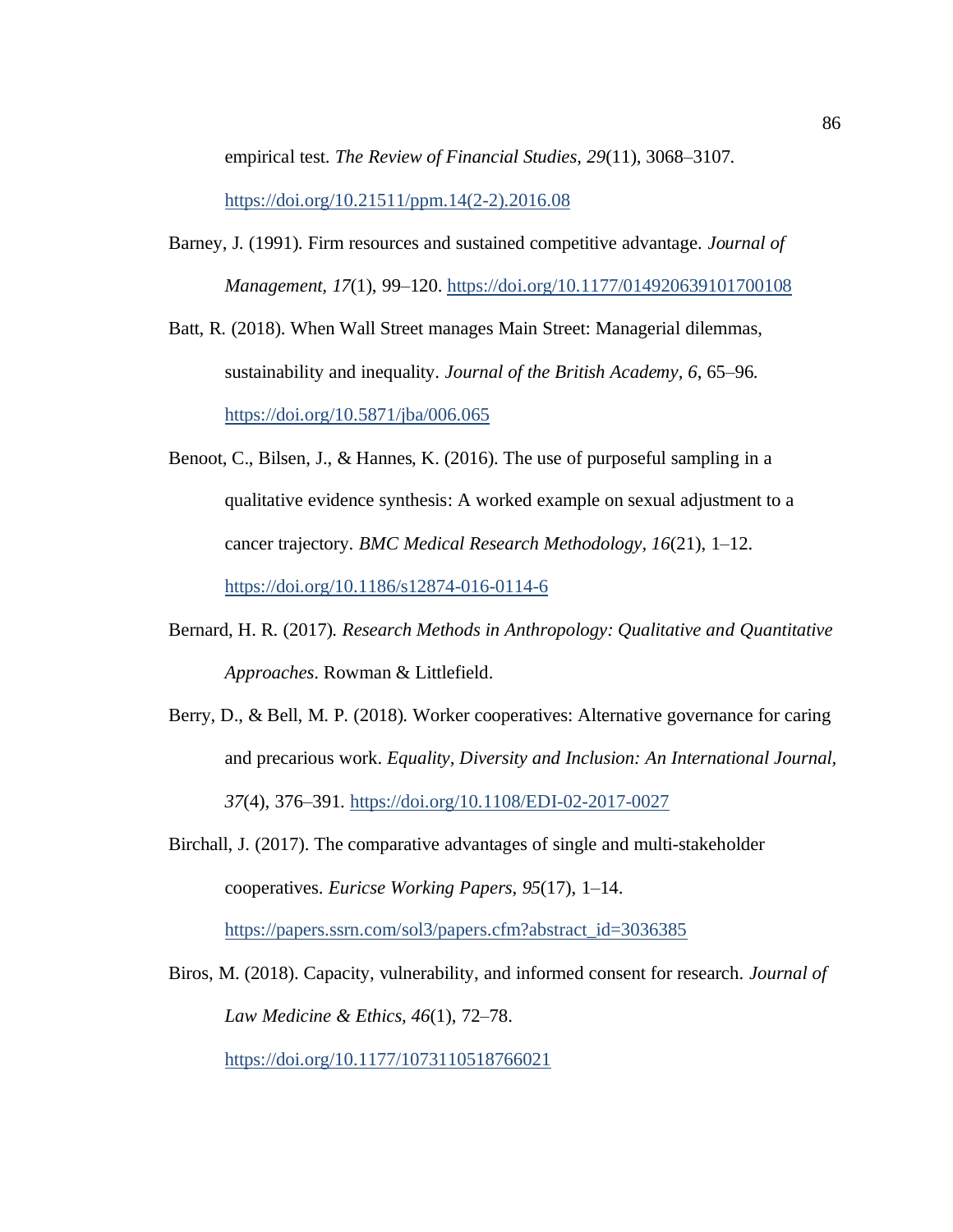- Birt, L., Scott, S., Cavers, D., Campbell, C., & Walter, F. (2016). Member checking: A tool to enhance trustworthiness or merely a nod to validation? *Qualitative Health Research, 26*(13), 1802–1811[. https://doi.org/10.1177/1049732316654870](https://doi.org/10.1177%2F1049732316654870)
- Blasi, J., Kruse, D., & Freeman, R. B. (2018). Broad-based employee stock ownership and profit sharing. *Journal of Participation and Employee Ownership, 1*(1), 38- 60.<https://doi.org/10.1108/JPEO-02-2018-0001>
- Bonavia, T., Brox-Ponce, J. (2018) Shame in decision making under risk conditions: Understanding the effect of transparency. *PLoS ONE 13*(2), Article e0191990. <https://doi.org/10.1371/journal.pone.0191990>
- Bottenberg, K., Tuschke, A., & Flickinger, M. (2017). Corporate governance between shareholder and stakeholder orientation: Lessons from Germany. *Journal of Management Inquiry, 26*(2), 165–180.

[https://doi.org/10.1177/1056492616672942](https://doi.org/10.1177%2F1056492616672942)

- Bretos, I., & Marcuello, C. (2016). Revisiting globalization challenges and opportunities in the development of cooperatives. *Annals of Public and Cooperative Economics, 88*(1), 47-73[. https://doi.org/10.1111/apce.12145](https://doi.org/10.1111/apce.12145)
- Buchak, L. (2017). Why high-risk, non-expected-utility-maximising gambles can be rational and beneficial: The case of HIV cure studies. *Journal of Medical Ethics, 43*(2), 90-95. <http://dx.doi.org/10.1136/medethics-2015-103118>
- Calderón, G. G. A., García, V. G. A., & Betancourt, H. A. R. (2017). Hierarchization of factors involved in the failure of startups. In *Annual Meeting of the European Academy of Management and Business Economics* (pp. 200-213). Springer,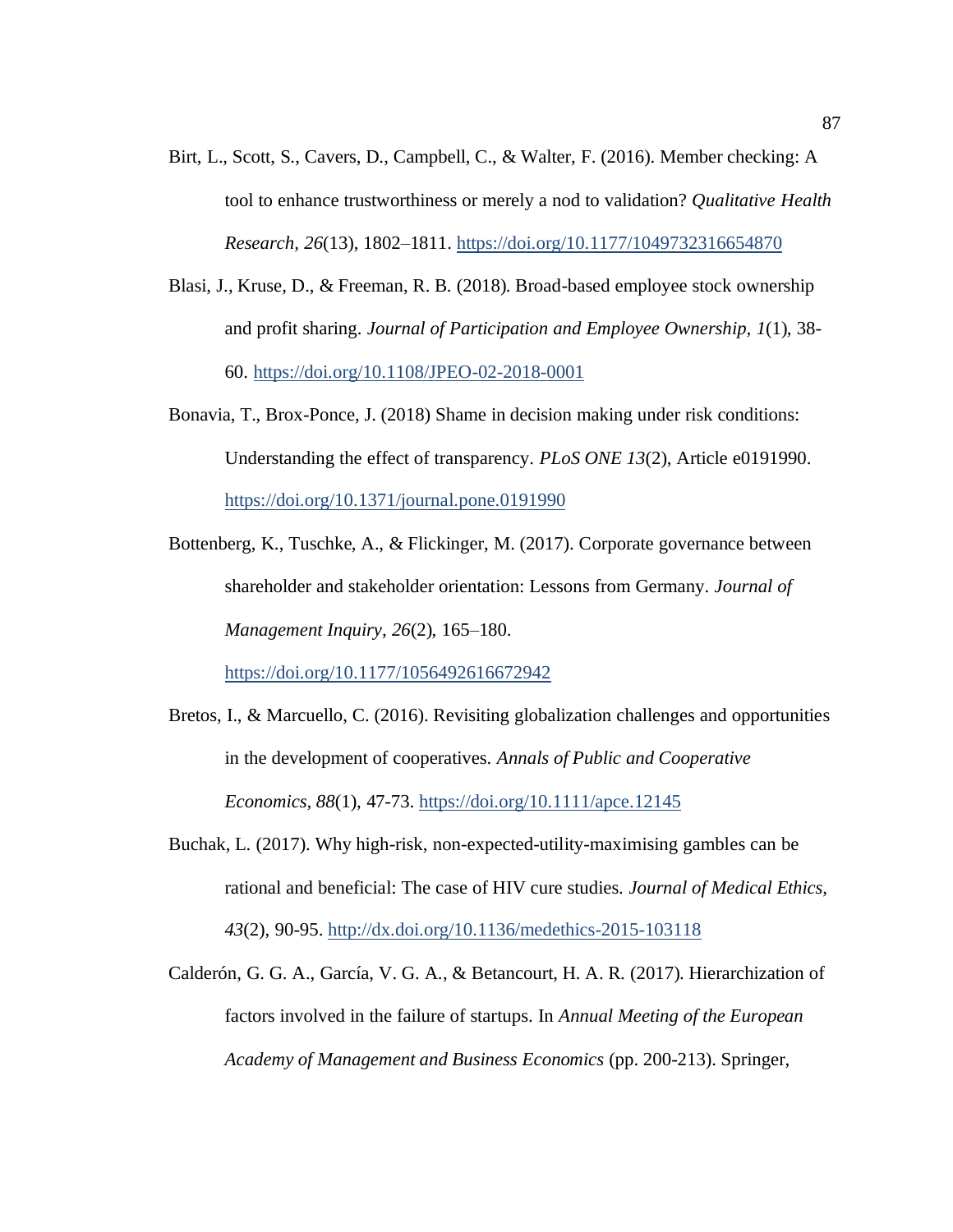Cham. [https://doi.org/10.1007/978-3-030-00677-8\\_17](https://doi.org/10.1007/978-3-030-00677-8_17)

- Castillo-Montoya, M. (2016). Preparing for interview research: The interview protocol refinement framework. *The Qualitative Report, 21*(5), 811-831. <https://nsuworks.nova.edu/tqr/vol21/iss5/2/>
- Castleberry, A., & Nolen, A. (2018). Thematic analysis of qualitative research data: Is it as easy as it sounds? *Currents in Pharmacy Teaching and Learning, 10*(6), 807- 815.<https://doi.org/10.1016/j.cptl.2018.03.019>
- Connelly, L. M. (2016). Trustworthiness in qualitative research. *Medsurg Nursing, 25*(6), 435-436.
- Cooperation Texas. (2015). *Beyond Business as usual: Putting cooperation to work in Austin, Texas*. (p. 1-62)
- Damanik, J. B., & Simanjuntak, N. (2018). Role analysis of cooperative business at Serba Guna Indah Lestari Binjai. *International Journal of Advanced Engineering Research and Science, 5*(7), 137-142.<https://dx.doi.org/10.22161/ijaers.5.7.20>
- de Castro, P. A. L., Teodoro, A. R. B., de Castro, L. I., & Parsons, S. (2016). Expected utility or prospect theory: Which better fits agent-based modeling of markets? *Journal of Computational Science, 17*(1), 97-102. <https://doi.org/10.1016/j.jocs.2016.10.002>
- Dow, G. K. (2018). The theory of the labor-managed firm: Past, present, and future. *Annals of Public and Cooperative Economics, 89*(1), 65-86. <https://doi.org/10.1111/apce.12194>

Dubb, S. (2016). Community wealth building forms: What they are and how to use them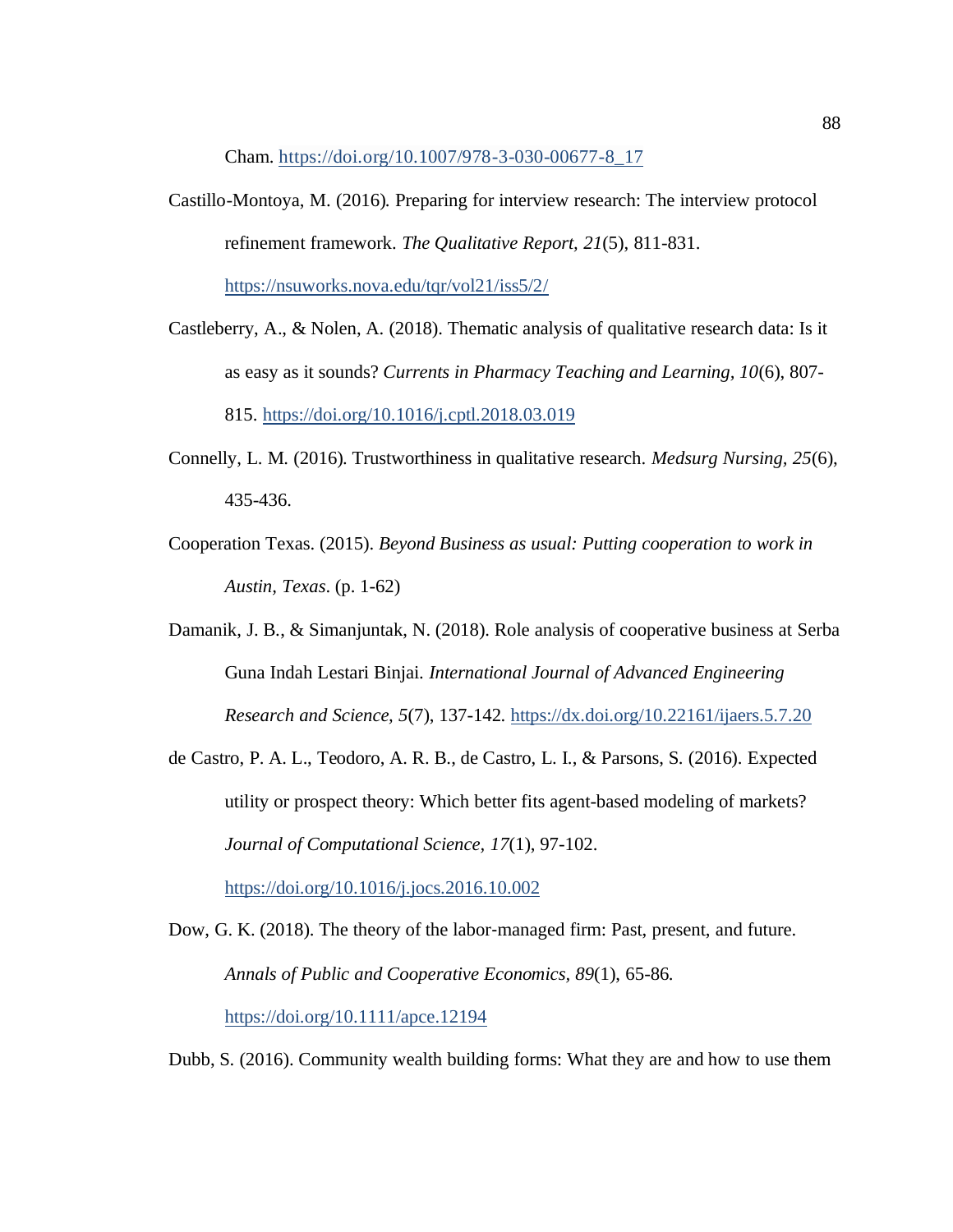at the local level. *Academy of Management Perspectives, 30*(2), 141-152. <https://doi.org/10.5465/amp.2015.0074>

- Durodola, O., Fusch, P., & Tippins, S. (2017). A case-study of financial literacy and wellbeing of immigrants in Lloydminster, Canada. *International Journal of Business and Management, 12*(8), 37-50. <https://doi.org/10.5539/ijbm.v12n8p37>
- Elbert, R., & Seikowsky, L. (2017). The influences of behavioral biases, barriers and facilitators on the willingness of forwarders' decision makers to modal shift from unimodal road freight transport to intermodal road–rail freight transport. *Journal of Business Economics, 87*(8), 1083-1123. [https://doi.org/10.1007/s11573-017-](https://doi.org/10.1007/s11573-017-0847-7) [0847-7](https://doi.org/10.1007/s11573-017-0847-7)
- Errasti, A., Bretos, I., & Nunez, A. (2017). The viability of cooperatives: The fall of the Mondragon cooperative Fagor. *Review of Radical Political Economics, 49*(2), 181-197. [https://doi.org/10.1177/0486613416666533](https://doi.org/10.1177%2F0486613416666533)
- Esim, S., & Katajamaki, W. (2017). Rediscovering worker cooperatives in a changing world. *Iuslabor*, (1), 1-8.

<https://www.raco.cat/index.php/IUSLabor/article/view/327020>

- Etikan, I., Musa, S. A., & Alkassim, R. S. (2016). Comparison of convenience sampling and purposive sampling. *American Journal of Theoretical and Applied Statistics, 5*(1), 1-4. [https://doi.org/10.11648/j.ajtas.20160501.11](https://nam04.safelinks.protection.outlook.com/?url=https%3A%2F%2Fdoi.org%2F10.11648%2Fj.ajtas.20160501.11%25C2%25A0&data=04%7C01%7Ctermaine.davis%40waldenu.edu%7Cb8641df57b0b46f9a23608d8c2bbf25b%7C7e53ec4ad32542289e0ea55a6b8892d5%7C0%7C0%7C637473459794624807%7CUnknown%7CTWFpbGZsb3d8eyJWIjoiMC4wLjAwMDAiLCJQIjoiV2luMzIiLCJBTiI6Ik1haWwiLCJXVCI6Mn0%3D%7C1000&sdata=3ptvsR71ojIEkw1V4Iwj10YSpZvtgvjYQkxGLnuB304%3D&reserved=0)
- Fanasch, P., & Frick, B. (2018). What makes cooperatives successful? Identifying the determinants of their organizational performance. *Journal of Wine Economics, 13*(3), 282-308.<https://doi.org/10.1017/jwe.2018.28>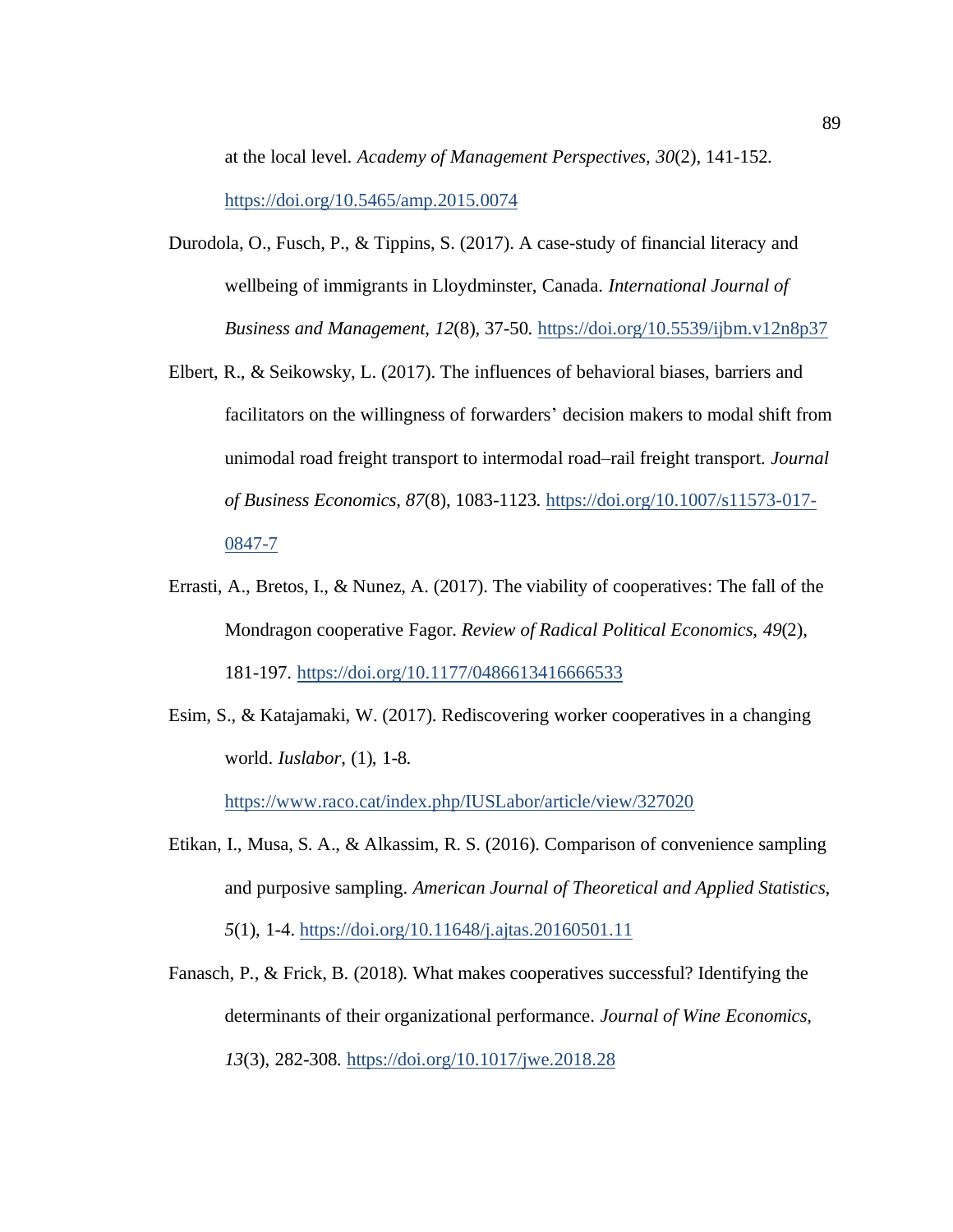- Fernández‐Guadaño, J., & López‐Millán, M. (2018). Employee‐owned firms from a stakeholder perspective. *Journal of International Development, 30*(6), 1044-1059. <https://doi.org/10.1002/jid.3363>
- Fernández‐Guadaño, J., López‐Millán, M., & Sarria-Pedroza, J. (2020). Cooperative entrepreneurship model for sustainable development. *Sustainability, 12*(13), Article e5462. <https://doi.org/10.3390/su12135462>
- Finch, D. J., Peacock, M., Levallet, N., & Foster, W. (2016). A dynamic capabilities view of employability: Exploring the drivers of competitive advantage for university graduates. *Education + Training, 58*(1), 61-81. <https://doi.org/10.1002/jid.3363>
- Friedman, M., & L, Savage. (1948). The utility analysis of choices involving risks. *Journal of Political Economy, 56*(4), 279-304. <https://doi.org/10.1086/256692>
- Forero, R., Nahidi, S., De Costa, J., Mohsin, M., Fitzgerald, G., Gibson, N., McCarthy, S., & Aboagye-Sarfo, P. (2018). Application of four-dimension criteria to assess rigor of qualitative research in emergency medicine. *BMC Health Services Research, 18*(1), 120-130[. https://doi.org/10.1186/s12913-018-2915-2](https://doi.org/10.1186/s12913-018-2915-2)
- Formentini, M., & Taticchi, P. (2016). Corporate sustainability approaches and governance mechanisms in sustainable supply chain management. *Journal of Cleaner Production, 112*(3), 1920-1933.

<https://doi.org/10.1016/j.jclepro.2014.12.072>

Forney, J., & Haberli, I. (2017). Co-operative values beyond hybridity: The case of farmers' organisations in the Swiss dairy sector. *Journal of Rural Studies, 53*, 236-246.<https://doi.org/10.1016/j.jrurstud.2017.04.003>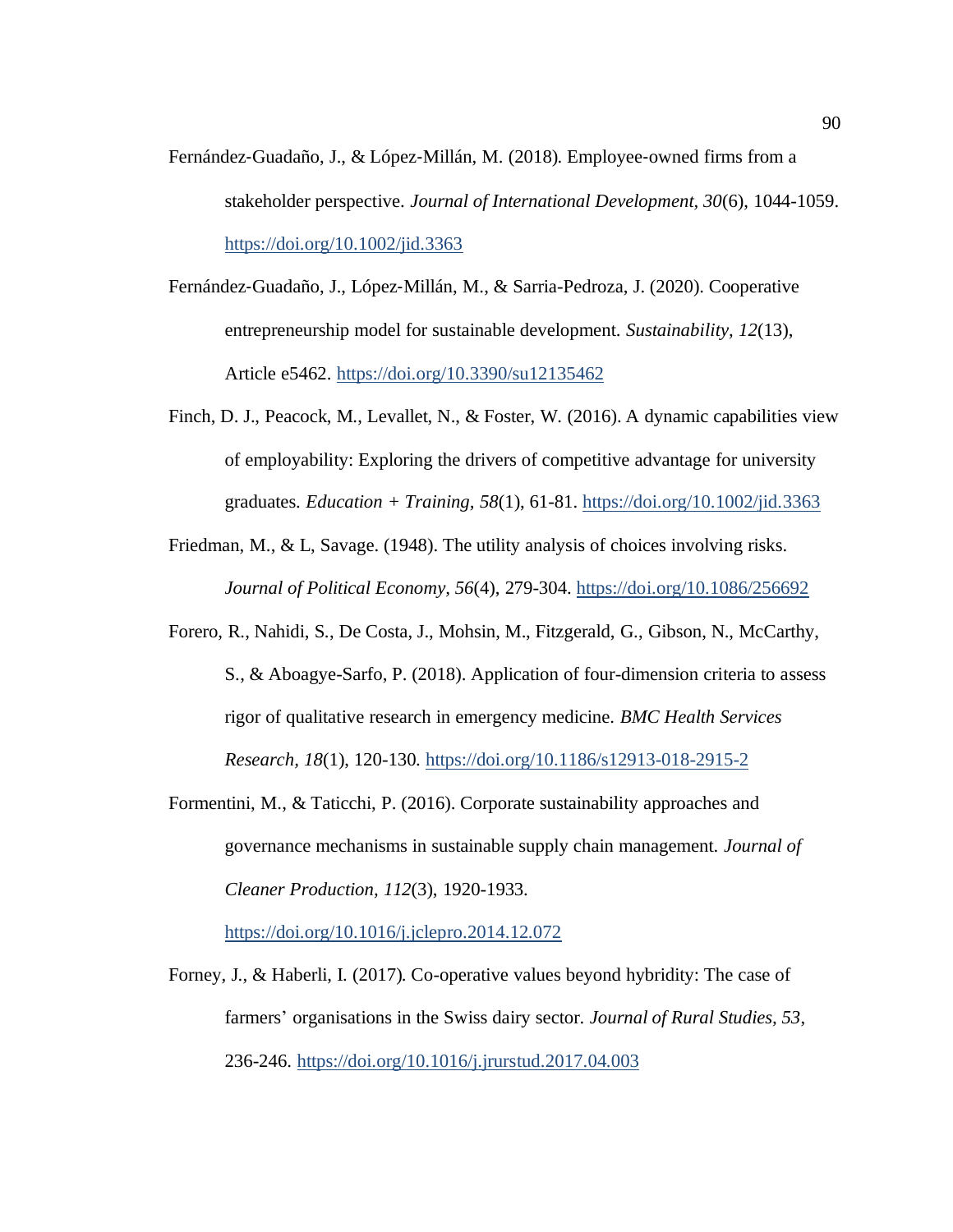Friesen, P., Kearns, L., Redman, B., & Caplan, A. L. (2017). Rethinking the Belmont Report? *The American Journal of Bioethics, 17*(7), 15-21. <https://doi.org/10.1080/15265161.2017.1329482>

Fusch, P. I., & Ness, L. R. (2015). Are we there yet? Data saturation in qualitative research. *The Qualitative Report, 20*(9), 1408-1416. <https://nsuworks.nova.edu/tqr/vol20/iss9/3/>

- Fusch, G. E., & Ness, L. R. (2017). How to conduct a mini-ethnographic case study: A guide for novice researchers. *The Qualitative Report, 22*(3), 923-941. <https://nsuworks.nova.edu/tqr/vol22/iss3/16/>
- Galdas, P. (2017). Revisiting bias in qualitative research: Reflections on its relationship with funding and impact. *International Journal of Qualitative Methods, 16*(1), 1- 2. [https://doi.org/10.1177/1609406917748992](https://doi.org/10.1177%2F1609406917748992)
- Galor, Z., & Sofer, M. (2019). The reserve fund: Is it a necessary anchor for a successful cooperative? *Journal of Co-operative Organization and Management, 7*(2), Article 100089.<https://doi.org/10.1016/j.jcom.2019.100089>
- Garg, R. (2016). Methodology for research I. *Indian Journal of Anaesthesia, 60*(9), 640- 645. [https://doi.org/10.4103/0019-5049.190619](https://dx.doi.org/10.4103%2F0019-5049.190619)
- Geczy, C., Jeffers, J. S., Musto, D. K., & Tucker, A. M. (2016). In pursuit of good  $\&$ gold: Data observations of employee ownership & impact investment. *Seattle UL Rev., 40*(2), 555-609.

[https://papers.ssrn.com/sol3/Delivery.cfm/SSRN\\_ID2994350\\_code851442.pdf?ab](https://papers.ssrn.com/sol3/Delivery.cfm/SSRN_ID2994350_code851442.pdf?abstractid=2929686&mirid=1&type=2) [stractid=2929686&mirid=1&type=2](https://papers.ssrn.com/sol3/Delivery.cfm/SSRN_ID2994350_code851442.pdf?abstractid=2929686&mirid=1&type=2)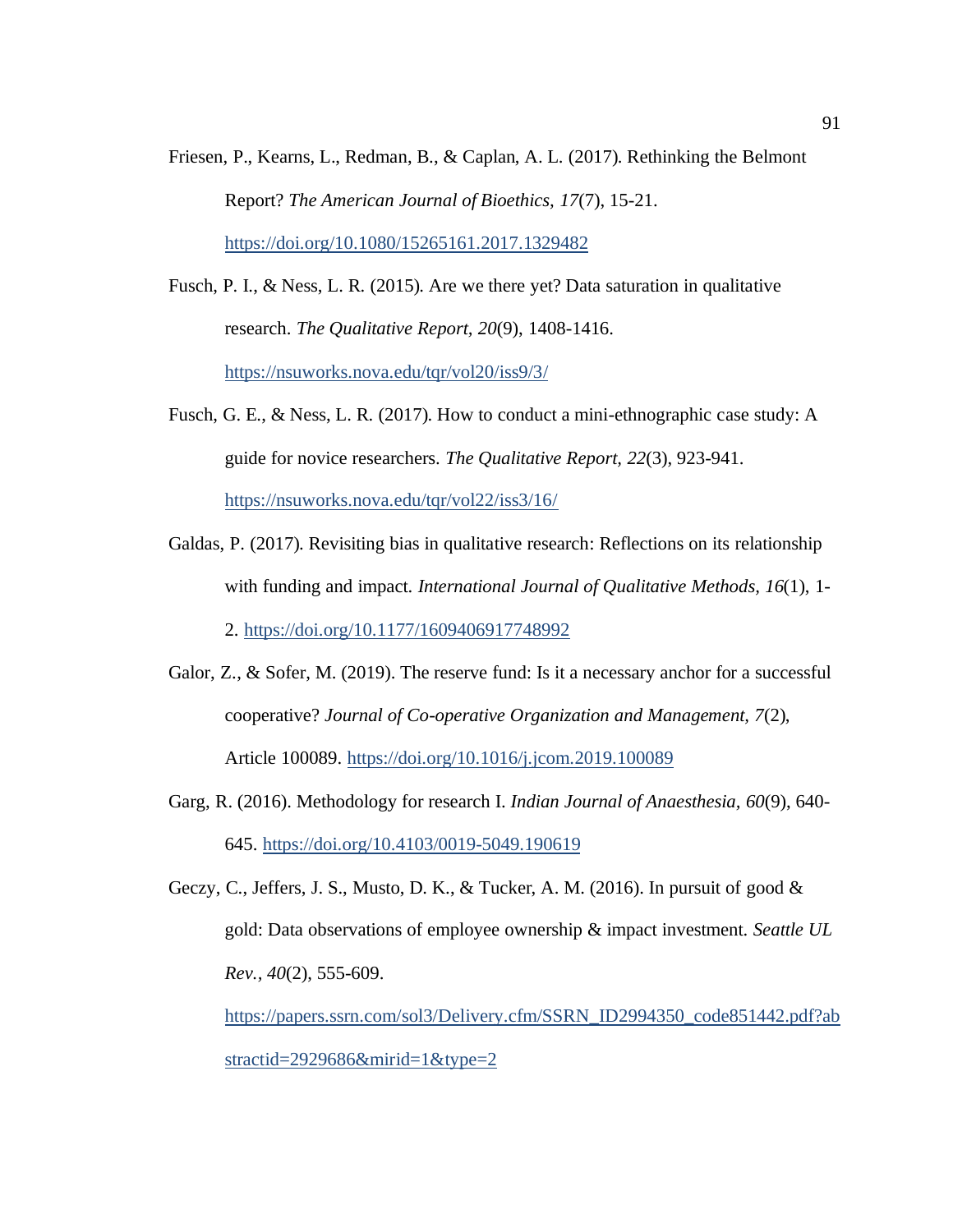- Geissdoerfer, M., Savaget, P., Bocken, N. M., & Hultink, E. J. (2017). The circular economy- A new sustainability paradigm? *Journal of Cleaner Production, 143*, 757-768. <https://doi.org/10.1016/j.jclepro.2016.12.048>
- Gerber, A., & Rohde, K. I. (2018). Weighted temporal utility. *Economic Theory, 66*(1), 187-212.<https://doi.org/10.1007/s00199-017-1058-8>
- Gerring, J. (2017). Qualitative methods. *Annual Review of Political Science, 20*(1), 15- 36. [https://www.annualreviews.org/doi/full/10.1146/annurev-polisci-092415-](https://www.annualreviews.org/doi/full/10.1146/annurev-polisci-092415-024158) [024158](https://www.annualreviews.org/doi/full/10.1146/annurev-polisci-092415-024158)
- Gillies, B. (2016). Worker cooperatives: A bipartisan solution to America's growing income inequality. *Kennedy School Review, 16*, 26-31.
- Grierson, E. M. (2018). Trust and fiduciary relationships in education: What happens when trust is breached? *Educational Philosophy and Theory, 50*(2), 203-211. <https://doi.org/10.1080/00131857.2016.1231052>
- Groeneveld, J., Müller, B., Buchmann, C. M., Dressler, G., Guo, C., Hase, N., Hoffmann, F., John, F., Klassert, C., Lauf, T., Liebelt, V. Nolzen, H., Pannicke, N., Schulze, J., Weise, H., & Schwartz, N. (2017). Theoretical foundations of human decisionmaking in agent-based land use models- A review. *Environmental Modelling & Software, 87*, 39-48[. https://doi.org/10.1016/j.envsoft.2016.10.008](https://doi.org/10.1016/j.envsoft.2016.10.008)
- Guha, S., & Charkrabarti, S. (2016). Differentials in attitude and employee turnover propensity. A study of information technology professionals. Global Business and Management Research. *An International Journal, 8*(1), 1-17. [https://doi.org/10.1177/0972150916631086](https://doi.org/10.1177%2F0972150916631086)

92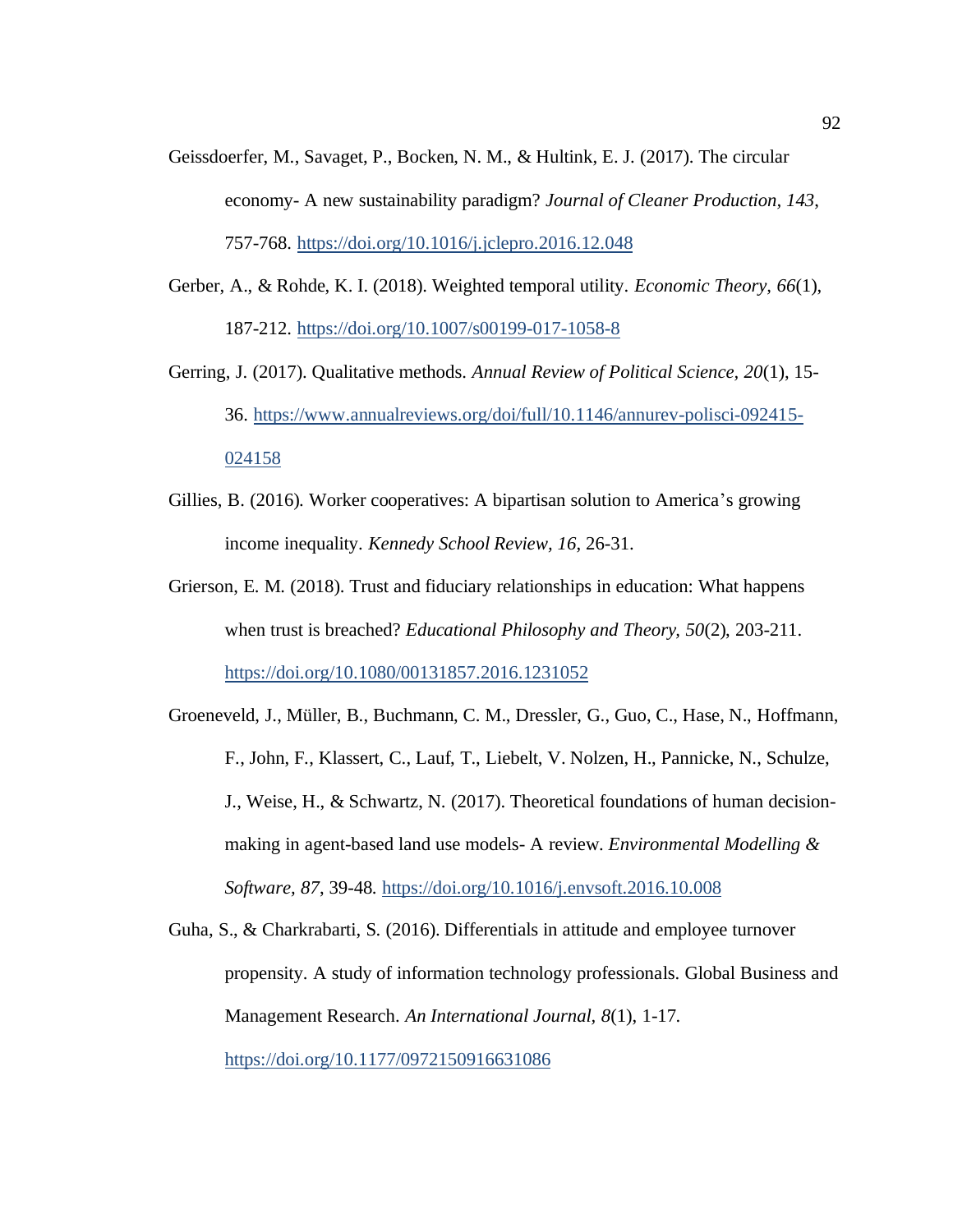- Hadi, M. A., & Closs, S. J. (2016). Ensuring rigour and trustworthiness of qualitative research in clinical pharmacy. *International Journal of Clinical Pharmacy, 38*(3), 641-646.<https://doi.org/10.1007/s11096-015-0237-6>
- Hagaman, A. K., & Wutich, A. (2017). How many interviews are enough to identify metathemes in multisited and cross-cultural research? Another perspective on Guest, Bunce, and Johnson's (2006) landmark study. *Field Methods, 29*(1), 23-41. <https://doi.org/10.1177/1525822X16640447>
- Hakelius, K., & Hansson, H. (2016). Members' attitudes towards cooperatives and their perception of agency problems. *International Food and Agribusiness Management Review, 19*(4), 23-36.<http://dx.doi.org/10.22004/ag.econ.264193>
- Hall, J., & MacDonald, M. (2019). Participatory local governance and social enterprise: exploring the links between social entrepreneurial behaviour and democratic resource allocation through participatory budgeting. In *EMES Conferences Selected Papers*. EMES Research Network.

<https://e-space.mmu.ac.uk/id/eprint/624736>

Hays, D. G., Wood, C., Dahl, H. & Kirk-Jenkins, A. (2016). Methodological rigor in journal of counseling & development qualitative research articles: A 15-year review. *Journal of Counseling & Development, 94*(2), 172-183. <https://doi.org/10.1002/jcad.12074>

Hancock, D. R., & Algozzine, B. (2016). *Doing case study research: A practical guide for beginning researchers* (2<sup>nd</sup> ed.). Teachers College Press. <https://doi.org/10.1080/00220671.2012.750135>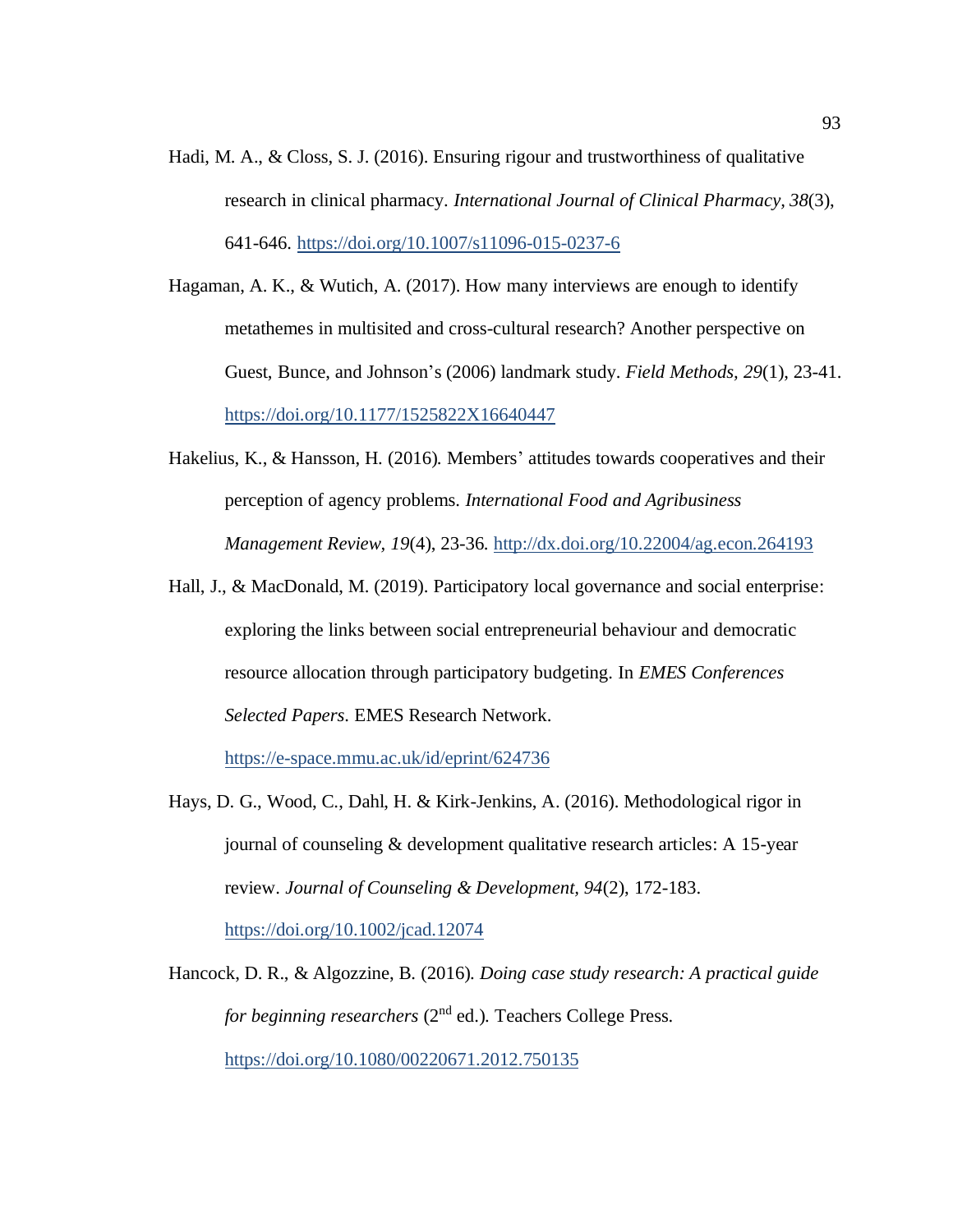- Haradhan, M. (2018). Qualitative research methodology in social sciences and related subjects. *Journal of Economic Development, Environment and People, 7*(1), 23- 48. <https://doi.org/10.26458/jedep.v7i1.571>
- Haugh, H. M., & Talwar, A. (2016). Linking social entrepreneurship and social change: The mediating role of empowerment. *Journal of Business Ethics, 133*, 643-658. [https://doi.org/10.1007/s10551-014-2449-](https://doi.org/10.1007/s10551-014-2449-4)4
- Helal, R. A. (2018). Knowledge acquisition methods and their role in producer-driven collaborative innovation performance: A dynamic capabilities perspective [Doctoral dissertation, Carleton University]. [https://doi.org/10.22215/etd/2018-](https://doi.org/10.22215/etd/2018-12709) [12709](https://doi.org/10.22215/etd/2018-12709)
- Hennink, M. M., Kaiser, B. N., & Marconi, V. C. (2017). Code saturation versus meaning saturation: How many interviews are enough? *Qualitative Health Research, 27*(4), 591-608. [https://doi.org/10.1177/1049732316665344](https://doi.org/10.1177%2F1049732316665344)
- Hentschel, M., Ketter, W., & Collins, J. (2018). Renewable energy cooperatives: Facilitating the energy transition at the Port of Rotterdam. *Energy Policy, 121*, 61- 69. <https://doi.org/10.1016/j.enpol.2018.06.014>
- Hitt, M. A., Xu, K., & Carnes, C. M. (2016). Resource based theory in operations management research. *Journal of Operations Management, 41*, 77-94. <https://doi.org/10.1016/j.jom.2015.11.002>
- Hoffmann, E. A. (2016). Emotions and emotional labor at worker-owned businesses: Deep acting, surface acting, and genuine emotions. *The Sociological Quarterly, 57*(1), 152-173.<https://doi.org/10.1111/tsq.12113>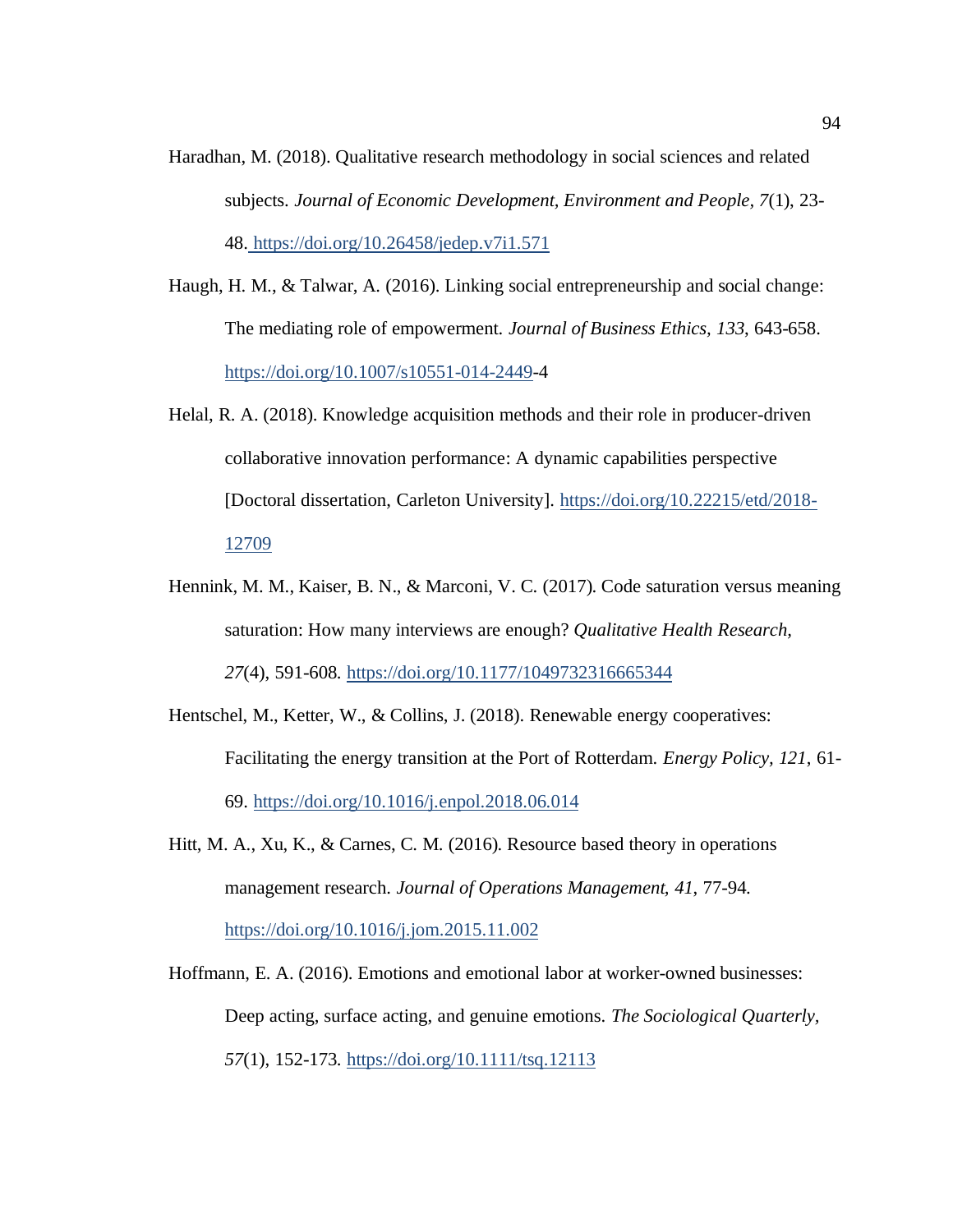- International Cooperative Alliance (ICA). (2012). *Cooperative Identity, Values & Principles*. <https://www.ica.coop/en/cooperatives/cooperative-identity>
- Ji, M. (2016). With or without class: A comparative study of union-worker cooperative relations in the U.S. and South Korea [Doctoral dissertation, University of Denver].<https://digitalcommons.du.edu/etd/1230/>
- Joannidès de Lautour, V., & Cortese, C. (2016). Cooperatives: Governance and accountability systems for a better world? *Journal of Accounting & Organizational Change, 12*(1). <https://doi.org/10.1108/JAOC-03-2015-0033>
- Joslin, R., & Müller, R. (2016). Identifying interesting project phenomena using philosophical and methodological triangulation. *International Journal of Project Management, 34*(6), 1043-1056[. https://doi.org/10.1016/j.ijproman.2016.05.005](https://doi.org/10.1016/j.ijproman.2016.05.005)
- Kahneman, D., & Tversky, A. (1979). Prospect theory: An analysis of decision under risk. *Econometrica, 47*(2). [https://doi.org/10.1142/9789814417358\\_0006](https://doi.org/10.1142/9789814417358_0006)
- Kallio, H., Pietilä, A. M., Johnson, M., & Kangasniemi, M. (2016). Systematic methodological review: Developing a framework for a qualitative semistructured interview guide. *Journal of Advanced Nursing, 72*(12), 2954-2965. <https://doi.org/10.1111/jan.13031>

Kanne, S., & Uhrig Homburg, M. (2018). Employee stock options with performance conditions: Do commonly used valuation heuristics work? *Accounting & Finance, 60*(1), 373-407. <https://doi.org/10.1111/acfi.12326>

Kaswan, M. J. (2019). Happiness theory and worker cooperatives: A critique of the alignment thesis. *Journal of Labor and Society, 22*(3), 637-660.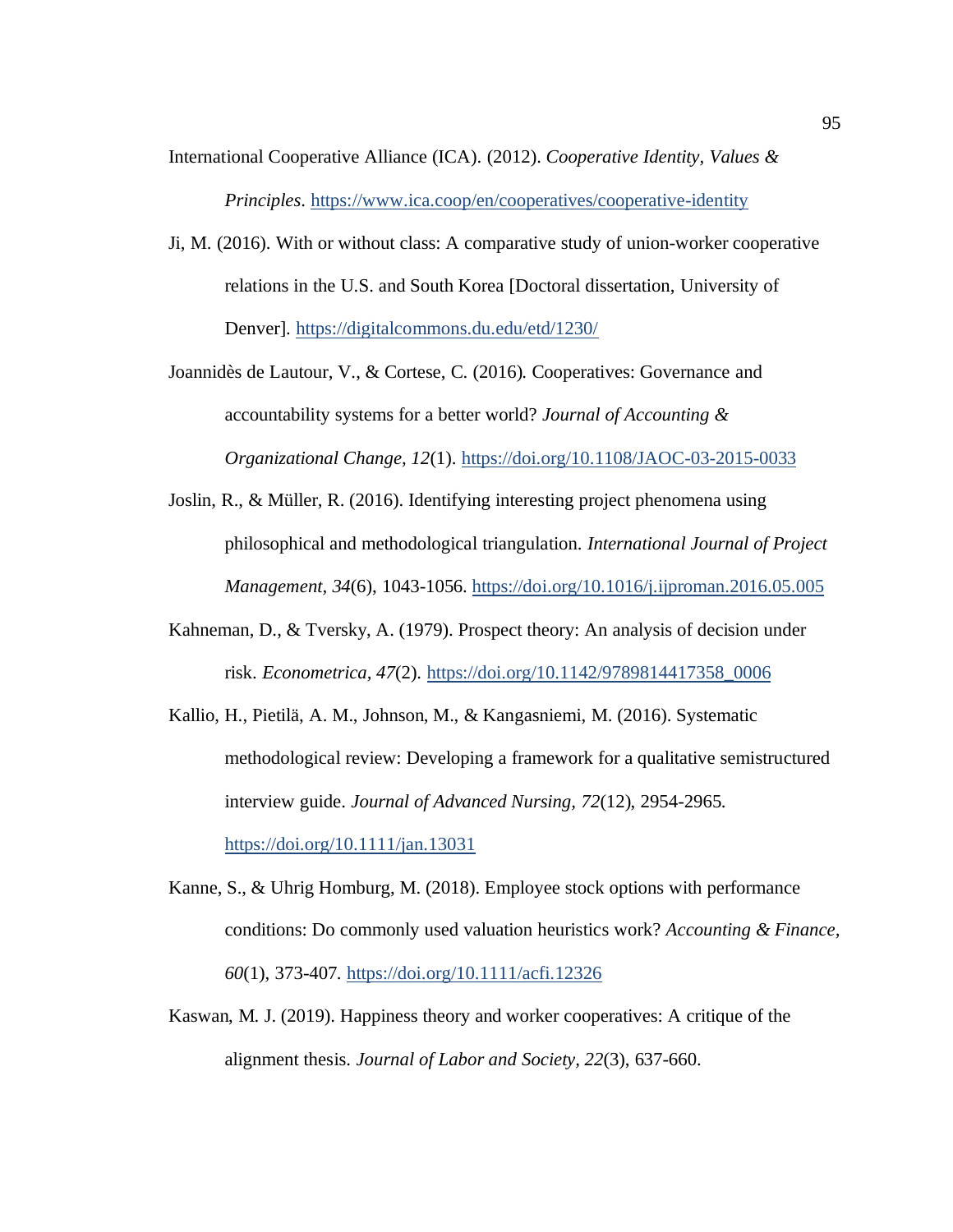<https://doi.org/10.1111/lands.12442>

- Kellermanns, F., Walter, J., Crook, T. R., Kemmerer, B., & Narayanan, V. (2016). The resource based view in entrepreneurship: A content analytical comparison of researchers' and entrepreneurs' views. *Journal of Small Business Management, 54*(1), 26-48.<https://doi.org/10.1111/jsbm.12126>
- Kennelly, J. J., & Odekon, M. (2016). Worker cooperatives in the United States, redux. *Working USA, 19*(2), 163-185.<https://doi.org/10.1111/wusa.12235>
- Kiyimba, N., & O'Reilly, M. (2016). The risk of secondary traumatic stress in the qualitative transcription process: A research note. *Qualitative Research, 16*, 468- 476. [https://doi.org/10.1177/1468794115577013](https://doi.org/10.1177%2F1468794115577013)
- Kontogeorgos, A., Chatzitheodoridis, F., & Loizou, E. (2016). Adaptation strategies for the Greek agricultural cooperatives during the economic crisis. *Agricultural Economics, 62*(1), 26-34. <https://doi.org/10.17221/22/2015-AGRICECON>
- Kor, Y., Mahoney, J., Siemsen, E., & Tan, D. (2016). Penrose's the theory of the growth of the firm: An exemplar of engaged scholarship. *Production and Operations Management, 25*(10), 1727-1744[. https://doi.org/10.1111/poms.12572](https://doi.org/10.1111/poms.12572)
- Korstjens, I., & Moser, A. (2018). Series: Practical guidance to qualitative research. Part 4: Trustworthiness and publishing. *European Journal of General Practice, 24*(1), 120-124.<https://doi.org/10.1080/13814788.2017.1375092>
- Kruse, D. (2016). Does employee ownership improve performance? *IZA World of Labor*. Article e311[. https://doi.org/10.15185/izawol.311](https://doi.org/10.15185/izawol.311)
- Kurtulus, F. A., & Kruse, D. L. (2017). The effect of employee ownership on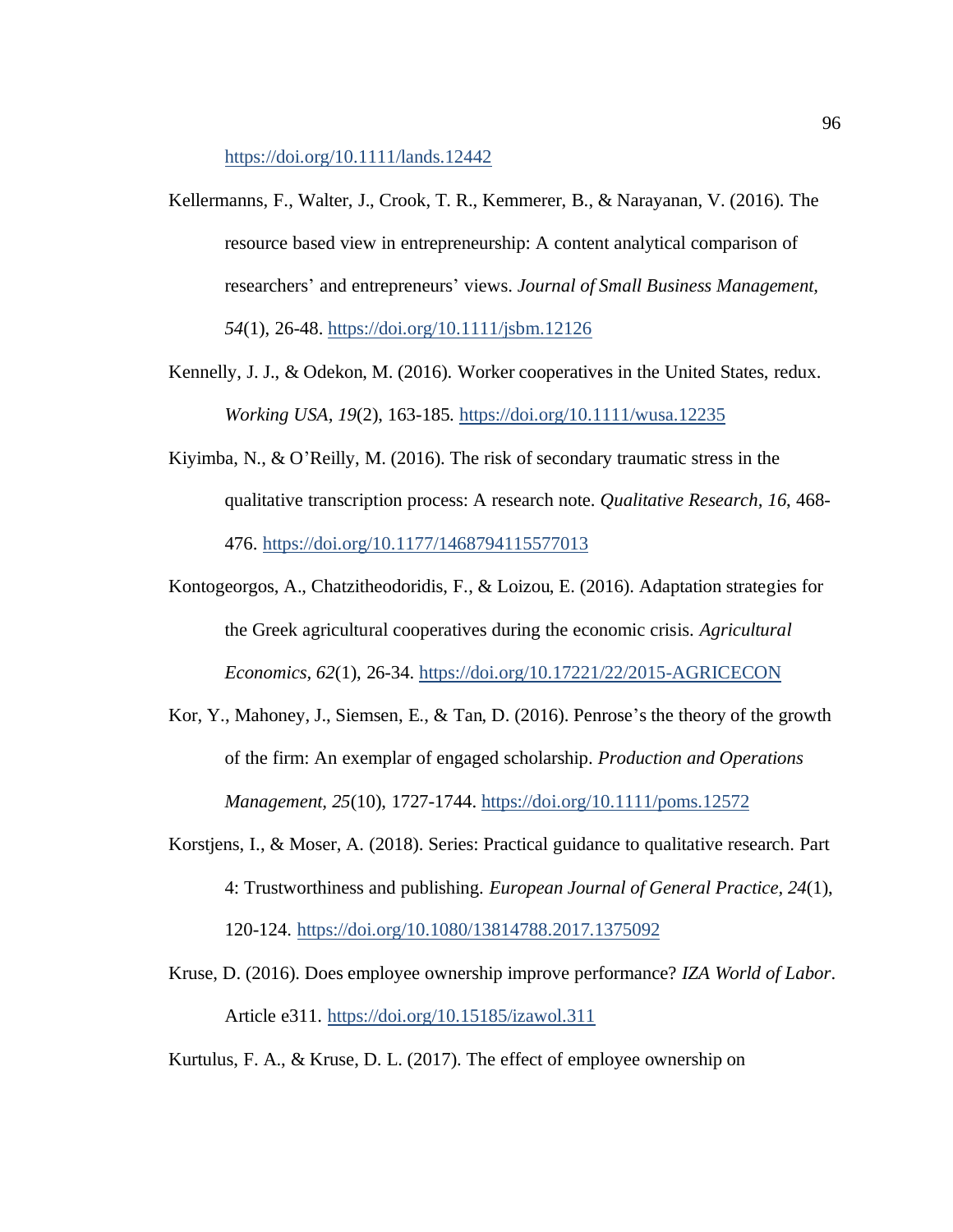employment stability and firm survival during the past two recessions.

*Employment Research Newsletter, 24*(1), 5-6. [https://doi.org/10.17848/1075-](https://doi.org/10.17848/1075-8445.24(1)-2)

[8445.24\(1\)-2](https://doi.org/10.17848/1075-8445.24(1)-2)

Lambert, T. E. (2017). US worker co-operatives and their spans of management, decision making, and governance: An exploratory analysis. *Journal of Co-operative Organization and Management, 5*(2), 80-94.

<https://doi.org/10.1016/j.jcom.2017.09.001>

Lewandowski, M. (2017). Prospect theory versus expected utility theory: Assumptions, predictions, intuition and modelling of risk attitudes. *Central European Journal of Economic Modelling and Econometrics, 9*(4), 275-321.

<http://journals.pan.pl/Content/106527/PDF/mainFile.pdf>

- Levitt, H. M., Bamberg, M., Creswell, J. W., Frost, D. M., Josselson, R., & Suárez-Orozco, C. (2018). Journal article reporting standards for qualitative primary, qualitative meta-analytic, and mixed methods research in psychology: The APA Publications and Communications Board task force report. *American Psychologist, 73*(1), 26-46[. https://doi.org/10.1037/amp0000151](https://doi.org/10.1037/amp0000151)
- Lie, S. S., Karlsen, B., Oord, E. R., Graue, M., & Oftedal, B. (2017). Dropout from an eHealth intervention for adults with type 2 diabetes: A qualitative study*. Journal of Medical Internet Research, 19*(5), Article e187.

<https://doi.org/10.2196/jmir.7479>

Lincoln, Y. S., & Guba, E. G. (2017). In Marja Sarvimaki, (Ed.), *Case Study Strategies for Architects and Designers: Integrative Data Research Methods* (pp. 70-83).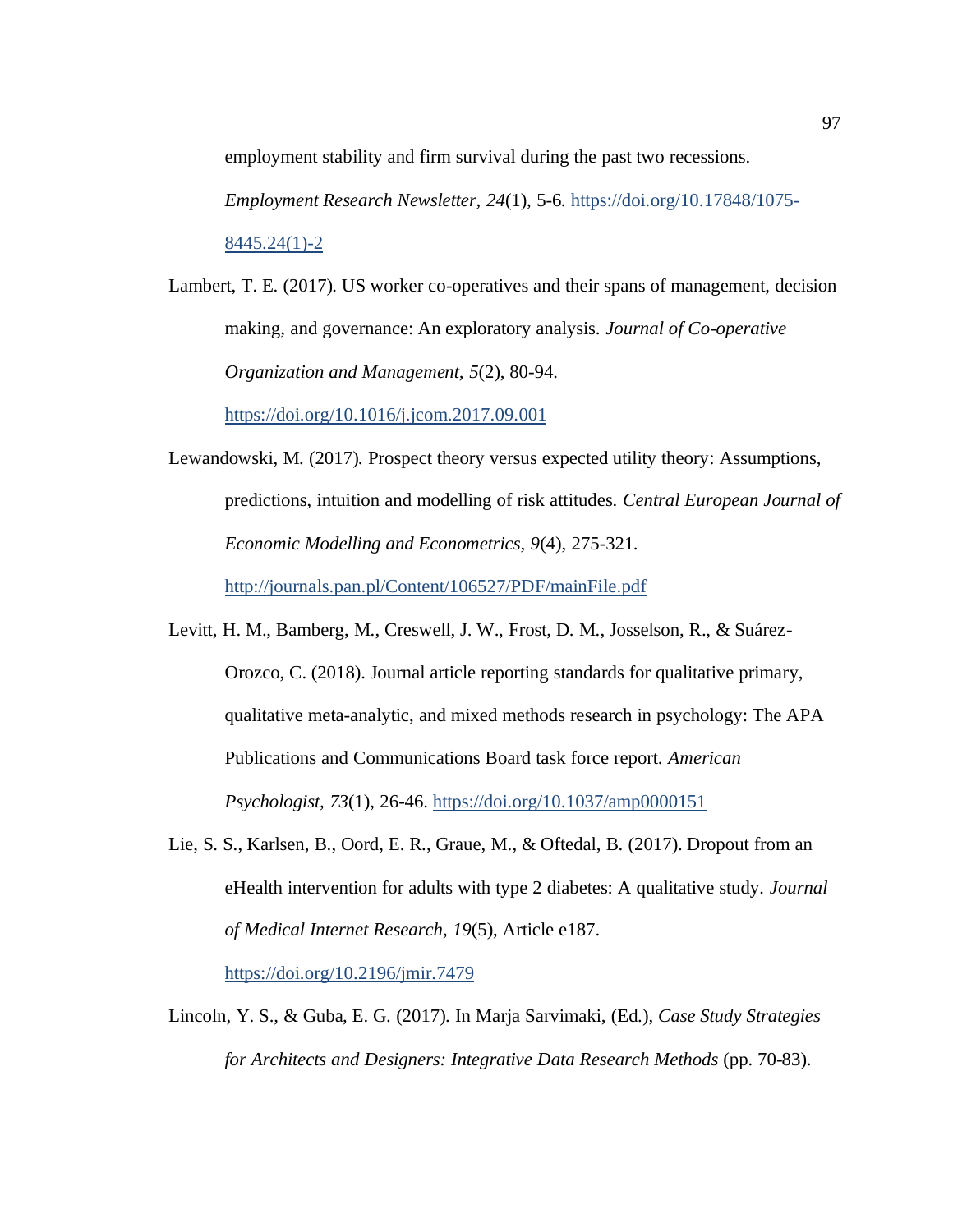Routledge.

Linde, J., & Vis, B. (2017). Do politicians take risks like the rest of us? An experimental test of prospect theory under MPs. *Political Psychology, 38*(1), 101-117. <https://doi.org/10.1111/pops.12335>

Lucky, E. O. I., & Minai, M. S. (2017). Empirical evidence on the entrepreneurial mind of the female graduate to-be in Malaysia. *International Journal of Entrepreneurship and Innovation Management, 21*(1-2), 49-63. <https://doi.org/10.1504/IJEIM.2017.081499>

Lynden, J., Ogden, J., & Hollands, T. (2018). Farriers' roles in making every contact count: A tale of integration for a mixed methods study design using NVivo. In *3rd World Conference on Qualitative Research* (pp. 106-107).

<https://www.proceedings.wcqr.info/index.php/wcqr2019/article/view/90>

- Magne, N. (2017). Wage inequality in workers' cooperatives and conventional firms. *The European Journal of Comparative Economics, 14*(2), 303-329. <https://dx.doi.org/10.25428/1824-2979/201702-303-329>
- Mannan, M. (2018). Fostering worker cooperatives with blockchain technology: Lessons from the colony project. *Erasmus Law Review, 11*(3). <https://doi.org/10.5553/ELR.000113>
- Marshall, C., & Rosssman, G. B. (2016). *Designing Qualitative Research*. (6th ed.). Sage.
- Masakala, C., Omol, E., Wauyo, F., & Okumu, J. (2017). The role of budgeting process in financial performance: A case study of Bugisu Cooperative Union ltd Mbale,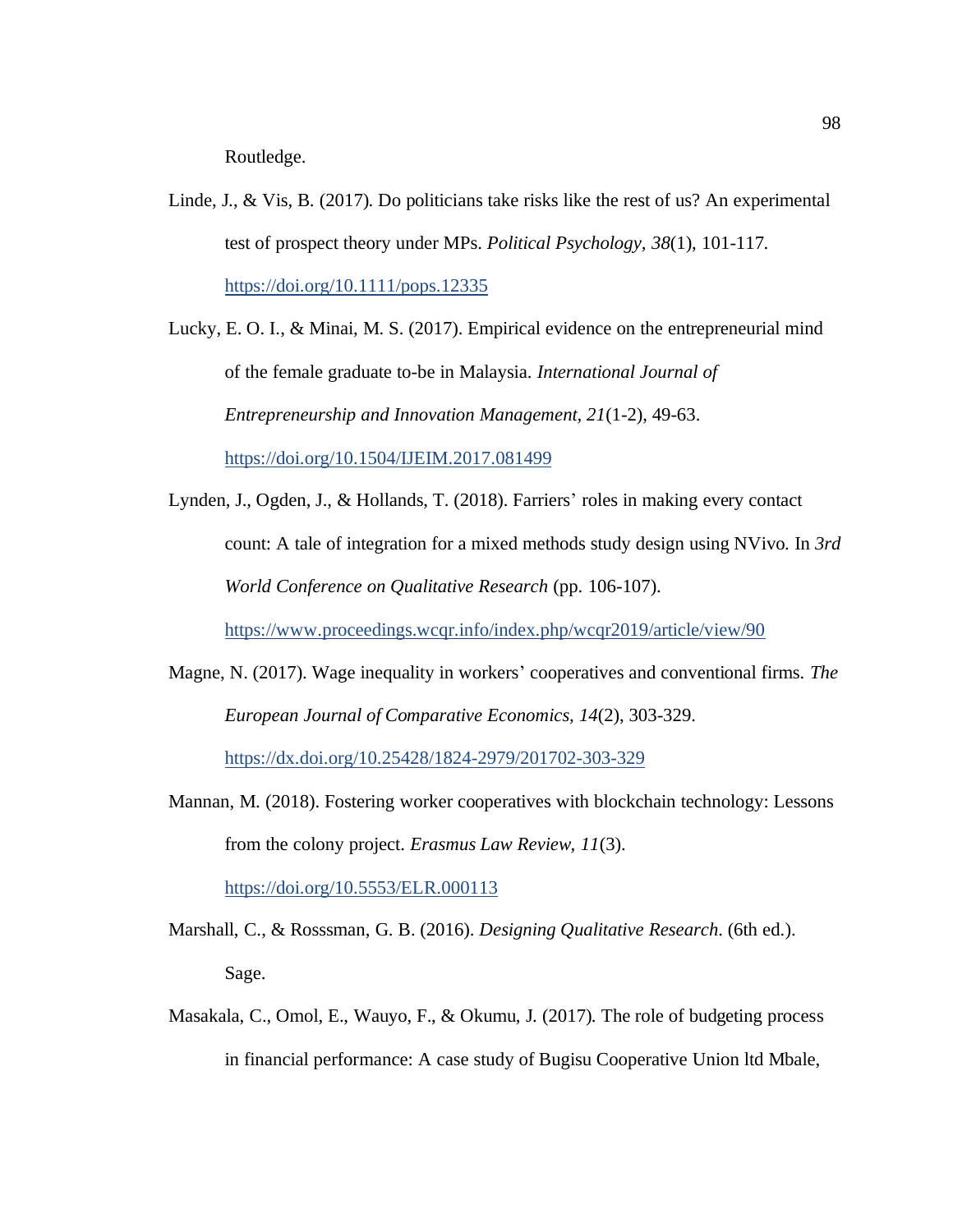Uganda. *American Journal of Finance, 1*(5), 31-48.

Matthew, R. A. (2017). (Re) Envisioning human service labor: Worker-owned cooperative possibilities. *Journal of Progressive Human Services, 28*(2), 107-126. <https://doi.org/10.1080/10428232.2017.1292490>

Meyers, J. S., & Vallas, S. P. (2016). Diversity regimes in worker cooperatives:

Workplace inequality under conditions of worker control. *The Sociological Quarterly, 57*(1), 98-128[. https://doi.org/10.1111/tsq.12114](https://doi.org/10.1111/tsq.12114)

Mikami, K. (2016). Cooperatives, transferable shares, and a unified business law. *Annals of Public and Cooperative Economics, 87*(3), 365-390. <https://doi.org/10.1111/apce.12132>

Miracle, V. A. (2016). The Belmont Report: The triple crown of research ethics. *Dimensions of Critical Care Nursing, 35*(4), 223-228. <https://doi.org/10.1097/DCC.0000000000000186>

Mohajan, H. K. (2017). Two criteria for good measurements in research: Validity and reliability. *Annals of Spiru Haret University. Economic Series, 17*(4), 59-82. <https://doi.org/10.26458/1746>

Moscati, I. (2016). Retrospectives: How economists came to accept expected utility theory: The case of Samuelson and Savage. *Journal of Economic Perspectives, 30*(2), 219-236.<https://dx.doi.org/10.1257/jep.30.2.219>

Navarra, C. (2016). Employment stabilization inside firms: An empirical investigation of worker cooperatives. *Annals of Public and Cooperative Economics, 87*(4), 563- 585.<https://doi.org/10.1111/apce.12124>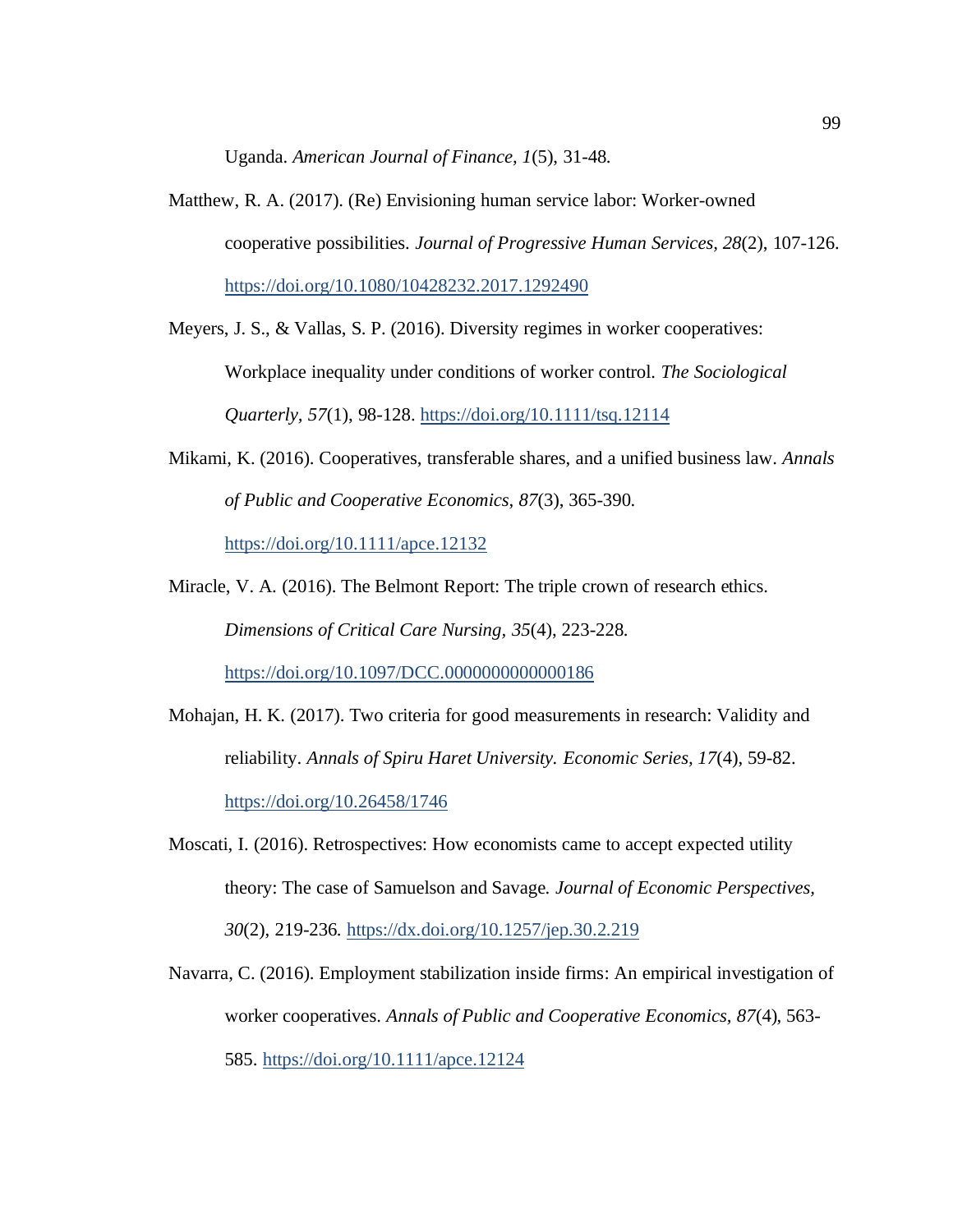- NCBA CLUSA. (2017, October 6). NCB Co-op 100 Reports top producing cooperatives with revenues of \$208 billion. [https://ncbaclusa.coop/blog/ncb-co-op-100-reports](https://ncbaclusa.coop/blog/ncb-co-op-100-reports-top-producing-cooperatives-with-revenues-of-208-billion/)[top-producing-cooperatives-with-revenues-of-208-billion/](https://ncbaclusa.coop/blog/ncb-co-op-100-reports-top-producing-cooperatives-with-revenues-of-208-billion/)
- Neary, N., Venezuela Fuentes, K., & Winn, J. (2017). Co-operative leadership and higher education: Four case studies. In *The Co-operative Education and Research Conference, 5-6*.
- Nelson, J. (2017). Using conceptual depth criteria: Addressing the challenge of reaching saturation in qualitative research. *Qualitative Research, 17*(5), 554-570. [https://doi.org/10.1177/1468794116679873](https://doi.org/10.1177%2F1468794116679873)
- O'Boyle, E. H., Patel, P. C., & Gonzalez Mulé, E. (2016). Employee ownership and firm performance: A meta analysis. *Human Resource Management Journal, 26*(4), 425-448. <https://doi.org/10.1111/1748-8583.12115>
- Obika, A. N., & Ikechukwu, G. I. (2019). Kindred group as the prototype of modern cooperative societies: A study of Igbo proverbs. *International Journal of English Literature and Social Sciences (IJELS), 4*(4).

<https://dx.doi.org/10.22161/ijels.4442>

O'Keeffe, J., Buytaert, W., Mijic, A., Brozović, N., & Sinha, R. (2016). The use of semistructured interviews for the characterisation of farmer irrigation practices. *Hydrology and Earth System Sciences, 20*(5), 1911-1924.

<https://doi.org/10.5194/hess-20-1911-2016>

Omoni, N. P., & Ngugi, K. (2018). Influence of entrepreneurial management on performance of dairy co-operative societies in Murang'a County, Kenya.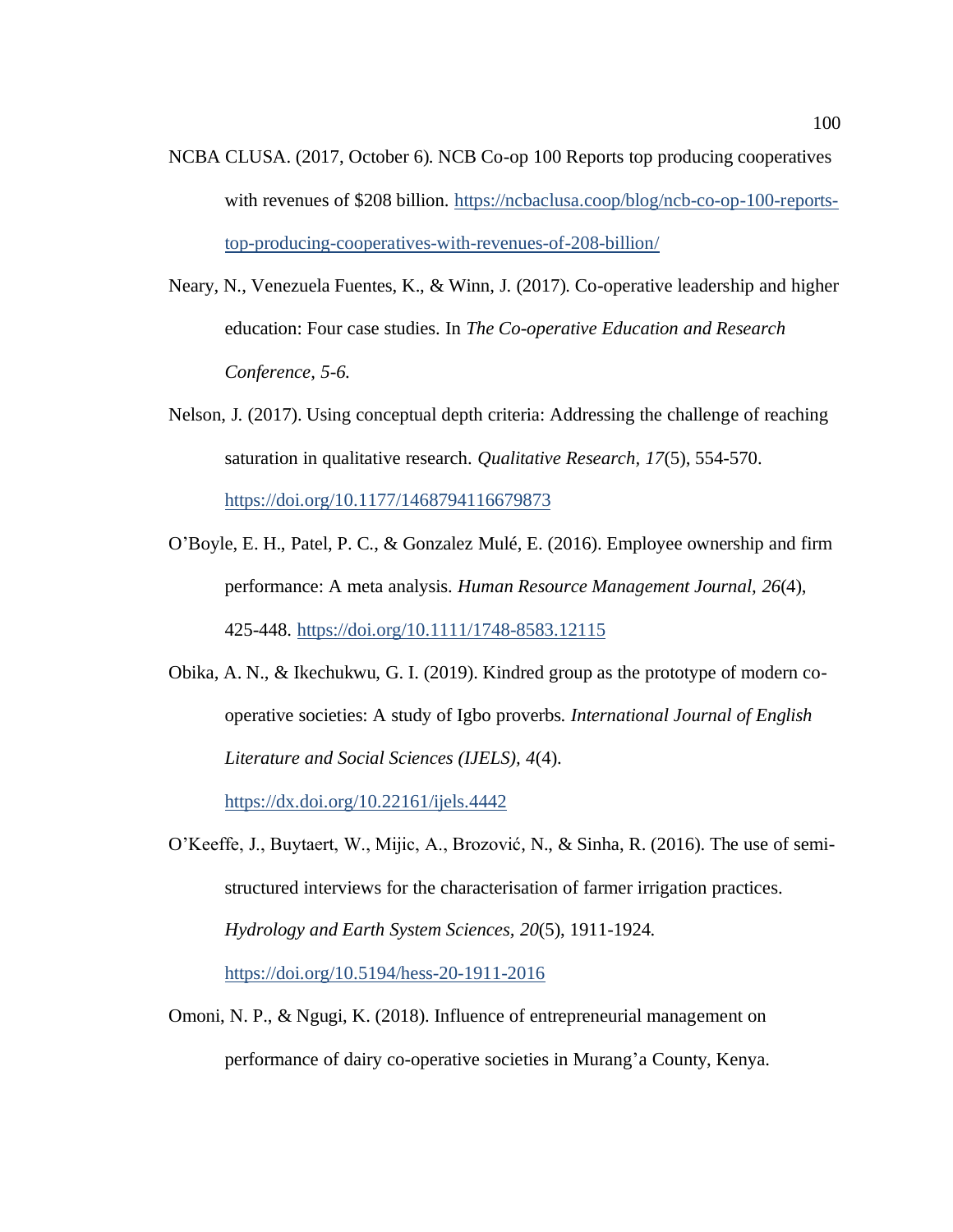*International Journal of Entrepreneurship and Project Management, 3*(1), 92- 106. <https://www.iprjb.org/journals/index.php/IJEPM/article/view/745>

- Onnasch, L., Bürglen, J., Tristram, S., & Kolrep, H. (2016). Break it down! A practitioners' software tool for human factors task analysis and human error identification. In *Proceeding of 32nd Conference of European Association for Aviation Psychology–Thinking High AND Low: Cognition and Decision Making in Aviation*.
- Onwuegbuzie, A., & Collins, K. (2017). The role of sampling in mixed methodsresearch. *Kölner Zeitschrift für Soziologie & Sozialpsychologie, 69*, 133-156. <https://doi.org/10.1007/s11577-017-0455-0>
- Ortega, R. P., & Vargas-Hernández, J. G. (2018). Bounded rationality in decisionmaking. *Journal of Business School, 1*(2), 34-46. [https://doi.org/10.29226/TR1001.2018.8](https://doi.org/10.29226/TR1001.2018.89)9
- Padgett, J., Gossett, K., Mayer, R., Chien, W.-W., & Turner, F. (2017). Improving patient safety through high reliability organizations. *Qualitative Report, 22*(2), 410-425. <https://nsuworks.nova.edu/tqr/vol22/iss2/4/>
- Painter-Morland, M., Demuijnck, G., & Ornati, S. (2017). Sustainable development and well-being: A philosophical challenge. *Journal of Business Ethics, 146*(2), 295- 311.<https://doi.org/10.1007/s10551-017-3658-4>
- Park, J., & Park, M. (2016). Qualitative versus quantitative research methods: Discovery or justification? *Journal of Marketing Thought, 3*(1), 1-7.
- Patino, C. M., & Ferreira, J. C. (2018). Inclusion and exclusion criteria in research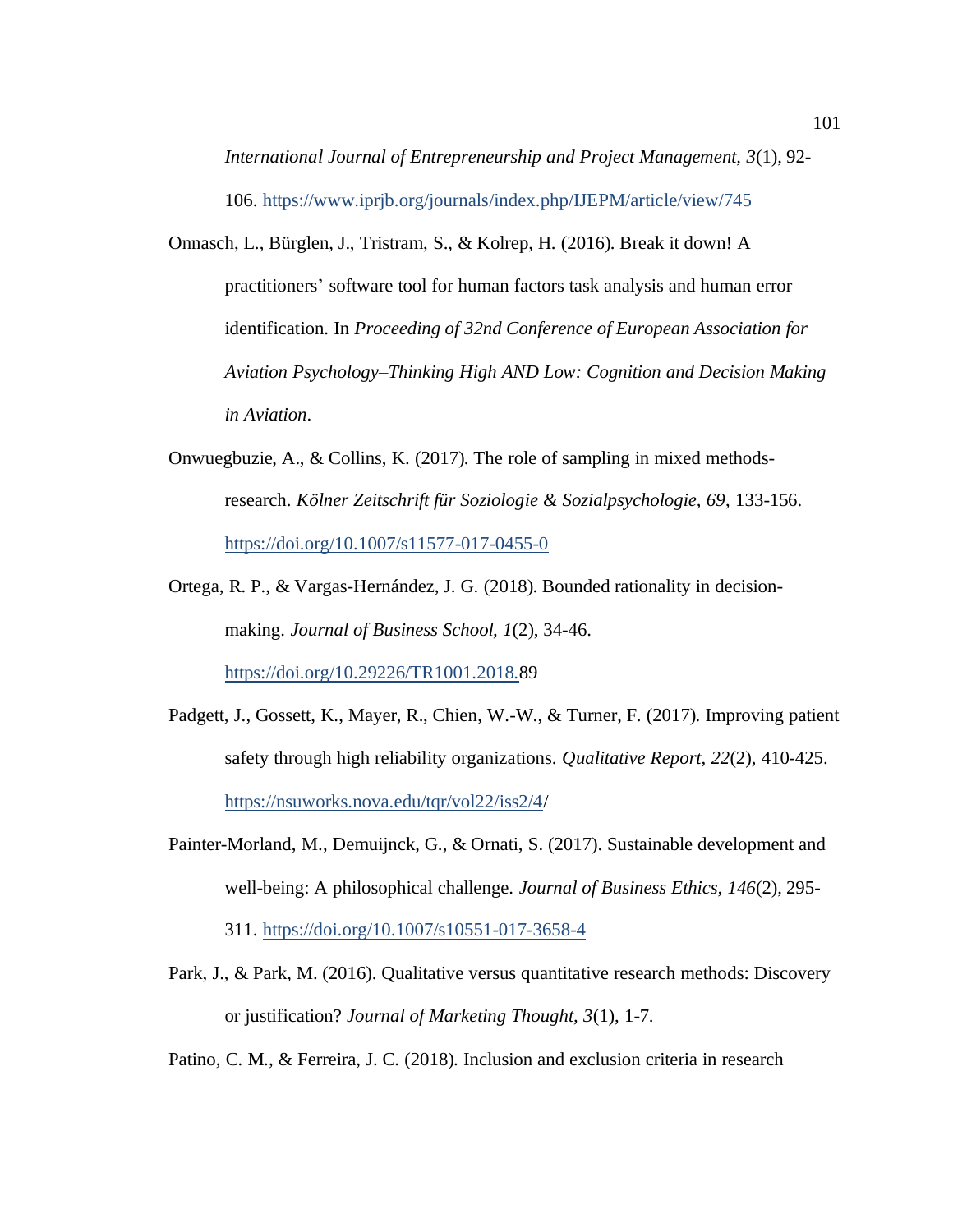studies: Definitions and why they matter. *Jornal Brasileiro de Pneumologia, 44*(2), 84-84.<https://dx.doi.org/10.1590/s1806-37562018000000088>

- Puaschunder, J. (2020). Towards a utility theory of privacy and information sharing and the introduction of hyper-hyperbolic discounting in the digital big data age. In *Handbook of Research on Social and Organizational Dynamics in the Digital Era* (pp. 157-200). IGI Global.<https://doi.org/10.4018/978-1-5225-8933-4.ch008>
- Pee, L. G., & Kankanhalli, A. (2016). Interactions among factors influencing knowledge management in public-sector organizations: A resource-based view. *Government Information Quarterly, 33*(1), 188-199[. https://doi.org/10.1016/j.giq.2015.06.002](https://doi.org/10.1016/j.giq.2015.06.002)

Penrose, E. T. (1959). The theory of the growth of the firm. Oxford University Press.

- Pérotin, V. (2016). What do we really know about workers' co-operatives? In *Mainstreaming Co-Operation*. (pp. 3-20). Manchester University Press.
- Puusa, A., Hokkila, K., & Varis, A. (2016). Individuality vs. communality- A new dual role of co-operatives? *Journal of Co-operative Organization and Management, 4*(1), 22-30.<https://doi.org/10.1016/j.jcom.2016.02.002>
- Qu, X., Percy, M., Stewart, J., & Hu, F. (2018). Executive stock option vesting conditions, corporate governance and CEO attributes: Evidence from Australia. *Accounting & Finance, 58*(2), 503-533[. https://doi.org/10.1111/acfi.12223](https://doi.org/10.1111/acfi.12223)
- Rahi, S. (2017). Research design and methods: A systematic review of research paradigms, sampling issues and instruments development*. International Journal of Economics & Management Sciences, 6*(2), 1-5.

Rauter, R., Jonker, J., & Baumgartner, R. J. (2017). Going one's own way: Drivers in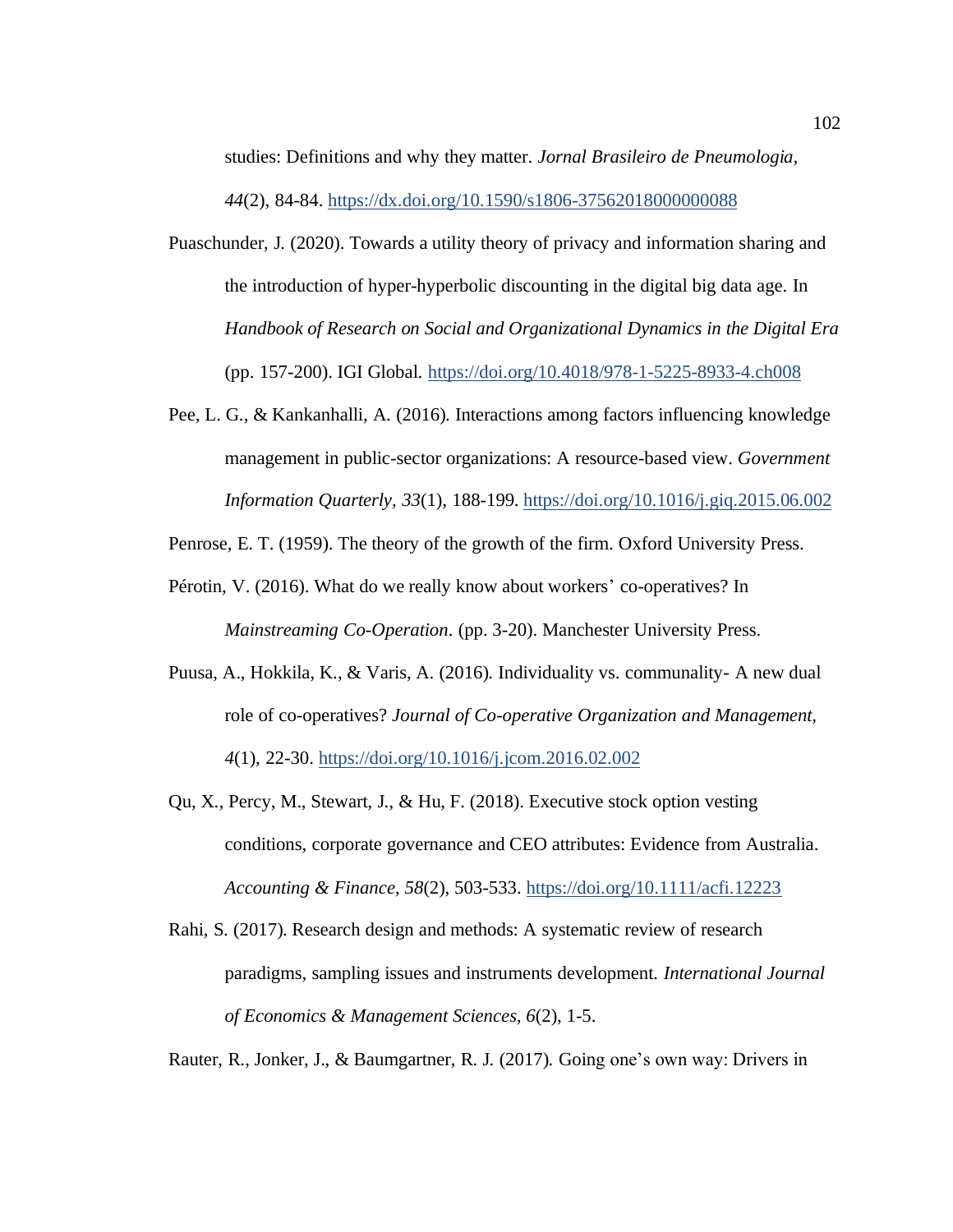developing business models for sustainability. *Journal of Cleaner Production,* 

*140*(1), 144-154.<https://doi.org/10.1016/j.jclepro.2015.04.104>

Rhodes, S. R., & Steers, R. M. (1981). Conventional vs. worker-owned organizations. *Human Relations, 34*(12), 1013-1035.

[https://doi.org/10.1177/001872678103401201](https://doi.org/10.1177%2F001872678103401201)

- Roberts, J. (2017). The new economy puts people and planet first. *Environmental Practice, 19*(3), 112-114[. https://doi.org/10.1080/14660466.2017.1330506](https://doi.org/10.1080/14660466.2017.1330506)
- Rochdale Society of Equitable Pioneers. (1844). *Laws and Objects of the Rochdale Society of Equitable Pioneers*. Jesse Hall.

<http://coop.eco.ku.ac.th/newdesign/document/Our-Story-rochdale.pdf>

- Rosenthal, M. (2016). Qualitative research methods: Why, when, and how to conduct interviews and focus groups in pharmacy research. *Currents in Pharmacy Teaching and Learning, 8*(4), 509-516[. https://doi.org/10.1016/j.cptl.2016.03.021](https://doi.org/10.1016/j.cptl.2016.03.021)
- Ruhnka, J. C., & Young, J. E. (1991). Some hypotheses about risk in venture capital investing. *Journal of Business Venturing, 6*(2), 115-133.

[https://doi.org/10.1016/0883-9026\(91\)90014-5](https://doi.org/10.1016/0883-9026(91)90014-5)

Salehijam, M. (2018). The value of systematic content analysis in legal research. *Tilburg Law Review, 23*(1), 34-42[. https://doi.org/10.5334/tilr.5](https://doi.org/10.5334/tilr.5)

Saunders, B., Sim, J., Kingstone, T., Baker, S., Waterfield, J., Bartlam, B., Burroughs, C. J., & Jinks, C. (2017). Saturation in qualitative research: Exploring its conceptualization and operationalization. *Quality & Quantity, 52*(4), 1893-1907. <https://doi.org/10.1007/s11135-017-0574-8>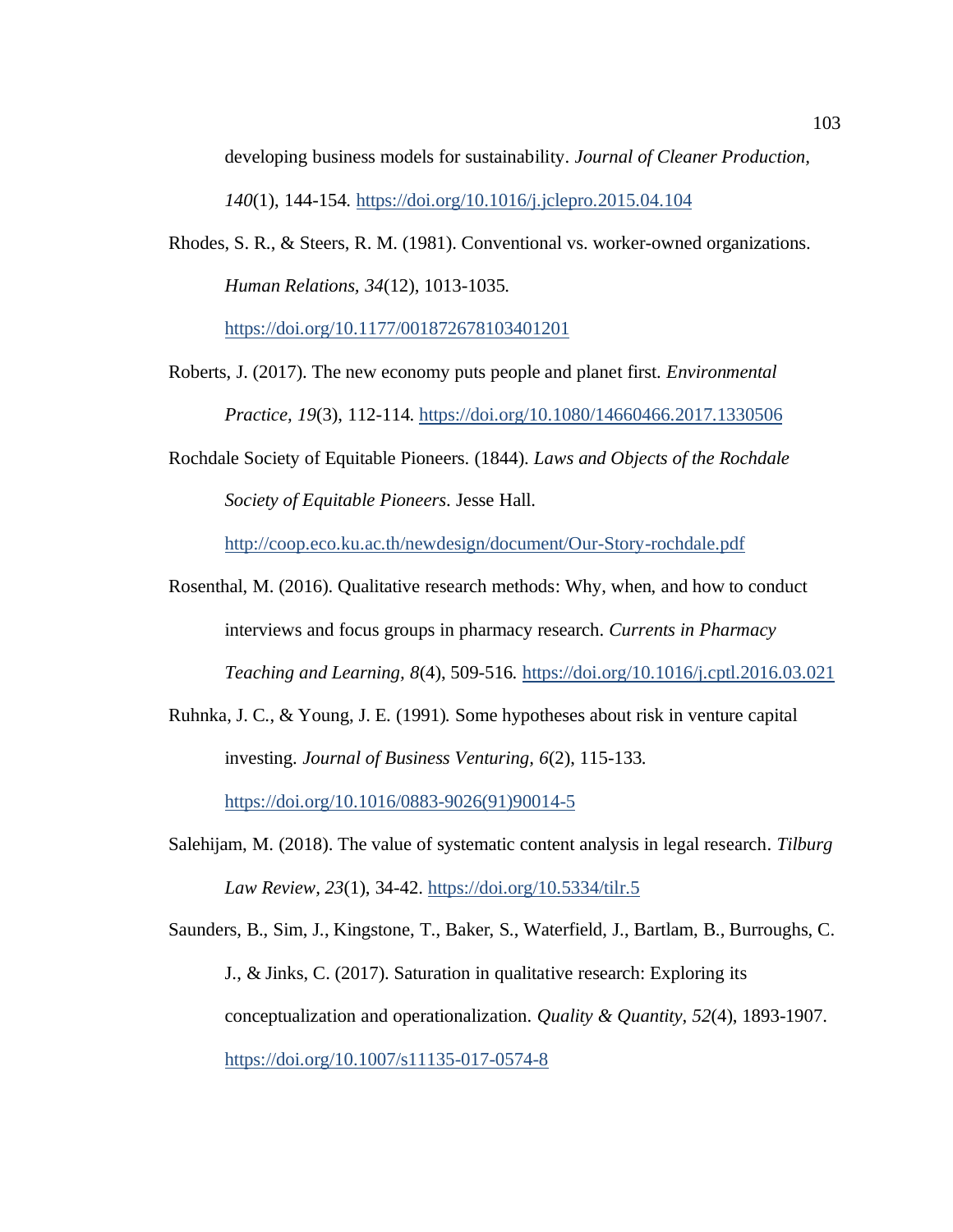Saunders, M. K., & Townsend, K. (2016). Reporting and justifying the number of interview participants in organization and workplace research. *British Journal of Management, 27*(4), 836-852[. https://doi.org/10.1111/1467-8551.12182-](https://doi.org/10.1111/1467-8551.12182)

Savage, L. J. (1954). *The Foundations of Statistics*. Wiley.

Schilirò, D. (2017). Economics versus psychology. Risk, uncertainty and the expected utility theory. *Journal of Mathematical Economics and Finance, 3*(1), 1-12. Retrieved from<https://mpra.ub.uni-muenchen.de/id/eprint/83366>

- Sharman, A. (2017). Using ethnographic research techniques to find out the story behind international student library usage in the Library Impact Data Project. *Library Management, 38*(1), 2-10[. https://doi.org/10.1108/LM-08-2016-0061](https://doi.org/10.1108/LM-08-2016-0061)
- Silverman, D. (2017). How was it for you? The interview society and the irresistible rise of the (poorly analyzed) interview. *Qualitative Research, 17*(2), 144-158. [https://doi.org/10.1177/1468794116668231](https://doi.org/10.1177%2F1468794116668231)
- Simmons, E. S. (2016). That God may know my integrity*. International Forum Journal, 19*(2), 5-27.<https://journals.aiias.edu/info/article/view/80/71>
- Singh, S. K., Burgess, T. F., Heap, J., & Al Mehrzi, N. (2016). Competing through employee engagement: A proposed framework. *International Journal of Productivity and Performance Management, 65*(6), 831-843. <https://doi.org/10.1108/IJPPM-02-2016-0037>
- Slade Shantz, A. F., Kistruck, G. M., Pacheco, D. F., & Webb, J. W. (2020). How formal and informal hierarchies shape conflict within cooperatives: A field experiment in Ghana. *Academy of Management Journal, 63*(2), 503–529.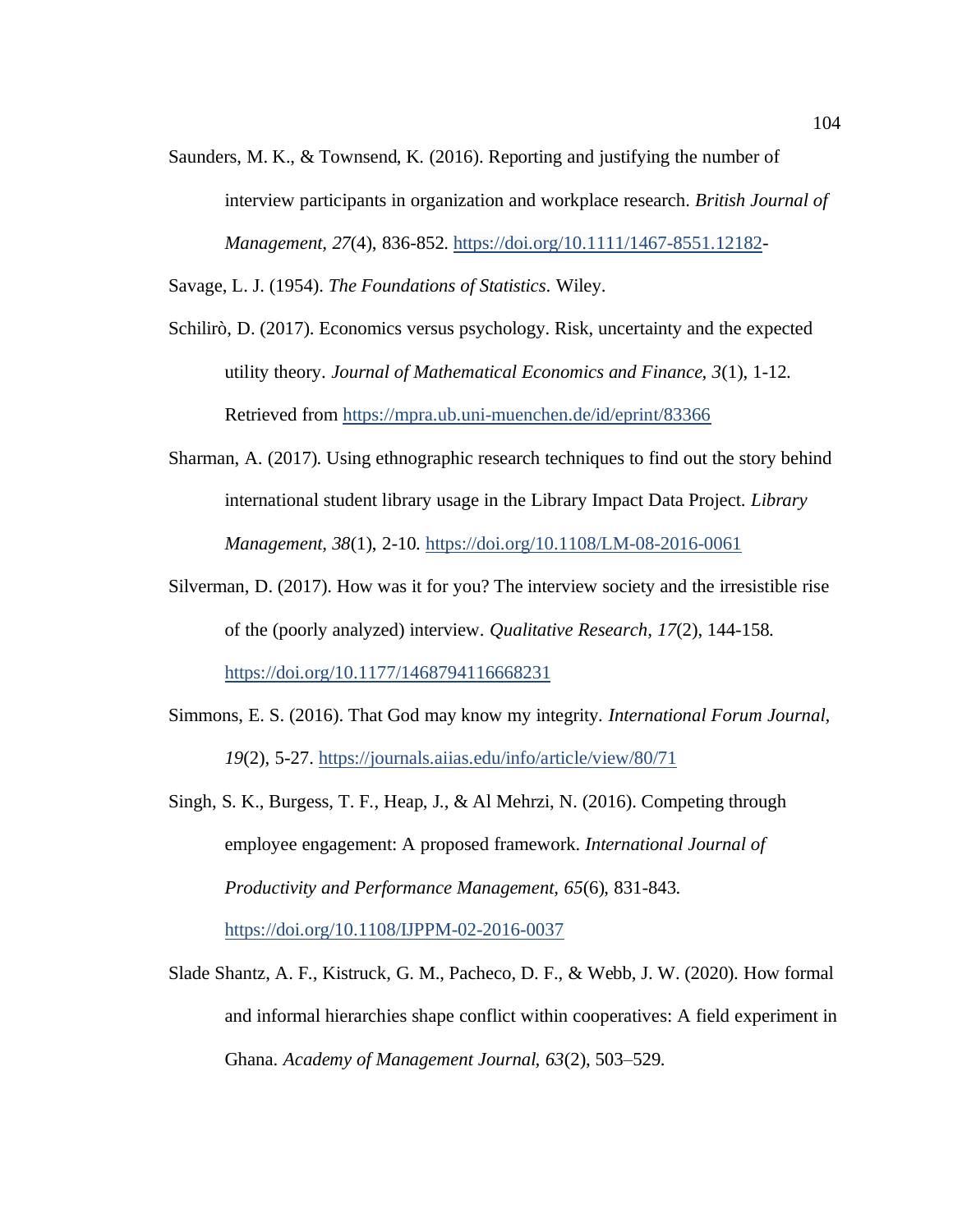<https://doi.org/10.5465/amj.2018.0335>

- Sobering, K. (2016). Producing and reducing gender inequality in a worker-recovered cooperative. *The Sociological Quarterly, 57*(1), 129-151. <https://doi.org/10.1111/tsq.12112>
- Steele, K., & Stefansson, H. O. (2015). Decision theory. E. N. Salta (Ed.), In *The Stanford Encyclopedia of Philosophy*.

<http://plato.stanford.edu/archives/win2015/entries/decision-theory>

- Stocki, R. (2016). Beyond complexities of co-operative values and principles: Developing a framework for lifestyle research and education. *Horyzonty Polityki, 7*(19), 77-106.<https://doi.org/10.17399/HP.2016.071904>
- Swinton, J., & Mowat, H. (2016). *Practical Theology and Qualitative Research*. SCM Press.
- Symon, G., Cassell, C., & Johnson, P. (2016). Evaluative practices in qualitative management research: A critical review. *International Journal of Management, 19*(2), 129-257.<https://doi.org/10.1111/ijmr.12120>
- Tedestedt, R., Rasmussen, E., Lamm, F., & Moore, D. (2016). Cooperatives: Worker participation writ large. In *19th Triennial Congress of the International Ergonomics Association, Melbourne, Australia*.

Teece, D. J., Pisano, G., & Shuen, A. (1997). Dynamic capabilities and strategic management. *Strategic Management Journal, 18*(7), 509-533. [https://doi.org/10.1002/\(SICI\)1097-0266\(199708\)18:7<509::AID-](https://doi.org/10.1002/(SICI)1097-0266(199708)18:7%3C509::AID-SMJ882%3E3.0.CO;2-Z)[SMJ882>3.0.CO;2-Z](https://doi.org/10.1002/(SICI)1097-0266(199708)18:7%3C509::AID-SMJ882%3E3.0.CO;2-Z)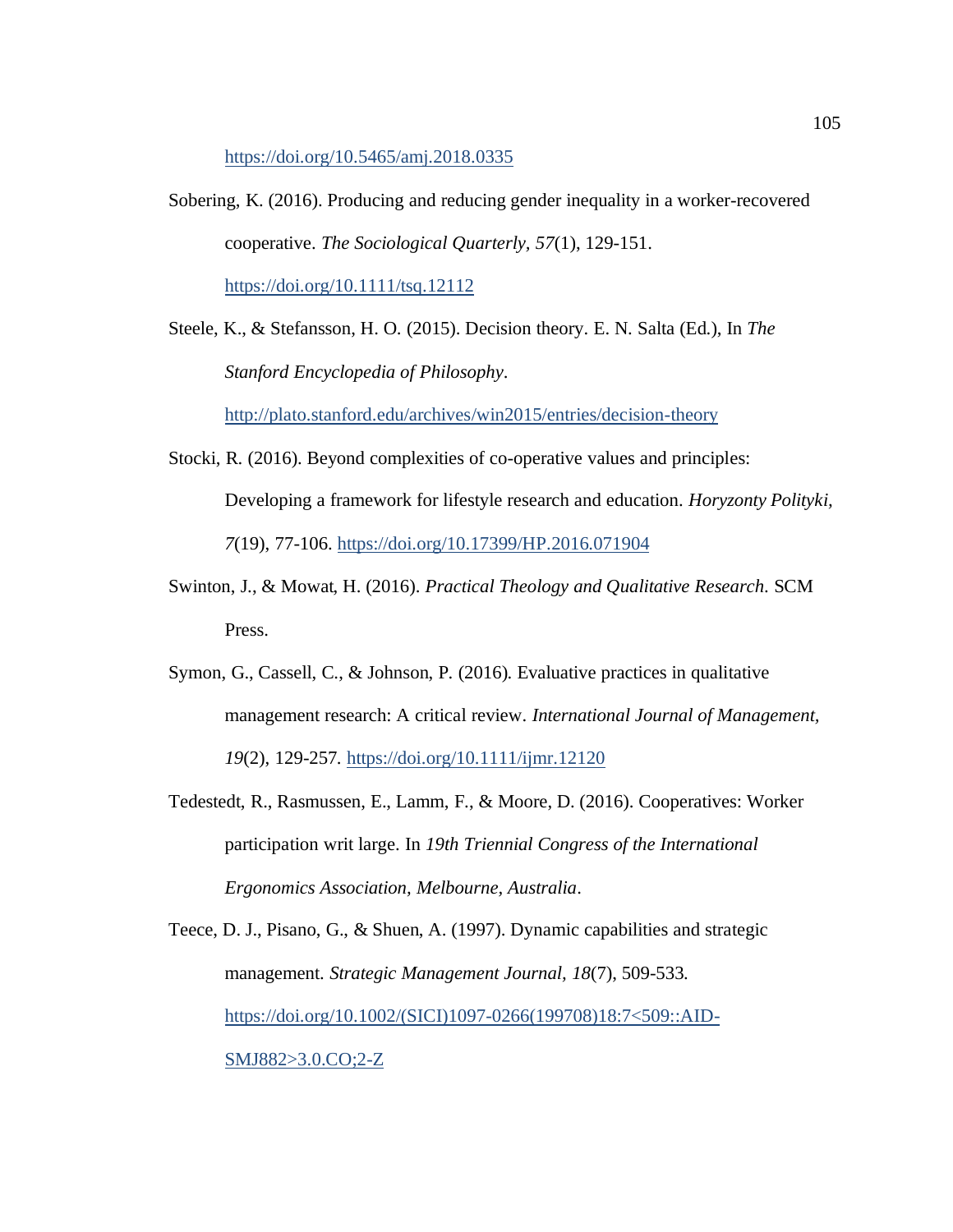Teuton, R. S. (2018). Developing cooperation: Discovering supportive legal frameworks and policies for worker owned cooperatives [Doctoral dissertation, Northern Arizona University].<http://openknowledge.nau.edu/id/eprint/5293>

Thoma, J. (2019). Risk aversion and the long run. *Ethics, 129*(2), 230-253.

<https://doi.org/10.1086/699256>

- Thomas, D. R. (2017). Feedback from research participants: Are member checks useful in qualitative research? *Qualitative Research in Psychology, 14*(1), 23-41. <https://doi.org/10.1080/14780887.2016.1219435>
- Tikas, G. D., & Akhilesh, K. B. (2017). Towards enhancing innovation capability of teams: A conceptual perspective. *Team Performance Management: An International Journal, 23*(7/8), 352-363. [https://doi.org/10.1108/TPM-04-2016-](https://doi.org/10.1108/TPM-04-2016-0011) [0011](https://doi.org/10.1108/TPM-04-2016-0011)
- Tortia, E. (2018). The firm as a common. Non-divided ownership, patrimonial stability and longevity of co-operative enterprises. *Sustainability, 10*(4), 1-18. <https://doi.org/10.3390/su10041023>
- Tran, V. T., Porcher, R., Tran, V. C., & Ravaud, P. (2017). Predicting data saturation in qualitative surveys with mathematical models from ecological research. *Journal of Clinical Epidemiology, 82*, 71-78.

<https://doi.org/10.1016/j.jclinepi.2016.10.001>

Valluru, S. R. (2018). Forecasting revenue. *International Journal of Pure and Applied Mathematics, 120*(6), 3137-3142.

Van den Berg, A., & Struwig, M. (2017). Guidelines for researchers using an adapted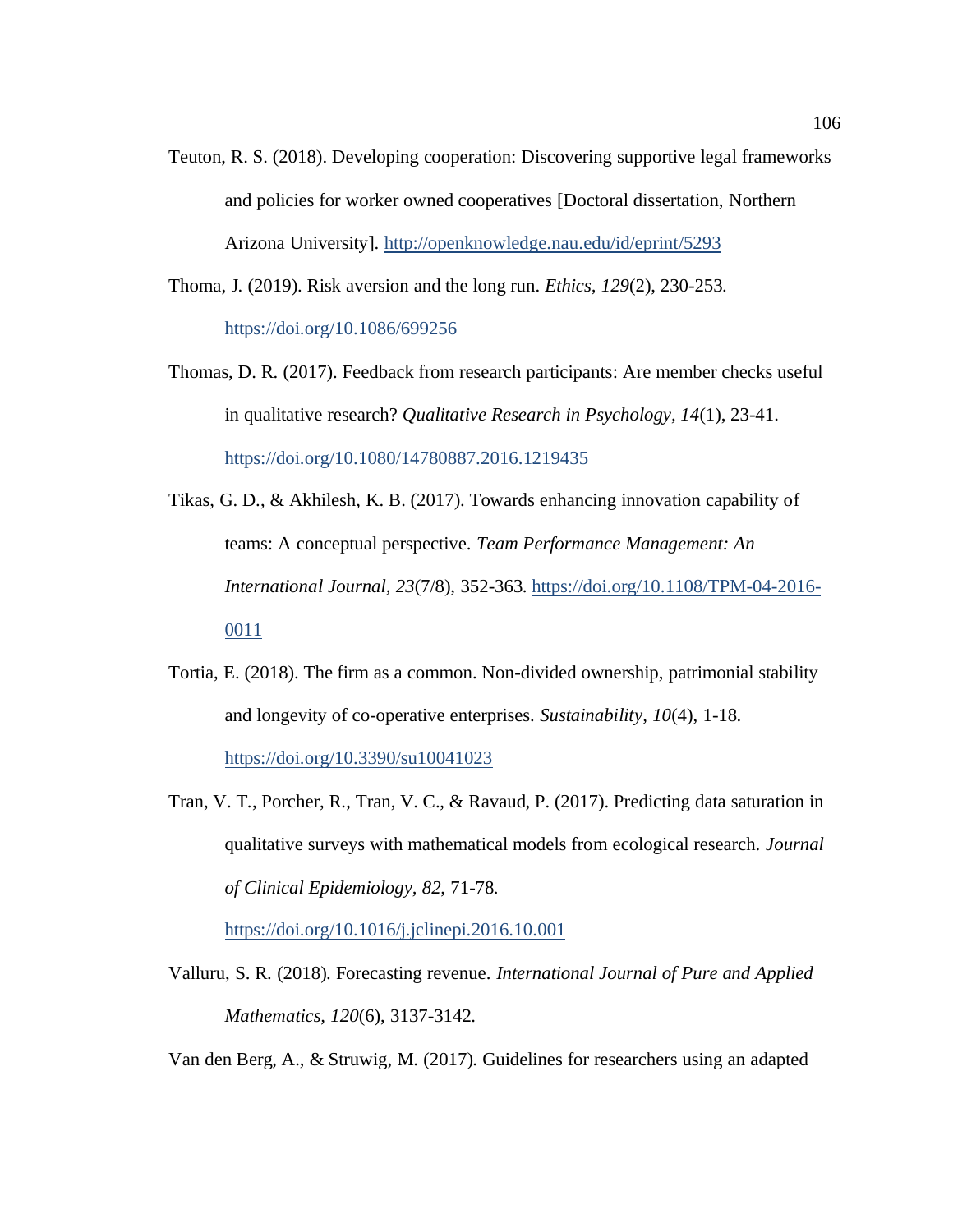consensual qualitative research approach in management research. *Electronic Journal of Business Research Methods, 15*(2), 109–119.

Varpio, L., Ajjawi, R., Monrouxe, L. V., O'brien, B. C., & Rees, C. E. (2017). Shedding the cobra effect: Problematising thematic emergence, triangulation, saturation, and member checking. *Medical Education, 51*(1), 40-50.

<https://doi.org/10.1111/medu.13124>

- Vazquez, M. C. O. (2017). *Enhancing Maya women's development through cooperative associations: What factors support or restrict the contribution of cooperatives?* University of Twente[. https://doi.org/10.3990/1.9789036544047](https://doi.org/10.3990/1.9789036544047)
- Vieta M., Quarter J., Spear R., Moskovskaya A. (2016). Participation in worker cooperatives. In *The Palgrave Handbook of Volunteering, Civic Participation, and Nonprofit Associations* (pp. 436-453). Palgrave Macmillan. [https://doi.org/10.1007/978-1-137-26317-9\\_21](https://doi.org/10.1007/978-1-137-26317-9_21)
- Vitak, J., Shilton, K., & Ashktorab, Z. (2016, February). Beyond the Belmont principles: Ethical challenges, practices, and beliefs in the online data research community. In *Proceedings of the 19th ACM Conference on Computer-Supported Cooperative Work & Social Computing* (pp. 941-953).

<https://doi.org/10.1145/2818048.2820078>

- Von Neumann, J. & Morgenstern, O. (1944). *Game Theory and Economic Behavior*. Princeton University Press.
- Wadams, M., & Park, T. (2018). Qualitative research in correctional settings: Researcher bias, western ideological influences, and social justice. *Journal of Forensic*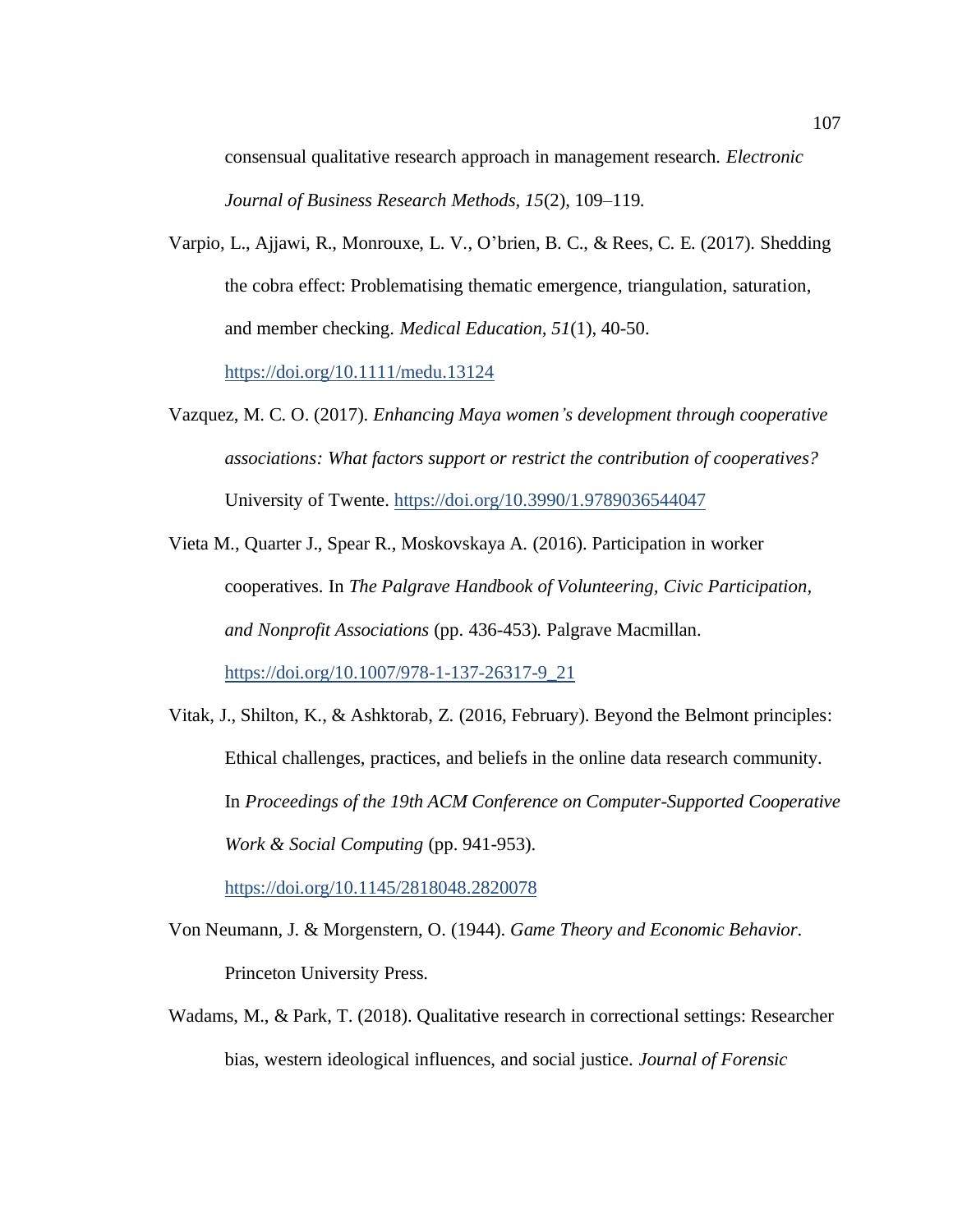*Nursing, 14*(2), 72–79[. https://doi.org/10.1097/JFN.0000000000000199](https://doi.org/10.1097/JFN.0000000000000199)

- Wang, M., Rieger, M. O., & Hens, T. (2016). The impact of culture on loss aversion. *Journal of Behavioral Decision Making, 30*(2), 270-281. <https://doi.org/10.1002/bdm.1941>
- Wanjare, J. (2017). Sustainability and the co-operative enterprise. *European Journal of Social Sciences Studies, 2*(8), 20-41. doi:10.5281/zenodo.889986
- WCED, S. W. S. (1987). World commission on environment and development. *Our Common Future, 17*, 1-91. [https://idl-bnc-](https://idl-bnc-idrc.dspacedirect.org/bitstream/handle/10625/152/WCED_v17_doc149.pdf)

[idrc.dspacedirect.org/bitstream/handle/10625/152/WCED\\_v17\\_doc149.pdf](https://idl-bnc-idrc.dspacedirect.org/bitstream/handle/10625/152/WCED_v17_doc149.pdf)

- Webb, J. T. (2017). Accounting for co-operation. *Journal of Co-Operative Accounting and Reporting, 5*(1), 102-115. [https://ssbcs.smu.ca/webfiles/AccountingforCo](https://ssbcs.smu.ca/webfiles/AccountingforCo-operation.pdf)[operation.pdf](https://ssbcs.smu.ca/webfiles/AccountingforCo-operation.pdf)
- Wernerfelt, B. (1984). A resource based view of the firm. *Strategic Management Journal, 5*(2), 171-180.<https://doi.org/10.1002/smj.4250050207>
- Williams, R. C. (2016). *The cooperative movement: Globalization from below*. Ashgate.
- Yilmaz, K. (2018). Comparison of quantitative and qualitative research traditions: Epistemological, theoretical, and methodological differences. *European Journal of Education, 4*(2)*8*, 311-325[. https://doi.org/10.1111/ejed.12014](https://doi.org/10.1111/ejed.12014)
- Yin, R. K. (2016). *Qualitative research from start to finish* (2nd ed.). Guilford Press.
- Yin, R. K. (2017). *Case study research and applications: Design and methods*. Sage publications.
- Yin, R. K. (2018). *Case study research and applications: Design and methods* (6th ed).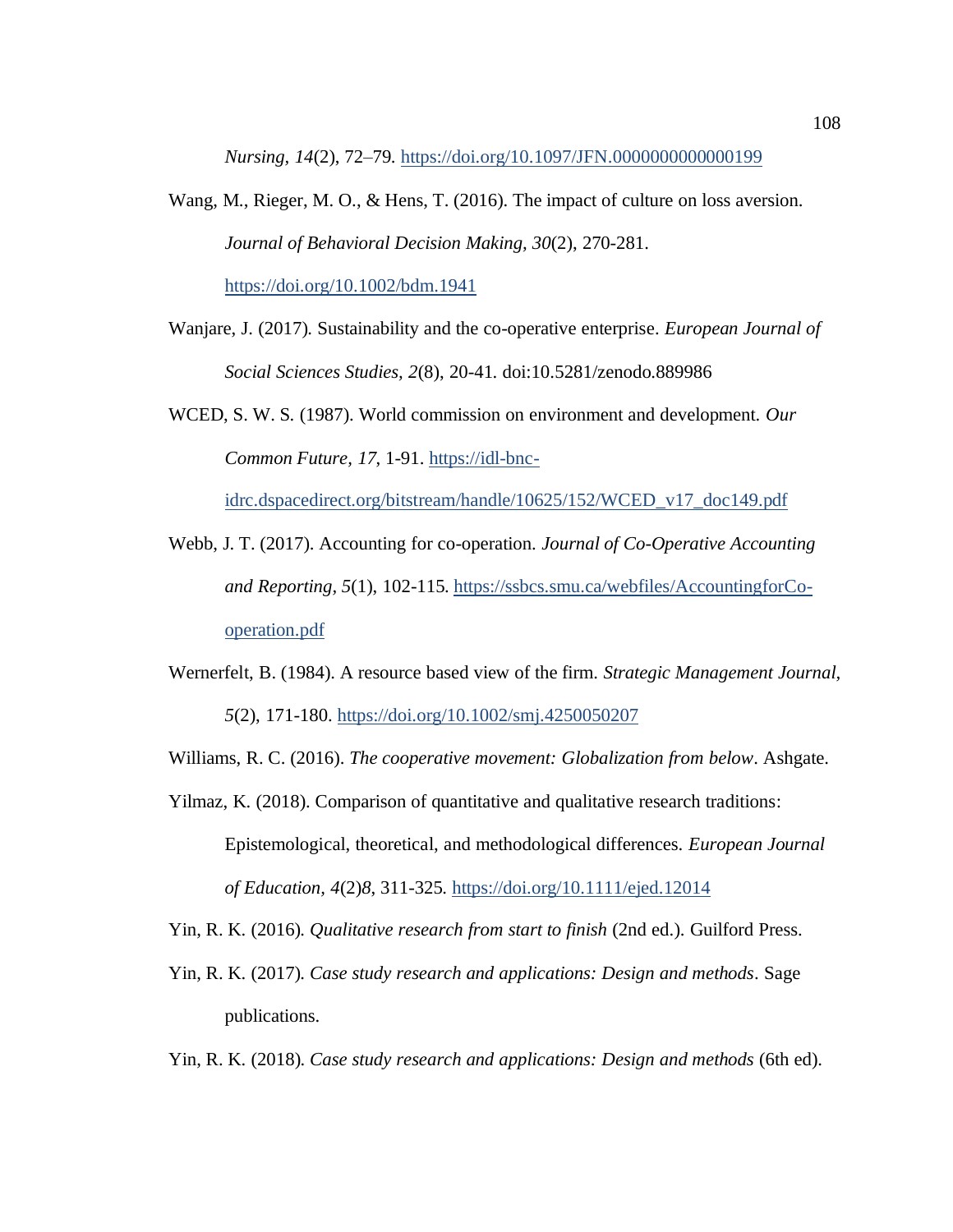Sage.

- Zhang, Y., & Wildemuth, B. M. (2016). Qualitative analysis of content. In B. M. Wildemuth (Ed.), *Applications of Social Research Methods to Questions in Information and Library Science*, (pp. 318-329). Libraries Unlimited.
- Zingale, N. C., Samanta, A., & West, E. J. (2017). Loose governance in action: Tinkering around in a shrinking city. *Administrative Theory & Praxis, 39*(1), 32-57. <https://doi.org/10.1080/10841806.2016.1273728>